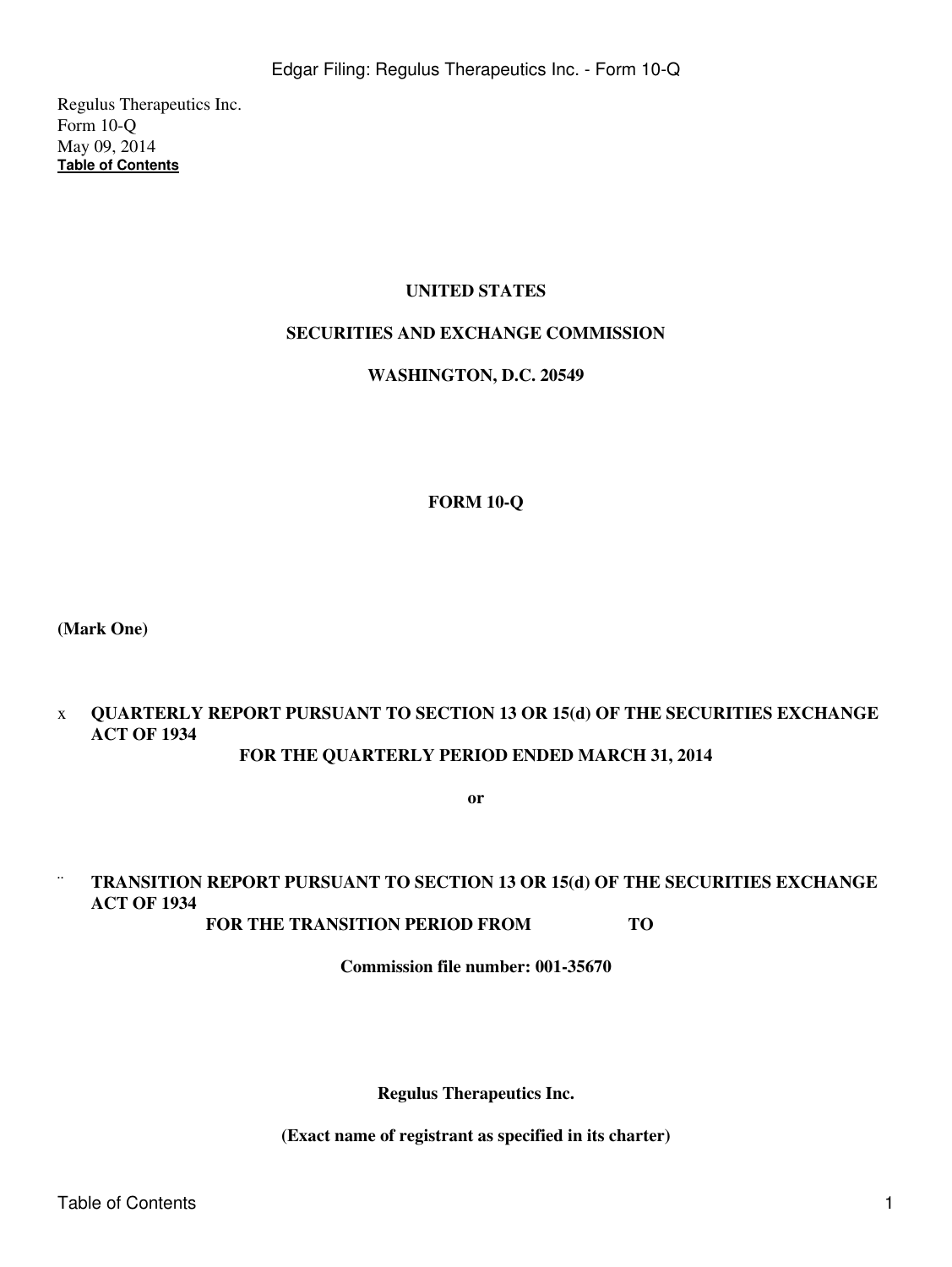**Delaware 26-4738379 (State or Other Jurisdiction of**

**(I.R.S. Employer**

**Identification No.)**

**Incorporation or Organization)**

**3545 John Hopkins Ct., Suite 210,**

**San Diego CA 92121 (Address of Principal Executive Offices) (Zip Code)**

**858-202-6300**

#### (Registrant s Telephone Number, Including Area Code)

Indicate by check mark whether the registrant (1) has filed all reports required to be filed by Section 13 or 15(d) of the Securities Exchange Act of 1934 during the preceding 12 months (or for such shorter period that the registrant was required to file such reports), and (2) has been subject to such filing requirements for the past 90 days. Yes x No  $\degree$ 

Indicate by check mark whether the registrant has submitted electronically and posted on its corporate Web site, if any, every Interactive Data File required to be submitted and posted pursuant to Rule 405 of Regulation S-T (§232.405 of this chapter) during the preceding 12 months (or for such shorter period that the registrant was required to submit and post such files). Yes x No "

Indicate by check mark whether registrant is a large accelerated filer, an accelerated filer, a non-accelerated filer, or a smaller reporting company. See the definitions of large accelerated filer, accelerated filer, smaller reporting company in Rule 12b-2 of the Exchange Act.

| Large accelerated filer "                                                                              | Accelerated filer           | $\mathbf{x}$ |
|--------------------------------------------------------------------------------------------------------|-----------------------------|--------------|
| Non-accelerated filer <sup>"</sup> (Do not check if a smaller reporting company)                       | Smaller reporting company " |              |
| Indicate by check mark whether registrant is a shell company (as defined in Rule 12b-2 of the Exchange |                             |              |
| Act). $Yes \times No$                                                                                  |                             |              |

As of April 25, 2014, the registrant had 43,356,822 shares of Common Stock (\$0.001 par value) outstanding.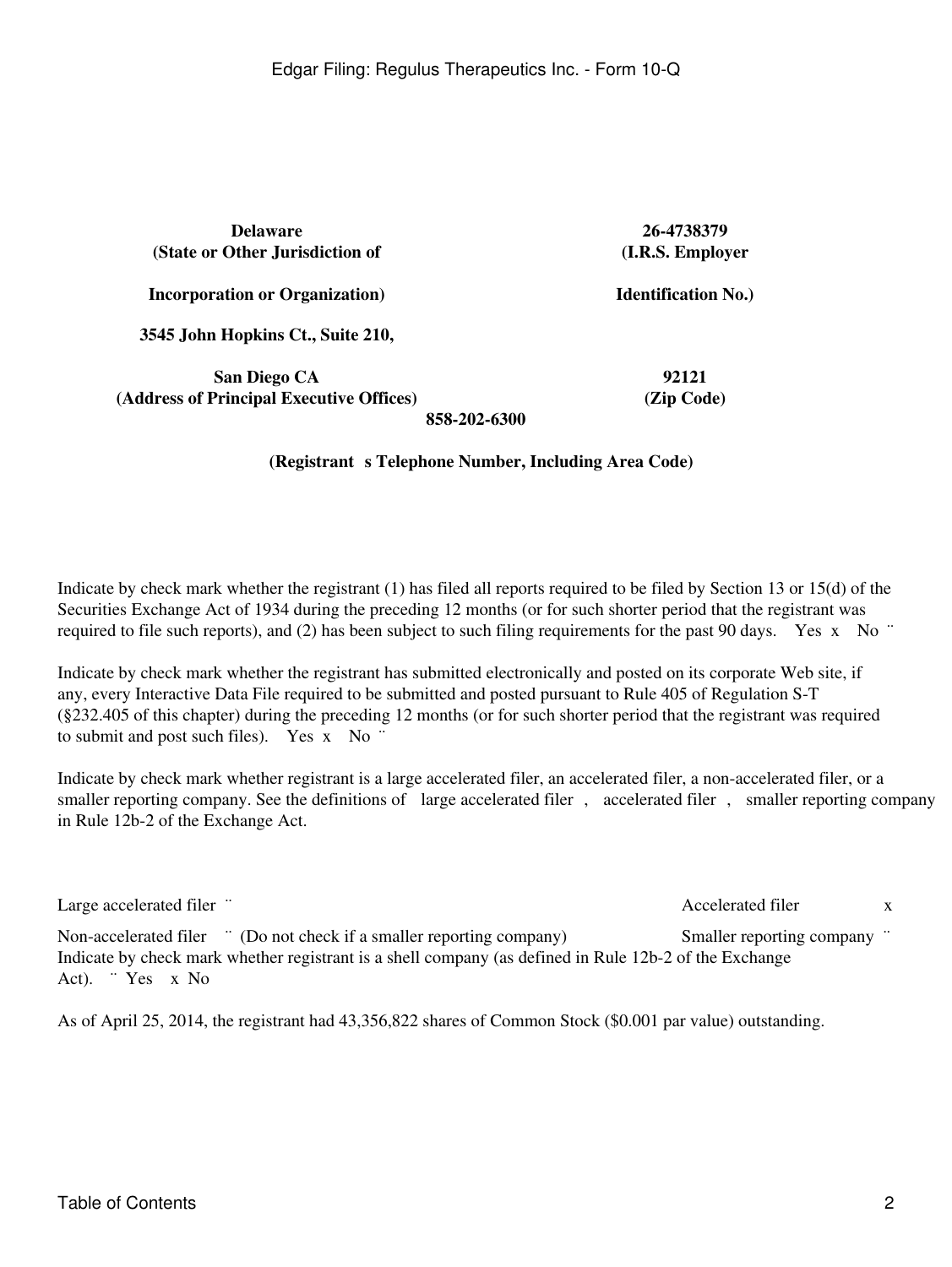# **REGULUS THERAPEUTICS INC.**

# **TABLE OF CONTENTS**

# <span id="page-2-0"></span>**PART I. FINANCIAL INFORMATION**

| Item 1. Financial Statements                                                                         |    |
|------------------------------------------------------------------------------------------------------|----|
| Condensed Balance Sheets as of March 31, 2014 (Unaudited) and December 31, 2013                      | 3  |
| Condensed Statements of Operations and Comprehensive Loss for the three months ended March 31, 2014  |    |
| and 2013 (Unaudited)                                                                                 | 4  |
| Condensed Statements of Cash Flows for the three months ended March 31, 2014 and 2013 (Unaudited)    | 5  |
| Notes to Condensed Financial Statements (Unaudited)                                                  | 6  |
| <u>Item 2. Management s Discussion and Analysis of Financial Condition and Results of Operations</u> | 15 |
| Item 3. Quantitative and Qualitative Disclosures about Market Risk                                   | 21 |
| Item 4. Controls and Procedures                                                                      | 21 |
| PART II. OTHER INFORMATION                                                                           |    |
| <u>Item 1. Legal Proceedings</u>                                                                     | 21 |
| Item 1A. Risk Factors                                                                                | 22 |
| <u>Item 2. Unregistered Sales of Equity Securities and Use of Proceeds</u>                           | 43 |
| <u>Item 3. Defaults Upon Senior Securities</u>                                                       | 43 |
| Item 4. Mine Safety Disclosures                                                                      | 43 |
| Item 5. Other Information                                                                            | 43 |
| Item 6. Exhibits                                                                                     | 43 |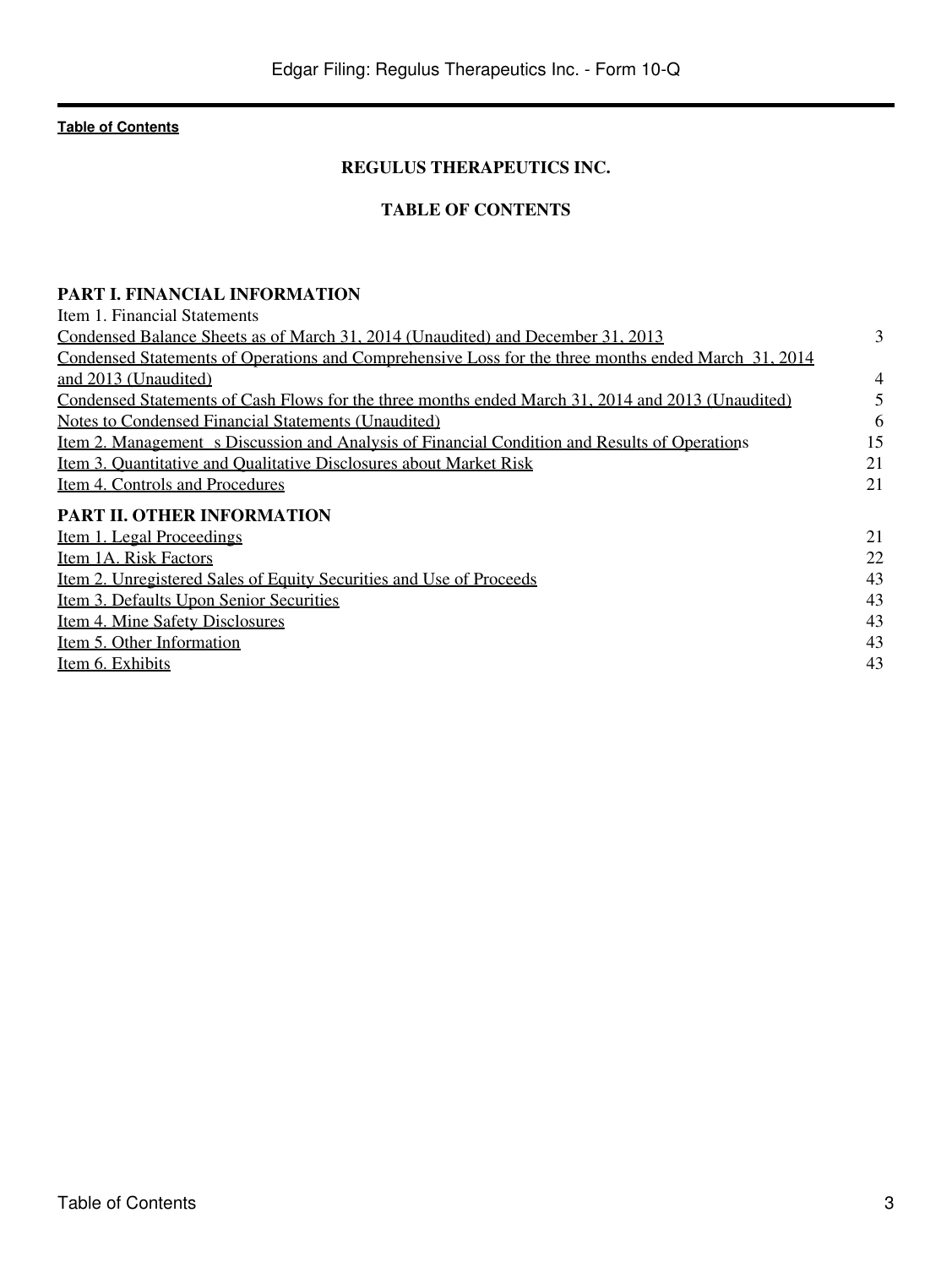# **PART I. FINANCIAL INFORMATION**

## <span id="page-3-0"></span>**ITEM 1. FINANCIAL STATEMENTS**

# **Regulus Therapeutics Inc.**

# **CONDENSED BALANCE SHEETS**

# **(in thousands, except share and per share data)**

|                                                                                | March 31,<br>2014 |                    | December 31,<br>2013 |  |
|--------------------------------------------------------------------------------|-------------------|--------------------|----------------------|--|
| <b>Assets</b>                                                                  | (Unaudited)       |                    |                      |  |
| Current assets:                                                                |                   |                    |                      |  |
| Cash and cash equivalents                                                      | \$<br>8,476       | $\mathbf{\hat{S}}$ | 17,807               |  |
| Short-term investments                                                         | 106,121           |                    | 96,198               |  |
| Contract and other receivables                                                 | 140               |                    | 79                   |  |
| Prepaid and other current assets                                               | 3,492             |                    | 3,098                |  |
| Total current assets                                                           | 118,229           |                    | 117,182              |  |
| Property and equipment, net                                                    | 3,805             |                    | 3,768                |  |
| Intangibles, net                                                               | 1,095             |                    | 1,128                |  |
| Other assets                                                                   | 978               |                    | 987                  |  |
| Total assets                                                                   | \$<br>124,107     | \$                 | 123,065              |  |
| Liabilities and stockholders equity                                            |                   |                    |                      |  |
| <b>Current liabilities:</b>                                                    |                   |                    |                      |  |
| Accounts payable                                                               | \$<br>2,691       | \$                 | 1,172                |  |
| <b>Accrued liabilities</b>                                                     | 3,279             |                    | 3,013                |  |
| Accrued compensation                                                           | 859               |                    | 1,297                |  |
| Current portion of deferred revenue                                            | 2,739             |                    | 4,888                |  |
| Total current liabilities                                                      | 9,568             |                    | 10,370               |  |
| Convertible notes payable, at fair value                                       | 13,403            |                    | 11,279               |  |
| Deferred revenue, less current portion                                         | 7,488             |                    | 6,500                |  |
| Other long-term liabilities                                                    | 1,361             |                    | 1,459                |  |
| <b>Total liabilities</b>                                                       | 31,820            |                    | 29,608               |  |
| Stockholders equity:                                                           |                   |                    |                      |  |
| Common stock, \$0.001 par value; 200,000,000 shares authorized, 43,346,014 and |                   |                    |                      |  |
| 41,787,326 shares issued and outstanding at March 31, 2014 (unaudited) and     |                   |                    |                      |  |
| December 31, 2013, respectively                                                | 43                |                    | 42                   |  |
| Additional paid-in capital                                                     | 184,131           |                    | 172,518              |  |
| Accumulated other comprehensive loss                                           | (59)              |                    | (16)                 |  |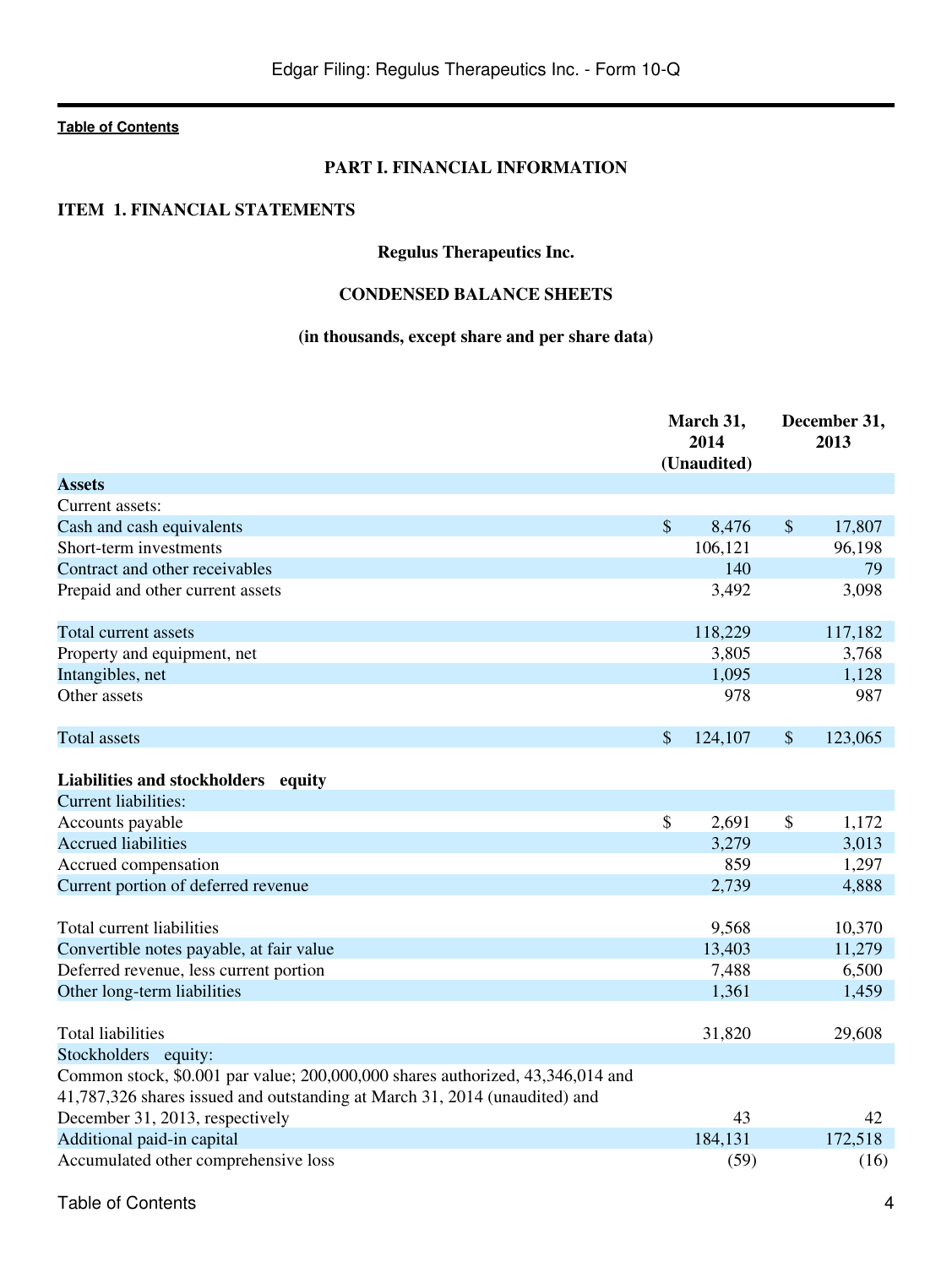| Accumulated deficit                       |  |  |     | (91, 828) | (79,087) |
|-------------------------------------------|--|--|-----|-----------|----------|
| Total stockholders equity                 |  |  |     | 92.287    | 93,457   |
| Total liabilities and stockholders equity |  |  | \$. | 124,107   | 123,065  |

See accompanying notes to these condensed financial statements.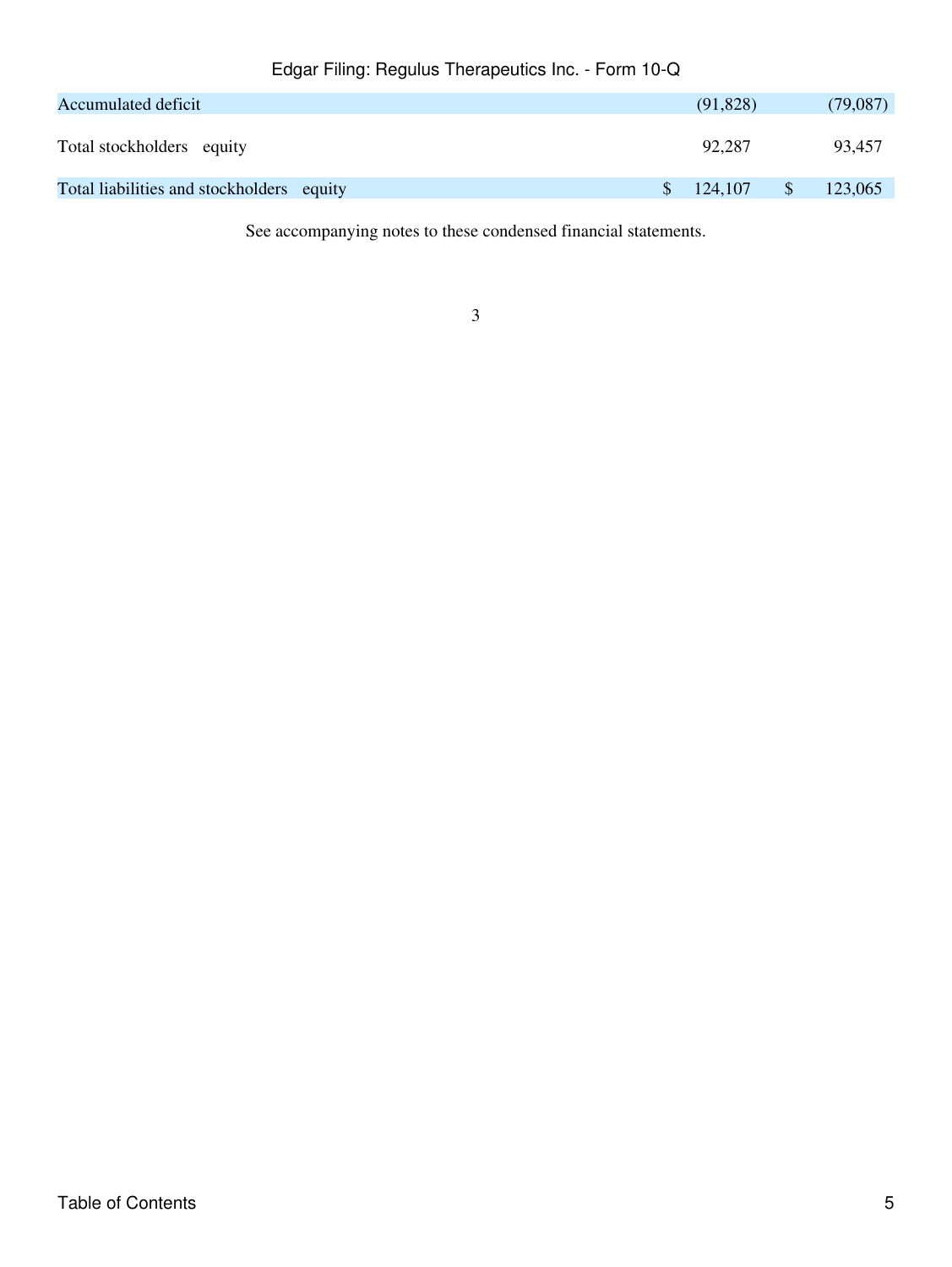# **Regulus Therapeutics Inc.**

# <span id="page-5-0"></span>**CONDENSED STATEMENTS OF OPERATIONS AND COMPREHENSIVE LOSS**

# **(In thousands, except share and per share data)**

|                                                             | Three months ended<br>March 31, |                           |            |
|-------------------------------------------------------------|---------------------------------|---------------------------|------------|
|                                                             | 2014                            |                           | 2013       |
|                                                             | (Unaudited)                     |                           |            |
| Revenues:                                                   |                                 |                           |            |
| Revenue under strategic alliances and collaborations        | \$<br>1,631                     | \$                        | 3,238      |
| <b>Total revenues</b>                                       | 1,631                           |                           | 3,238      |
| Operating expenses:                                         |                                 |                           |            |
| Research and development                                    | 9,604                           |                           | 6,883      |
| General and administrative                                  | 2,732                           |                           | 1,905      |
| Total operating expenses                                    | 12,336                          |                           | 8,788      |
|                                                             |                                 |                           |            |
| Loss from operations                                        | (10,705)                        |                           | (5,550)    |
| Other income (expense):                                     |                                 |                           |            |
| Interest and other income                                   | 100                             |                           | 72         |
| Interest expense                                            | (11)                            |                           |            |
| Loss from valuation of convertible note payable             | (2,124)                         |                           | (1,761)    |
| Loss before income taxes                                    | (12,740)                        |                           | (7,239)    |
| Income tax expense (benefit)                                | 1                               |                           | (10)       |
| Net loss                                                    | \$<br>(12,741)                  | $\$$                      | (7,229)    |
| Other comprehensive loss:                                   |                                 |                           |            |
| Unrealized (loss) gain on short-term investments, net       | (43)                            |                           | 15         |
| Comprehensive loss                                          | \$<br>(12,784)                  | \$                        | (7,214)    |
| Net loss per share, basic and diluted                       | \$<br>(0.30)                    | $\boldsymbol{\mathsf{S}}$ | (0.20)     |
| Shares used to compute basic and diluted net loss per share | 42,690,200                      |                           | 35,872,606 |

See accompanying notes to these condensed financial statements.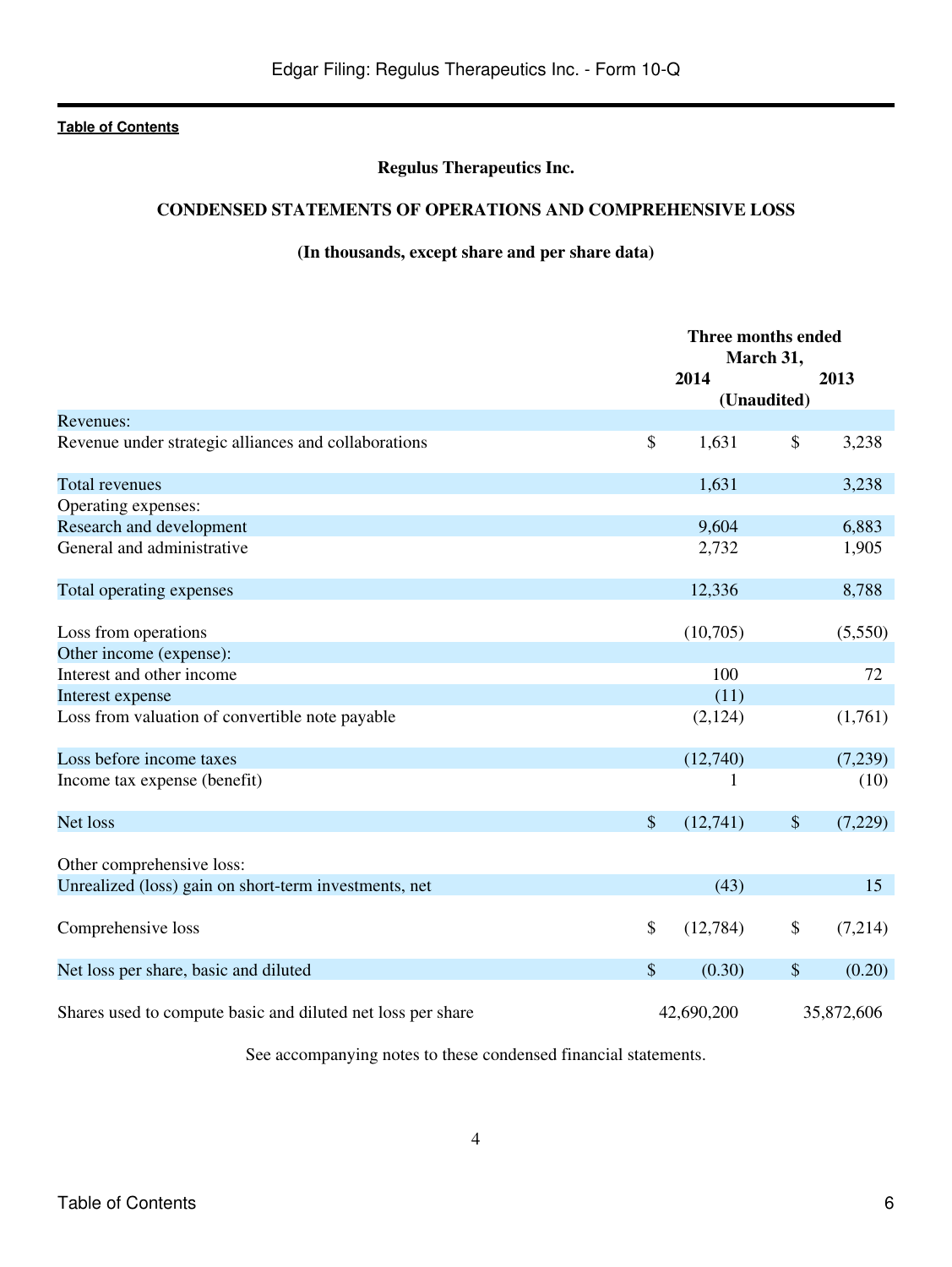# **Regulus Therapeutics Inc.**

# **Condensed Statements of Cash Flows**

# **(In thousands)**

<span id="page-6-0"></span>

|                                                                                | Three months ended<br>March 31, |                     |  |
|--------------------------------------------------------------------------------|---------------------------------|---------------------|--|
|                                                                                | 2014                            | 2013                |  |
|                                                                                | (Unaudited)                     |                     |  |
| <b>Operating activities</b><br>Net loss                                        |                                 |                     |  |
| Adjustments to reconcile net loss to net cash used in operating activities     | \$(12,741)                      | \$(7,229)           |  |
| Depreciation and amortization expense                                          | 354                             | 289                 |  |
| Loss from valuation of convertible note payable                                | 2,124                           | 1,761               |  |
| Stock-based compensation                                                       | 1,400                           | 787                 |  |
|                                                                                | 443                             | 324                 |  |
| Amortization of premium on investments, net<br>Gain on investments             |                                 |                     |  |
| Loss on disposal of long-term assets                                           | (1)<br>18                       | (1)<br>$\mathbf{1}$ |  |
| Deferred income taxes                                                          |                                 |                     |  |
|                                                                                |                                 | (10)                |  |
| Change in operating assets and liabilities:<br>Contracts and other receivables | (61)                            |                     |  |
|                                                                                |                                 |                     |  |
| Prepaid and other current assets                                               | (385)<br>1,519                  | (225)<br>86         |  |
| Accounts payable<br><b>Accrued liabilities</b>                                 |                                 | 822                 |  |
|                                                                                | (39)                            |                     |  |
| Accrued compensation<br>Deferred revenue                                       | (438)                           | (588)               |  |
|                                                                                | (1,161)                         | (3,238)             |  |
| Deferred rent and other liabilities                                            | (61)                            | 66                  |  |
| Net cash used in operating activities                                          | (9,029)                         | (7, 155)            |  |
| <b>Investing activities</b>                                                    |                                 |                     |  |
| Purchases of short-term investments                                            | (39,780)                        | (18,074)            |  |
| Maturities and sales of short-term investments                                 | 29,372                          | 2,430               |  |
| Purchases of property and equipment                                            | (75)                            | (77)                |  |
| Acquisition of intangibles                                                     |                                 | (27)                |  |
|                                                                                |                                 |                     |  |
| Net cash used in investing activities                                          | (10, 483)                       | (15,748)            |  |
| <b>Financing activities</b>                                                    |                                 |                     |  |
| Proceeds from issuance of common stock, net                                    | 9,728                           | 85                  |  |
| Principal payments on other long-term obligations                              | (34)                            | (28)                |  |
| Proceeds from exercise of stock options                                        | 487                             | 116                 |  |
|                                                                                |                                 |                     |  |
| Net cash provided by financing activities                                      | 10,181                          | 173                 |  |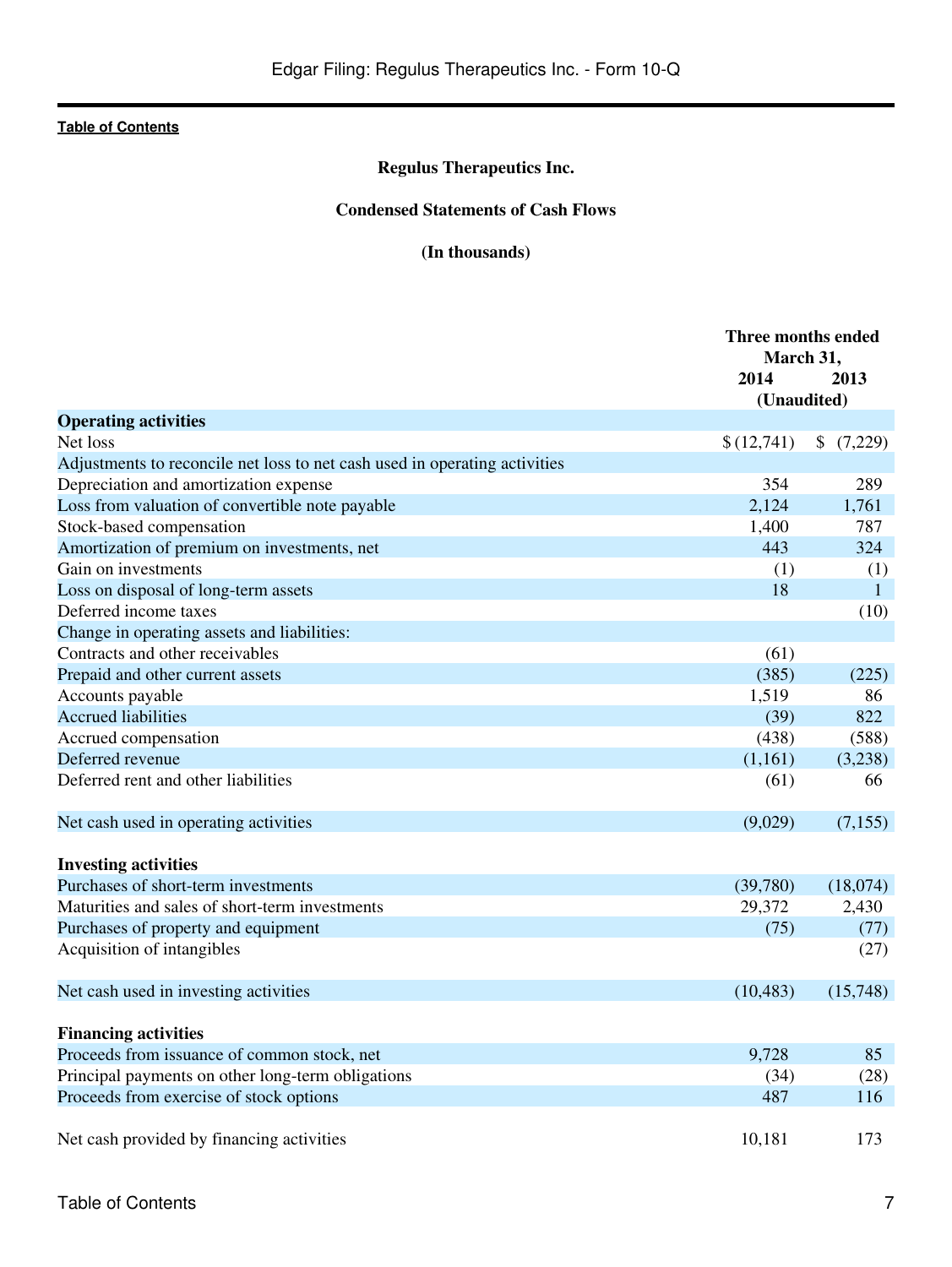| Edgar Filing: Regulus Therapeutics Inc. - Form 10-Q |                    |          |
|-----------------------------------------------------|--------------------|----------|
| Net decrease in cash and cash equivalents           | (9.331)            | (22,730) |
| Cash and cash equivalents at beginning of period    | 17.807             | 40.552   |
| Cash and cash equivalents at end of period          | $$8,476$ $$17,822$ |          |

| CWOIL WILD COULD COURT WICKING ON CHAR OF POSTOR                       |                |                                                            |               |     |
|------------------------------------------------------------------------|----------------|------------------------------------------------------------|---------------|-----|
| Supplemental disclosure of cash flow information                       |                |                                                            |               |     |
|                                                                        |                |                                                            |               |     |
| Interest paid                                                          | $\mathbb{S}$   | 11                                                         | $\mathcal{S}$ |     |
|                                                                        |                |                                                            |               |     |
| Income taxes paid                                                      |                | $\begin{array}{ccc} \text{\$} & 1 & \text{\$} \end{array}$ |               |     |
|                                                                        |                |                                                            |               |     |
| Supplemental disclosure of non-cash investing and financing activities |                |                                                            |               |     |
| Amounts accrued for property and equipment                             | $\mathbb{S}^-$ | $301 \quad \text{S}$                                       |               | 294 |
|                                                                        |                |                                                            |               |     |
| Allowance for tenant improvements                                      | \$             |                                                            |               | 482 |
|                                                                        |                |                                                            |               |     |
|                                                                        |                |                                                            |               |     |

Amounts accrued for patent expenditures, net  $\qquad$  \$  $\qquad$  15

See accompanying notes to these financial statements.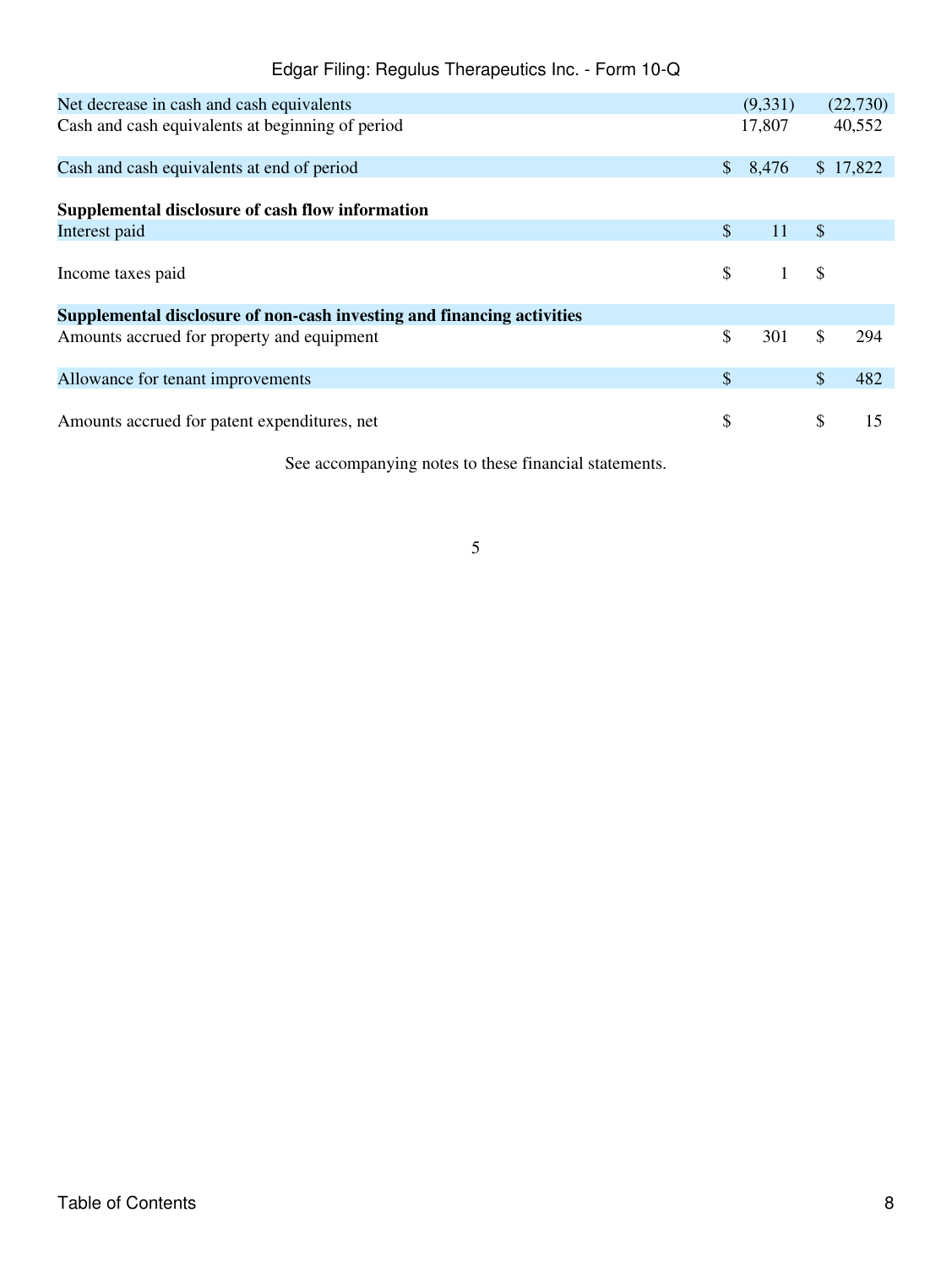### **Regulus Therapeutics Inc.**

### **NOTES TO CONDENSED FINANCIAL STATEMENTS**

#### **(Unaudited)**

#### <span id="page-8-0"></span>**1. Basis of Presentation and Summary of Significant Accounting Policies**

#### **Basis of Presentation**

The accompanying unaudited condensed financial statements have been prepared in accordance with U.S. generally accepted accounting principles (GAAP) for interim financial information and the instructions to Form 10-Q and Article 10 of Regulation S-X. Accordingly, they do not include all of the information and footnotes required by GAAP for complete financial statements. In management s opinion, the accompanying financial statements reflect all adjustments, consisting of normal recurring adjustments, considered necessary for a fair presentation of the results for the interim periods presented.

Interim financial results are not necessarily indicative of results anticipated for the full year. These unaudited condensed financial statements should be read in conjunction with the Companys audited financial statements and footnotes included in our Annual Report on Form 10-K for the year ended December 31, 2013, from which the balance sheet information herein was derived.

#### **Use of Estimates**

Our financial statements are prepared in accordance with GAAP. The preparation of our financial statements requires us to make estimates and assumptions that affect the reported amounts of assets, liabilities, revenues and expenses and the disclosure of contingent assets and liabilities in our financial statements and accompanying notes. Although these estimates are based on our knowledge of current events and actions we may undertake in the future, actual results may ultimately differ from these estimates and assumptions.

#### **Revenue Recognition**

Our revenues generally consist of upfront payments for licenses or options to obtain licenses in the future, research and development funding and milestone payments under strategic alliance agreements, as well as funding received under government grants. We recognize revenues when all four of the following criteria are met: (1) persuasive evidence that an arrangement exists; (2) delivery of the products and/or services has occurred; (3) the selling price is fixed or determinable; and (4) collectability is reasonably assured.

Multiple element arrangements, such as our strategic alliance agreements with Sanofi, AstraZeneca AB (AstraZeneca) and GlaxoSmithKline plc (GSK), are analyzed to determine whether the deliverables within the agreement can be separated or whether they must be accounted for as a single unit of accounting. Deliverables under the agreement will be accounted for as separate units of accounting provided that (i) a delivered item has value to the customer on a stand-alone basis; and (ii) if the agreement includes a general right of return relative to the delivered item, delivery or performance of the undelivered item is considered probable and substantially in the control of the vendor. The allocation of consideration amongst the deliverables under the agreement is derived using a best estimate of selling price if vendor specific objective evidence and third-party evidence of fair value is not available. If the delivered element does not have stand-alone value, the arrangement is then accounted for as a single unit of accounting, and we recognize the consideration received under the arrangement as revenue on a straight-line basis over our estimated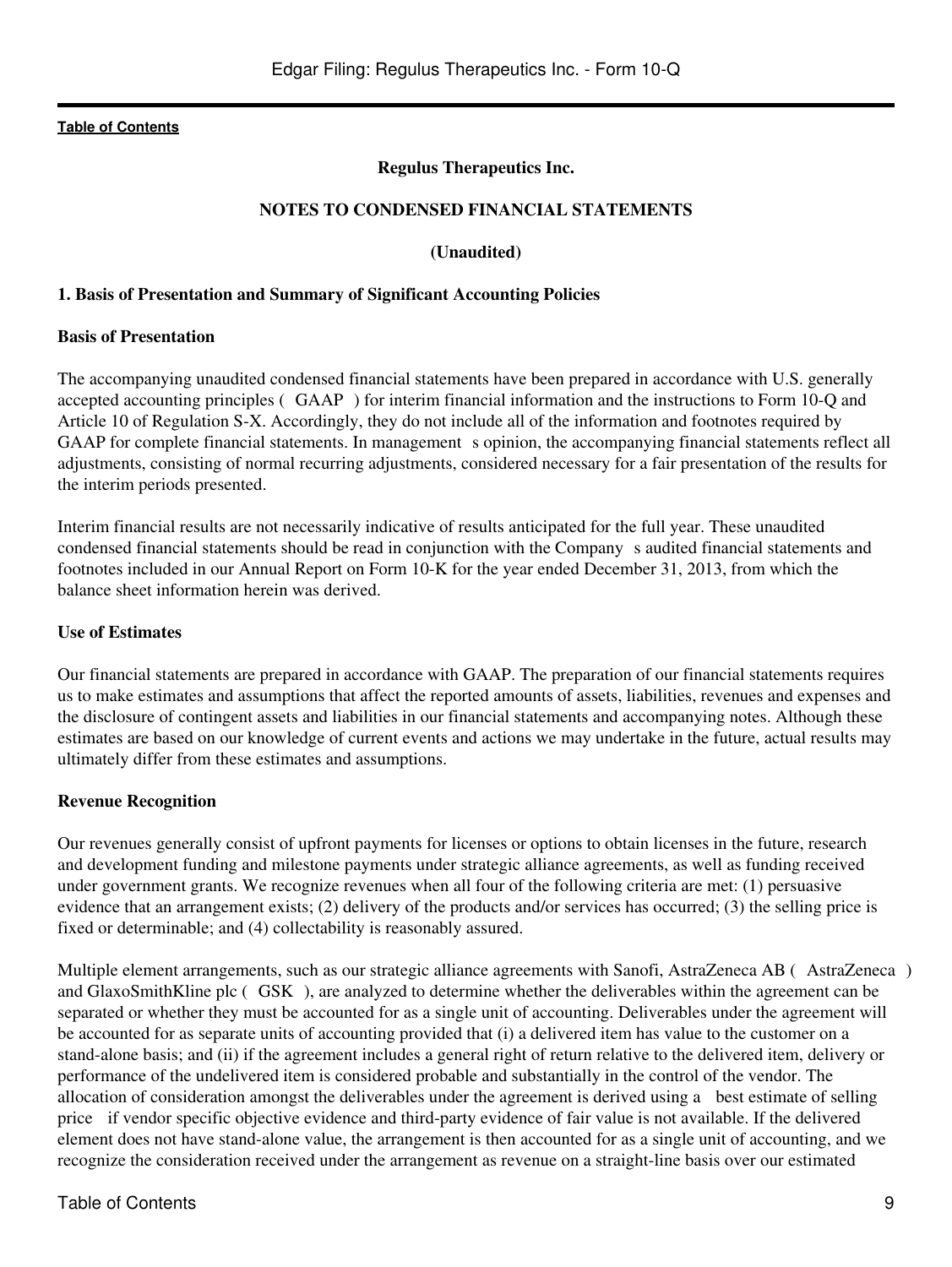period of performance, which for us is often the expected term of the research and development plan.

### *Milestones*

We apply the milestone method of accounting to recognize revenue from milestone payments when earned, as evidenced by written acknowledgement from the collaborator or other persuasive evidence that the milestone has been achieved and the payment is non-refundable, provided that the milestone event is substantive. A milestone event is defined as an event (i) that can only be achieved based in whole or in part on either our performance or on the occurrence of a specific outcome resulting from our performance; (ii) for which there is substantive uncertainty at the inception of the arrangement that the event will be achieved; and (iii) that would result in additional payments being due to us. Events for which the occurrence is either contingent solely upon the passage of time or the result of a counterparty s performance are not considered to be milestone events. A milestone event is substantive if all of the following conditions are met: (i) the consideration is commensurate with either our performance to achieve the milestone, or the enhancement of the value to the delivered item(s) as a result of a specific outcome resulting from our performance to achieve the milestone; (ii) the consideration relates solely to past performance; and (iii) the consideration is reasonable relative to all the deliverables and payment terms (including other potential milestone consideration) within the arrangement.

We assess whether a milestone is substantive at the inception of each arrangement. If a milestone is deemed non-substantive, we will account for that milestone payment in accordance with the multiple element arrangements guidance and recognize revenue consistent with the related units of accounting for the arrangement over the related performance period.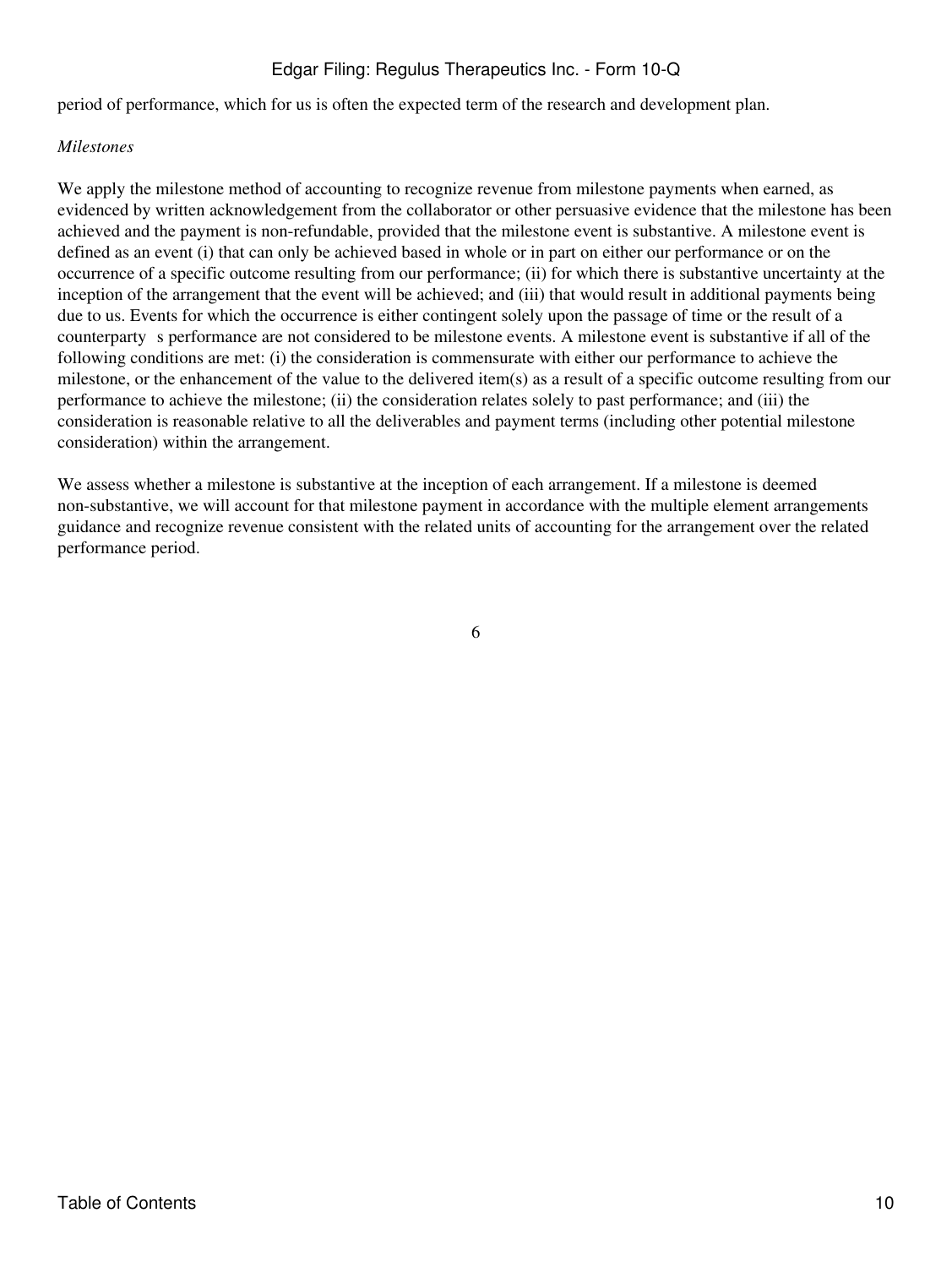# *Deferred Revenue*

Amounts received prior to satisfying the above revenue recognition criteria are recorded as deferred revenue in the accompanying balance sheets. Amounts not expected to be recognized within the next 12 months are classified as non-current deferred revenue.

### **Stock-Based Compensation**

We account for stock-based compensation expense related to stock options granted to employees and members of our board of directors by estimating the fair value of each stock option on the date of grant using the Black-Scholes model. We recognize stock-based compensation expense using the accelerated multiple-option approach. Under the accelerated multiple-option approach (also known as the graded-vesting method), we recognize compensation expense over the requisite service period for each separately vesting tranche of the award as though the award was in substance multiple awards, resulting in accelerated expense recognition over the vesting period. For performance-based awards granted to employees (i) the fair value of the award is determined on the grant date, (ii) we assess the probability of the individual milestones under the award being achieved and (iii) the fair value of the shares subject to the milestone is expensed over the implicit service period commencing once management believes the performance criteria is probable of being met.

We account for stock options granted to non-employees, which primarily consist of members of our scientific advisory board, using the fair value approach. Stock options granted to non-employees are subject to periodic revaluation over their vesting terms.

# **Fair Value Option**

Applicable accounting policies permit entities to choose, at specified election dates, to measure specified items at fair value if the decision about the election is: 1) applied instrument by instrument, 2) irrevocable, and 3) applied to an entire instrument.

In July 2012, we amended and restated the \$5.0 million convertible promissory note originally issued in February 2010 to GSK (the 2010 GSK Note), which resulted in a debt extinguishment for accounting purposes. Concurrently with the debt extinguishment, we elected the fair value option for the 2010 GSK Note. The difference between the carrying value of the 2010 GSK Note and the fair value of the amended and restated 2010 GSK Note was recorded as a loss on extinguishment of debt to non-operating earnings. Thereafter, any change to the fair value of the amended note is recorded as gain (loss) from valuation of convertible note payable to non-operating earnings.

# **Clinical Trial and Pre-Clinical Study Accruals**

We make estimates of our accrued expenses as of each balance sheet date in our financial statements based on the facts and circumstances known to us at that time. Our accrued expenses for pre-clinical studies and clinical trials are based on estimates of costs incurred and fees that may be associated with services provided by clinical trial investigational sites and CROs. Payments under certain contracts with such parties depend on factors such as successful enrollment of patients, site initiation and the completion of clinical trial milestones. In accruing service fees, we estimate the time period over which services will be performed and the level of effort to be expended in each period. If possible, we obtain information regarding unbilled services directly from these service providers. However, we may be required to estimate these services based on other information available to us. If we underestimate or overestimate the activity or fees associated with a study or service at a given point in time, adjustments to research and development expenses may be necessary in future periods. Historically, our estimated accrued liabilities have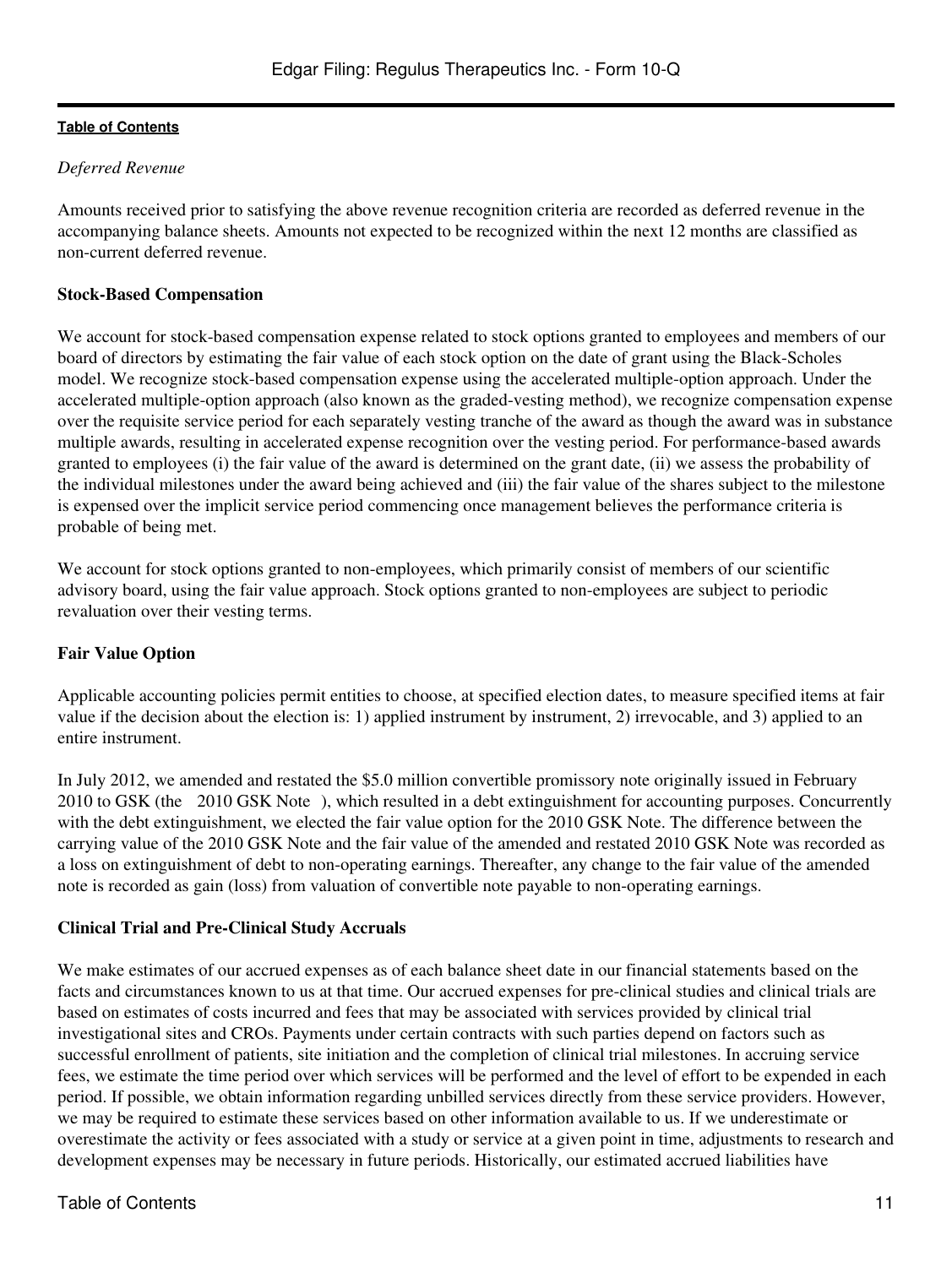approximated actual expense incurred. Subsequent changes in estimates may result in a material change in our accruals.

#### **Recent Accounting Pronouncements**

In July 2013, the FASB issued Accounting Standards Update No. 2013-11, *Presentation of an Unrecognized Tax Benefit When a Net Operating Loss Carryforward, a Similar Tax Loss, or a Tax Credit Carryforward Exists* (ASU 2013-11). This update provides explicit guidance on the financial statement presentation of an unrecognized tax benefit when a net operating loss carryforward, a similar tax loss, or a tax credit carryforward exists. This guidance is effective prospectively for fiscal years, and interim periods within those years, beginning after December 15, 2013, with an option for early adoption. We adopted this guidance in 2014 and it did not have a material impact on our financial condition, results of operations or related financial statement disclosures.

#### **2. Net Loss Per Share**

Basic net loss per share is calculated by dividing the net loss by the weighted average number of common shares outstanding for the period, without consideration for common stock equivalents. Diluted net loss per share is calculated by dividing the net loss by the weighted-average number of common share equivalents outstanding for the period determined using the treasury-stock method. Dilutive common stock equivalents are comprised of options outstanding under our stock option plan and convertible notes payable. For all periods presented, there is no difference in the number of shares used to calculate basic and diluted shares outstanding due to our net loss position.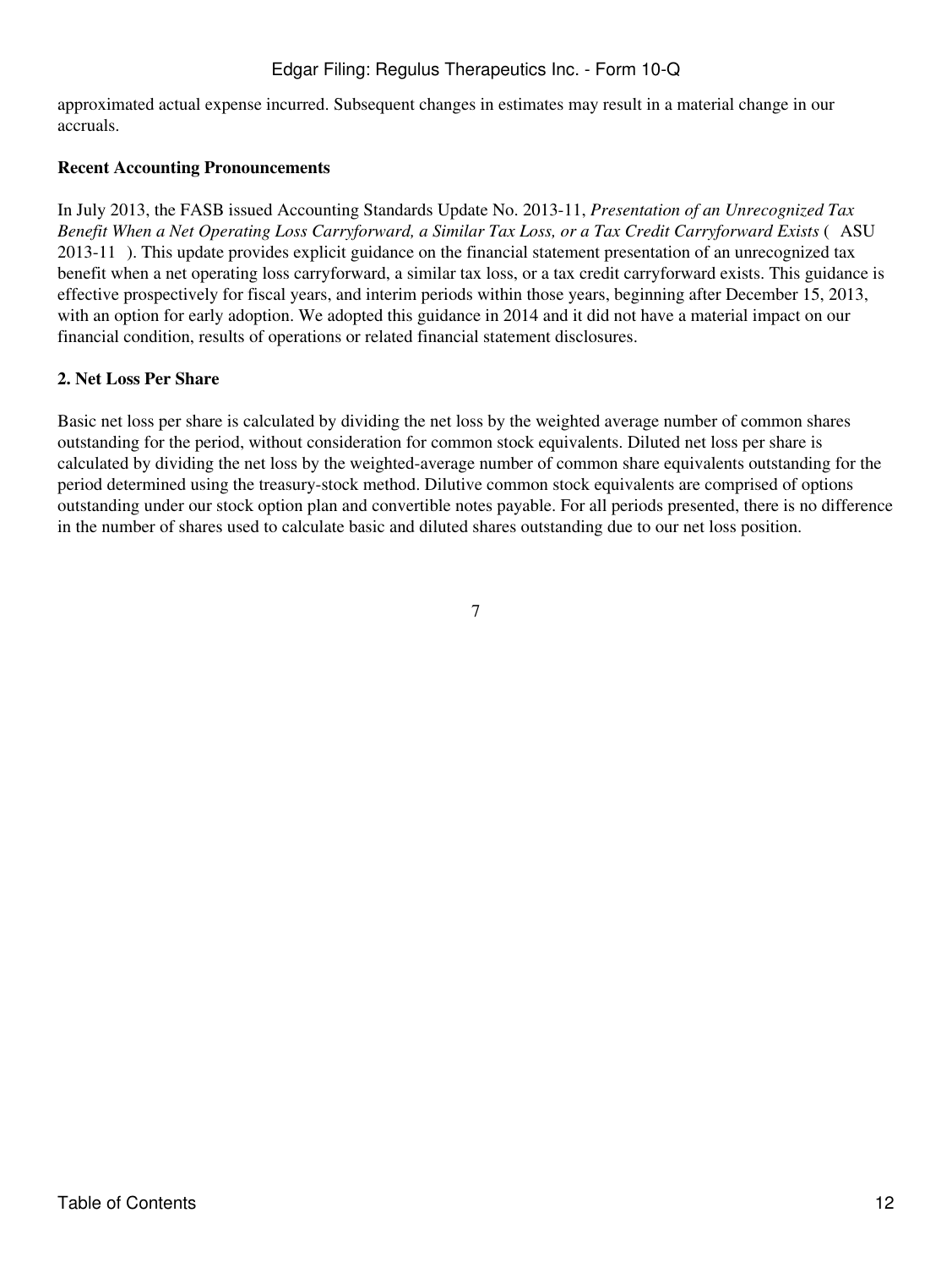Potentially dilutive securities not included in the calculation of diluted net loss per share because to do so would be anti-dilutive are as follows (in common equivalent shares):

|                          | Three months ended<br>March 31, |           |
|--------------------------|---------------------------------|-----------|
|                          | 2014                            | 2013      |
| Common stock options     | 2,350,252                       | 2,106,093 |
| Convertible note payable | 1,425,127                       | 1,377,817 |
| Total                    | 3,775,379                       | 3,483,910 |

For the three months ended March 31, 2014 we had a convertible note payable outstanding with a principal balance of \$5.4 million that was convertible into common shares at \$4.00 per share, at the option of the note holder.

### **3. Investments**

We invest our excess cash in commercial paper and debt instruments of financial institutions, corporations, U.S. government-sponsored agencies, and the U.S. Treasury. As of March 31, 2014, our short-term investments had a weighted average maturity of less than two years.

The following tables summarize our short-term investments (dollars in thousands):

|                           | <b>Maturity</b> | Amortized<br>Unrealized |           |      |                       | <b>Estimated</b>       |  |
|---------------------------|-----------------|-------------------------|-----------|------|-----------------------|------------------------|--|
| As of March 31, 2014      | (in years)      |                         | cost      |      | Gains Losses          | fair value             |  |
| Corporate debt securities | 2 or less       | S                       | 86,225    | \$31 | $\mathcal{S}$<br>(58) | 86,198<br><sup>S</sup> |  |
| Certificates of deposit   | 3 or less       |                         | 12.430    |      |                       | 12,430                 |  |
| Commercial paper          | 1 or less       |                         | 7.492     |      |                       | 7,493                  |  |
|                           |                 |                         |           |      |                       |                        |  |
| Total                     |                 |                         | \$106,147 | \$32 | $\mathcal{S}$<br>(58) | \$106,121              |  |

|                                                       | <b>Maturity</b> | Amortized |        |                | <b>Unrealized</b>     | <b>Estimated</b> |            |  |
|-------------------------------------------------------|-----------------|-----------|--------|----------------|-----------------------|------------------|------------|--|
| As of December 31, 2013                               | (in years)      |           | cost   | Gains          | <b>Losses</b>         |                  | fair value |  |
| Corporate debt securities                             | 2 or less       |           | 71,402 | \$39           | <sup>\$</sup><br>(25) |                  | 71,416     |  |
| Certificates of deposit                               | 2 or less       |           | 11,710 |                |                       |                  | 11,710     |  |
| Commercial paper                                      | 1 or less       |           | 6,069  | $\overline{2}$ |                       |                  | 6,071      |  |
| Debt securities of U.S. government-sponsored agencies | 1 or less       |           | 7.000  |                |                       |                  | 7,001      |  |
| Total                                                 |                 |           | 96.181 | \$42           | (25                   |                  | 96,198     |  |

#### **4. Fair Value Measurements**

We have certain financial assets and liabilities recorded at fair value which have been classified as Level 1, 2 or 3 within the fair value hierarchy as described in the accounting standards for fair value measurements.

# Table of Contents 13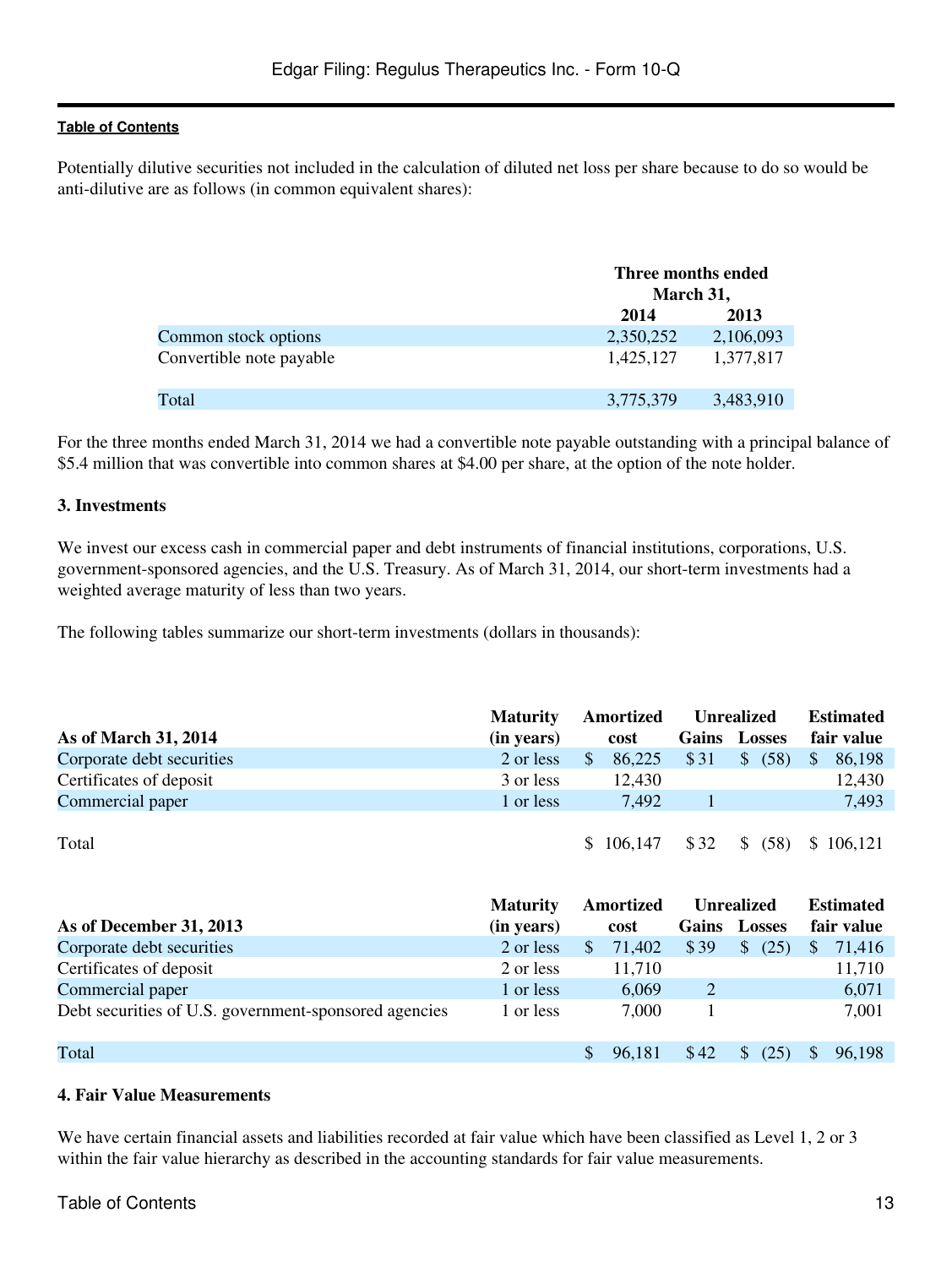Applicable accounting guidance defines fair value as the exchange price that would be received for an asset or paid to transfer a liability (an exit price) in the principal or most advantageous market for the asset or liability in an orderly transaction between market participants as of the measurement date. Market participants are buyers and sellers in the principal market that are (i) independent, (ii) knowledgeable, (iii) able to transact, and (iv) willing to transact. The guidance provides an established hierarchy for inputs used in measuring fair value that maximizes the use of observable inputs and minimizes the use of unobservable inputs by requiring that the most observable inputs be used when available. Observable inputs are inputs that market participants would use in valuing the asset or liability and are developed based on market data obtained from independent sources. Unobservable inputs are inputs that reflect our assumptions about the factors that market participants would use in valuing the asset or liability. The guidance prioritizes the inputs used in measuring the fair value into the following hierarchy:

Level 1 includes financial instruments for which quoted market prices for identical instruments are available in active markets.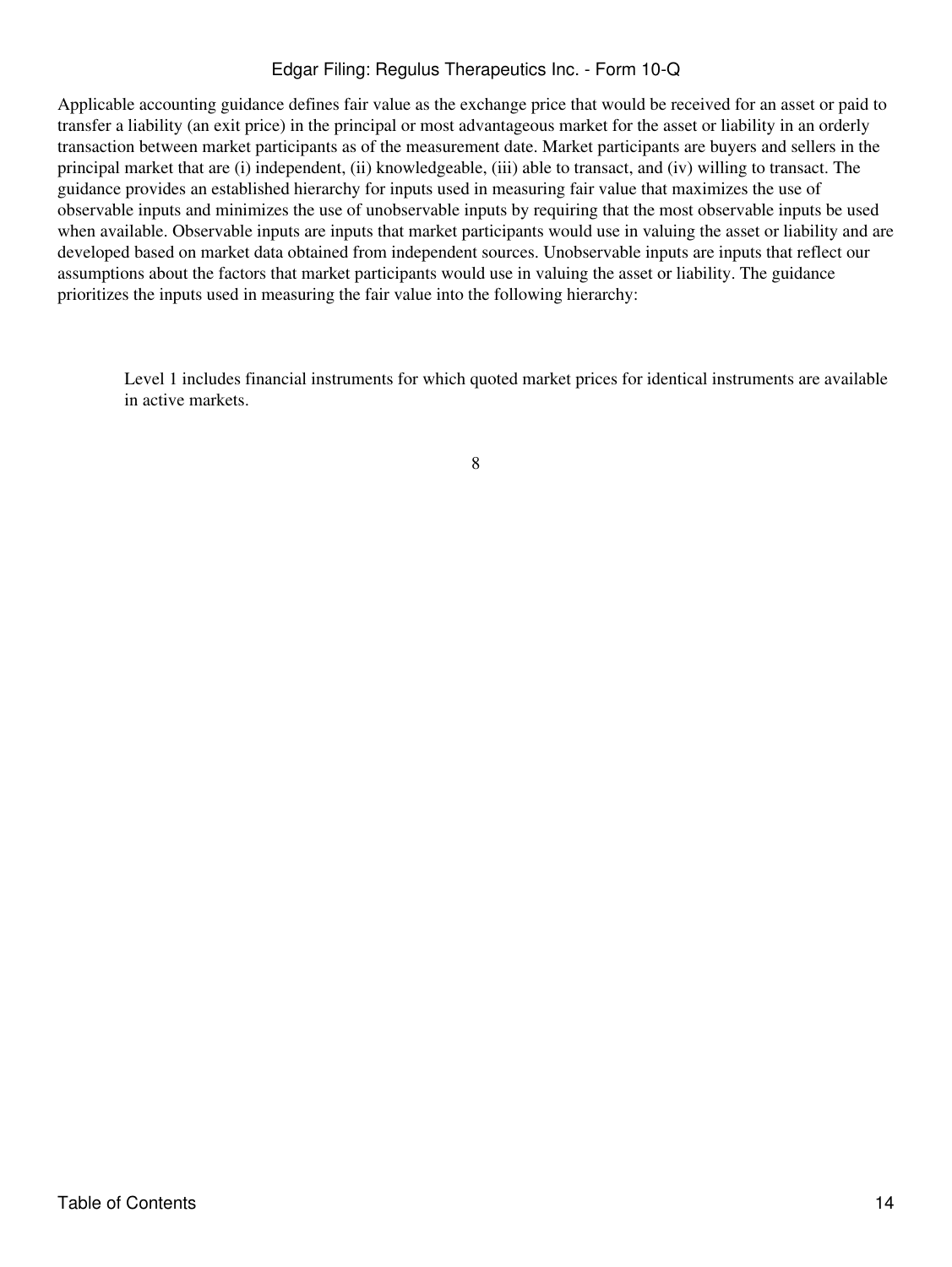Level 2 includes financial instruments for which there are inputs other than quoted prices included within Level 1 that are observable for the instrument such as quoted prices for similar instruments in active markets, quoted prices for identical or similar instruments in markets with insufficient volume or infrequent transactions (less active markets) or model-driven valuations in which significant inputs are observable or can be derived principally from, or corroborated by, observable market data.

Level 3 includes financial instruments for which fair value is derived from valuation techniques in which one or more significant inputs are unobservable, including management s own assumptions.

The following table presents our fair value hierarchy for assets and liabilities measured at fair value on a recurring basis at March 31, 2014 and December 31, 2013 (in thousands):

|                           | Fair value as of March 31, 2014 |                |               |          |  |  |  |
|---------------------------|---------------------------------|----------------|---------------|----------|--|--|--|
|                           | <b>Total</b>                    | <b>Level 1</b> | Level 2       | Level 3  |  |  |  |
| Assets:                   |                                 |                |               |          |  |  |  |
| Cash equivalents          | S<br>7,340                      | \$7,340        | <sup>\$</sup> | \$       |  |  |  |
| Corporate debt securities | 86,198                          |                | 86,198        |          |  |  |  |
| Certificates of deposit   | 12,430                          |                | 12,430        |          |  |  |  |
| Commercial paper          | 7,493                           |                | 7,493         |          |  |  |  |
|                           |                                 |                |               |          |  |  |  |
|                           | \$113,461                       | \$7,340        | \$106,121     | - \$     |  |  |  |
| Liabilities:              |                                 |                |               |          |  |  |  |
| Convertible notes payable | 13,403<br>\$.                   | \$             | \$            | \$13,403 |  |  |  |

|                                                                                                                        | Fair value as of December 31, 2013 |          |          |          |
|------------------------------------------------------------------------------------------------------------------------|------------------------------------|----------|----------|----------|
|                                                                                                                        | <b>Total</b>                       | Level 1  | Level 2  | Level 3  |
| Assets:                                                                                                                |                                    |          |          |          |
| Cash equivalents                                                                                                       | \$17,170                           | \$17,170 | S        | \$       |
| Corporate debt securities                                                                                              | 71,416                             |          | 71,416   |          |
| Certificates of deposit                                                                                                | 11,710                             |          | 11,710   |          |
| Debt securities of U.S. government-sponsored agencies                                                                  | 7,001                              |          | 7,001    |          |
| Commercial paper                                                                                                       | 6,071                              |          | 6,071    |          |
|                                                                                                                        |                                    |          |          |          |
|                                                                                                                        | \$113,368                          | \$17,170 | \$96,198 | - \$     |
| Liabilities:                                                                                                           |                                    |          |          |          |
| Convertible notes payable                                                                                              | \$11,279                           | \$       |          | \$11,279 |
| $\frac{1}{2}$ or the estimated fair value of convertible notes payable from December 31, 2013 through March 31, 2014 a |                                    |          |          |          |

Changes in the estimated fair value of convertible notes payable from December 31, 2013 through March 31, 2014 are as follows (in thousands):

> **Fair Value Measurements Using Significant Unobservable Inputs**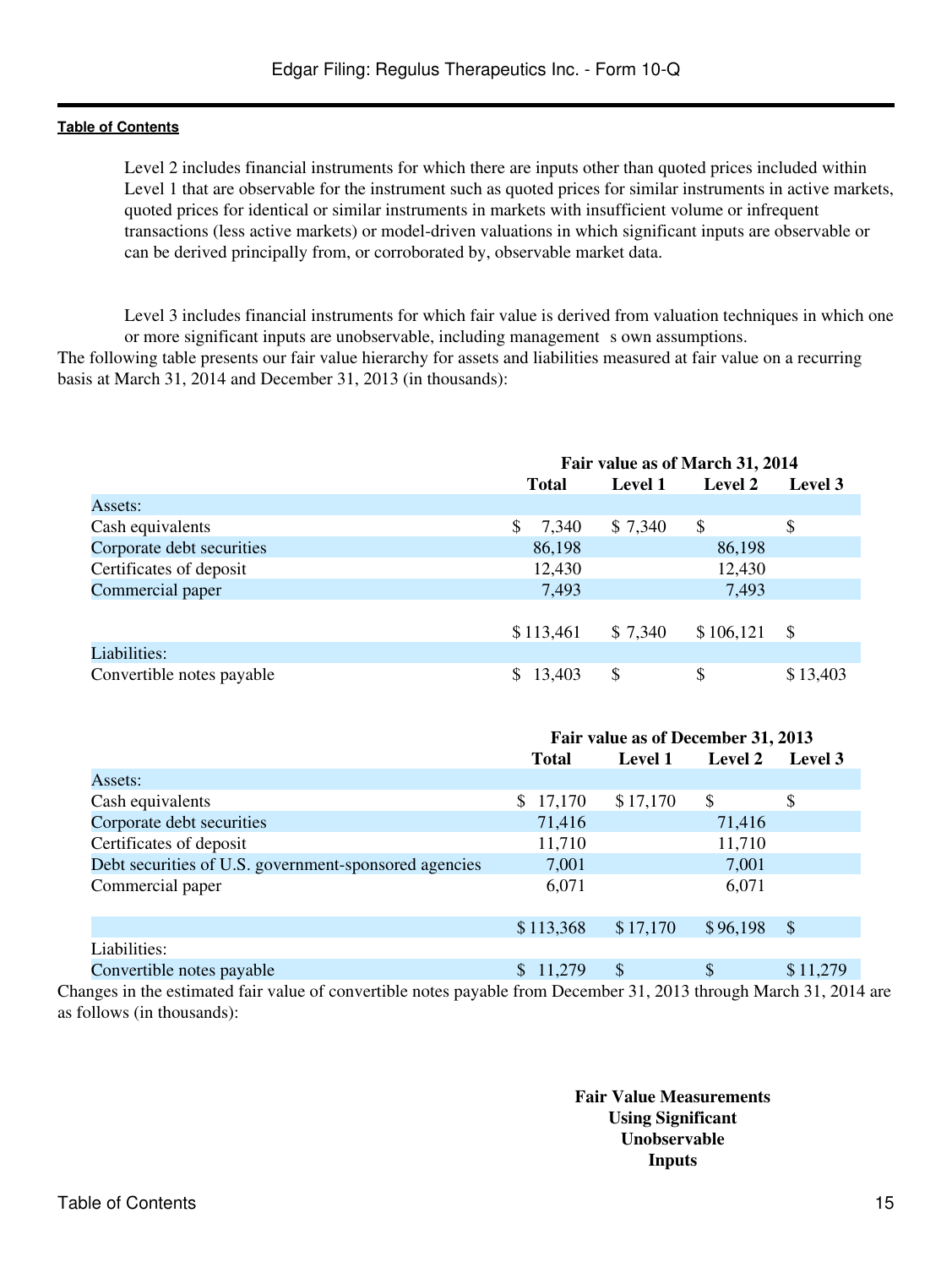|                                                                |          | (Level 3) |
|----------------------------------------------------------------|----------|-----------|
| Balance at December 31, 2013                                   | <b>S</b> | 11.279    |
| Change in estimated fair value of convertible<br>notes payable |          | 2.124     |
| Balance at March 31, 2014                                      | S        | 13.403    |

We obtain pricing information from quoted market prices or quotes from brokers/dealers. We generally determine the fair value of our investment securities using standard observable inputs, including reported trades, broker/dealer quotes, bids and/or offers.

We used an income approach in the form of a convertible bond valuation model to value the convertible notes payable. The convertible bond model considered the debt and option characteristics of the note. The key inputs to the model as of March 31, 2014 and December 31, 2013 were volatility (65% and 66%, respectively), risk-free rate (0.26% and 0.325%, respectively), and credit spread (7.4% and 7.4%, respectively). The volatility inputs were based on historical and implied volatility of peer companies. Peer companies were materially consistent with those used to determine volatility for stock-based compensation. Beginning in 2014, our historical volatility was included with the peer companies for purposes of estimating volatility. The risk-free rate inputs were based on the yield of US Treasury Strips as of each date. The credit spread inputs were based on an analysis of our creditworthiness and market rates for comparable straight debt instruments. We recorded a loss from the change in valuation of convertible notes payable of \$2.1 million and \$1.8 million on the condensed statements of operations and comprehensive loss for the three months ended March 31, 2014 and 2013, respectively.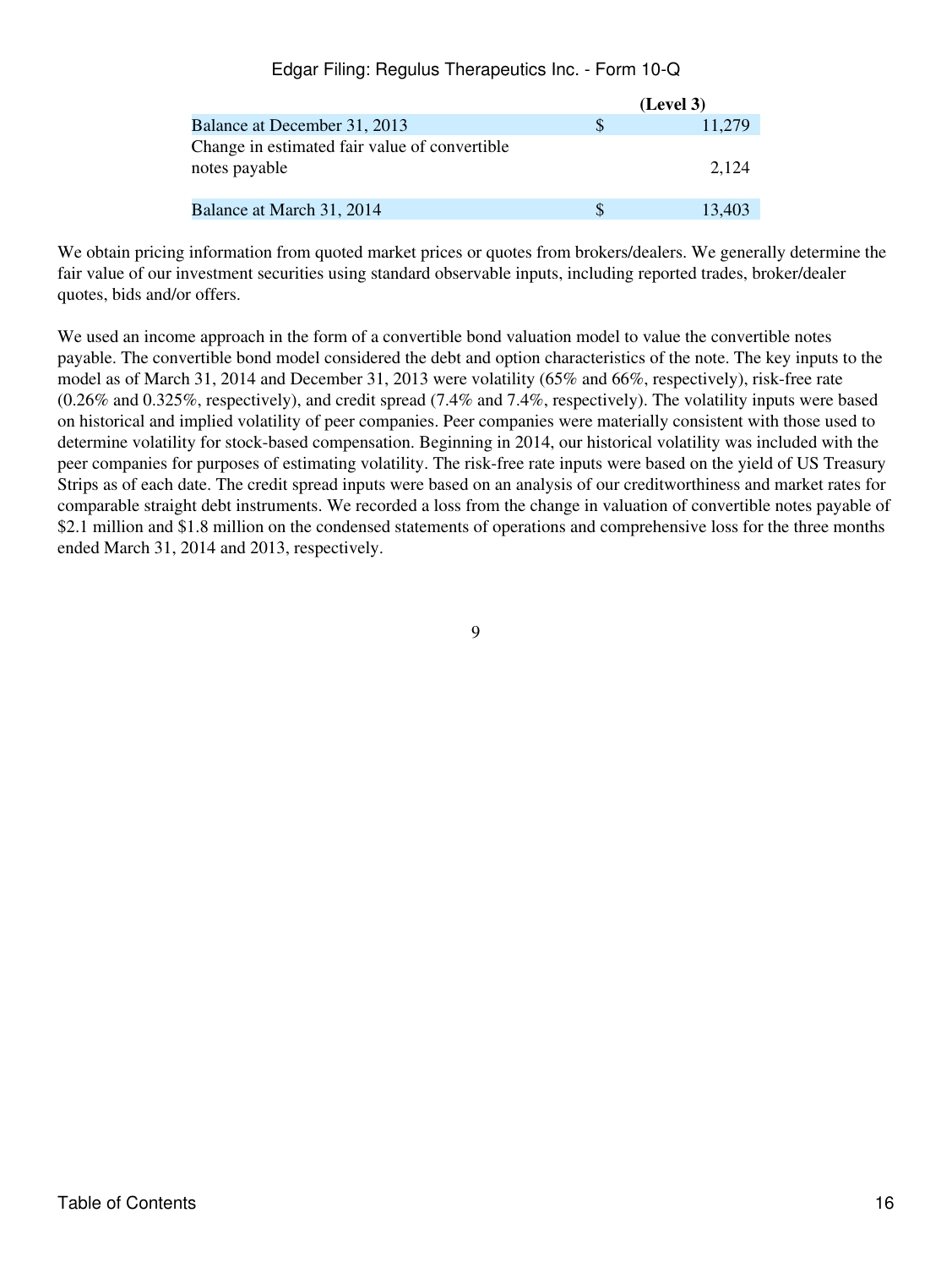### **5. Convertible Notes Payable**

In October 2012, in conjunction with our initial public offering the amended and restated 2010 GSK Note provided for a rollover into a new promissory note (the Post-IPO GSK Note), and the Post-IPO GSK Note was established in the principal amount of \$5.4 million, with a maturity date of October 9, 2015. At GSK s option, the Post-IPO GSK Note is convertible into shares of our common stock at any time prior to the maturity date with a conversion equal to the quotient of all outstanding principal and interest divided by our initial public offering price of \$4.00 per share, subject to complying with certain threshold ownership percentage limitations. At March 31, 2014 and December 31, 2013, the fair value of the Post-IPO Note was \$13.4 million and \$11.3 million, respectively, and is classified as Convertible note payable, at fair value on the condensed balance sheets.

### **6. Stockholders Equity**

#### **Shares Reserved for Future Issuance**

The following shares of common stock are reserved for future issuance at March 31, 2014:

|                                                  | March 31,<br>2014 |
|--------------------------------------------------|-------------------|
| Common stock options outstanding                 | 5,815,877         |
| Common stock options available for future grant  | 1,928,980         |
| Employee Stock Purchase Plan                     | 858,625           |
| Convertible note payable                         | 1,425,127         |
| Total common shares reserved for future issuance | 10,028,609        |

The following table summarizes our stock option activity under all stock option plans for the three months ended March 31, 2014 (in thousands):

|                                          | Number of<br>options |    | Weighted<br>average<br>exercise<br>price |
|------------------------------------------|----------------------|----|------------------------------------------|
| Options outstanding at December 31, 2013 | 5,598                | \$ | 3.69                                     |
| Granted                                  | 500                  | \$ | 8.44                                     |
| Exercised                                | (235)                | \$ | 2.07                                     |
| Canceled/forfeited/expired               | (47)                 | \$ | 4.72                                     |
| Options outstanding at March 31, 2014    | 5,816                | S  | 4.15                                     |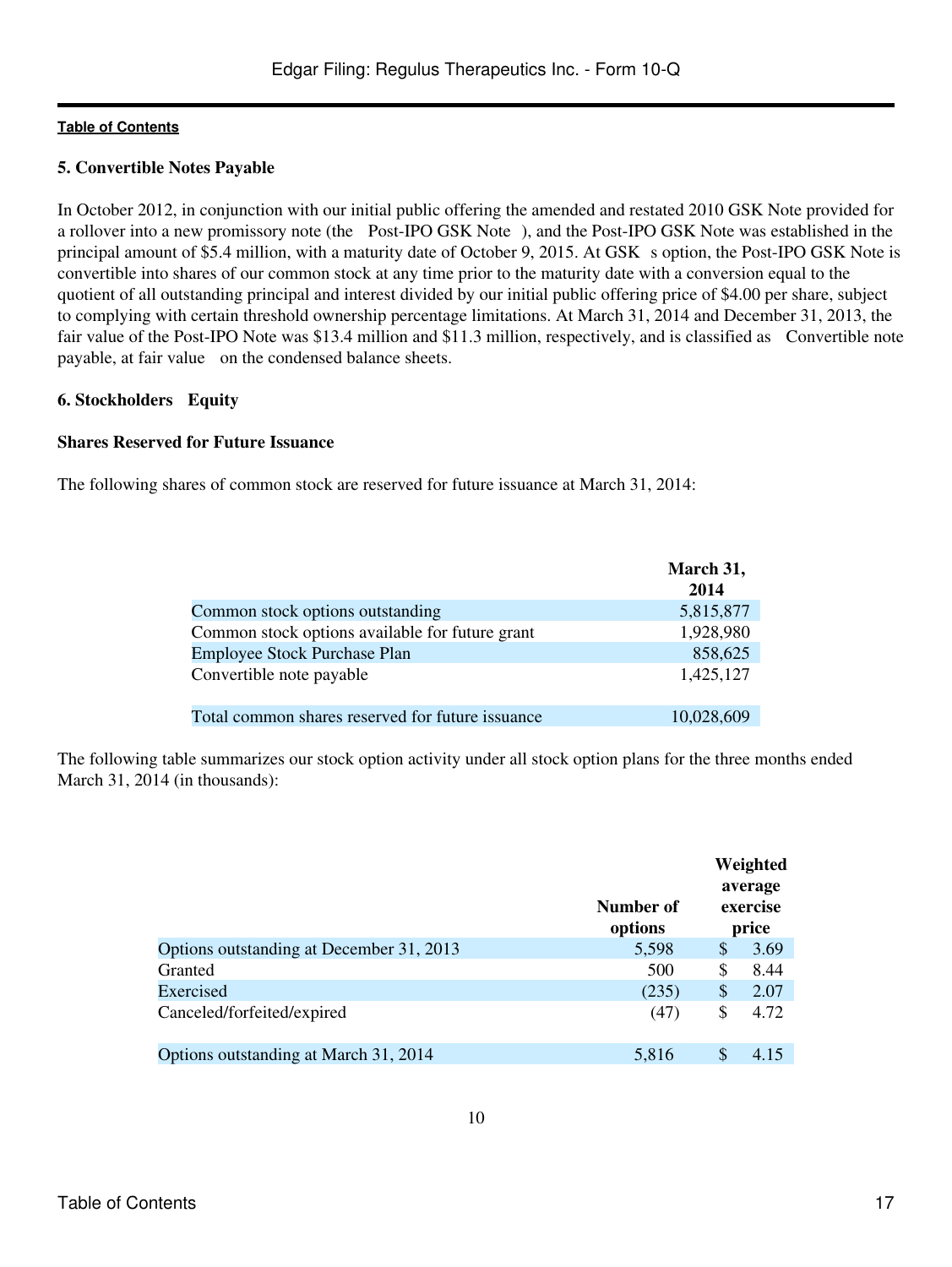#### **Stock-Based Compensation**

The following table summarizes the weighted average assumptions used to estimate the fair value of stock options and performance stock awards granted under our 2012 Equity Incentive Plan and the shares purchasable under the 2012 Employee Stock Purchase Plan:

|                                     |       | Three months ended<br>March 31, |  |
|-------------------------------------|-------|---------------------------------|--|
|                                     | 2014  | 2013                            |  |
| <b>Stock options</b>                |       |                                 |  |
| Risk-free interest rate             | 1.9%  | 1.2%                            |  |
| Volatility                          | 74.0% | 67.3%                           |  |
| Dividend yield                      | $0\%$ | $0\%$                           |  |
| Expected term (years)               | 6.1   | 6.1                             |  |
| <b>Performance stock options</b>    |       |                                 |  |
| Risk-free interest rate             | 2.2%  |                                 |  |
| Volatility                          | 70.1% |                                 |  |
| Dividend yield                      | $0\%$ |                                 |  |
| Expected term (years)               | 6.4   |                                 |  |
| Employee stock purchase plan shares |       |                                 |  |
| Risk-free interest rate             | 0.1%  | $0.1\%$                         |  |
| Volatility                          | 65.2% | 59.7%                           |  |
| Dividend yield                      | $0\%$ | $0\%$                           |  |
| Expected term (years)               | 0.5   | 0.5                             |  |

The following table summarizes the allocation of our stock-based compensation expense for all stock awards (in thousands):

|                            |         | Three months ended<br>March 31, |  |
|----------------------------|---------|---------------------------------|--|
|                            | 2014    | 2013                            |  |
| Research and development   | 804     | 499                             |  |
| General and administrative | 596     | 288                             |  |
| Total                      | \$1,400 | 787                             |  |

#### **7. Strategic Alliances and Collaborations**

The following table summarizes our total net revenues from our strategic alliances and collaborations (in thousands):

**Three months ended March 31, 2014 2013**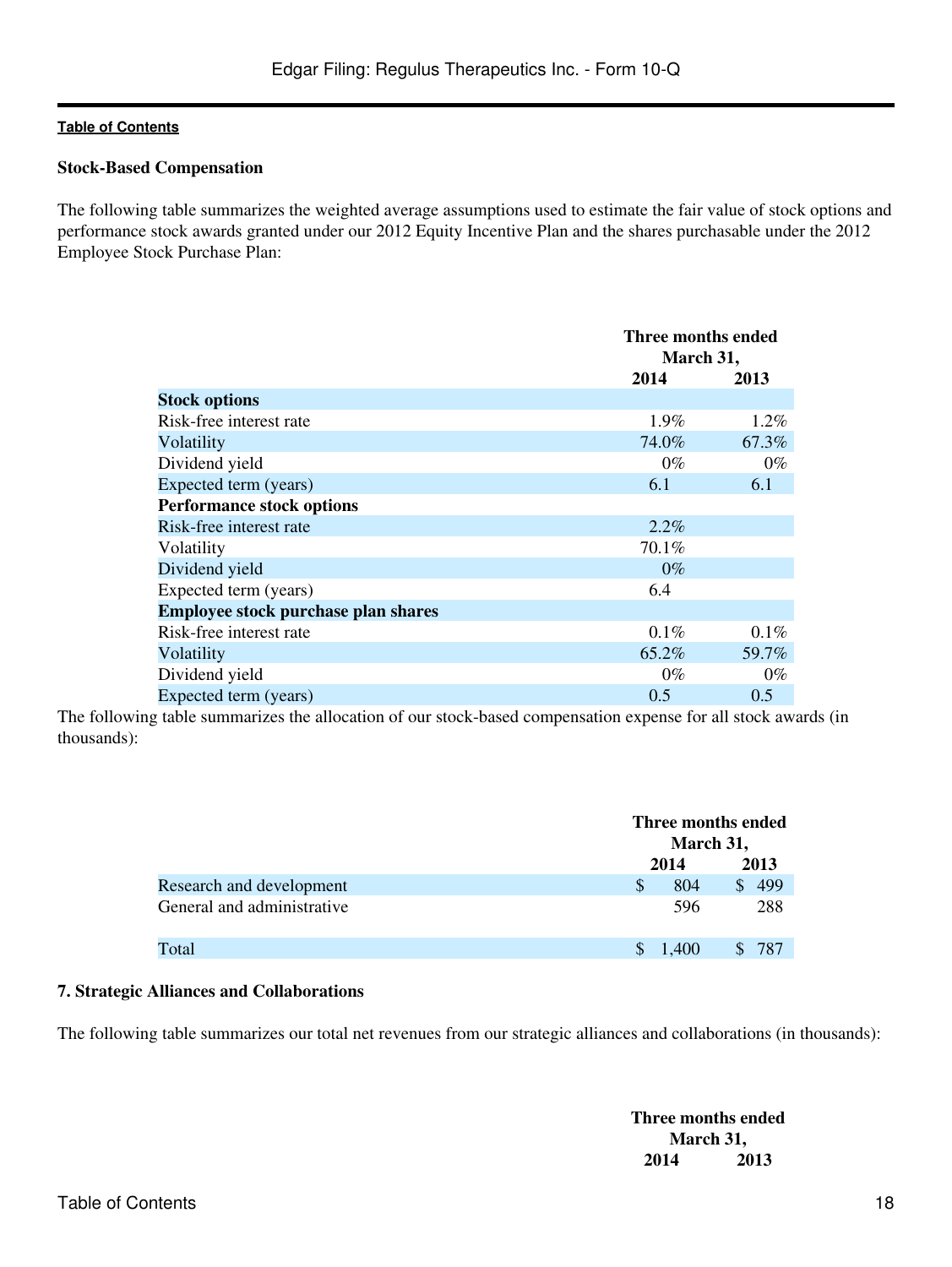| Sanofi      | \$<br>925 | \$2,500 |
|-------------|-----------|---------|
| <b>GSK</b>  | 144       | 187     |
| AstraZeneca | 465       | 465     |
| Biogen Idec | 87        | 86      |
| Other       | 10        |         |
|             |           |         |
| Total       | \$1,631   | \$3,238 |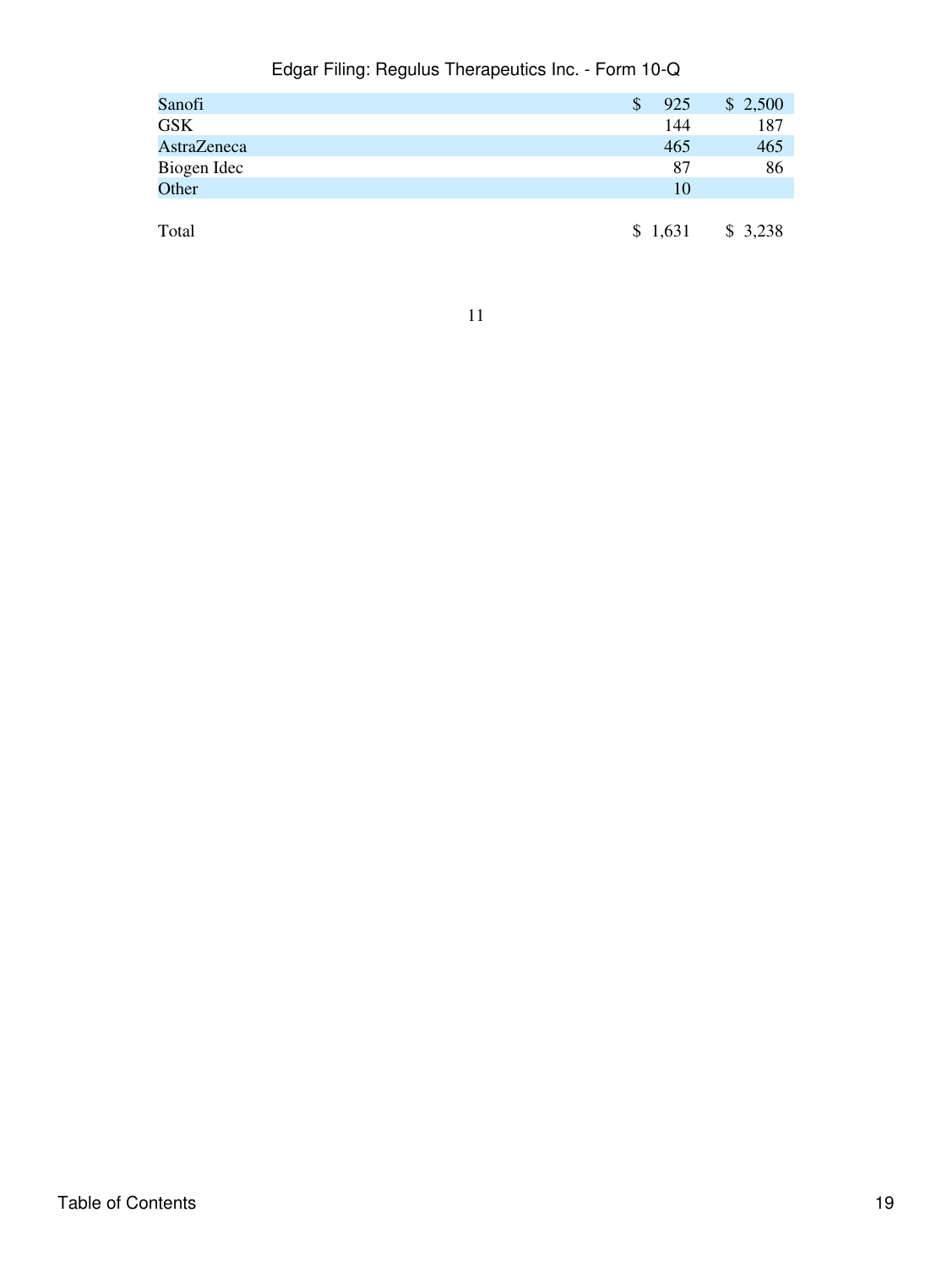# **Sanofi**

In July 2012, we amended and restated our collaboration and license agreement with Sanofi to expand the potential therapeutic applications of the *micro*RNA alliance targets to be developed under such agreement. We determined that the elements within the strategic alliance agreement with Sanofi should be treated as a single unit of accounting because the delivered elements did not have stand-alone value to Sanofi. The following elements were delivered as part of the strategic alliance with Sanofi: (1) a license for up to four *micro*RNA targets; and (2) a research license under our technology alliance.

In June 2013, the original research term expired, upon which we and Sanofi entered into an option agreement pursuant to which Sanofi was granted an exclusive right to negotiate the co-development and commercialization of certain of our unencumbered *micro*RNA programs and we were granted the exclusive right to negotiate with Sanofi for co-development and commercialization of certain miR-21 anti-miRs in oncology and Alport Syndrome. In July 2013, we received an upfront payment of \$2.5 million, of which \$1.25 million is creditable against future amounts payable by Sanofi to us under any future co-development and commercialization agreement we enter pursuant to the option agreement. Revenue associated with the creditable portion of this payment remained deferred as of March 31, 2014, and will remain deferred until its application to a creditable transaction. The non-creditable portion of this payment, \$1.25 million, was recognized as revenue over the option period from the effective date of the option agreement in June 2013 through the expiration of the option period in January 2014.

In conjunction with the option agreement, we agreed to continue specified research on the miR-21 programs during the option period. We re-evaluated our remaining estimated period of performance from the original research term through the term of the option agreement and amortized the remaining deferred revenue of \$10.1 million associated with the initial \$25.0 million upfront payment from June 2013 through the expiration of the option period in January 2014.

In February 2014, we and Sanofi entered into a second amended and restated collaboration and license agreement (the 2014 Sanofi Amendment) to renew our strategic alliance to discover, develop and commercialize *micro*RNA therapeutics to focus on specific orphan disease and oncology targets. Under the terms of our renewed alliance, Sanofi will have opt-in rights to our preclinical fibrosis program targeting miR-21 for the treatment of Alport Syndrome, our preclinical program targeting miR-21 for oncology indications, and our preclinical program targeting miR-221/222 for hepatocellular carcinoma (HCC). We are responsible for developing each of these programs to proof-of-concept, at which time Sanofi has an exclusive option on each program. If Sanofi chooses to exercise its option on any of these programs, Sanofi will reimburse us for a significant portion of our preclinical and clinical development costs and will also pay us an option exercise fee for any such program, provided that \$1.25 million of the \$2.5 million upfront option fee paid to us by Sanofi in connection with the June 2013 option agreement will be creditable against such option exercise fee. In addition, we will be eligible to receive clinical and regulatory milestone payments and potentially commercial milestone payments for these programs. We also continue to be eligible to receive royalties on *micro*RNA therapeutic products commercialized by Sanofi and will have the right to co-promote these products.

In connection with the 2014 Sanofi Amendment, we entered into a Common Stock Purchase Agreement (the Purchase Agreement), pursuant to which we sold 1,303,780 shares of our common stock to Aventis Holdings, Inc. (Aventis), an entity affiliated with Sanofi, in a private placement at a price per share of \$7.67 for an aggregate purchase price of \$10.0 million. Under the terms of the Purchase Agreement, Aventis may not sell, transfer, make any short sale of, or grant any option for the sale of any common stock issued pursuant to the Purchase Agreement for a 12-month period following its effective date. The Purchase Agreement and the 2014 Sanofi Amendment were negotiated concurrently and were therefore evaluated as a single agreement. Based upon restricted stock studies of similar duration and a Black-Scholes valuation to measure the discount for lack of marketability, approximately \$0.4 million of the proceeds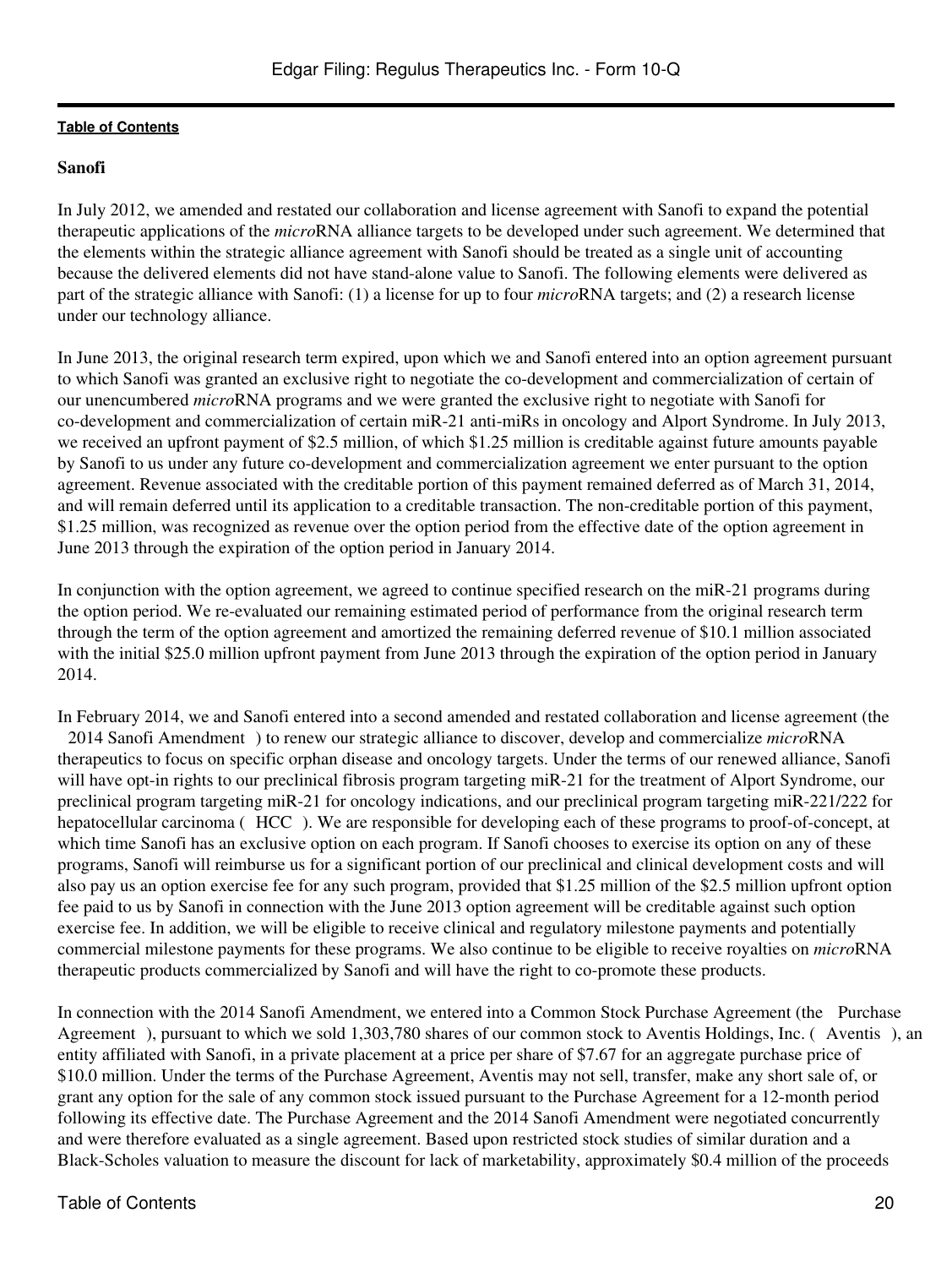from the Purchase Agreement was attributed to the 2014 Sanofi Amendment, and represents the value of the program targeting miR-221/222 target for HCC. As this element does not have stand-alone value, we are recognizing the \$0.4 million into revenue ratably over the estimated period of performance of the miR-221/222 program. As of March 31, 2014, deferred revenue associated with the Purchase Agreement and the 2014 Sanofi Amendment was \$0.4 million, which we are expecting to recognize over the remaining estimated period of performance of approximately six years.

We have evaluated the remaining contingent event-based payments under our 2014 Sanofi Amendment and determined that event-based payments for which payment is contingent upon the results of Sanofi s performance will be recognized as revenue over our remaining estimated period of performance, if any, and when collectability is reasonably assured. We are eligible to receive milestone payments of up to \$101.8 million for proof-of-concept option exercise fees (net of \$1.25 million creditable, as noted above), \$15.0 million for clinical milestones and up to \$300.0 million for regulatory and commercial milestones. In addition, we are entitled to receive royalties based on a percentage of net sales of any products from the miR-21 and miR-221/222 programs which, in the case of sales in the United States, will be in the middle of the 10 to 20% range, and, in the case of sales outside of the United States, will range from the low end to the middle of the 10 to 20% range, depending upon the volume of sales. If we exercise our option to co-promote a product, we will continue to be eligible to receive royalties on net sales of each product in the United States at the same rate, unless we elect to share a portion of Sanofis profits from sales of such product in the United States in lieu of royalties.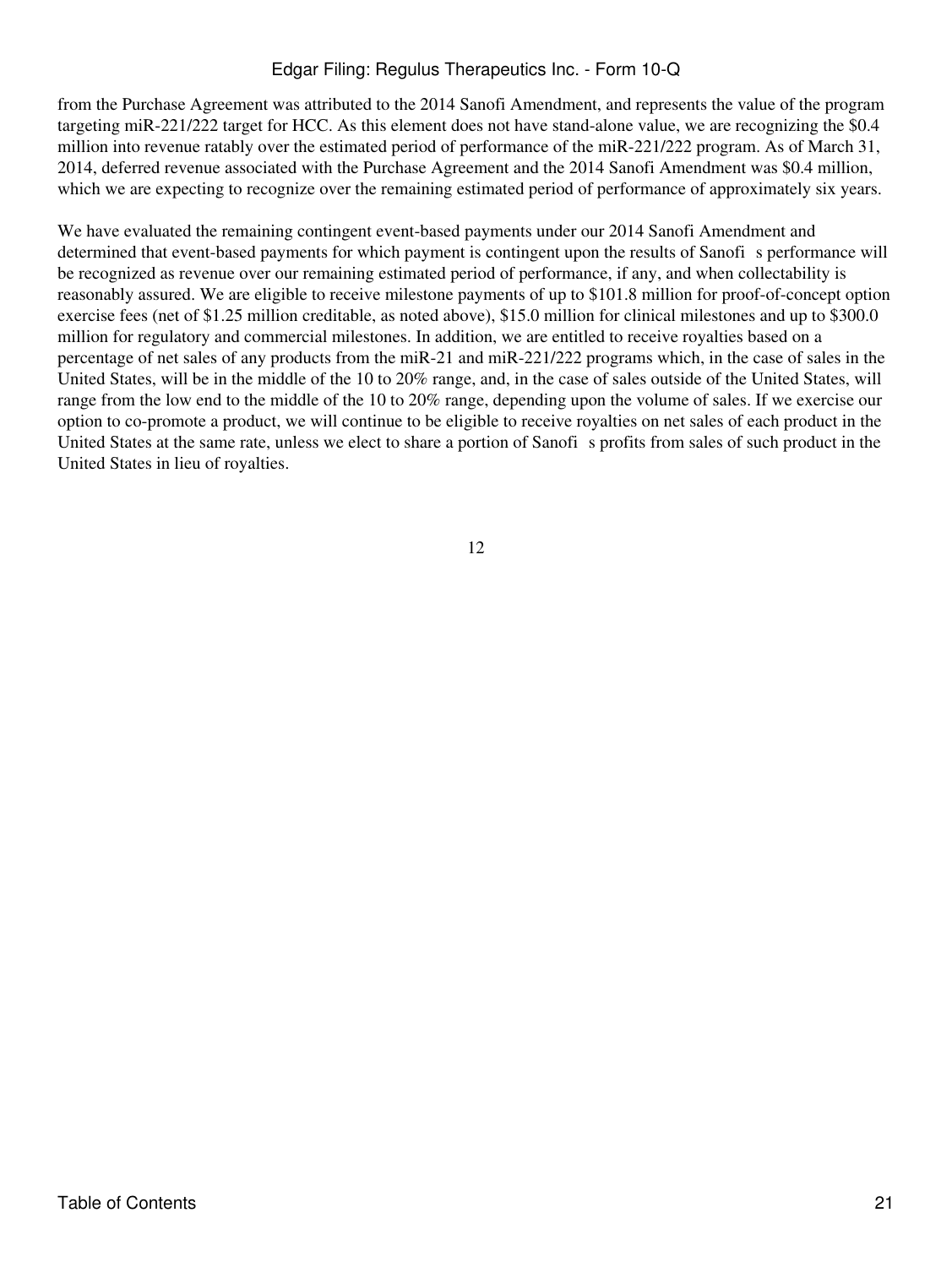# **GSK**

In April 2008, we entered into a strategic alliance with GSK to discover, develop and commercialize novel *micro*RNA-targeted therapeutics to treat inflammatory diseases (the immuno-inflammatory alliance). In February 2010, we and GSK expanded the strategic alliance to include hepatitis C virus infection (HCV) to discover, develop and commercialize *micro*RNA therapeutics targeting miR-122 for the treatment of HCV (the HCV alliance). In June 2012, we amended our immuno-inflammatory alliance to extend the target selection period for the fourth collaboration target. We determined that the elements within the immuno-inflammatory alliance should be treated as a single unit of accounting because the delivered elements, the opt-in licenses for *micro*RNA product candidates, did not have stand-alone value to GSK. As a result of the extension of the target selection period, we extended the amortization period for the remaining deferred revenue to approximately eight years, which represented our new estimated period of performance. As of March 31, 2014, deferred revenue associated with the immuno-inflammatory alliance was \$3.4 million, which we are expecting to recognize over the remaining estimated period of performance of approximately six years.

In June 2013, the HCV alliance was amended to state that RG-101, and other formulations thereof, will be developed by us independently of our alliance for the treatment of HCV. This amendment removed any further milestone or royalty obligations owed by GSK to us as it relates to RG-101. Concurrently with the amendment in June 2013, we recorded the remaining \$1.1 million in deferred revenue associated with the upfront payment from the HCV alliance, as our estimated period of performance was complete.

# *Immuno-Inflammatory Alliance*

Under the terms of the immuno-inflammatory alliance, if all the product candidates are successfully developed and commercialized through pre-agreed sales targets we could receive milestone payments up to \$432.5 million, including up to \$15.5 million for preclinical milestones, up to \$87.0 million for clinical milestones, up to \$150.0 million for regulatory milestones and up to \$180.0 million for commercialization milestones. We are also entitled to receive tiered royalties as a percentage of annual sales which can increase up to the low end of the 10 to 20% range.

We have evaluated the remaining contingent event-based payments under our immuno-inflammatory alliance and determined that the preclinical and clinical payments meet the definition of a substantive milestone. Accordingly, revenue for these achievements will be recognized in its entirety in the period when the milestone is achieved and collectability is reasonably assured. Other contingent event-based payments under the strategic alliance agreement for which payment is contingent upon the results of GSK s performance will not be accounted for using the milestone method. Such payments will be recognized as revenue over the remaining estimated period of performance, if any, and when collectability is reasonably assured. We can earn the following preclinical milestones: \$0.5 million upon the selection of a fourth *micro*RNA target and \$5.0 million upon the selection of a development candidate for each of the selected three targets. We can also earn the following clinical milestones for each of the selected three targets: \$4.0 million for the initiation of a Phase 1 clinical trial; \$5.0 million for the initiation of a Phase 2 clinical trial; and \$20.0 million if GSK chooses to opt-in to the program following the completion of a proof-of-concept trial.

# *HCV Alliance*

Notwithstanding the foregoing, GSK has retained its interest in the miR-122 program in HCV, and miR-122 remains a collaboration target under the alliance. If the HCV program is successful, we could receive contractual milestone payments up to \$144.5 million, including up to \$5.5 million for preclinical milestones, up to \$29.0 million for clinical milestones, up to \$50.0 million for regulatory milestones and up to \$60.0 million for commercialization milestones. We are also entitled to receive tiered royalties which can increase up to the low end of the 10 to 20% range on sales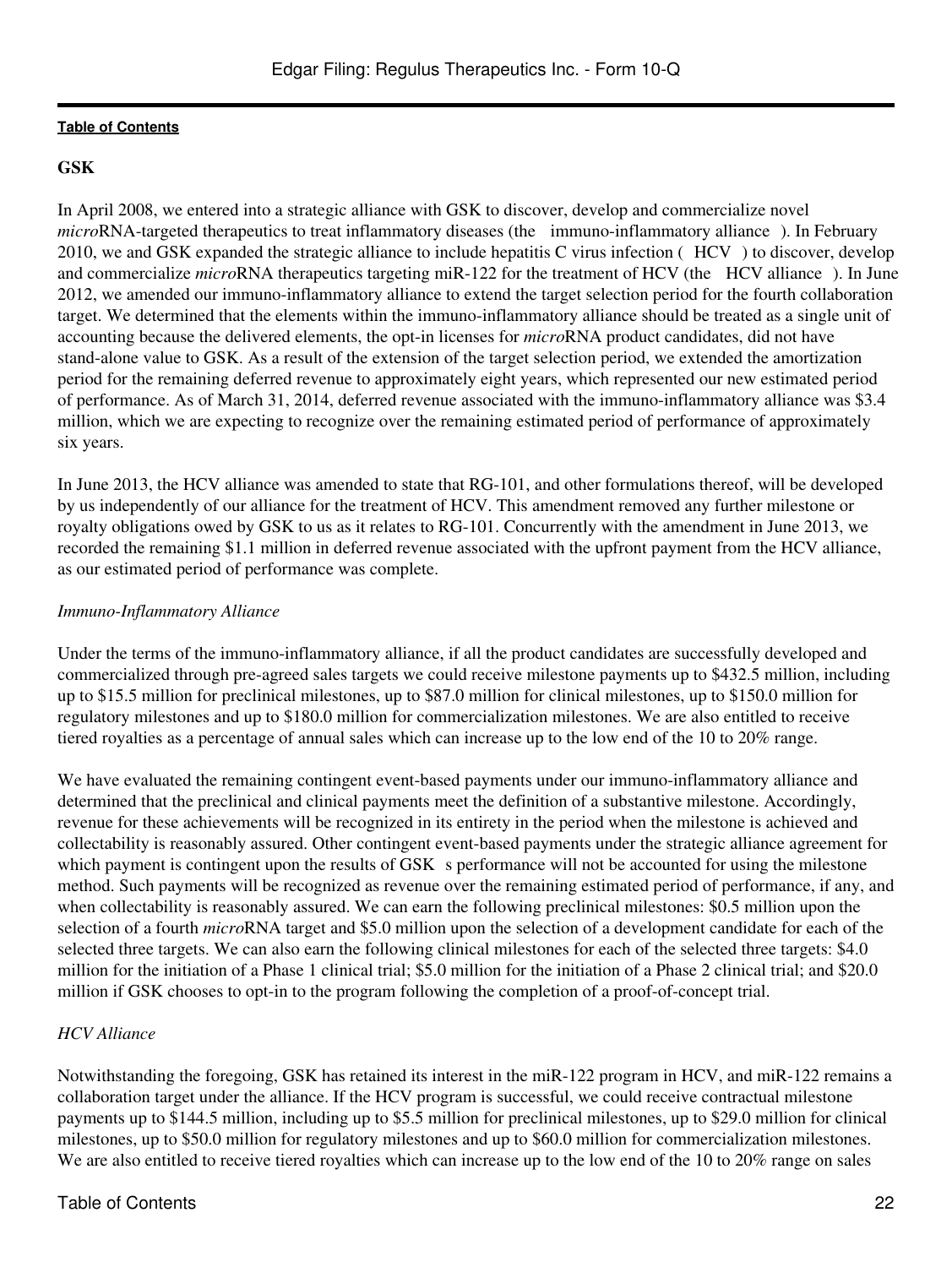from any product that GSK successfully commercializes under this alliance.

We have evaluated the remaining contingent event-based payments under the HCV alliance and determined that the preclinical and clinical payments meet the definition of a substantive milestone. Accordingly, revenue for these achievements will be recognized in its entirety in the period when the milestone is achieved and collectability is reasonably assured. Other contingent event-based payments under the strategic alliance agreement for which payment is contingent upon the results of GSK s performance will not be accounted for using the milestone method. Such payments will be recognized as revenue over the remaining estimated period of performance, if any, and when collectability is reasonably assured. We can earn a preclinical milestone of \$5.5 million upon the selection of a development candidate. We can also earn the following clinical milestones: \$4.0 million for initiation of a Phase 1 clinical trial; \$5.0 million for the initiation of a Phase 2 clinical trial; and \$20.0 million if GSK chooses to opt-in to the program following the completion of a proof-of-concept trial. We have no obligation to perform any research or development activities unless mutually agreed upon by the parties.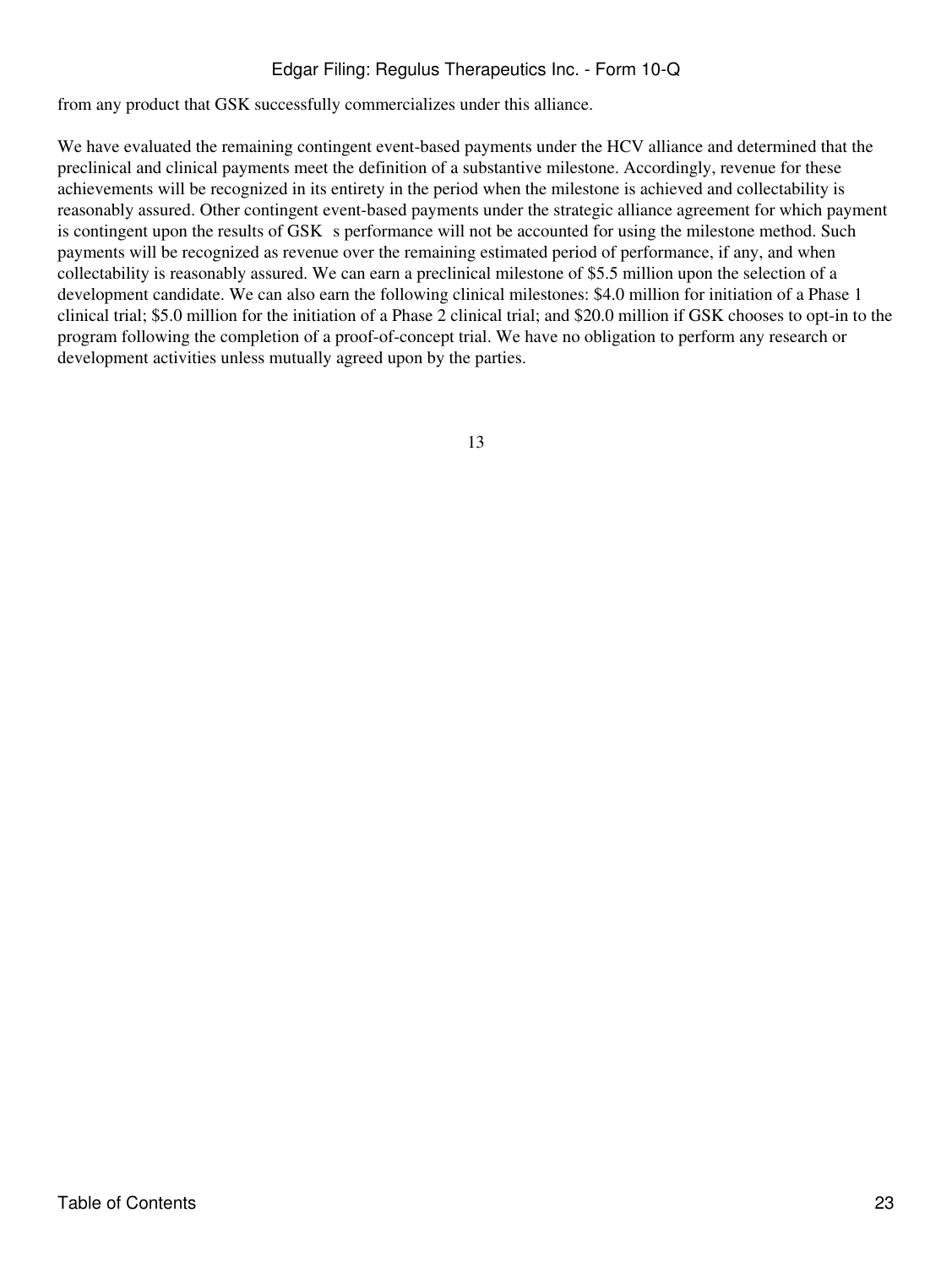# **AstraZeneca**

In August 2012, we entered into a collaboration and license agreement with AstraZeneca. Under the terms of the agreement, we have agreed to collaborate with AstraZeneca to identify, research and develop compounds targeting three *micro*RNA alliance targets primarily in the fields of cardiovascular diseases, metabolic diseases and oncology. Pursuant to the agreement, we granted AstraZeneca an exclusive, worldwide license to thereafter develop, manufacture and commercialize lead compounds designated by AstraZeneca in the course of the collaboration activities against the alliance targets for all human therapeutic uses. Under the terms of the agreement we are required to use commercially reasonable efforts to perform all research, development and manufacturing activities described in the research plan, at our cost, until the acceptance of an IND or the end of the research term, which extends until the fourth anniversary of the date of the agreement, and may be extended only by mutual written agreement of us and AstraZeneca. Following the earlier to occur of the acceptance of an IND in a major market or the end of the research term, AstraZeneca will assume all costs, responsibilities and obligations for further development, manufacture and commercialization of alliance product candidates.

Under the terms of the agreement, we received an upfront payment of \$3.0 million in October 2012. We determined the elements within the strategic alliance agreement should be treated as a single unit of accounting because the delivered element, the license, does not have stand-alone value. As a result, we are recognizing revenue related to the upfront payment on a straight-line basis over our estimated period of performance, which is four years based on the expected term of the research and development plan. If all three targets are successfully developed and commercialized through pre-agreed sales targets, we could receive milestone payments up to \$498.0 million, including preclinical milestones of up to \$5.0 million upon lead compound identification, up to \$123.0 million for clinical milestones, and up to \$370.0 million for commercialization milestones. In addition, we are entitled to receive royalties based on a percentage of net sales which will range from the mid-single digits to the low end of 10 to 20%, depending upon the product and the volume of sales, which royalties may be reduced in certain, limited circumstances.

We have evaluated the contingent event-based payments under our strategic alliance agreement with AstraZeneca and determined that the preclinical payments meet the definition of substantive milestones. Accordingly, revenue for these achievements will be recognized in its entirety in the period when the milestone is achieved and collectability is reasonably assured. Other contingent event-based payments under the strategic alliance agreement for which payment is contingent upon the results of AstraZeneca s performance will not be accounted for using the milestone method. Such payments will be recognized as revenue over the remaining estimated period of performance, if any, and when collectability is reasonably assured.

Concurrently with the collaboration and license agreement, we entered into a Common Stock Purchase Agreement (CSPA) with AstraZeneca, pursuant to which we agreed to sell to AstraZeneca an aggregate of \$25.0 million of our common stock in a private placement concurrently with our initial public offering, at a price per share equal to the initial public offering price. In October 2012, in accordance with the CSPA, we sold AstraZeneca 6,250,000 shares of our common stock at a price per share of \$4.00. Further, the CSPA stipulated that AstraZeneca could not sell, transfer, make any short sale of, or grant any option for the sale of any common stock for a 365-day period following the effective date of our initial public offering. Accounting guidance for multiple element arrangements contains a presumption that separate contracts negotiated and/or entered into at or near the same time with the same entity were negotiated as a package and should be evaluated as a single agreement. We valued the discount applied to the shares of common stock due to the one-year restriction. Based upon restricted stock studies of similar duration and a Black-Scholes valuation to measure a discount for lack of marketability, \$4.3 million was attributed to the collaboration and license agreement. We continue to recognize the \$4.3 million into revenue ratably over the estimated period of performance of the collaboration. As of March 31, 2014, deferred revenue associated with the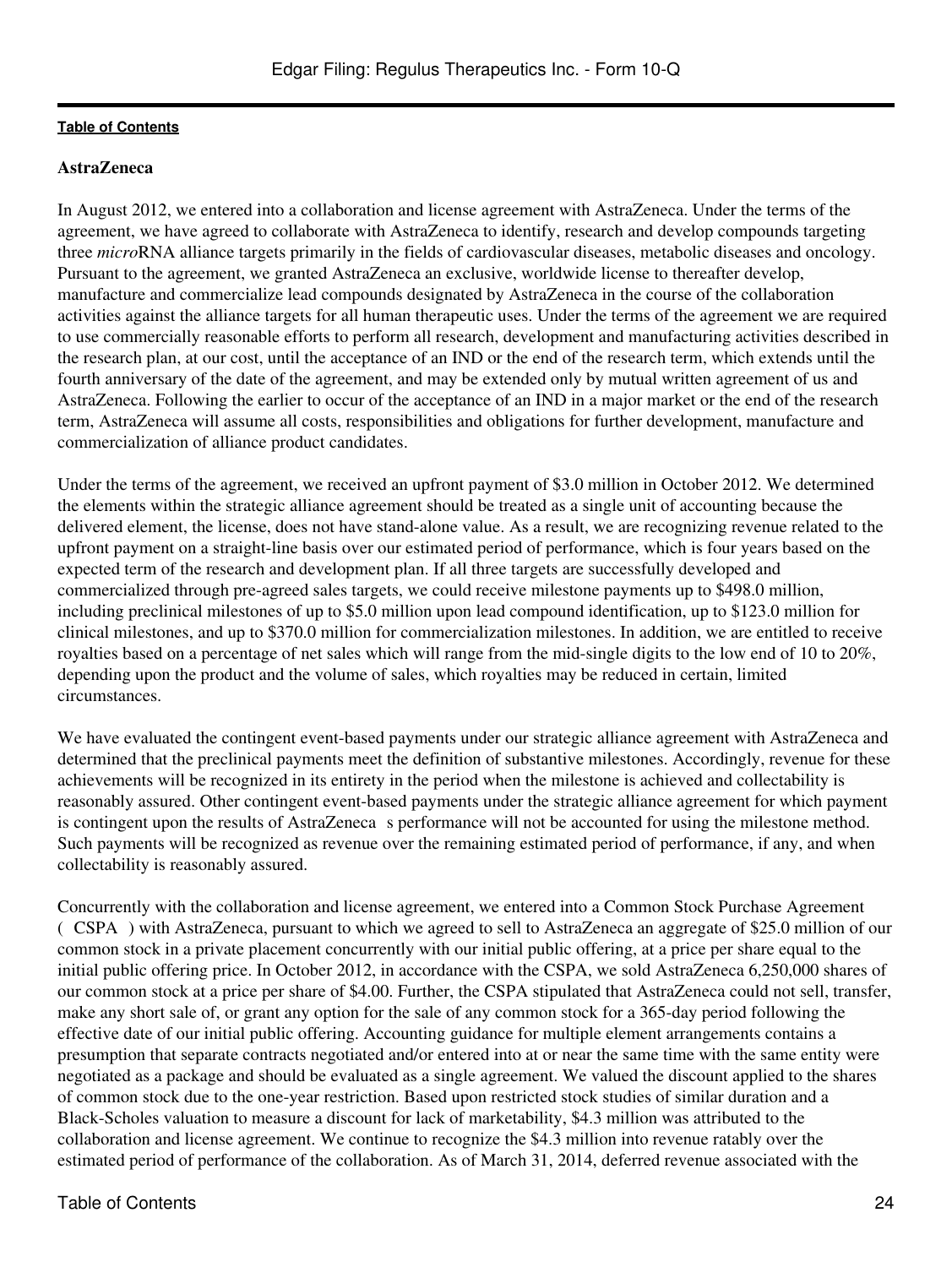collaboration and license agreement and CSPA was \$4.4 million, which we are expecting to recognize over the remaining contractual term and corresponding estimated period of performance of approximately 2.5 years.

# **Biogen Idec**

In August 2012, we entered into a collaboration and license agreement with Biogen Idec pursuant to which we and Biogen Idec have agreed to collaborate on *micro*RNA biomarkers for multiple sclerosis (MS). Under the terms of the agreement, we granted Biogen Idec an exclusive, royalty free, worldwide license to our interest in the collaboration intellectual property for the purpose of commercializing non-*micro*RNA products for the treatment, diagnosis and prevention of MS and non-MS diseases and disorders. We also granted Biogen Idec an exclusive, royalty-free, worldwide license, with the right to sublicense, to our interest in the collaboration intellectual property (and a non-exclusive license to our background intellectual property) for the purpose of commercializing products for the diagnosis of MS. We also granted Biogen Idec a right of first negotiation on certain commercial transactions relating to *micro*RNA products which utilize intellectual property developed during the collaboration. Pursuant to the terms of the agreement, in August 2012 we received an upfront payment of \$0.8 million. We are also eligible to receive research milestone payments up to an aggregate of \$1.3 million. We considered the elements within the collaboration and license agreement as a single unit of accounting because the delivered element, the license, does not have stand-alone value. As a result, we are recognizing revenue relating to the upfront payment of \$0.8 million on a straight-line basis over our estimated period of performance, which is approximately two years based on the original expected term of the research and development plan.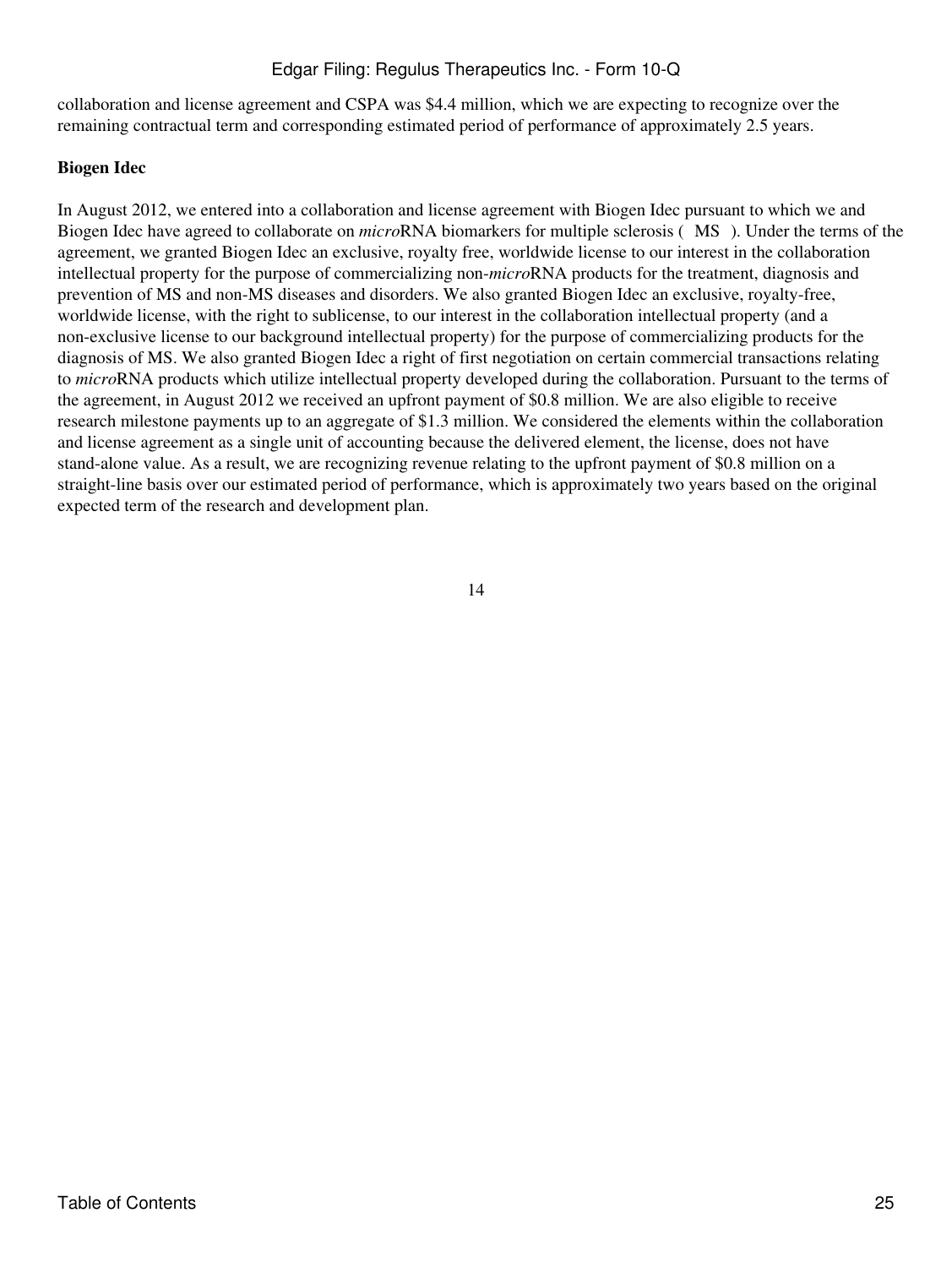Concurrently with the collaboration and license agreement, we entered into a note purchase agreement with Biogen Idec, pursuant to which we issued a convertible promissory note in the principal amount of \$5.0 million. The \$5.0 million note plus accrued interest converted into 1,256,232 shares of our common stock upon the closing of our initial public offering in October 2012 at a conversion price of \$4.00 per share.

In June 2013, we amended the collaboration and license agreement to provide for revised terms with respect to Phase I of the research plan and related milestone payment provisions. The Biogen Idec amendment does not modify the maximum dollar amount we were originally eligible to receive in connection with Phase I milestones under the Biogen Idec agreement, or our estimated period of performance.

We have evaluated the contingent event-based payments under our collaboration and license agreement with Biogen Idec and determined that the research payments meet the definition of substantive milestones. Accordingly, revenue for these achievements will be recognized in its entirety in the period when the milestone is achieved and collectability is reasonably assured. In October 2013 and November 2013, we received research milestone payments totaling \$0.3 million. In addition, we can earn the following research milestones: \$0.5 million for validation of the *micro*RNA biomarker in a second independent sample set; and \$0.5 million upon the refinement of the *micro*RNA biomarker signature from a longitudinal study of patient samples on MS therapy. As of March 31, 2014, deferred revenue associated with the collaboration and license agreement was \$0.2 million, which we are expecting to recognize over the remaining estimated period of performance of 7 months.

### **8. Related Party Transactions**

We have entered into several agreements with related parties in the ordinary course of business to license intellectual property and to procure administrative and research and development support services.

In August 2013, we entered into an amendment to the Amended and Restated License and Collaboration Agreement with Isis and Alnylam dated January 1, 2009, as amended in June 2010 and October 2011 (as amended, the Amendment). Under the terms of the Amendment, the parties agreed to our use of certain Alnylam-controlled intellectual property concerning the use and manufacture of GalNAc conjugates (GalNAc Process Technology) on a non-exclusive basis. We will generally not be permitted to sublicense or otherwise transfer the GalNAc Process Technology and other Alnylam licensed intellectual property rights relating to GalNAc conjugate technology without the prior written consent of Alnylam, subject to certain limited exceptions for sublicenses to third party collaboration partners. There were no financial terms related to this Amendment. Pursuant to our Amended and Restated Services Agreement with Alnylam dated January 1, 2009, we purchased GalNAc-related materials from Alnylam in the three months ended March 31, 2013.

The following table summarizes the amounts included in our operating expenses as a result of costs incurred from services provided under the Services Agreement (in thousands):

<span id="page-25-0"></span>**Three months ended March 31, 2014 2013** Services performed or out-of-pocket expenses paid to Alnylam  $\qquad$  \$ 355 **ITEM 2. MANAGEMENT S DISCUSSION AND ANALYSIS OF FINANCIAL CONDITION AND RESULTS OF OPERATIONS**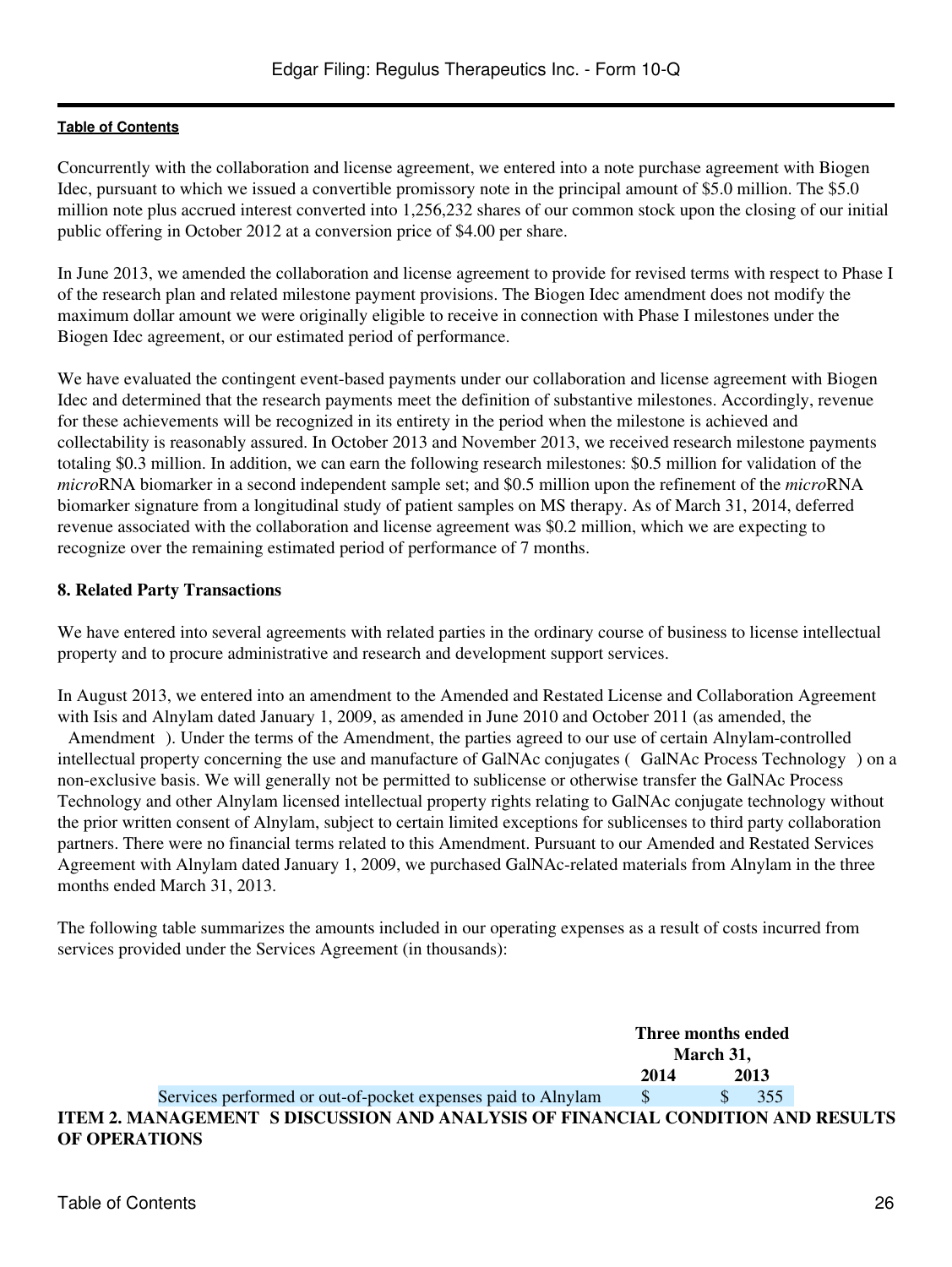*The interim unaudited condensed financial statements and this Managements Discussion and Analysis of Financial Condition and Results of Operations should be read in conjunction with the financial statements and notes thereto for the year ended December 31, 2013 and the related Management s Discussion and Analysis of Financial Condition and Results of Operations, both of which are contained in our Annual Report on Form 10-K for the year ended December 31, 2013, or Annual Report, filed with the Securities and Exchange Commission on February 28, 2014. Past operating results are not necessarily indicative of results that may occur in future periods.*

# **FORWARD-LOOKING STATEMENTS**

This quarterly report on Form 10-Q and the documents incorporated by reference herein may contain forward-looking statements within the meaning of the federal securities laws made pursuant to the safe harbor provisions of the Private Securities Litigation Reform Act of 1995. Our actual results could differ materially from those anticipated in these forward-looking statements as a result of various factors, including those set forth below under Part II, Item 1A, Risk Factors in this quarterly report on Form 10-Q. Except as required by law, we assume no obligation to update these forward-looking statements, whether as a result of new information, future events or otherwise. These statements, which represent our current expectations or beliefs concerning various future events, may contain words such as may, will, expect, anticipate, intend, plan, believe, estimate or other words indicating future results. Such statements may be expected in the may be expected as  $\frac{1}{2}$ include, but are not limited to, statements concerning the following:

the initiation, cost, timing, progress and results of our research and development activities, preclinical studies and future clinical trials;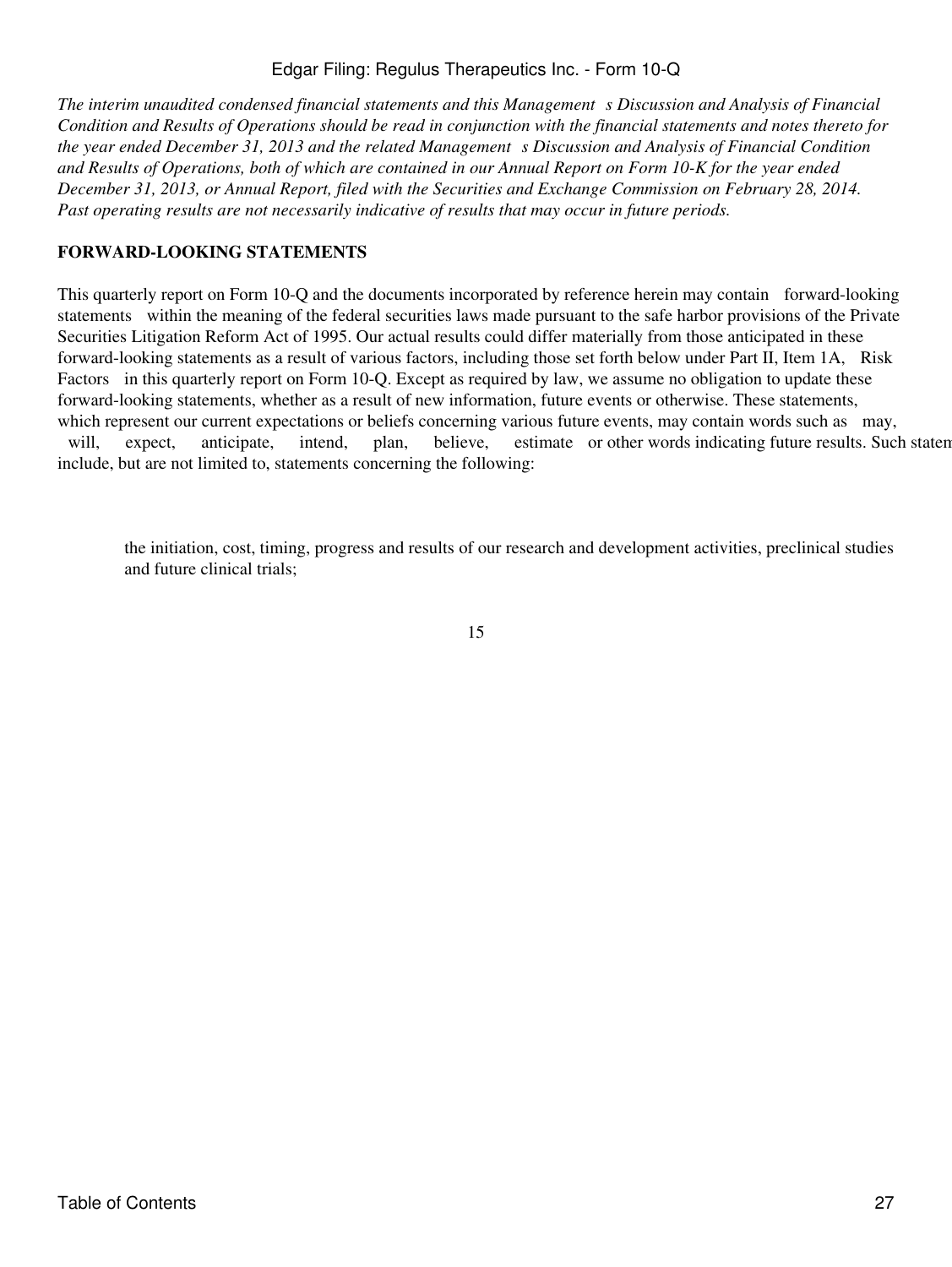our ability to obtain and maintain regulatory approval of our future product candidates, and any related restrictions, limitations, and/or warnings in the label of an approved product candidate;

our ability to obtain funding for our operations;

our plans to research, develop and commercialize our future product candidates;

our strategic alliance partners election to pursue development and commercialization;

our ability to attract collaborators with development, regulatory and commercialization expertise;

our ability to obtain and maintain intellectual property protection for our future product candidates;

the size and growth potential of the markets for our future product candidates, and our ability to serve those markets;

our ability to successfully commercialize our future product candidates;

the rate and degree of market acceptance of our future product candidates;

our ability to develop sales and marketing capabilities, whether alone or with potential future collaborators;

regulatory developments in the United States and foreign countries;

the performance of our third-party suppliers and manufacturers;

the success of competing therapies that are or become available;

the loss of key scientific or management personnel;

our ability to successfully secure and deploy capital;

our ability to satisfy our debt obligations;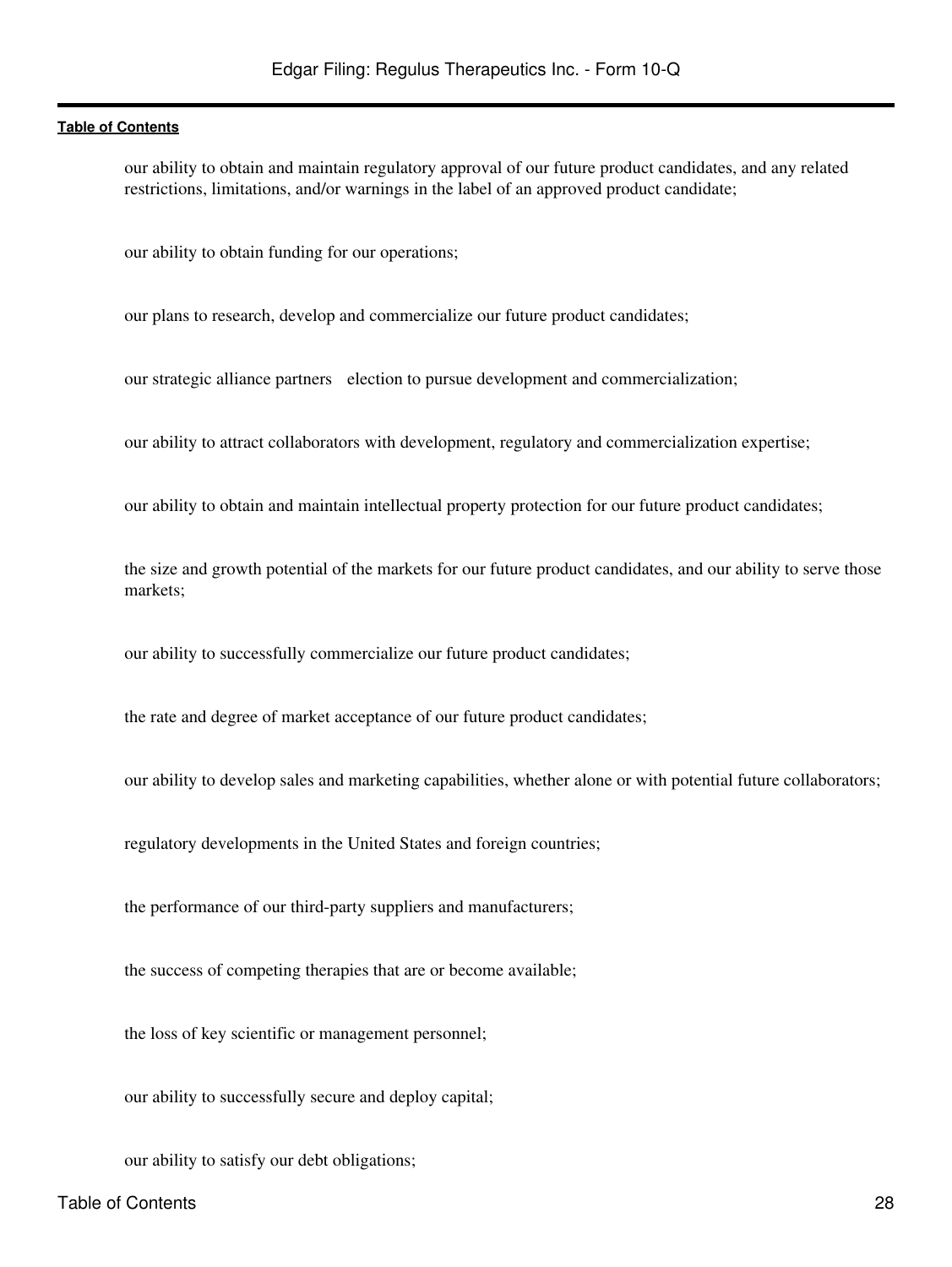our expectations regarding the time during which we will be an emerging growth company under the Jumpstart our Business Startups Act of 2012, or the JOBS Act;

our use of the proceeds from our initial public offering and concurrent private placement or our subsequent public offering in July 2013;

the accuracy of our estimates regarding expenses, future revenues, capital requirements and need for additional financing; and

the additional risks and other factors described under the caption Risk Factors under Item 1A of this quarterly report on Form 10-Q.

### **OVERVIEW**

We are a biopharmaceutical company focused on discovering and developing first-in-class drugs that target *micro*RNAs to treat a broad range of diseases. We were formed in 2007 when Alnylam and Isis contributed significant intellectual property, know-how and financial and human capital to pursue the development of drugs targeting *micro*RNAs pursuant to a license and collaboration agreement. We have established strategic alliances with AstraZeneca, GSK and Sanofi to discover, develop and commercialize *micro*RNA therapeutics. Under these strategic alliances, we are eligible to receive up to approximately \$1.5 billion in milestone payments upon successful commercialization of *micro*RNA therapeutics for the programs contemplated by our agreements. These payments include up to \$128.0 million upon achievement of preclinical and IND milestones, up to \$254.0 million upon achievement of clinical development milestones, up to \$380.0 million upon achievement of regulatory milestones and up to \$730.0 million upon achievement of commercialization milestones.

*micro*RNAs are recently discovered, naturally occurring ribonucleic acid, or RNA, molecules that play a critical role in regulating key biological pathways. Scientific research has shown that the improper balance, or dysregulation, of *micro*RNAs is directly linked to many diseases. We believe we have assembled the leading position in the *micro*RNA field, including expertise in *micro*RNA biology and oligonucleotide chemistry, a broad intellectual property estate, key opinion leaders and disciplined drug discovery and development processes. We refer to these assets as our *micro*RNA product platform. We are using our *micro*RNA product platform to develop chemically modified, single-stranded oligonucleotides that we call anti-miRs. We use these anti-miRs to modulate *micro*RNAs and by doing so return diseased cells to their healthy state. We believe *micro*RNAs may be transformative in the field of drug discovery and that anti-miRs may become a new and major class of drugs with broad therapeutic application much like small molecules, biologics and monoclonal antibodies.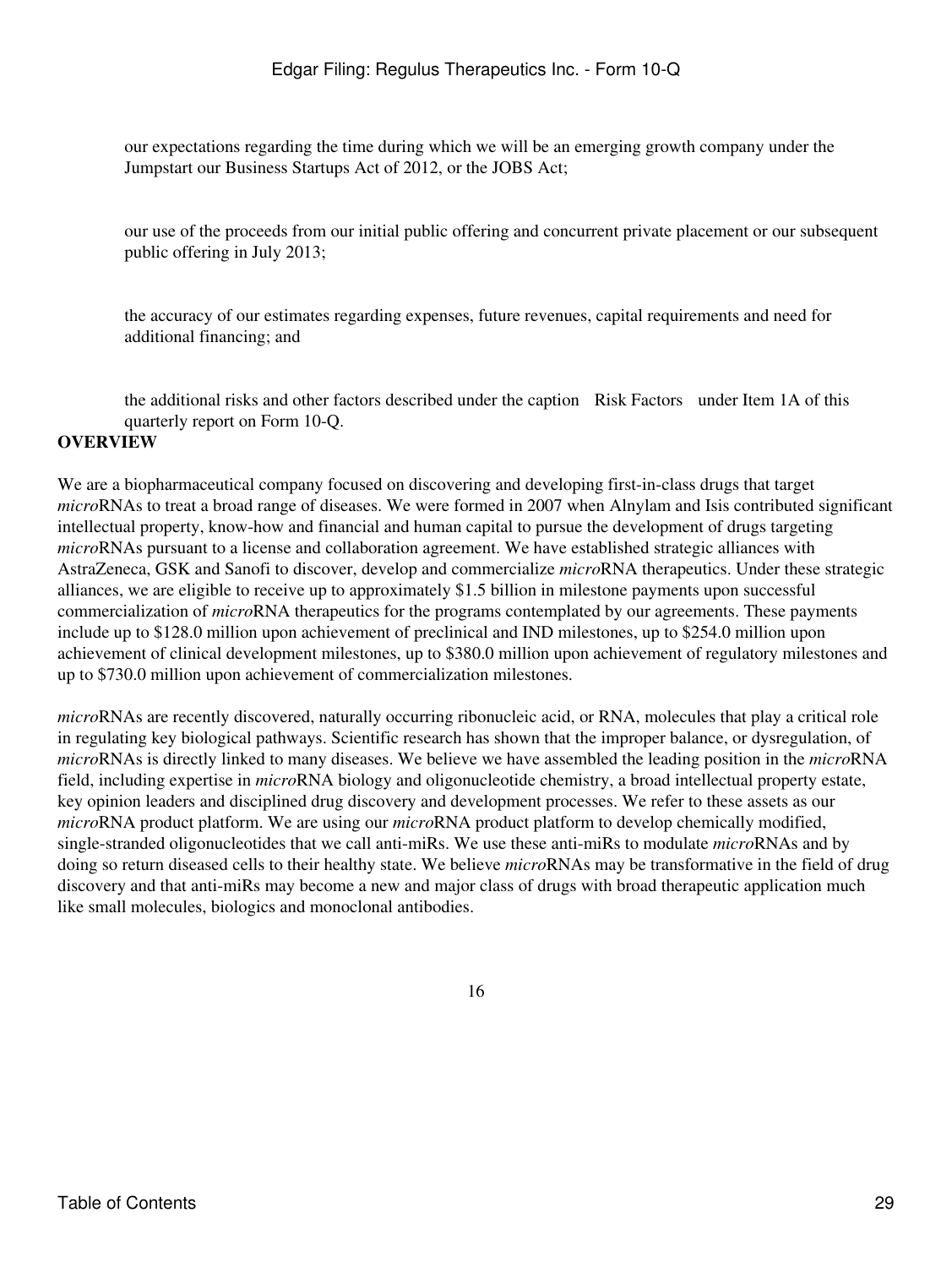In addition to our *micro*RNA product platform, we have established Regulus *micro*Markers, a research and development division focused on identifying *micro*RNAs as biomarkers of human disease to support our therapeutic pipeline, collaborators and strategic partners. Regulus *micro*Markers utilizes a clinically-validated, highly reproducible, proprietary technology platform to identify *micro*RNAs as potential biomarkers for disease and we control key intellectual property and know-how related to the division. We believe that *micro*RNA biomarkers are of significant value and may be used to select optimal patient segments for our clinical trials and the clinical trials of our strategic alliance partners and collaborators. We have a research collaboration with Biogen Idec MA Inc. to identify *micro*RNA biomarkers for multiple sclerosis, and more recently, we entered into an arrangement with another leading, commercial-stage pharmaceutical company to explore *micro*RNAs as biomarkers for specific patient populations.

Currently, we are pursuing several *micro*RNA targets across multiple therapeutic areas to advance our therapeutics pipeline, with a primary focus on orphan diseases and oncology, both independently and with our strategic alliance partners. In February 2014, we launched our Clinical Map Initiative, which outlines certain corporate goals and objectives to advance our *micro*RNA therapeutic pipeline over the next several years. Recently, we commenced dosing human subjects in our first clinical trial, a Phase I study of our wholly owned compound, RG-101, a GalNac-conjugated anti-miR targeting microRNA-122 (miR-122) for the treatment of hepatitis C virus infection (HCV). Under our Initiative, we intend to demonstrate human proof-of-concept results in the Phase I clinical study of RG-101 by the end of 2014. Also recently, we nominated our second microRNA candidate for clinical development, RG-012, an anti-miR targeting microRNA-21 (miR-21) for the treatment of Alport Syndrome, a life-threatening kidney disease driven by genetic mutations with no approved therapy. We expect to initiate a Phase I clinical study of RG-012 for the treatment of Alport Syndrome in the first half of 2015 and to nominate a third *micro*RNA candidate for clinical development by the end of 2014. Additionally, we expect to maintain a strong financial position and end 2014 with at least \$75.0 million in cash, cash equivalents and short-term investments.

# **FINANCIAL OPERATIONS OVERVIEW**

#### **Revenues**

Our revenues generally consist of upfront payments for licenses or options to obtain licenses in the future, research and development funding and milestone payments under strategic alliance agreements, as well as funding received under government grants.

In the future, we may generate revenue from a combination of license fees and other upfront payments, research and development payments, milestone payments, product sales and royalties in connection with strategic alliances. We expect that any revenue we generate will fluctuate from quarter-to-quarter as a result of the timing of our achievement of preclinical, clinical, regulatory and commercialization milestones, if at all, the timing and amount of payments relating to such milestones and the extent to which any of our products are approved and successfully commercialized by us or our strategic alliance partners. If our strategic alliance partners do not elect or otherwise agree to fund our development costs pursuant to our strategic alliance agreements, or we or our strategic alliance partners fail to develop product candidates in a timely manner or obtain regulatory approval for them, our ability to generate future revenues, and our results of operations and financial position would be adversely affected.

#### **Research and development expenses**

Research and development expenses consist of costs associated with our research activities, including our drug discovery efforts, the development of our therapeutic programs, and our Regulus *micro*MarkersTM division. Our research and development expenses include: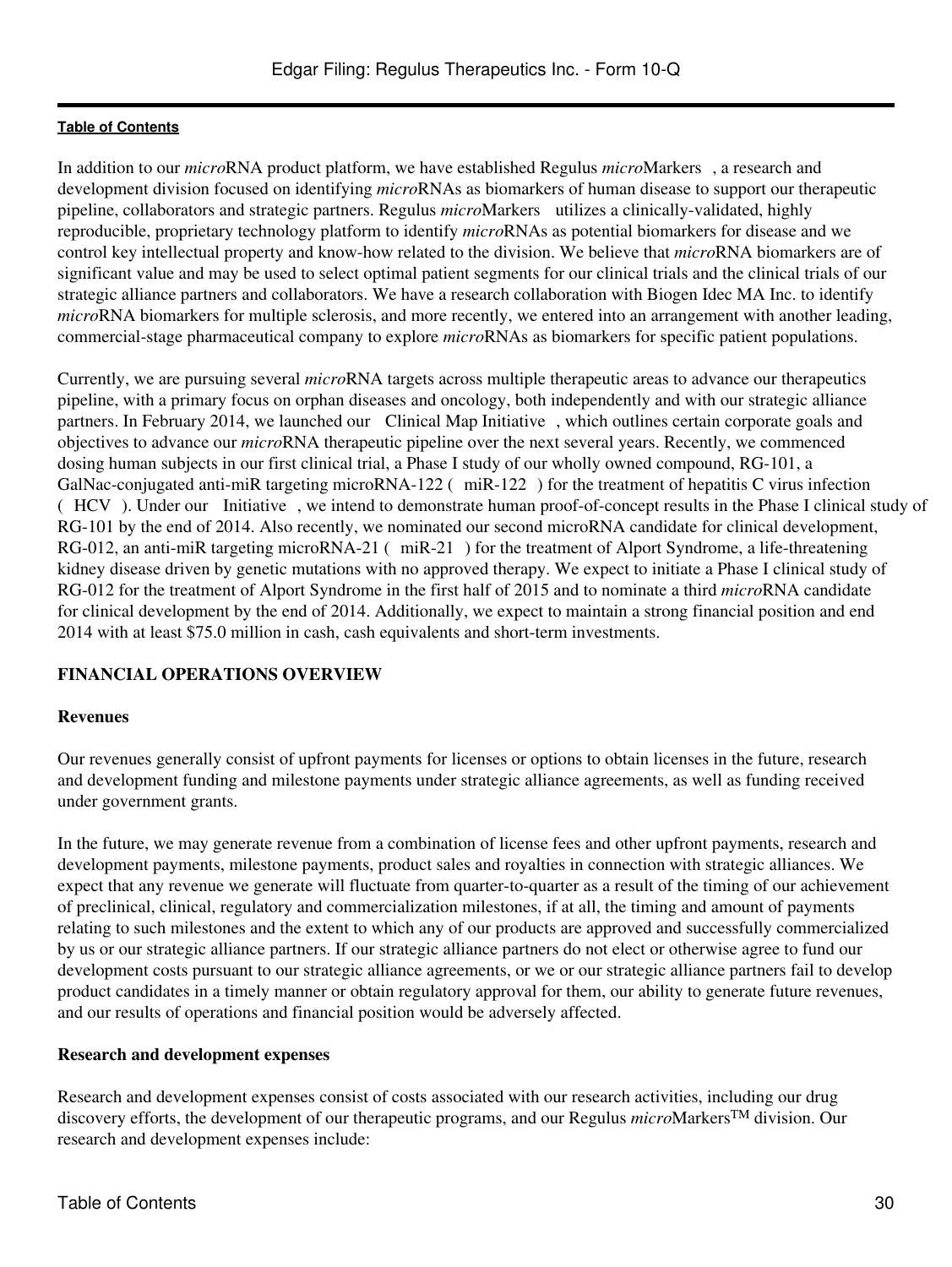employee-related expenses, including salaries, benefits, travel and stock-based compensation expense;

external research and development expenses incurred under arrangements with third parties, such as contract research organizations, or CROs, contract manufacturing organizations, or CMOs, consultants and our scientific advisory board;

license fees; and

facilities, depreciation and other allocated expenses, which include direct and allocated expenses for rent and maintenance of facilities, depreciation of leasehold improvements and equipment, and laboratory and other supplies.

We expense research and development costs as incurred. We account for nonrefundable advance payments for goods and services that will be used in future research and development activities as expenses when the service has been performed or when the goods have been received.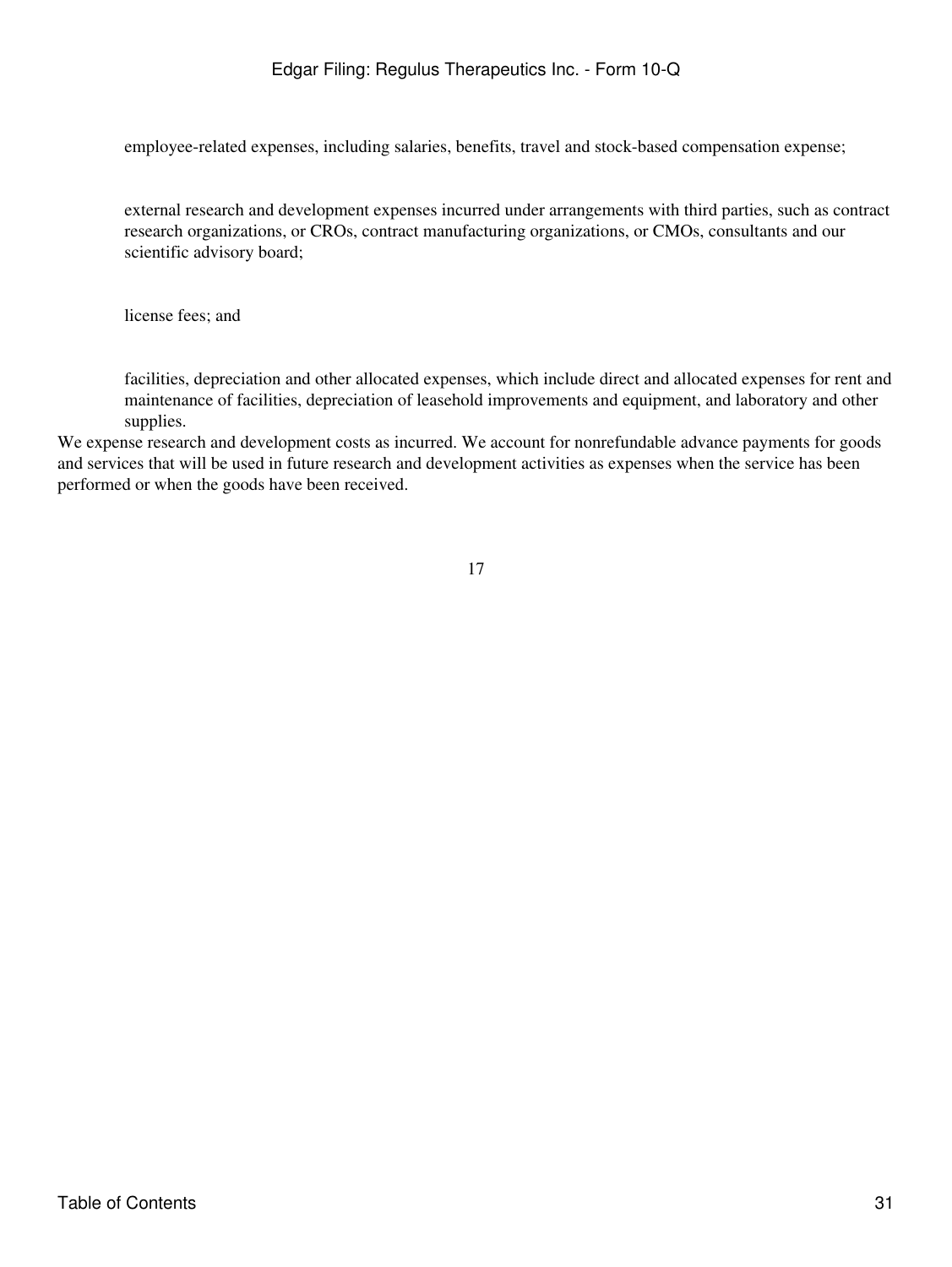To date, we have conducted research on many different *micro*RNAs with the goal of understanding how they function and identifying those that might be targets for therapeutic modulation. At any given time we are working on multiple targets, primarily within our therapeutic areas of focus. Our organization is structured to allow the rapid deployment and shifting of resources to focus on the best targets based on our ongoing research. As a result, in the early phase of our development, our research and development costs are not tied to any specific target. However, we are currently spending the vast majority of our research and development resources on our lead development programs.

Since our conversion to a corporation in January 2009, we have grown from 15 research and development personnel to 59 and have spent a total of approximately \$106.4 million in research and development expenses through March 31, 2014.

We expect our research and development expenses to increase for the foreseeable future as we continue to advance our research programs toward the clinic and initiate additional clinical trials. The process of conducting preclinical studies and clinical trials necessary to obtain regulatory approval is costly and time consuming. We, or our strategic alliance partners, may never succeed in achieving marketing approval for any of our product candidates. The probability of success for each product candidate may be affected by numerous factors, including preclinical data, clinical data, competition, manufacturing capability and commercial viability. Under our strategic alliance with GSK, we may be responsible for the development of product candidates through clinical proof-of-concept, depending on the time at which GSK may choose to exercise its option to obtain an exclusive license to develop, manufacture and commercialize product candidates on a program-by-program basis. Under our strategic alliance with Sanofi, we are responsible for the development of product candidates through proof-of-concept, after which time Sanofi would be responsible for the costs of clinical development and commercialization and all related costs, in the event it exercises its option to such program. Under our strategic alliance agreement with AstraZeneca, we are responsible for certain research and development activities with respect to each alliance target under a mutually agreed upon research and development plan until the earlier to occur of IND approval in a major market or the end of the research term under the agreement. We also have several independent programs for which we are responsible for all of the research and development costs, unless and until we partner any of these programs in the future.

Most of our product development programs are at an early stage, and successful development of future product candidates from these programs is highly uncertain and may not result in approved products. Completion dates and completion costs can vary significantly for each future product candidate and are difficult to predict. We anticipate we will make determinations as to which programs to pursue and how much funding to direct to each program on an ongoing basis in response to our ability to maintain or enter into new strategic alliances with respect to each program or potential product candidate, the scientific and clinical success of each future product candidate, as well as ongoing assessments as to each future product candidate s commercial potential. We will need to raise additional capital and may seek additional strategic alliances in the future in order to advance our various programs.

# **General and administrative expenses**

General and administrative expenses consist primarily of salaries and related benefits, including stock-based compensation, related to our executive, finance, legal, business development and support functions. Other general and administrative expenses include allocated facility-related costs not otherwise included in research and development expenses, travel expenses and professional fees for auditing, tax and legal services. We expect that general and administrative expenses will increase in the future as we expand our operating activities and incur additional costs associated with being a publicly-traded company. These increases will likely include legal fees, accounting fees, directors and officers liability insurance premiums and fees associated with investor relations.

# **Other income (expense), net**

Table of Contents 32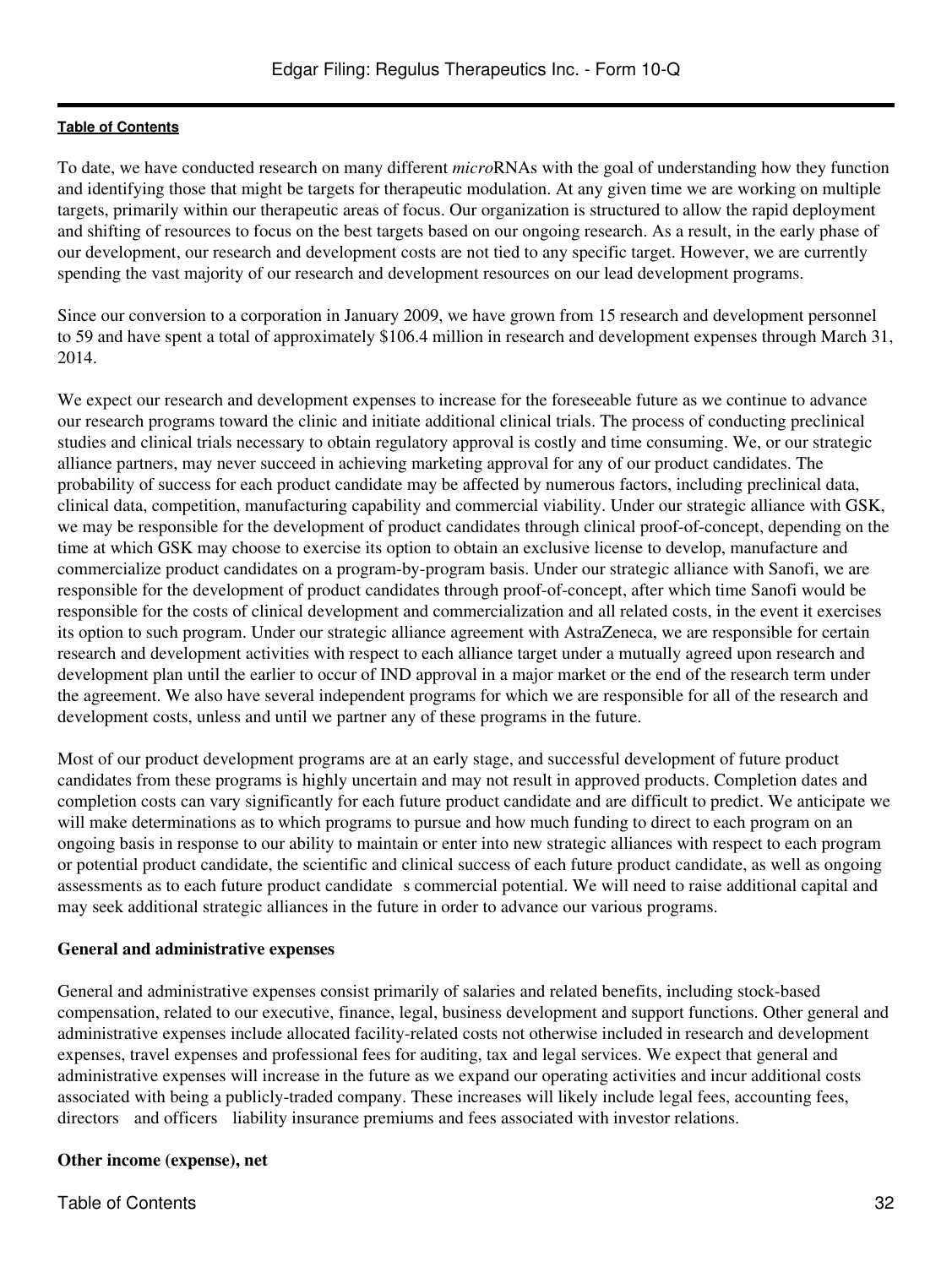Other income (expense) consists primarily of interest income and expense, and on occasion income or expense of a non-recurring nature, including changes in the valuation of convertible notes payable from period to period. We earn interest income from interest-bearing accounts and money market funds for cash and cash equivalents and marketable securities, such as interest-bearing bonds, for our short-term investments. Interest expense has historically represented interest payable under convertible notes payable and equipment and tenant improvement financing arrangements.

# **CRITICAL ACCOUNTING POLICIES AND ESTIMATES**

The preparation of our financial statements requires us to make estimates and assumptions that affect the reported amounts of assets and liabilities, disclosure of contingent assets and liabilities, and the revenues and expenses incurred during the reported periods. We believe that the estimates, assumptions and judgments involved in the accounting policies described in Management s Discussion and Analysis of Financial Condition and Results of Operations in Item 7 and under Note 1 to our financial statements contained in our Annual Report have the greatest potential impact on our financial statements, so we consider them to be our critical accounting policies and estimates. There were no material changes to our critical accounting policies and estimates during the quarter ended March 31, 2014.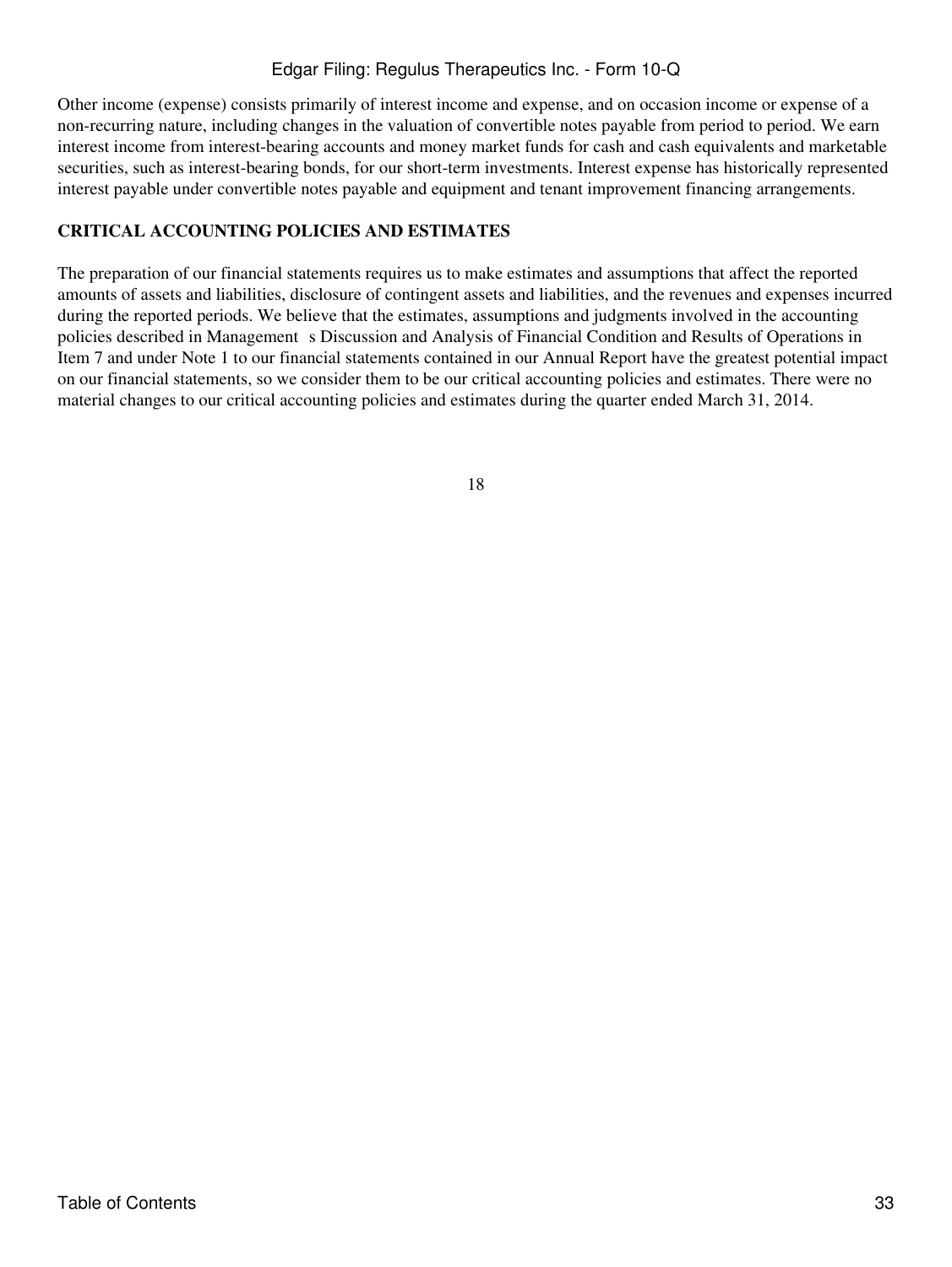### **RESULTS OF OPERATIONS**

#### **Comparison of the three months ended March 31, 2014 and 2013**

The following table summarizes our results of operations for the three months ended March 31, 2014 and 2013, together with the changes in those items in dollars (in thousands):

|                                               | Three months ended |         |                     |
|-----------------------------------------------|--------------------|---------|---------------------|
|                                               | March 31,          |         |                     |
|                                               | 2014               | 2013    | Increase/(Decrease) |
| Revenue under strategic alliances             | \$1,631            | \$3,238 | \$<br>(1,607)       |
| Research and development expenses             | 9,604              | 6,883   | 2,721               |
| General and administrative expenses           | 2,732              | 1,905   | 827                 |
| Loss from changes in valuation of convertible |                    |         |                     |
| note payable                                  | (2,124)            | (1,761) | 363                 |
| Revenue under strategic alliances             |                    |         |                     |

Our revenues are generated from ongoing strategic alliance and collaborations, and generally consist of upfront payments for licenses or options to obtain licenses in the future, research and development funding and milestone payments. The following table summarizes our total revenues for the periods indicated (in thousands):

|                    |                     | Three months ended |  |  |
|--------------------|---------------------|--------------------|--|--|
|                    |                     | March 31,          |  |  |
|                    | 2014                | 2013               |  |  |
| Sanofi             | 925<br><sup>S</sup> | \$2,500            |  |  |
| <b>GSK</b>         | 144                 | 187                |  |  |
| <b>AstraZeneca</b> | 465                 | 465                |  |  |
| Biogen Idec        | 87                  | 86                 |  |  |
| Other              | 10                  |                    |  |  |
|                    |                     |                    |  |  |

Total net revenues from strategic alliances  $$1,631$   $$3,238$ 

Revenue under strategic alliances was \$1.6 million for the three months ended March 31, 2014, compared to \$3.2 million for the three months ended March 31, 2013. Our revenue during these periods consisted primarily of amortization of upfront payments received from the Sanofi, GSK and AstraZeneca strategic alliances, which we amortize monthly on a straight-line basis over our estimated period of performance.

Revenue recognized from our Sanofi strategic alliance was \$0.9 million for the three months ended March 31, 2014 compared to \$2.5 million for the three months ended March 31, 2013. This decrease was primarily due to the expiration of the research term under the Sanofi alliance in June 2013. Revenue associated with payments received from Sanofi under the research program was \$1.25 million in the three months ended March 31, 2013. Revenue associated with the amortization of other payments received from Sanofi was \$0.9 million and \$1.25 million for the three months ended March 31, 2014 and 2013, respectively. Revenue from our other strategic alliances was materially consistent for the three months ended March 31, 2014 compared to the three months ended March 31, 2013.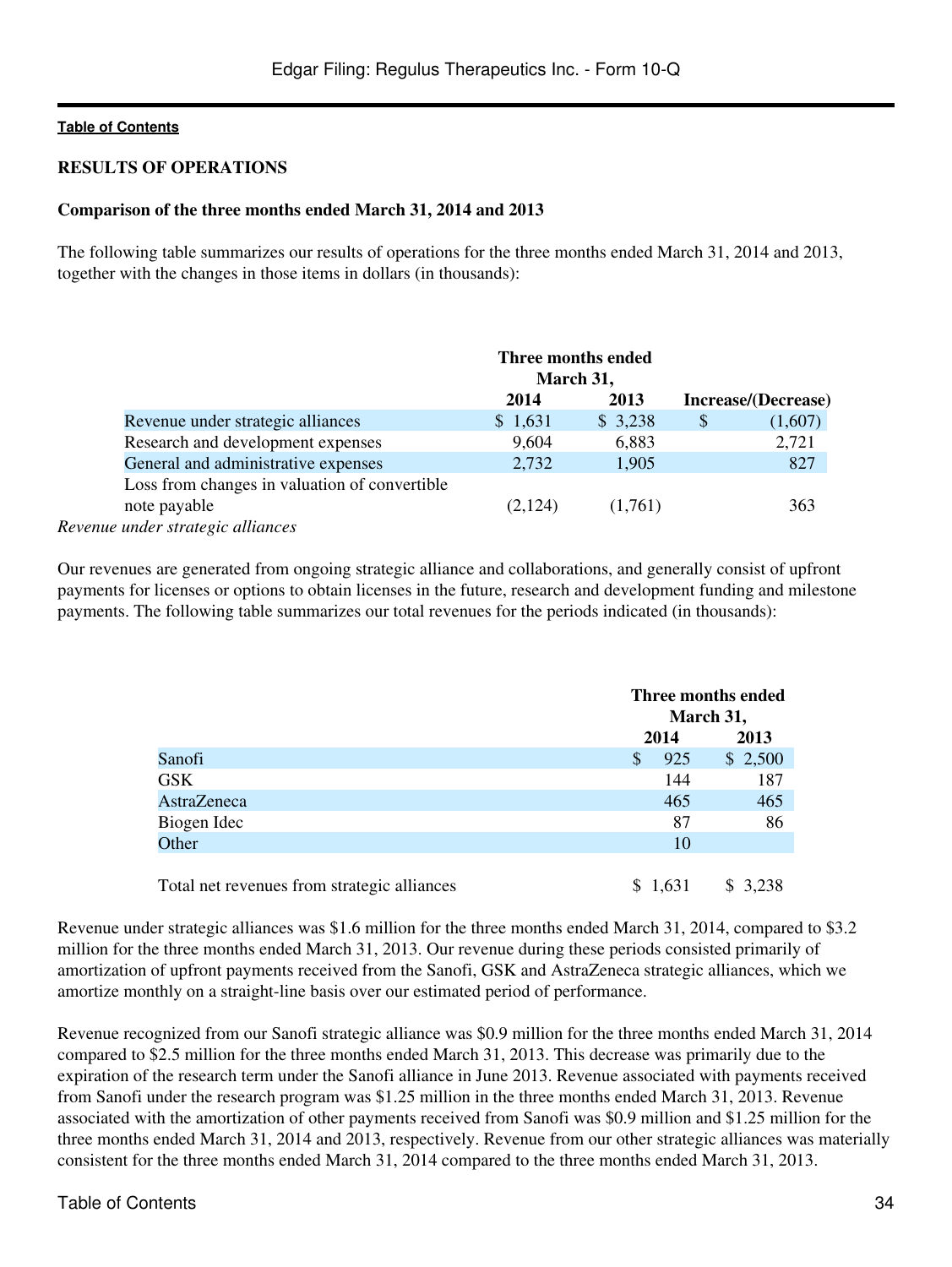As of March 31, 2014, we had \$10.2 million of deferred revenue, which consists of payments received through our strategic alliances, but have not yet recognized in accordance with our revenue recognition policies and remaining estimated period of performance.

#### *Research and development expenses*

Research and development expenses were \$9.6 million for the three months ended March 31, 2014 compared to \$6.9 million for the three months ended March 31, 2013. This increase was primarily driven by the initiation of a Phase I clinical study for RG-101 and the continued advancement of other pre-clinical programs totaling \$3.4 million for the three months ended March 31, 2014, compared to pre-clinical development costs of \$0.8 million for the three months ended March 31, 2013. We had 59 employees engaged in research and development activities as of March 31, 2014, compared to 57 as of March 31, 2013. We expect our research and development expenses to continue to increase to the extent we continue clinical studies and initiate additional pre-clinical and clinical programs.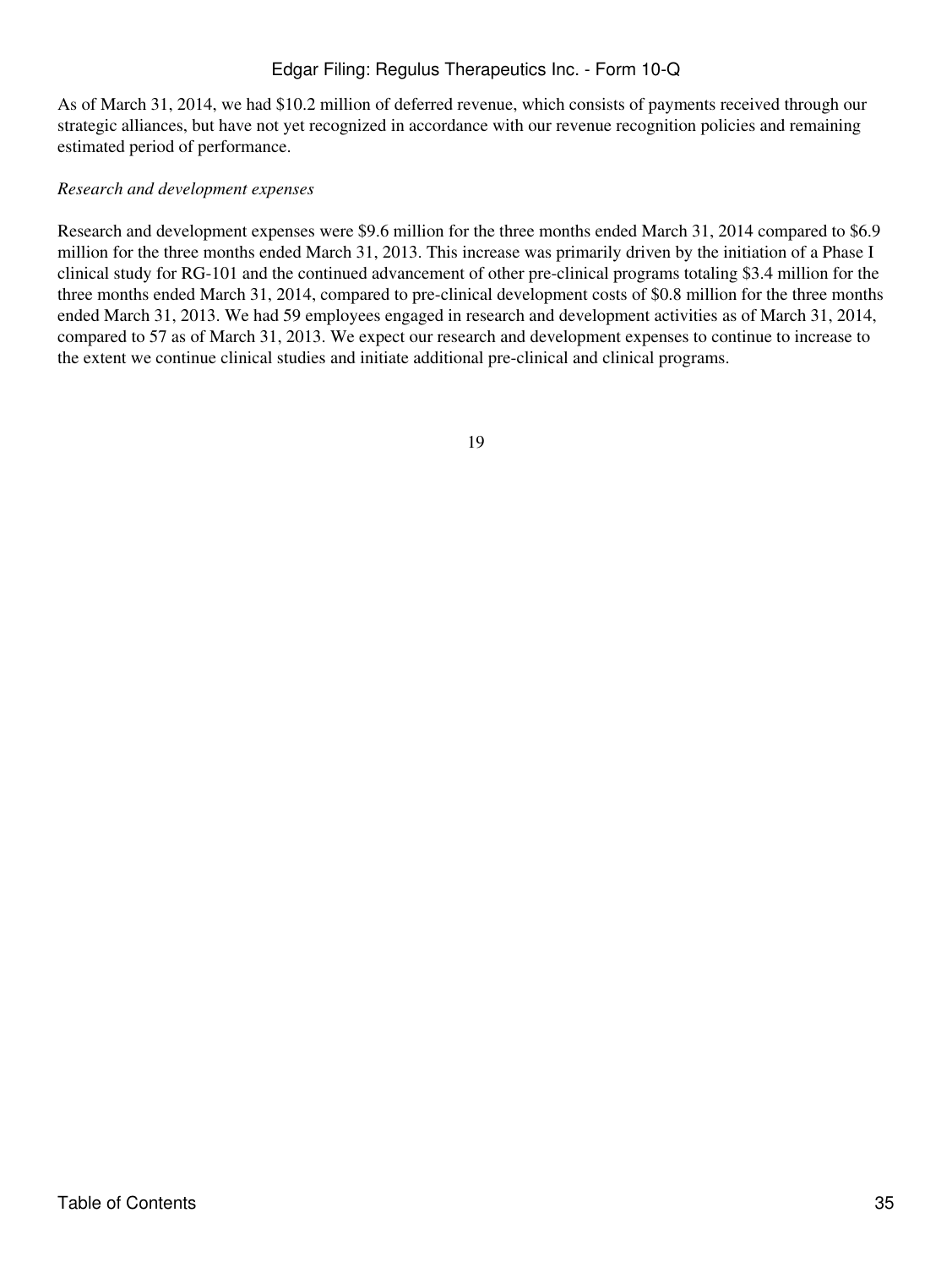#### *General and administrative expenses*

General and administrative expenses were \$2.7 million for the three months ended March 31, 2014 compared to \$1.9 million for the three months ended March 31, 2013. This increase was primarily driven by an increase in salaries and related employee costs of \$0.2 million and an increase in operating costs of \$0.6 million associated with general business activities.

#### *Loss from valuation of convertible note payable*

We recorded a loss from changes in value of convertible notes payable of \$2.1 million and \$1.8 million in the statements of operations and comprehensive loss for the three months ended March 31, 2014 and 2013, respectively. Changes in value were primarily driven by increases in our stock price during the respective periods.

### **LIQUIDITY AND CAPITAL RESOURCES**

Since our inception through March 31, 2014, we have received \$65.5 million principally from upfront payments, research funding and preclinical milestones from our strategic alliances and collaborations, \$180.8 million from the sale of our equity and convertible debt securities, including \$70.0 million in net proceeds from our initial public offering and concurrent private placement of our common stock in October 2012, and \$2.5 million from government grants and loans.

As of March 31, 2014, we had \$114.6 million in cash, cash equivalents and short-term investments. The following table shows a summary of our cash flows for the three months ended March 31, 2014 and 2013 (in thousands):

|                                 |             | Three months ended |  |  |
|---------------------------------|-------------|--------------------|--|--|
|                                 |             | March 31,          |  |  |
|                                 | 2014        | 2013               |  |  |
|                                 | (unaudited) |                    |  |  |
| Net cash (used in) provided by: |             |                    |  |  |
| Operating activities            | (9,029)     | \$(7,155)          |  |  |
| Investing activities            | (10, 483)   | (15,748)           |  |  |
| Financing activities            | 10,181      | 173                |  |  |
|                                 |             |                    |  |  |
| Total                           | (9,331)     | \$(22,730)         |  |  |

#### *Operating activities*

Net cash used in operating activities was \$9.0 million for the three months ended March 31, 2014, compared to \$7.2 million for the three months ended March 31, 2013. The increase in net cash used in operating activities was attributable in part to a net loss to \$12.7 million for the three months ended March 31, 2014 compared to a net loss of \$7.2 million for the three months ended March 31, 2013. Adjustments for non-cash charges increased by \$1.2 million for the three months ended March 31, 2014, primarily as a result of a \$0.6 million increase in stock-based compensation and \$0.4 million increase associated with the loss in valuation of the Post-IPO GSK Note. Changes in working capital resulted in net cash used in operating activities of \$0.6 million for the three months ended March 31, 2014, compared to \$3.1 million for the three months ended March 31, 2013. This reduction was primarily driven by the amortization of deferred revenue associated with upfront payments, compared to the period of revenue

#### Table of Contents 36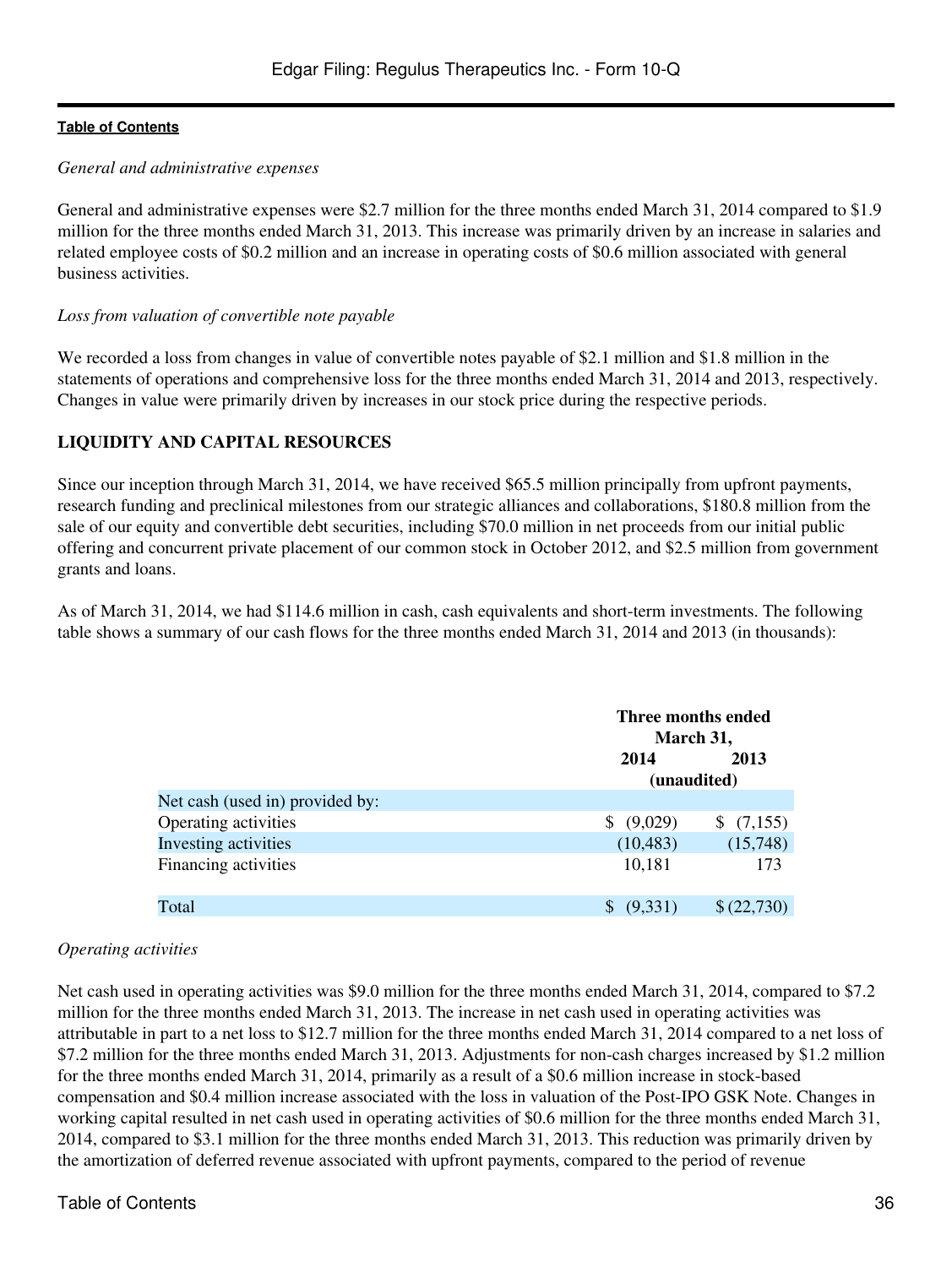### recognition.

## *Investing activities*

Net cash used in investing activities for the periods presented primarily relate to the net of purchases, sales and maturities of investments used to fund the day-to-day needs of our business. We invest cash in excess of our immediate operating requirements in such a way that maturity is staggered to optimize our return on investment, while satisfying the liquidity needs of the company. As such, for the three months ended March 31, 2014 and 2013, net cash used in investing activities primarily reflects the net purchase of short-term investments, offset by sales and maturities. The net purchases of short-term investments were \$10.4 million and \$15.6 million for the three months ended March 31, 2014 and 2013, respectively.

### *Financing activities*

Net cash provided by financing activities was \$10.2 million for the three months ended March 31, 2014, compared to \$0.2 million for the three months ended March 31, 2013. The increase in net cash provided by financing activities is primarily a result of the 2014 Sanofi Amendment and concurrent Common Stock Purchase Agreement with Aventis, which was completed in February 2014, and included a private placement of our common stock with proceeds of \$9.6 million, which excludes \$0.4 million in proceeds from the private placement attributed to the 2014 Sanofi Amendment.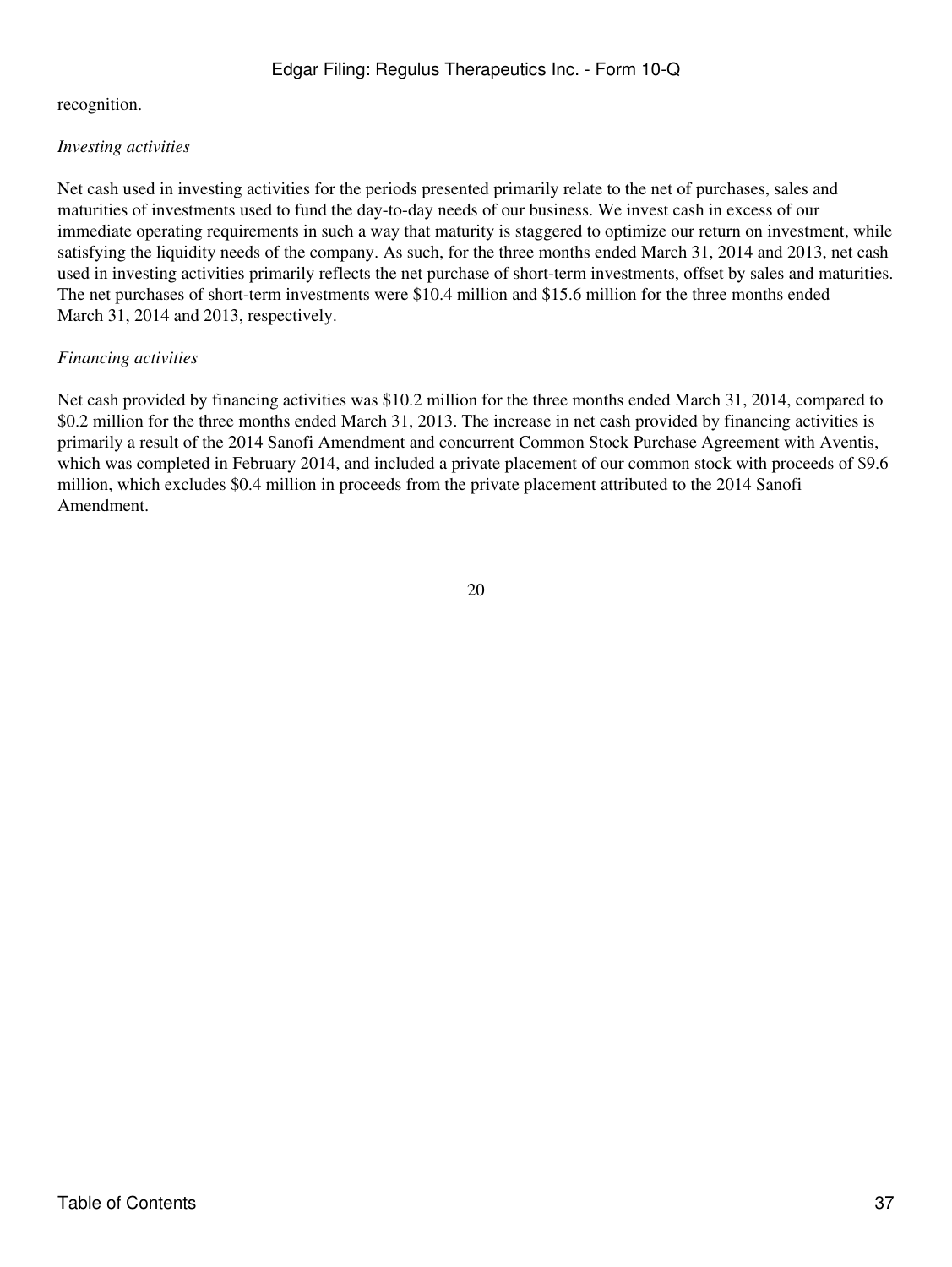#### **CONTRACTUAL OBLIGATIONS AND COMMITMENTS**

There have been no material changes, outside of the ordinary course of business, in our outstanding contractual obligations from those disclosed within Management s Discussion and Analysis of Financial Condition and Results of Operations, as contained in our Annual Report.

#### **Off-Balance Sheet Arrangements**

As of March 31, 2014, we did not have any off-balance sheet arrangements.

### **ITEM 3. QUANTITATIVE AND QUALITATIVE DISCLOSURES ABOUT MARKET RISK**

Some of the securities that we invest in have market risk in that a change in prevailing interest rates may cause the principal amount of the marketable securities to fluctuate. Financial instruments that potentially subject us to significant concentrations of credit risk consist primarily of cash, cash equivalents and short-term investments. We invest our excess cash primarily in commercial paper and debt instruments of financial institutions, corporations, U.S. government-sponsored agencies and the U.S. Treasury. The primary objectives of our investment activities are to ensure liquidity and to preserve principal while at the same time maximizing the income we receive from our marketable securities without significantly increasing risk. Additionally, we established guidelines regarding approved investments and maturities of investments, which are designed to maintain safety and liquidity.

Because of the short-term maturities of our cash equivalents and marketable securities, we do not believe that an increase in market rates would have any significant impact on the realized value of our marketable securities. If a 10% change in interest rates were to have occurred on March 31, 2014, this change would not have had a material effect on the fair value of our investment portfolio as of that date.

## **ITEM 4. CONTROLS AND PROCEDURES**

#### **Disclosure Controls and Procedures**

We maintain disclosure controls and procedures that are designed to ensure that information required to be disclosed in our periodic and current reports that we file with the SEC is recorded, processed, summarized and reported within the time periods specified in the SEC s rules and forms, and that such information is accumulated and communicated to our management, including our chief executive officer and principal financial officer, as appropriate, to allow timely decisions regarding required disclosure. In designing and evaluating the disclosure controls and procedures, management recognized that any controls and procedures, no matter how well designed and operated, can provide only reasonable and not absolute assurance of achieving the desired control objectives. In reaching a reasonable level of assurance, management is required to apply its judgment in evaluating the cost-benefit relationship of possible controls and procedures. In addition, the design of any system of controls also is based in part upon certain assumptions about the likelihood of future events, and there can be no assurance that any design will succeed in achieving its stated goals under all potential future conditions; over time, control may become inadequate because of changes in conditions, or the degree of compliance with policies or procedures may deteriorate. Because of the inherent limitations in a cost-effective control system, misstatements due to error or fraud may occur and not be detected.

As of March 31, 2014, we carried out an evaluation, under the supervision and with the participation of our management, including our chief executive officer and principal financial officer, of the effectiveness of the design and operation of our disclosure controls and procedures, as defined in Rules 13a-15(e) and 15d-15(e) under the

#### Table of Contents 38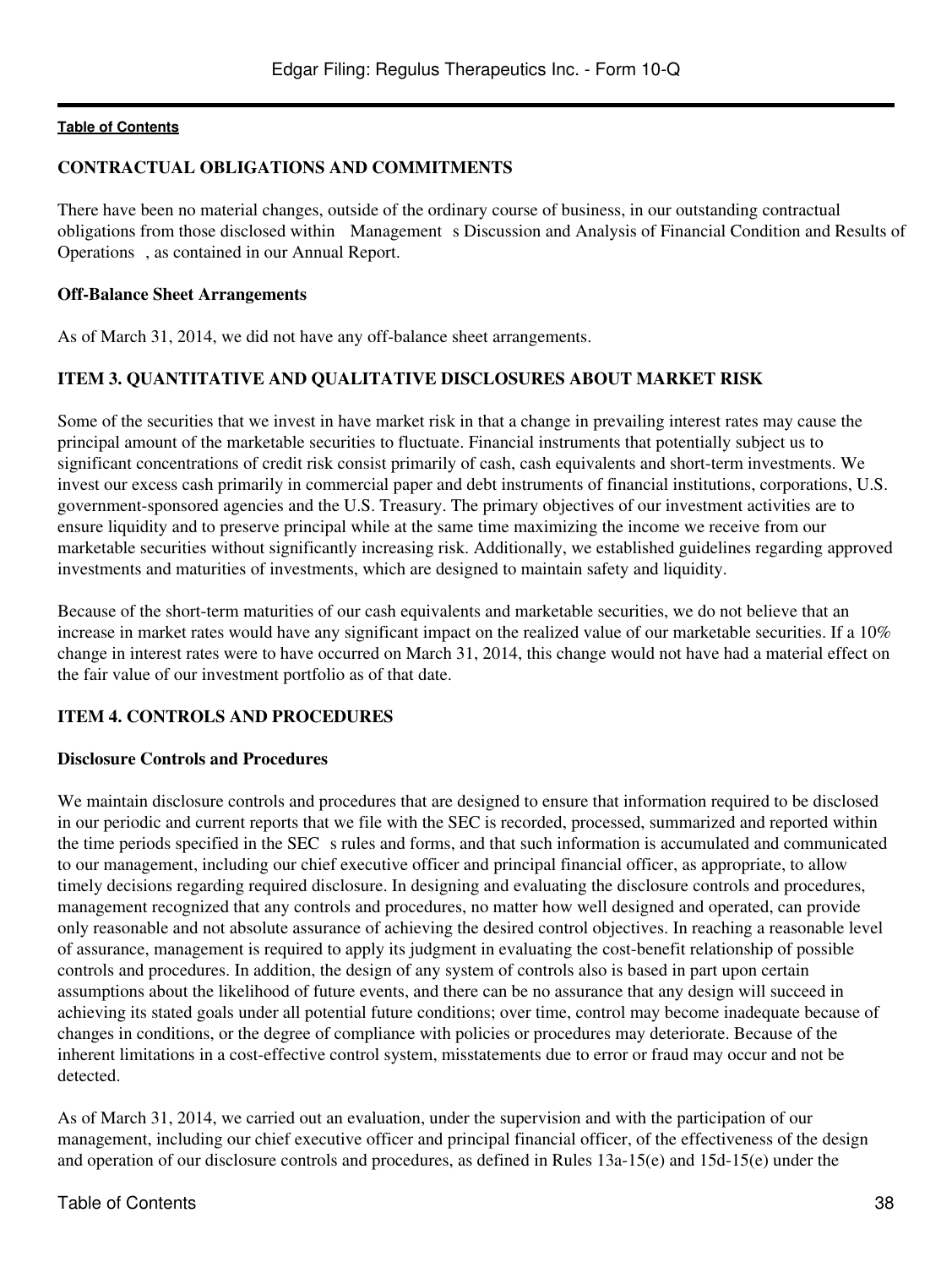Securities Exchange Act of 1934, as amended. Based on this evaluation, our chief executive officer and principal financial officer concluded that our disclosure controls and procedures were effective at the reasonable assurance level as of March 31, 2014.

An evaluation was also performed under the supervision and with the participation of our management, including our chief executive officer and our principal financial officer, of any change in our internal control over financial reporting that occurred during our last fiscal quarter and that has materially affected, or is reasonably likely to materially affect, our internal control over financial reporting. That evaluation did not identify any change in our internal control over financial reporting that occurred during our latest fiscal quarter that has materially affected, or is reasonably likely to materially affect, our internal control over financial reporting.

# **PART II. OTHER INFORMATION**

# **ITEM 1. LEGAL PROCEEDINGS**

None.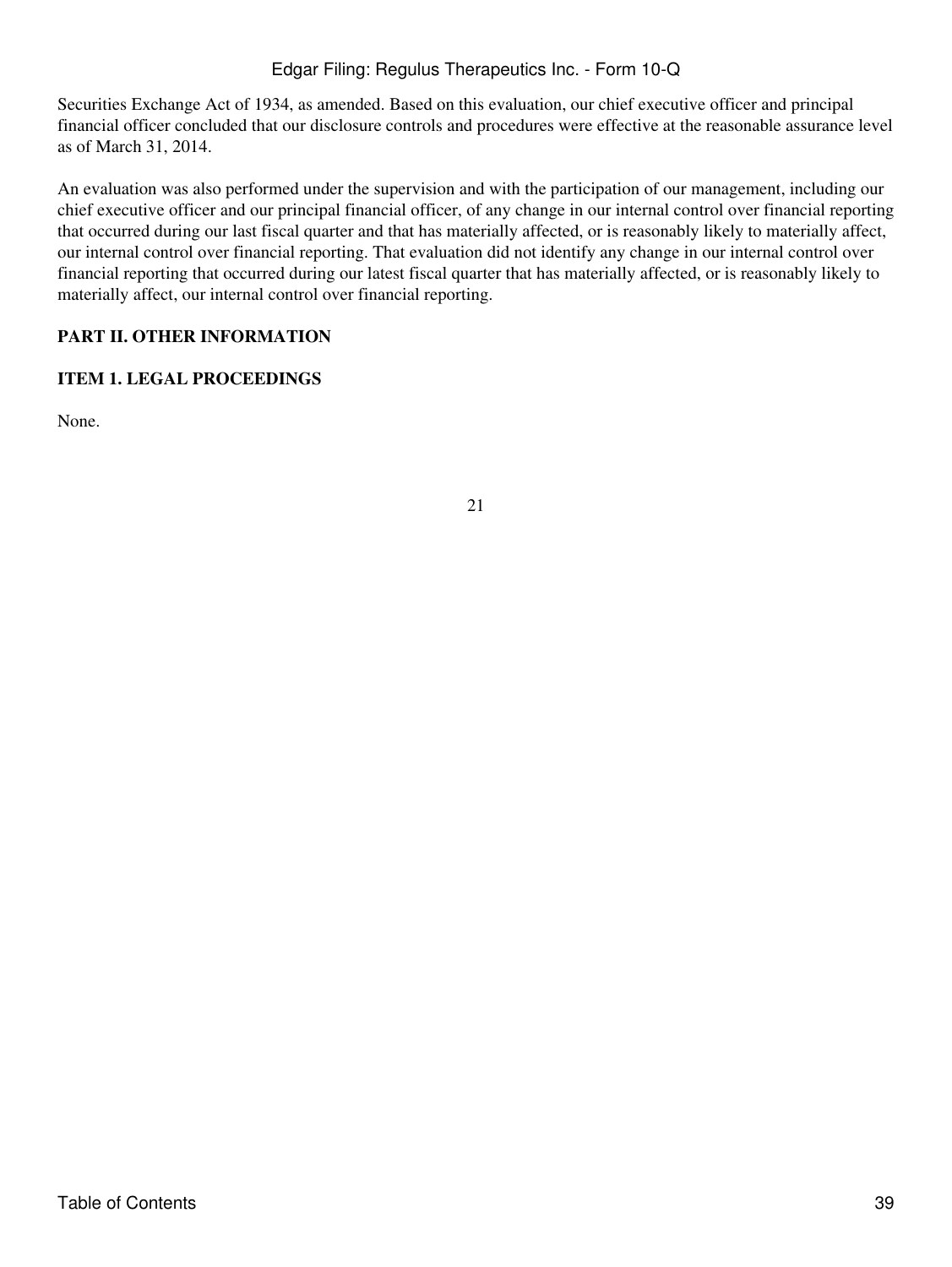### **ITEM 1A. RISK FACTORS**

*You should carefully consider the following risk factors, as well as the other information in this report, before deciding whether to purchase, hold or sell shares of our common stock. The occurrence of any of the following risks could harm our business, financial condition, results of operations and/or growth prospects or cause our actual results to differ materially from those contained in forward-looking statements we have made in this report and those we may make from time to time. You should consider all of the factors described when evaluating our business. The risk factors set forth below that are marked with an asterisk (\*) contain changes to the similarly titled risk factors included in Item 1A of our Annual Report. If any of the following risks actually occurs, our business, financial condition, results of operations and future growth prospects would likely be materially and adversely affected. In these circumstances, the market price of our common stock would likely decline.*

### **RISKS RELATED TO OUR FINANCIAL CONDITION AND NEED FOR ADDITIONAL CAPITAL**

## **We have a limited operating history, have incurred significant losses since our inception and anticipate that we will continue to incur significant losses for the foreseeable future.\***

We are a preclinical-stage, biopharmaceutical discovery and development company, formed in 2007, with a limited operating history. Since inception, our operations have been primarily limited to organizing and staffing our company, acquiring and in-licensing intellectual property rights, developing our *micro*RNA product platform, undertaking basic research around *micro*RNA targets and conducting preclinical studies for our initial programs. We have not yet initiated a clinical trial or obtained regulatory approval for any product candidates. Consequently, any predictions about our future success or viability, or any evaluation of our business and prospects, may not be accurate.

We have incurred losses in each year since our inception in September 2007. Our net losses were \$12.7 million and \$7.2 million for the three months ended March 31, 2014 and 2013, respectively. As of March 31, 2014, we had an accumulated deficit of \$91.8 million.

We have devoted most of our financial resources to research and development, including our preclinical development activities. To date, we have financed our operations primarily through the sale of equity securities and convertible debt and from revenue received from our strategic alliance partners. We have entered into strategic alliances with Sanofi relating to the development of our miR-21 programs for HCC and kidney fibrosis and our miR-221/222 program for oncology indications, with GSK to develop our miR-122 program for HCV, and with AstraZeneca, to develop metabolic and oncology programs. Under our agreements with Sanofi and GSK, Sanofi and GSK each have an option to obtain exclusive worldwide licenses for the development, manufacture and commercialization of potential product candidates selected from our programs. If either of Sanofi or GSK exercises their respective options to obtain a license to develop, manufacture and commercialize such product candidates, such party will assume responsibility for funding and conducting further clinical development and commercialization activities for such product candidates. However, if either of these parties does not exercise its option within the timeframes that we expect, or at all, we will be responsible for funding further development of the applicable product candidates and may not have the resources to do so unless we are able to enter into another strategic alliance for these product candidates. The size of our future net losses will depend, in part, on the rate of future expenditures and our ability to obtain funding through equity or debt financings, strategic alliances or grants. We have only recently initiated clinical development of any product candidate and it will be several years, if ever, before we have a product candidate ready for commercialization. Even if we or our strategic alliance partners successfully obtain regulatory approval to market a product candidate, our revenues will also depend upon the size of any markets in which our product candidates have received market approval, and our ability to achieve sufficient market acceptance and adequate market share for our products.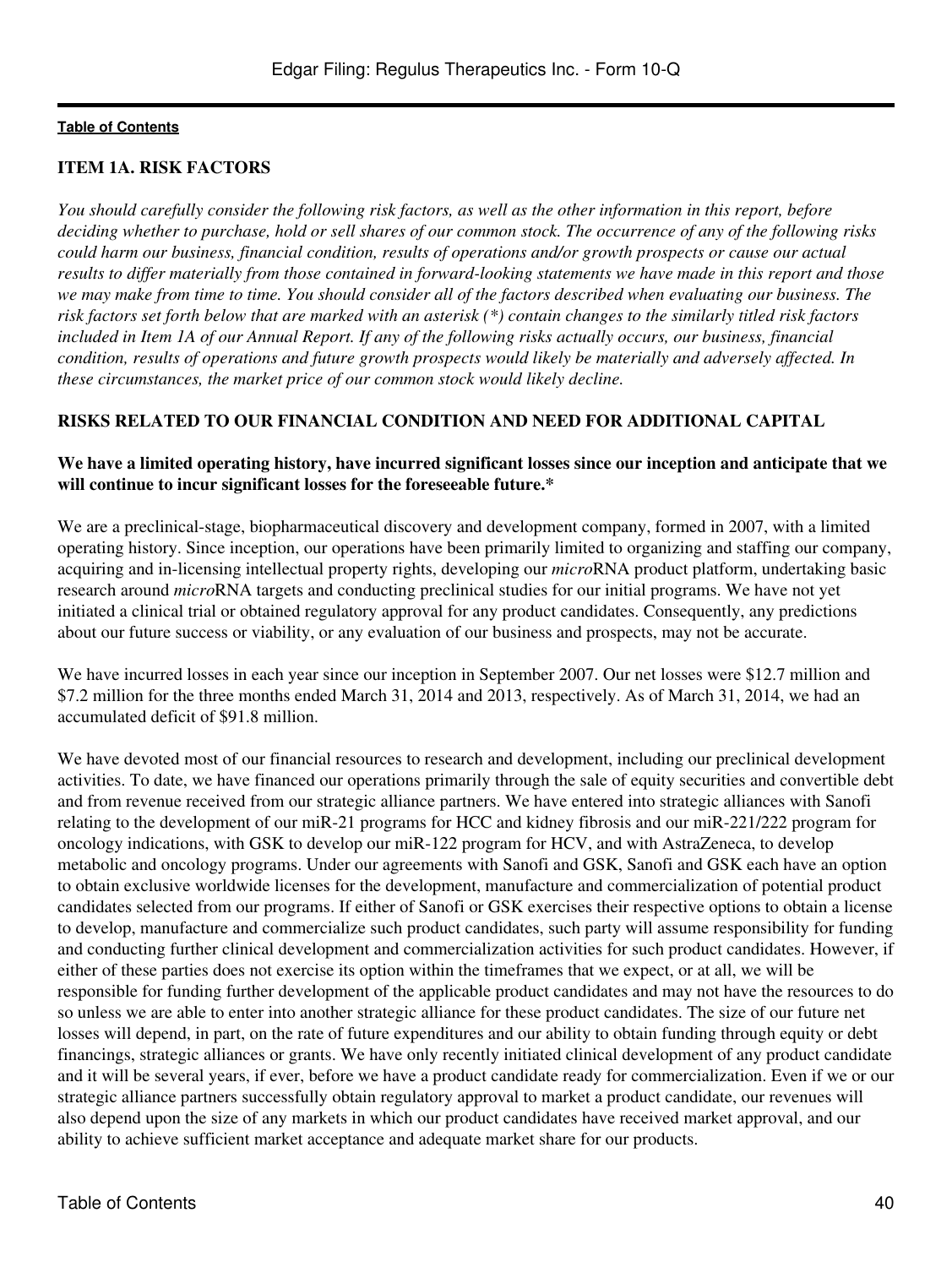We expect to continue to incur significant expenses and increasing operating losses for the foreseeable future. The net losses we incur may fluctuate significantly from quarter to quarter. We anticipate that our expenses will increase substantially if and as we: continue our research and preclinical development of our future product candidates, both independently and under our strategic alliance agreements; seek to identify additional *micro*RNA targets and product candidates; acquire or in-license other products and technologies; initiate clinical trials for our product candidates; seek marketing approvals for our product candidates that successfully complete clinical trials; ultimately establish a sales, marketing and distribution infrastructure to commercialize any products for which we may obtain marketing approval; maintain, expand and protect our intellectual property portfolio; hire additional clinical, quality control and scientific personnel; and create additional infrastructure to support our operations as a public company and our product development and planned future commercialization efforts.

### **We have never generated any revenue from product sales and may never be profitable.**

Our ability to generate revenue and achieve profitability depends on our ability, alone or with strategic alliance partners, to successfully complete the development of, obtain the necessary regulatory approvals for and commercialize product candidates. We do not anticipate generating revenues from sales of products for the foreseeable future, if ever. Our ability to generate future revenues from product sales depends heavily on our success in:

identifying and validating new *micro*RNAs as therapeutic targets;

completing our research and preclinical development of future product candidates;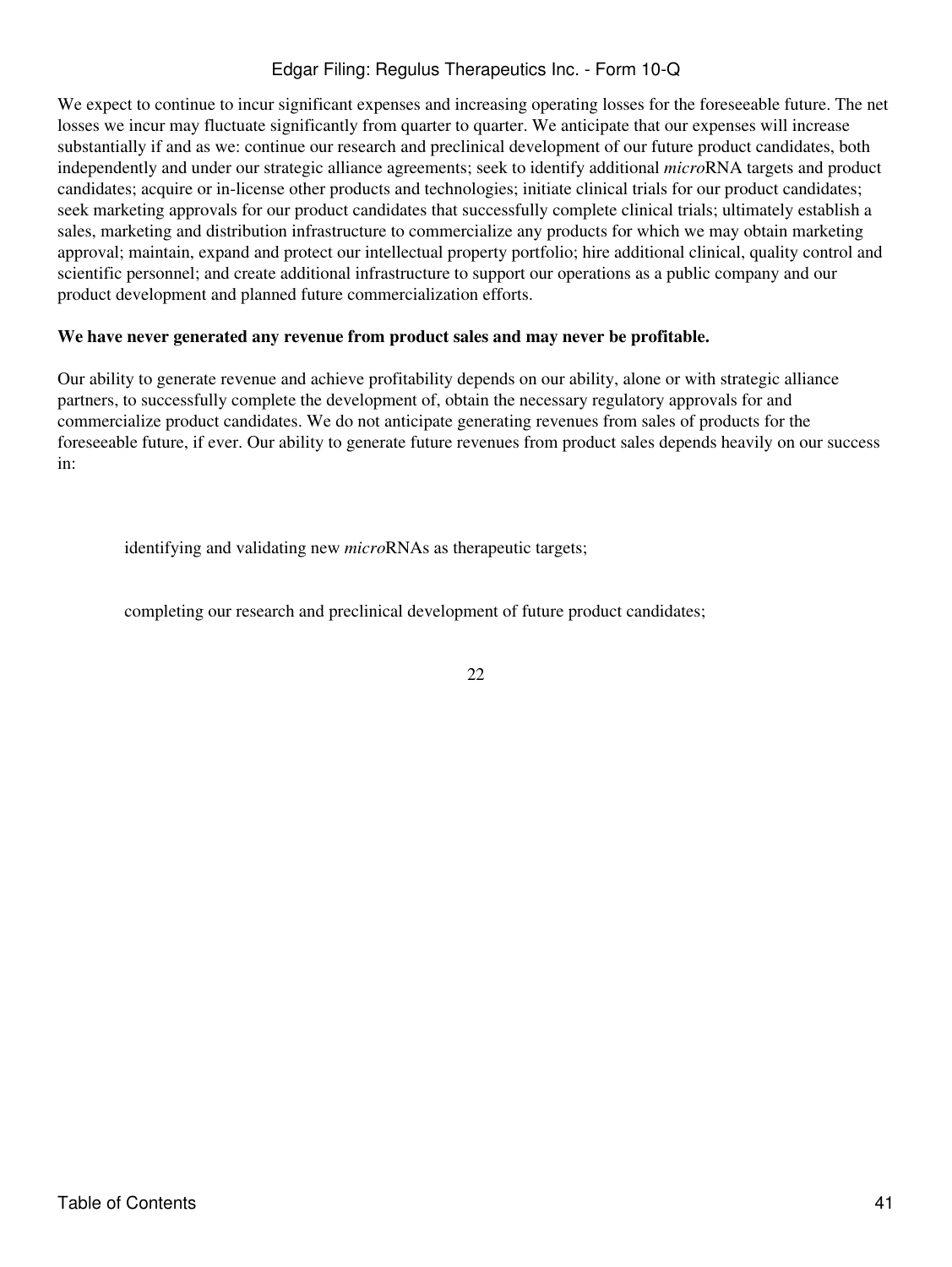initiating and completing clinical trials for future product candidates;

seeking and obtaining marketing approvals for future product candidates that successfully complete clinical trials;

establishing and maintaining supply and manufacturing relationships with third parties;

launching and commercializing future product candidates for which we obtain marketing approval, with an alliance partner or, if launched independently, successfully establishing a sales force, marketing and distribution infrastructure;

maintaining, protecting and expanding our intellectual property portfolio; and

attracting, hiring and retaining qualified personnel.

Because of the numerous risks and uncertainties associated with pharmaceutical product development, we are unable to predict the timing or amount of increased expenses and when we will be able to achieve or maintain profitability, if ever. In addition, our expenses could increase beyond expectations if we are required by the FDA or foreign regulatory agencies to perform studies and trials in addition to those that we currently anticipate.

Even if one or more of the future product candidates that we independently develop is approved for commercial sale, we anticipate incurring significant costs associated with commercializing any approved product candidate. Even if we are able to generate revenues from the sale of any approved products, we may not become profitable and may need to obtain additional funding to continue operations.

#### **We may need to raise additional capital, which may not be available on acceptable terms, or at all.**

Developing pharmaceutical products, including conducting preclinical studies and clinical trials, is expensive. We expect our research and development expenses to substantially increase in connection with our ongoing activities, particularly as we advance our product candidates toward clinical programs. We will need to raise additional capital to support our operations and such funding may not be available to us on acceptable terms, or at all.

As we move our lead compounds through toxicology and other preclinical studies, also referred to as nonclinical studies, required to file an IND, and as we conduct clinical development of RG-101, RG-012 and any other future product candidates, we may have adverse results requiring mitigation strategies that may cause us to consume additional capital. Additionally, our strategic alliance partners may not elect to pursue the development and commercialization of any of our *micro*RNA product candidates that are subject to their respective strategic alliance agreements with us. Any of these events may increase our development costs more than we expect. We may need to raise additional capital or otherwise obtain funding through strategic alliances if we choose to initiate clinical trials for new product candidates other than programs currently partnered. In any event, we will require additional capital to obtain regulatory approval for, and to commercialize, future product candidates. Raising funds in the current economic environment, when the capital markets have been affected by the global recession, may present additional challenges.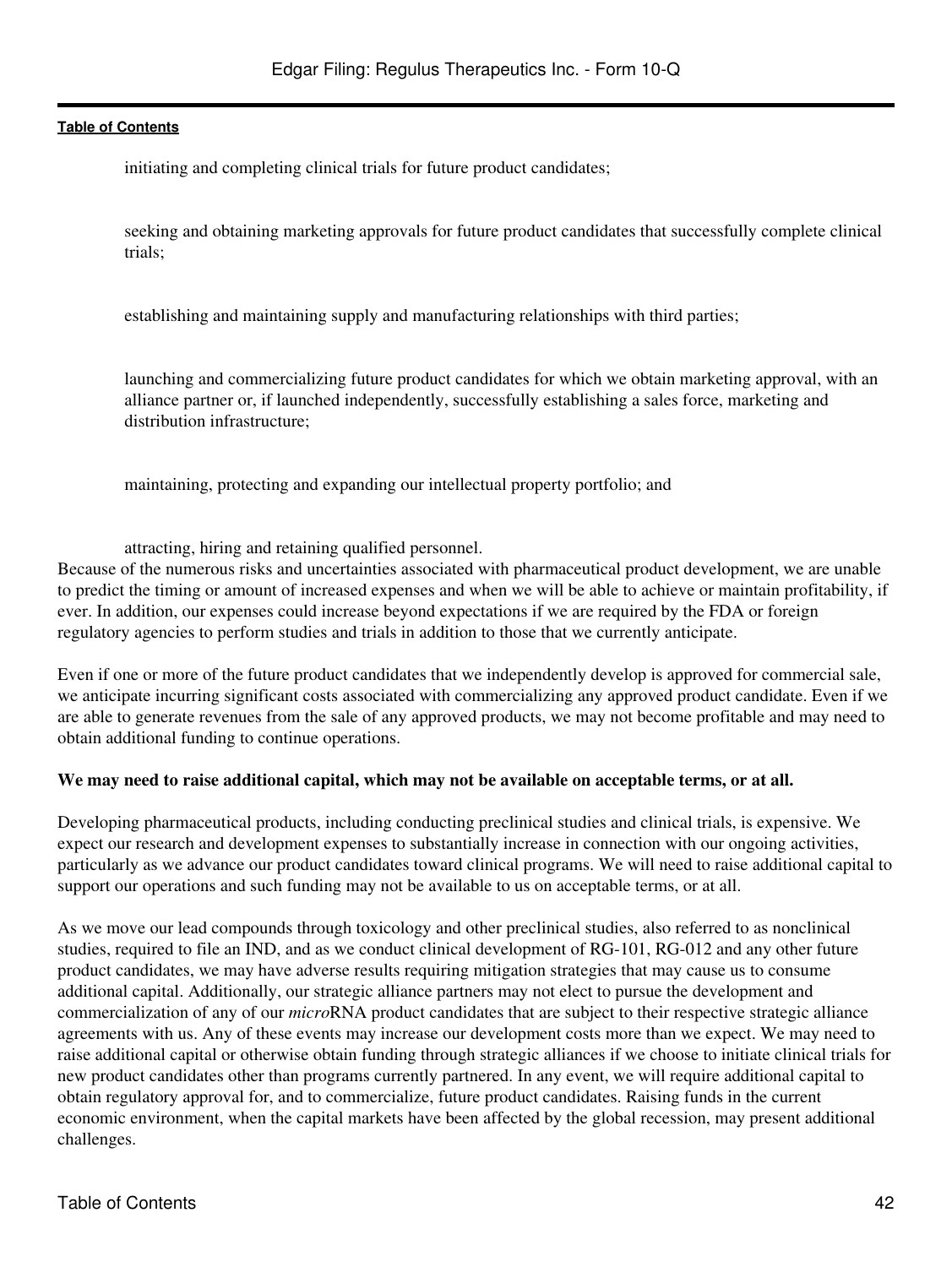If we are required to secure additional financing, such additional fundraising efforts may divert our management from our day-to-day activities, which may adversely affect our ability to develop and commercialize future product candidates. In addition, we cannot guarantee that future financing will be available in sufficient amounts or on terms acceptable to us, if at all. If we are unable to raise additional capital when required or on acceptable terms, we may be required to:

significantly delay, scale back or discontinue the development or commercialization of any future product candidates;

seek strategic alliances for research and development programs at an earlier stage than otherwise would be desirable or on terms that are less favorable than might otherwise be available; or

relinquish or license on unfavorable terms, our rights to technologies or any future product candidates that we otherwise would seek to develop or commercialize ourselves.

If we are required to conduct additional fundraising activities and we are unable to raise additional capital in sufficient amounts or on terms acceptable to us, we will be prevented from pursuing development and commercialization efforts, which will have a material adverse effect on our business, operating results and prospects.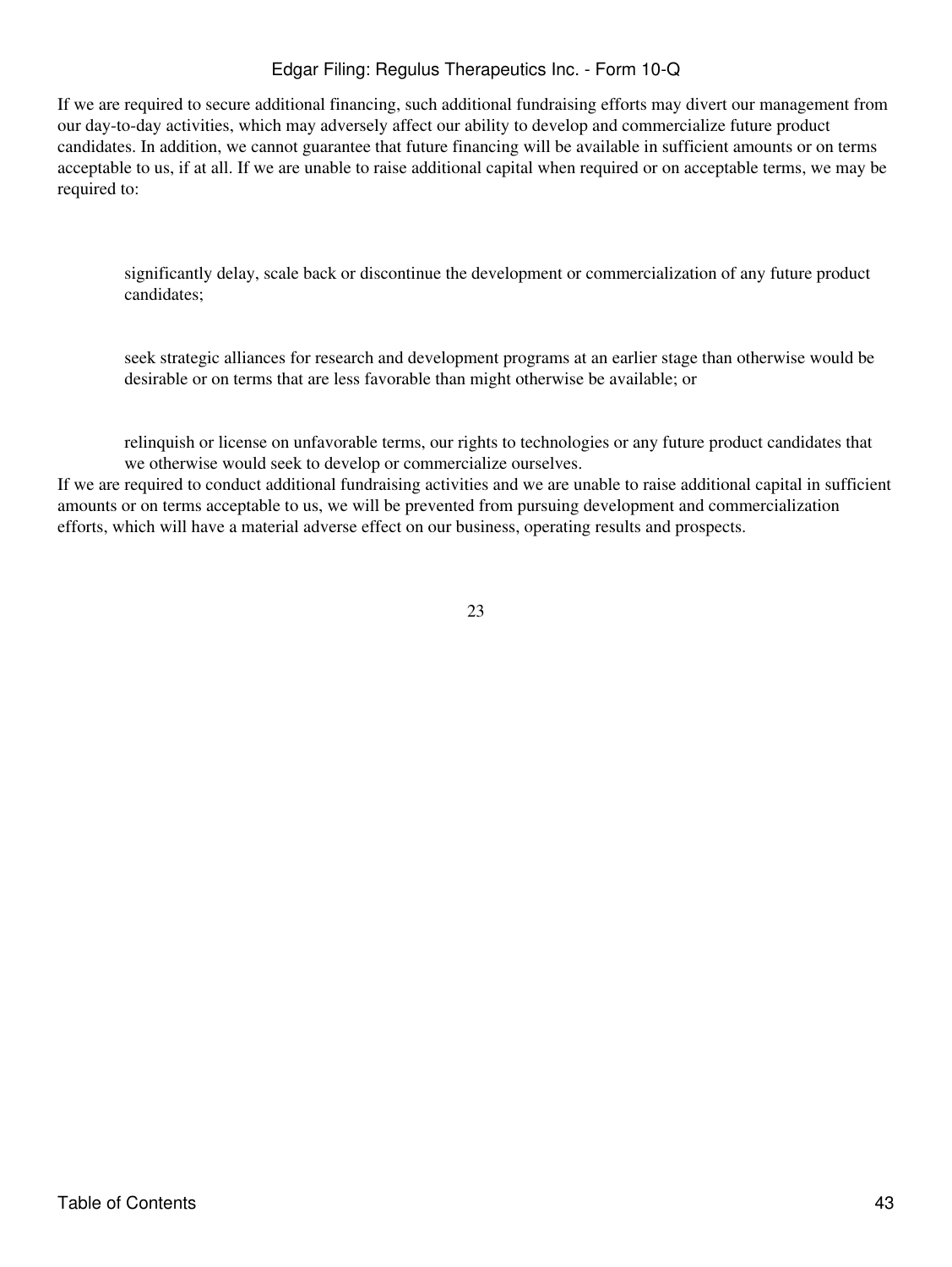## **Future sales and issuances of our common stock or rights to purchase common stock, including pursuant to our equity incentive plans, could result in additional dilution of the percentage ownership of our stockholders and could cause our stock price to fall.**

We expect that significant additional capital will be needed in the future to continue our planned operations. To the extent we raise additional capital by issuing equity securities, our stockholders may experience substantial dilution. We may sell common stock, convertible securities or other equity securities in one or more transactions at prices and in a manner we determine from time to time. If we sell common stock, convertible securities or other equity securities in more than one transaction, investors may be materially diluted by subsequent sales. These sales may also result in material dilution to our existing stockholders, and new investors could gain rights superior to our existing stockholders. Pursuant to our 2012 Equity Incentive Plan, or the 2012 Plan, our management is authorized to grant stock options and other equity-based awards to our employees, directors and consultants. The number of shares available for future grant under the 2012 Plan will automatically increase each year by up to 4% of all shares of our capital stock outstanding as of December 31 of the prior calendar year, subject to the ability of our board of directors to take action to reduce the size of the increase in any given year. Any such increase, of the maximum amount or a lesser amount, will cause our stockholders to experience additional dilution, which could cause our stock price to fall. Currently, we plan to register the increased number of shares available for issuance under the 2012 Plan each year.

## **RISKS RELATED TO THE DISCOVERY AND DEVELOPMENT OF PRODUCT CANDIDATES**

### **The approach we are taking to discover and develop drugs is novel and may never lead to marketable products.**

We have concentrated our therapeutic product research and development efforts on *micro*RNA technology, and our future success depends on the successful development of this technology and products based on our *micro*RNA product platform. Neither we nor any other company has received regulatory approval to market therapeutics targeting *micro*RNAs. The scientific discoveries that form the basis for our efforts to discover and develop product candidates are relatively new. The scientific evidence to support the feasibility of developing product candidates based on these discoveries is both preliminary and limited. If we do not successfully develop and commercialize product candidates based upon our technological approach, we may not become profitable and the value of our common stock may decline.

Further, our focus solely on *micro*RNA technology for developing drugs as opposed to multiple, more proven technologies for drug development increases the risks associated with the ownership of our common stock. If we are not successful in developing any product candidates using *micro*RNA technology, we may be required to change the scope and direction of our product development activities. In that case, we may not be able to identify and implement successfully an alternative product development strategy.

#### **We may not be successful in our efforts to identify or discover potential product candidates.**

The success of our business depends primarily upon our ability to identify, develop and commercialize *micro*RNA therapeutics. Our research programs may initially show promise in identifying potential product candidates, yet fail to yield product candidates for clinical development for a number of reasons, including:

our research methodology or that of our strategic alliance partners may be unsuccessful in identifying potential product candidates;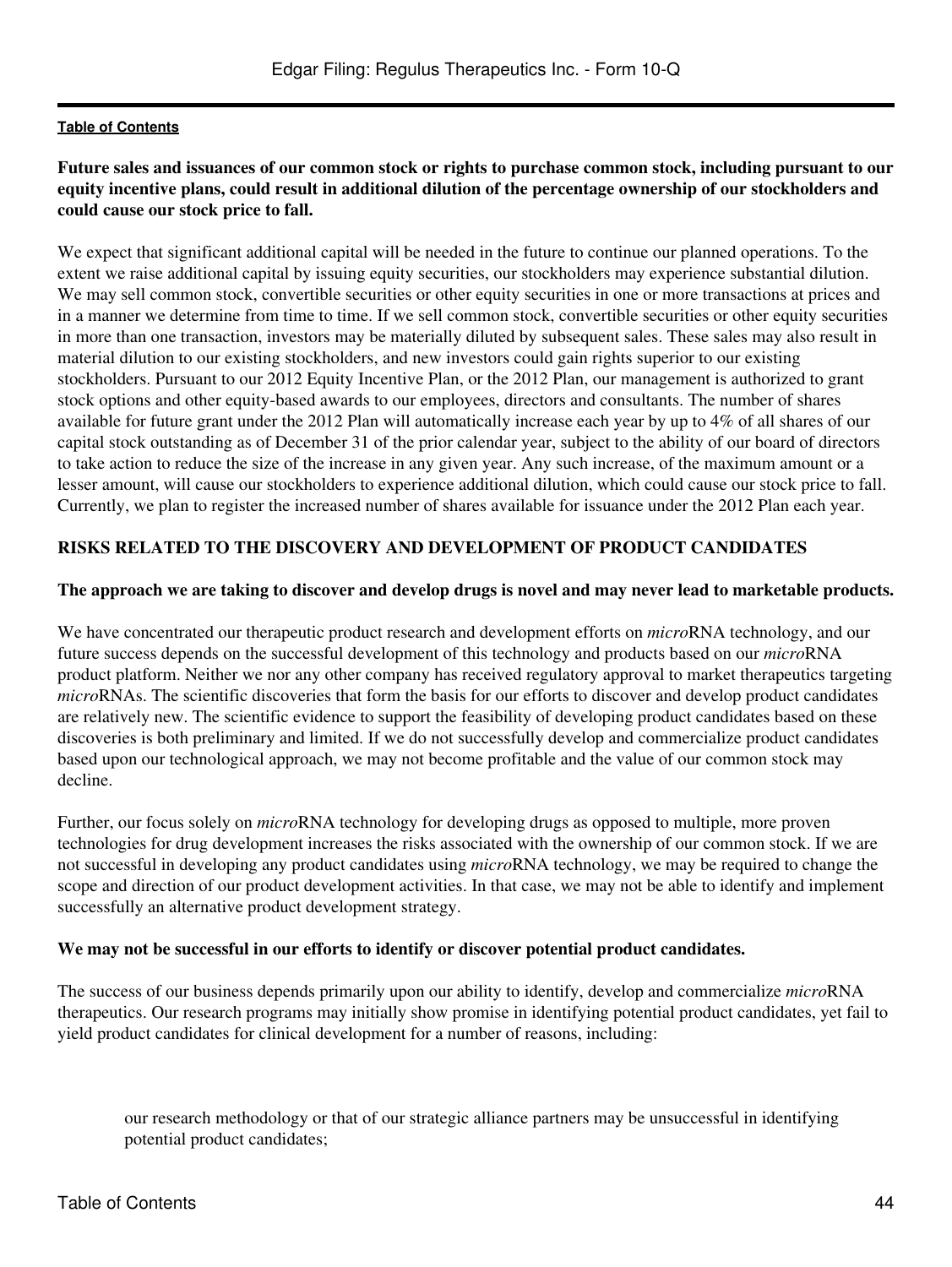potential product candidates may be shown to have harmful side effects or may have other characteristics that may make the products unmarketable or unlikely to receive marketing approval; or

our strategic alliance partners may change their development profiles for potential product candidates or abandon a therapeutic area.

If any of these events occur, we may be forced to abandon our development efforts for a program or programs, which would have a material adverse effect on our business and could potentially cause us to cease operations. Research programs to identify new product candidates require substantial technical, financial and human resources. We may focus our efforts and resources on potential programs or product candidates that ultimately prove to be unsuccessful.

## **Preclinical testing and clinical trials of our future product candidates may not be successful. If we are unable to successfully complete preclinical testing and clinical trials of our product candidates or experience significant delays in doing so, our business will be materially harmed.**

We have invested a significant portion of our efforts and financial resources in the identification and preclinical development of product candidates that target *micro*RNAs. Our ability to generate product revenues, which we do not expect will occur for many years, if ever, will depend heavily on the successful development and eventual commercialization of our future product candidates.

The success of our future product candidates will depend on several factors, including the following:

successful completion of preclinical studies and clinical trials;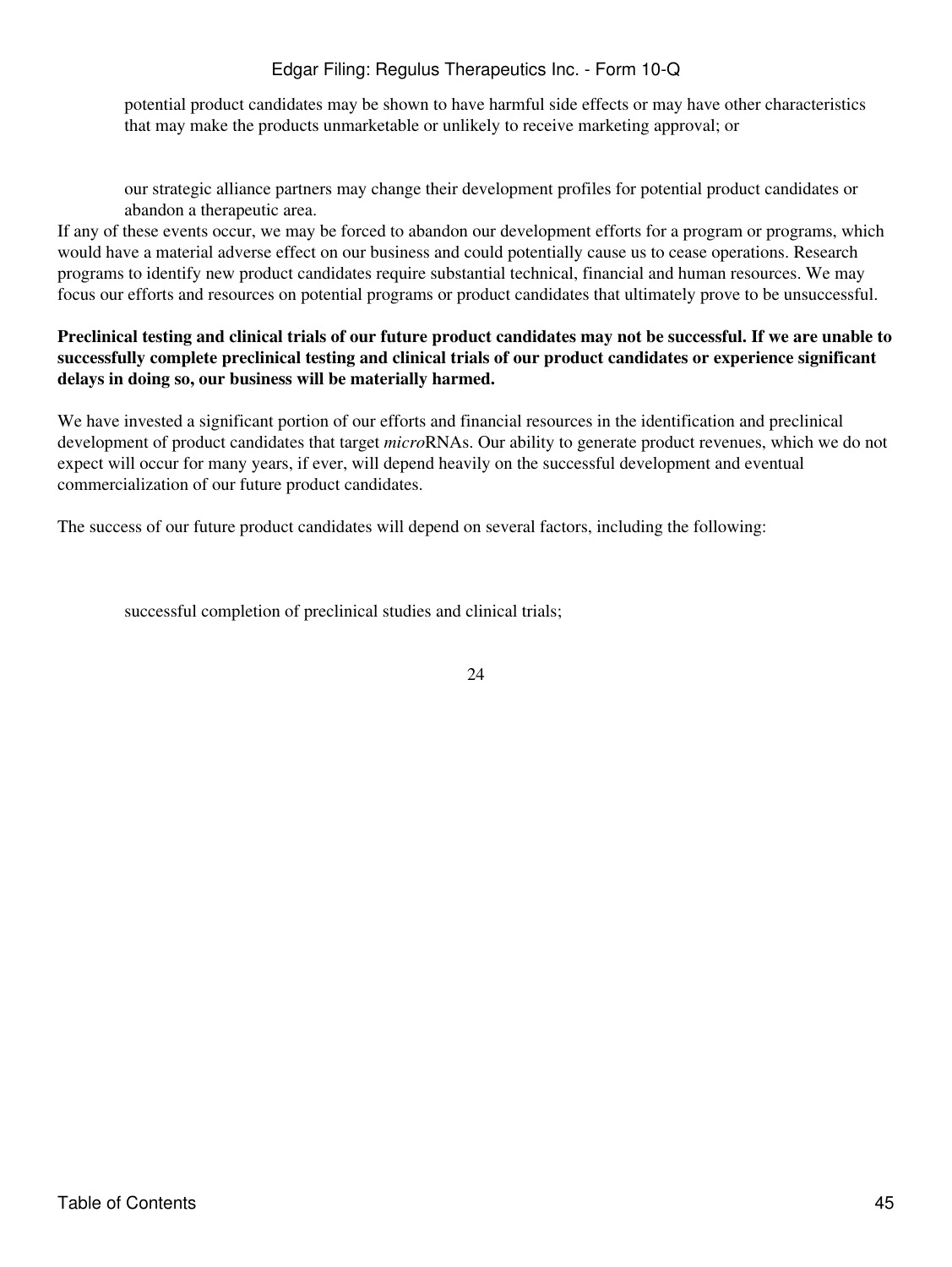receipt of marketing approvals from applicable regulatory authorities;

obtaining and maintaining patent and trade secret protection for future product candidates;

establishing and maintaining manufacturing relationships with third parties or establishing our own manufacturing capability; and

successfully commercializing our products, if and when approved, whether alone or in collaboration with others.

If we do not achieve one or more of these factors in a timely manner or at all, we could experience significant delays or an inability to successfully complete the development of, or commercialize, our product candidates, which would materially harm our business.

## **If clinical trials of our future product candidates fail to demonstrate safety and efficacy to the satisfaction of regulatory authorities or do not otherwise produce positive results, we may incur additional costs or experience delays in completing, or ultimately be unable to complete, the development and commercialization of our future product candidates.**

Before obtaining marketing approval from regulatory authorities for the sale of future product candidates, we or our strategic alliance partners must then conduct extensive clinical trials to demonstrate the safety and efficacy of the product candidates in humans. Clinical testing is expensive, difficult to design and implement, can take many years to complete and is uncertain as to outcome. A failure of one or more clinical trials can occur at any stage of testing. The outcome of preclinical studies and early clinical trials may not be predictive of the success of later clinical trials, and interim results of a clinical trial do not necessarily predict final results. Moreover, preclinical and clinical data are often susceptible to varying interpretations and analyses, and many companies that have believed their product candidates performed satisfactorily in preclinical studies and clinical trials have nonetheless failed to obtain marketing approval for their products.

Events which may result in a delay or unsuccessful completion of clinical development include:

delays in reaching an agreement with the FDA or other regulatory authorities on final trial design;

imposition of a clinical hold following an inspection of our clinical trial operations or trial sites by the FDA or other regulatory authorities;

delays in reaching agreement on acceptable terms with prospective CROs and clinical trial sites;

our inability to adhere to clinical trial requirements directly or with third parties such as CROs;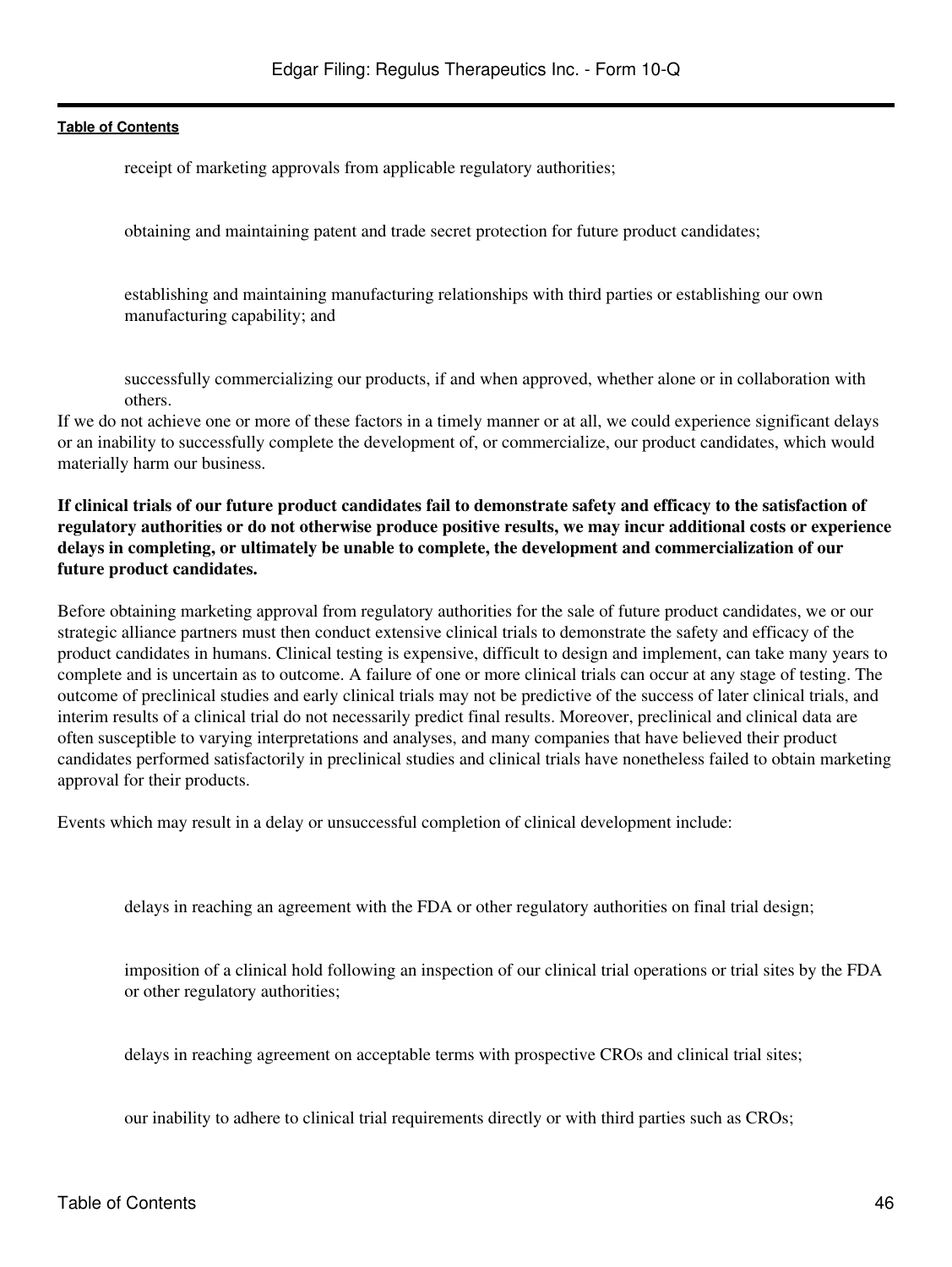delays in obtaining required institutional review board approval at each clinical trial site;

delays in recruiting suitable patients to participate in a trial;

delays in the testing, validation, manufacturing and delivery of the product candidates to the clinical sites;

delays in having patients complete participation in a trial or return for post-treatment follow-up;

delays caused by patients dropping out of a trial due to product side effects or disease progression;

clinical sites dropping out of a trial to the detriment of enrollment;

time required to add new clinical sites; or

delays by our contract manufacturers to produce and deliver sufficient supply of clinical trial materials. If we or our strategic alliance partners are required to conduct additional clinical trials or other testing of any future product candidates beyond those that are currently contemplated, are unable to successfully complete clinical trials of any such product candidates or other testing, or if the results of these trials or tests are not positive or are only modestly positive or if there are safety concerns, we or our strategic alliance partners may:

be delayed in obtaining marketing approval for our future product candidates;

not obtain marketing approval at all;

obtain approval for indications or patient populations that are not as broad as intended or desired;

obtain approval with labeling that includes significant use or distribution restrictions or safety warnings;

be subject to additional post-marketing testing requirements; or

have the product removed from the market after obtaining marketing approval.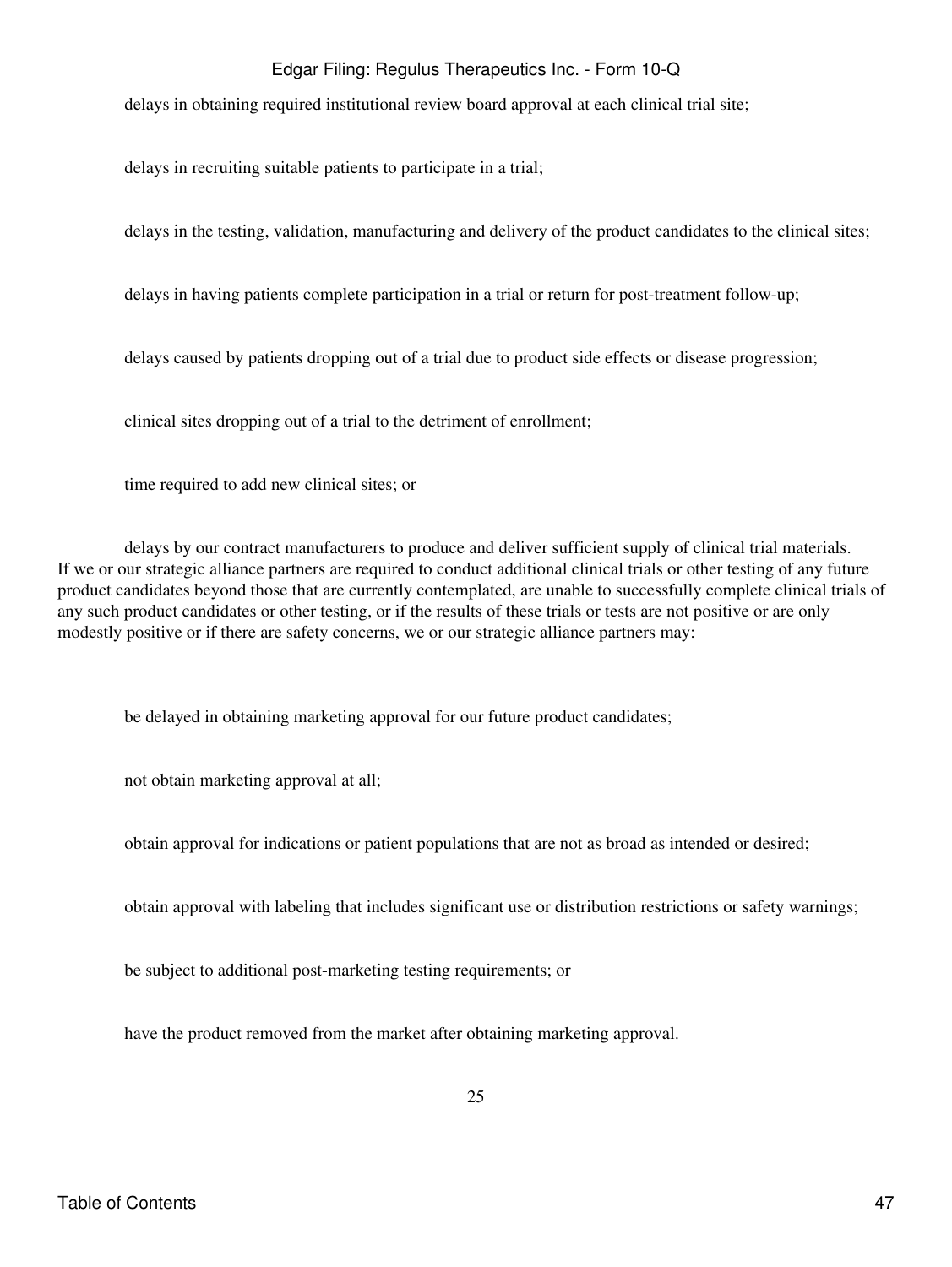Our product development costs will also increase if we experience delays in testing or marketing approvals. We do not know whether any clinical trials will begin as planned, will need to be restructured or will be completed on schedule, or at all. Significant clinical trial delays also could shorten any periods during which we may have the exclusive right to commercialize our product candidates or allow our competitors to bring products to market before we do, which would impair our ability to successfully commercialize our product candidates and may harm our business and results of operations. Any inability to successfully complete preclinical and clinical development, whether independently or with our strategic alliance partners, could result in additional costs to us or impair our ability to generate revenues from product sales, regulatory and commercialization milestones and royalties.

### **Any of our future product candidates may cause adverse effects or have other properties that could delay or prevent their regulatory approval or limit the scope of any approved label or market acceptance.**

Adverse events, or AEs, caused by our future product candidates could cause us, other reviewing entities, clinical trial sites or regulatory authorities to interrupt, delay or halt clinical trials and could result in the denial of regulatory approval. Certain oligonucleotide therapeutics have shown injection site reactions and pro-inflammatory effects and may also lead to impairment of kidney or liver function. There is a risk that our future product candidates may induce similar adverse events.

If AEs are observed in any clinical trials of our future product candidates, including those that our strategic partners may develop under our alliance agreements, our or our partners ability to obtain regulatory approval for product candidates may be negatively impacted.

Further, if any of our future products, if and when approved for commercial sale, cause serious or unexpected side effects, a number of potentially significant negative consequences could result, including:

regulatory authorities may withdraw their approval of the product or impose restrictions on its distribution in the form of a modified risk evaluation and mitigation strategy;

regulatory authorities may require the addition of labeling statements, such as warnings or contraindications;

we may be required to change the way the product is administered or conduct additional clinical trials;

we could be sued and held liable for harm caused to patients; or

our reputation may suffer.

Any of these events could prevent us or our partners from achieving or maintaining market acceptance of the affected product and could substantially increase the costs of commercializing our future products and impair our ability to generate revenues from the commercialization of these products either by us or by our strategic alliance partners.

**Even if we complete the necessary preclinical studies and clinical trials, we cannot predict whether or when we will obtain regulatory approval to commercialize a product candidate and we cannot, therefore, predict the timing of any revenue from a future product.**

Table of Contents 48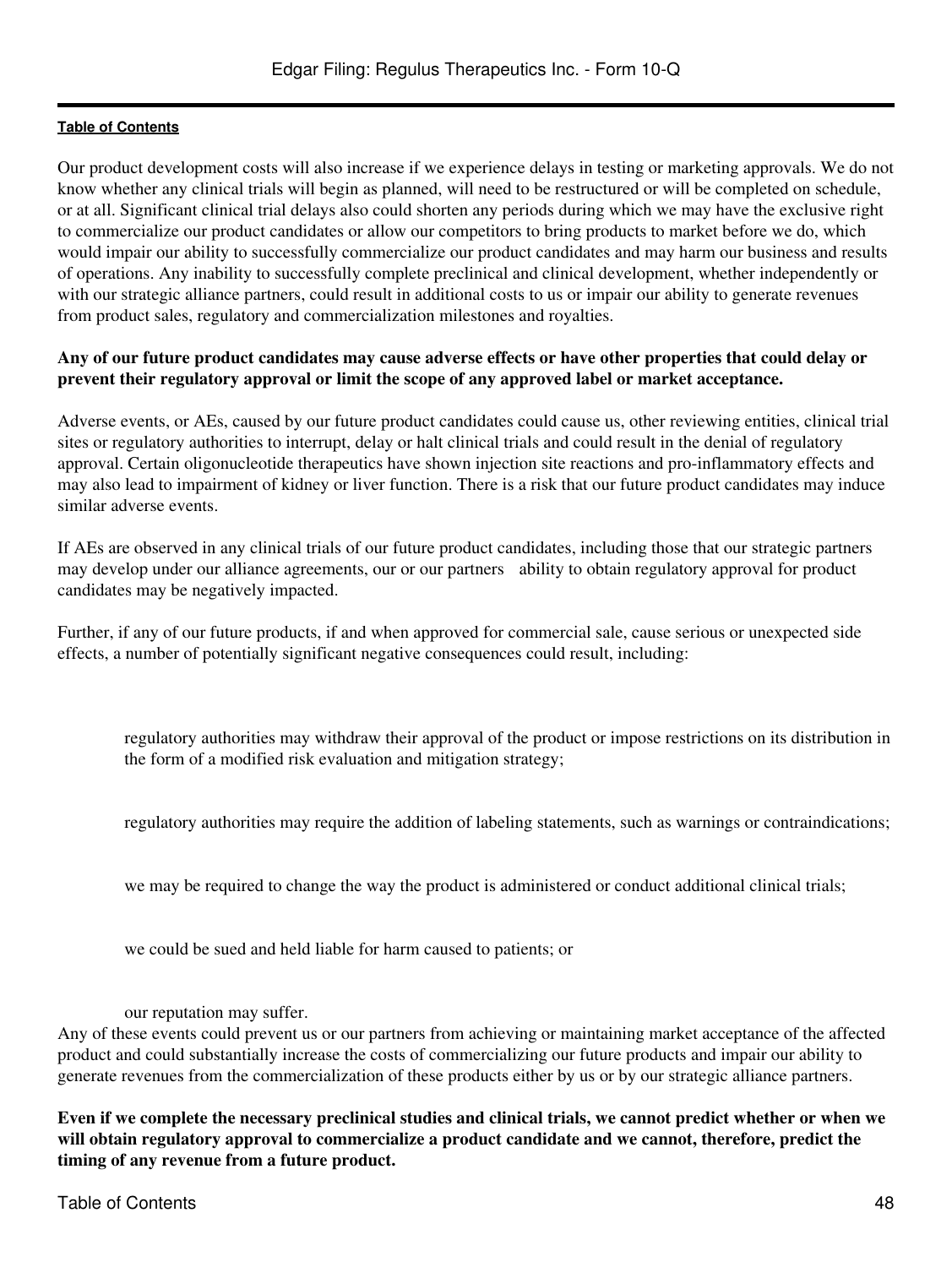Neither we nor our strategic alliance partners can commercialize a product until the appropriate regulatory authorities, such as the FDA, have reviewed and approved the product candidate. The regulatory agencies may not complete their review processes in a timely manner, or we may not be able to obtain regulatory approval. Additional delays may result if an FDA Advisory Committee recommends restrictions on approval or recommends non-approval. In addition, we or our strategic alliance partners may experience delays or rejections based upon additional government regulation from future legislation or administrative action, or changes in regulatory agency policy during the period of product development, clinical trials and the review process.

## **Even if we obtain regulatory approval for a product candidate, we will still face extensive regulatory requirements and our products may face future development and regulatory difficulties.**

Even if we obtain regulatory approval in the United States, the FDA may still impose significant restrictions on the indicated uses or marketing of our future product candidates, or impose ongoing requirements for potentially costly post-approval studies or post-market surveillance. The holder of an approved NDA is obligated to monitor and report AEs and any failure of a product to meet the specifications in the NDA. The holder of an approved NDA must also submit new or supplemental applications and obtain FDA approval for certain changes to the approved product, product labeling or manufacturing process. Advertising and promotional materials must comply with FDA rules and are subject to FDA review, in addition to other potentially applicable federal and state laws.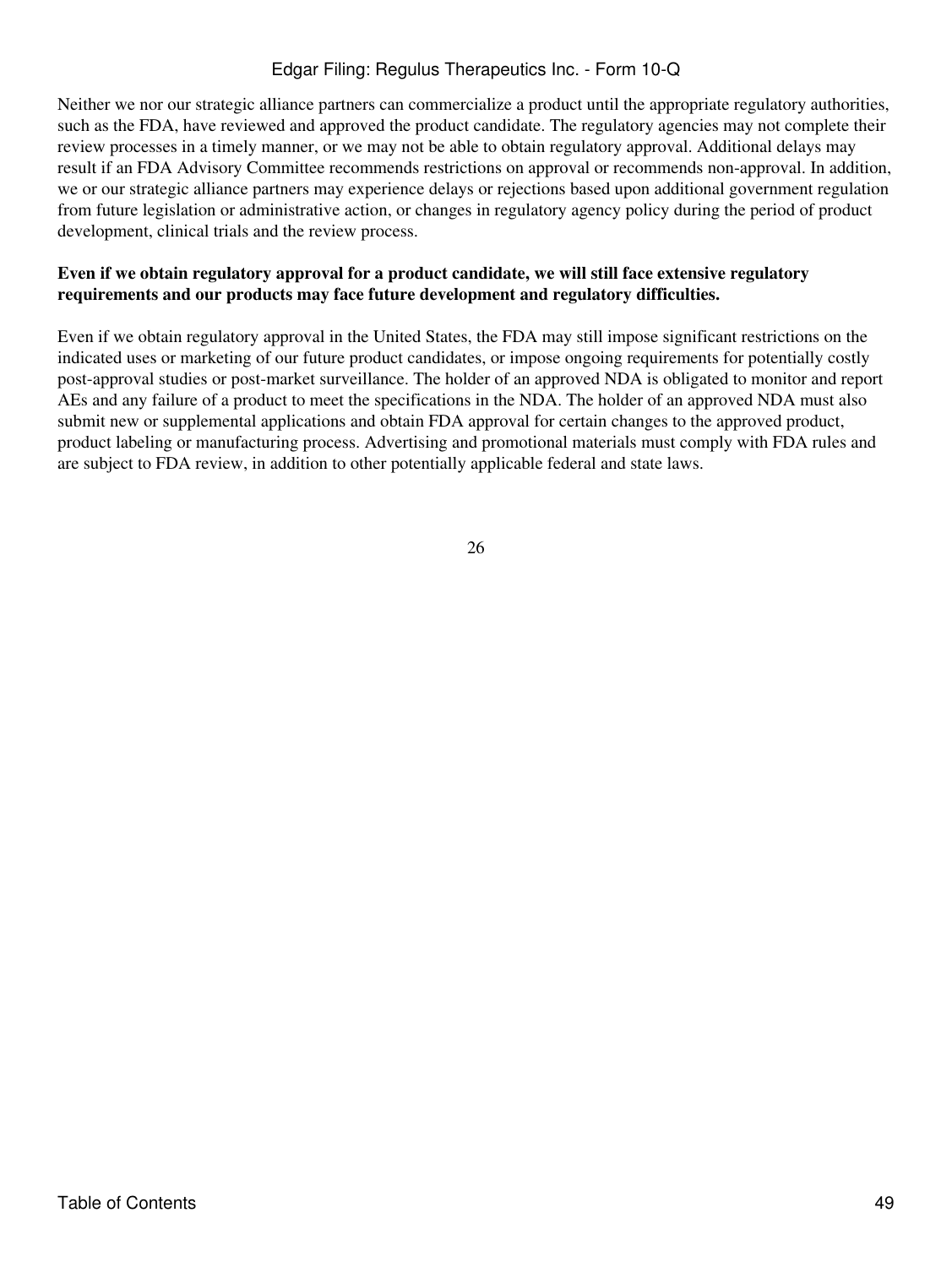In addition, drug product manufacturers and their facilities are subject to payment of user fees and continual review and periodic inspections by the FDA and other regulatory authorities for compliance with current good manufacturing practices, or cGMP, and adherence to commitments made in the NDA. If we or a regulatory agency discovers previously unknown problems with a product such as AEs of unanticipated severity or frequency, or problems with the facility where the product is manufactured, a regulatory agency may impose restrictions relative to that product or the manufacturing facility, including requiring recall or withdrawal of the product from the market or suspension of manufacturing.

If we or our partners fail to comply with applicable regulatory requirements following approval of any of our future product candidates, a regulatory agency may:

issue a warning letter asserting that we are in violation of the law;

seek an injunction or impose civil or criminal penalties or monetary fines;

suspend or withdraw regulatory approval;

suspend any ongoing clinical trials;

refuse to approve a pending NDA or supplements to an NDA submitted by us;

seize product; or

refuse to allow us to enter into supply contracts, including government contracts. Any government investigation of alleged violations of law could require us to expend significant time and resources in response and could generate negative publicity. The occurrence of any event or penalty described above may inhibit our ability to commercialize our future products and generate revenues.

### **We may not be successful in obtaining or maintaining necessary rights to** *micro***RNA targets, drug compounds and processes for our development pipeline through acquisitions and in-licenses.**

Presently we have rights to the intellectual property, through licenses from third parties and under patents that we own, to modulate only a subset of the known *micro*RNA targets. Because our programs may involve a range of *micro*RNA targets, including targets that require the use of proprietary rights held by third parties, the growth of our business will likely depend in part on our ability to acquire, in-license or use these proprietary rights. In addition, our future product candidates may require specific formulations to work effectively and efficiently and these rights may be held by others. We may be unable to acquire or in-license any compositions, methods of use, processes or other third-party intellectual property rights from third parties that we identify. The licensing and acquisition of third-party intellectual property rights is a competitive area, and a number of more established companies are also pursuing strategies to license or acquire third-party intellectual property rights that we may consider attractive. These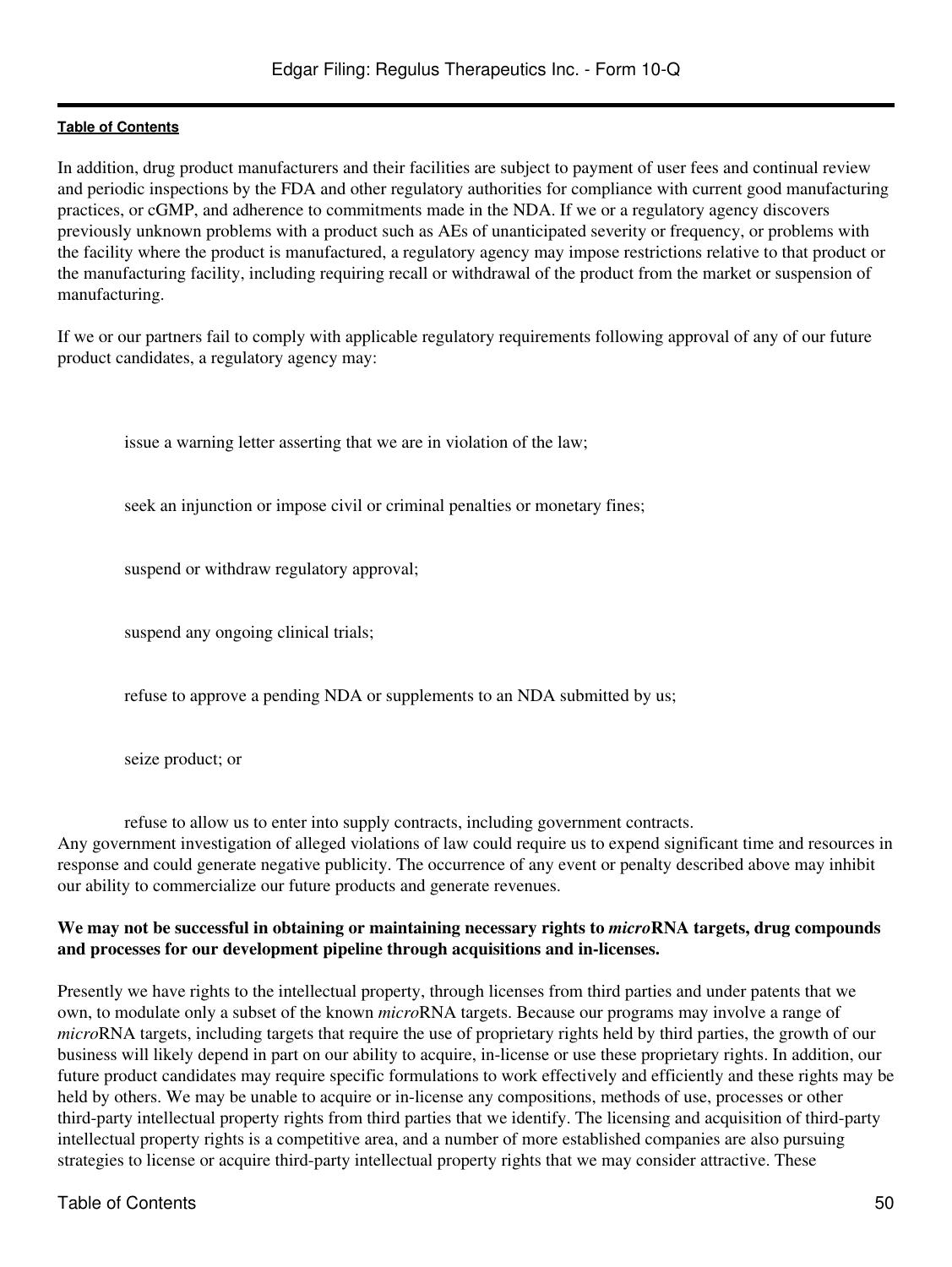established companies may have a competitive advantage over us due to their size, cash resources and greater clinical development and commercialization capabilities.

For example, we sometimes collaborate with U.S. and foreign academic institutions to accelerate our preclinical research or development under written agreements with these institutions. Typically, these institutions provide us with an option to negotiate a license to any of the institution s rights in technology resulting from the collaboration. Regardless of such right of first negotiation for intellectual property, we may be unable to negotiate a license within the specified time frame or under terms that are acceptable to us. If we are unable to do so, the institution may offer the intellectual property rights to other parties, potentially blocking our ability to pursue our program.

In addition, companies that perceive us to be a competitor may be unwilling to assign or license rights to us. We also may be unable to license or acquire third-party intellectual property rights on terms that would allow us to make an appropriate return on our investment. If we are unable to successfully obtain rights to required third-party intellectual property rights, our business, financial condition and prospects for growth could suffer.

## **We may use our financial and human resources to pursue a particular research program or product candidate and fail to capitalize on programs or product candidates that may be more profitable or for which there is a greater likelihood of success.**

Because we have limited financial and human resources, we intend to leverage our existing strategic alliance agreements and enter into new strategic alliance agreements for the development and commercialization of our programs and potential product candidates in indications with potentially large commercial markets such as HCC, fibrosis and HCV, while focusing our internal development resources and any internal sales and marketing organization that we may establish on research programs and future product candidates for selected markets, such as orphan diseases. As a result, we may forego or delay pursuit of opportunities with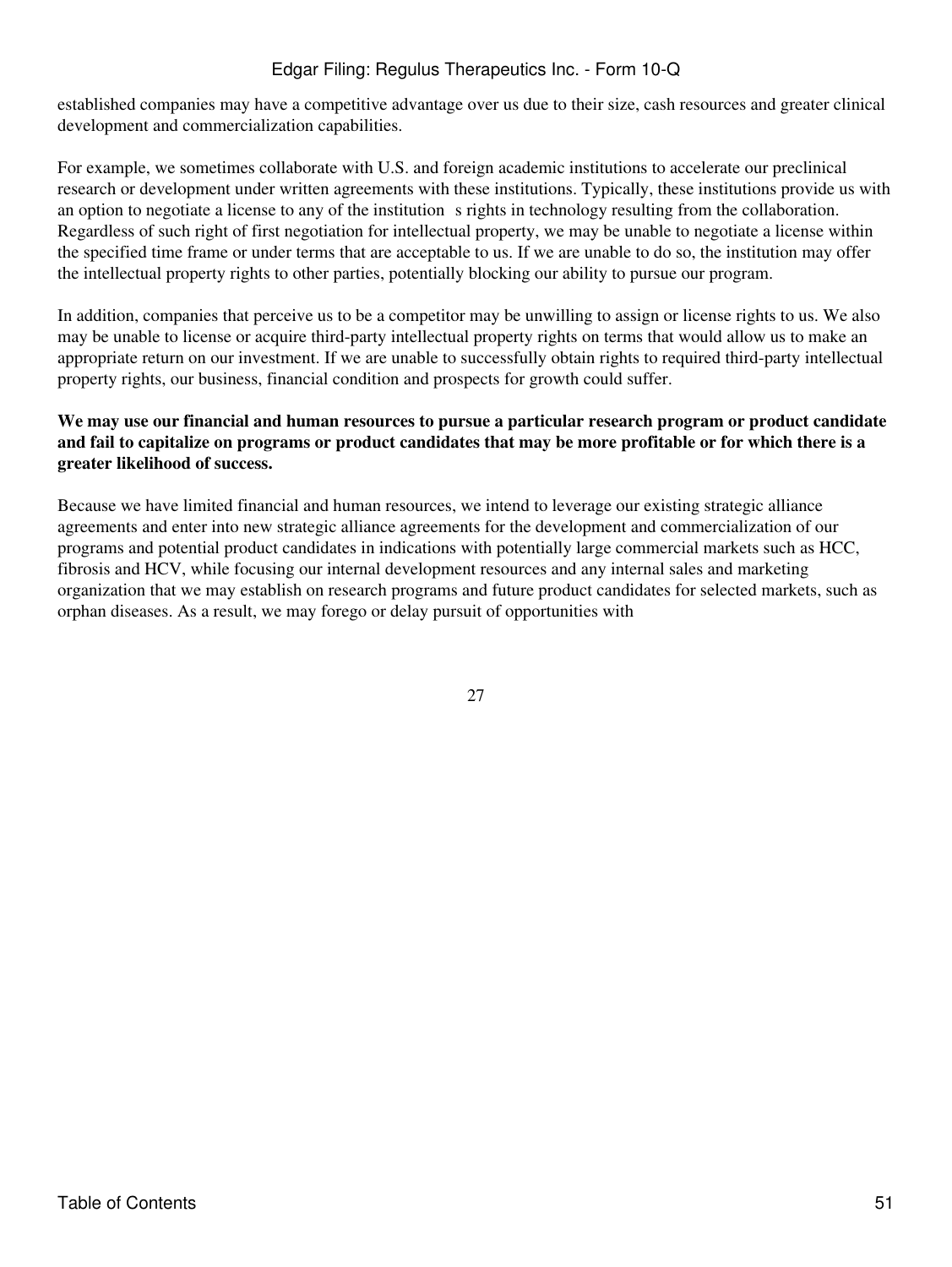other programs or product candidates or for other indications that later prove to have greater commercial potential. Our resource allocation decisions may cause us to fail to capitalize on viable commercial products or profitable market opportunities. Our spending on current and future research and development programs and future product candidates for specific indications may not yield any commercially viable products. If we do not accurately evaluate the commercial potential or target market for a particular product candidate, we may relinquish valuable rights to that product candidate through strategic alliance, licensing or other royalty arrangements in cases in which it would have been more advantageous for us to retain sole development and commercialization rights to such product candidate, or we may allocate internal resources to a product candidate in a therapeutic area in which it would have been more advantageous to enter into a partnering arrangement.

## **If we fail to comply with environmental, health and safety laws and regulations, we could become subject to fines or penalties or incur costs that could have a material adverse effect on the success of our business.**

We are subject to numerous environmental, health and safety laws and regulations, including those governing laboratory procedures and the handling, use, storage, treatment and disposal of hazardous materials and wastes. Our operations involve the use of hazardous and flammable materials, including chemicals and biological materials. Our operations also produce hazardous waste products. We generally contract with third parties for the disposal of these materials and wastes. We cannot eliminate the risk of contamination or injury from these materials. In the event of contamination or injury resulting from our use of hazardous materials, we could be held liable for any resulting damages, and any liability could exceed our resources. We also could incur significant costs associated with civil or criminal fines and penalties.

Although we maintain workers compensation insurance to cover us for costs and expenses we may incur due to injuries to our employees resulting from the use of hazardous materials or other work-related injuries, this insurance may not provide adequate coverage against potential liabilities. In addition, we may incur substantial costs in order to comply with current or future environmental, health and safety laws and regulations. These current or future laws and regulations may impair our research, development or production efforts. Failure to comply with these laws and regulations also may result in substantial fines, penalties or other sanctions.

## **RISKS RELATED TO OUR RELIANCE ON THIRD PARTIES**

**We will depend upon our strategic alliances for the development and eventual commercialization of certain future** *micro***RNA product candidates. If these strategic alliances are unsuccessful or are terminated, we may be unable to commercialize certain product candidates and we may be unable to generate revenues from our development programs.**\*

We are likely to depend upon third party alliance partners for financial and scientific resources for the clinical development and commercialization of certain of our *micro*RNA product candidates. These strategic alliances will likely provide us with limited control over the course of development of a future *micro*RNA product candidate, especially once a candidate has reached the stage of clinical development. For example, in our alliances with Sanofi and GSK, Sanofi and GSK each have the option to obtain an exclusive worldwide license to develop, manufacture and commercialize product candidates upon the achievement of relevant endpoints in clinical trials. However, neither Sanofi nor GSK is under any obligation to exercise these options to progress any of our *micro*RNA development candidates. While each of AstraZeneca, GSK and Sanofi have development obligations with respect to programs that they may elect to pursue under their respective agreements, our ability to ultimately recognize revenue from these relationships will depend upon the ability and willingness of our alliance partners to successfully meet their respective responsibilities under our agreements with them. Our ability to recognize revenues from successful strategic alliances may be impaired by several factors including: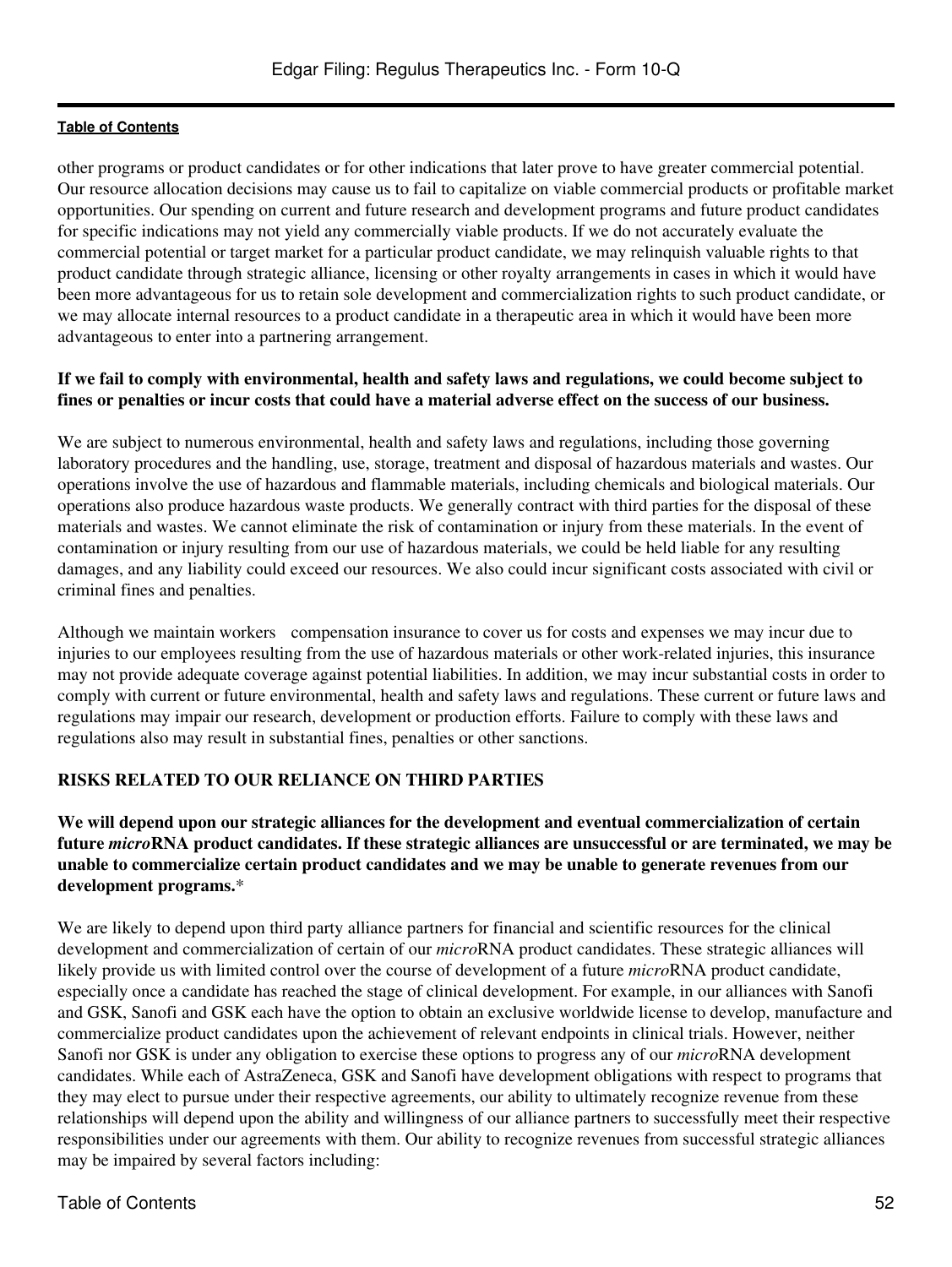an alliance partner may shift its priorities and resources away from our programs due to a change in business strategies, or a merger, acquisition, sale or downsizing of its company or business unit;

an alliance partner may cease development in therapeutic areas which are the subject of our strategic alliances;

an alliance partner may change the success criteria for a particular program or potential product candidate thereby delaying or ceasing development of such program or candidate;

a significant delay in initiation of certain development activities by an alliance partner will also delay payment of milestones tied to such activities, thereby impacting our ability to fund our own activities;

an alliance partner could develop a product that competes, either directly or indirectly, with an alliance product;

an alliance partner with commercialization obligations may not commit sufficient financial or human resources to the marketing, distribution or sale of a product;

an alliance partner with manufacturing responsibilities may encounter regulatory, resource or quality issues and be unable to meet demand requirements;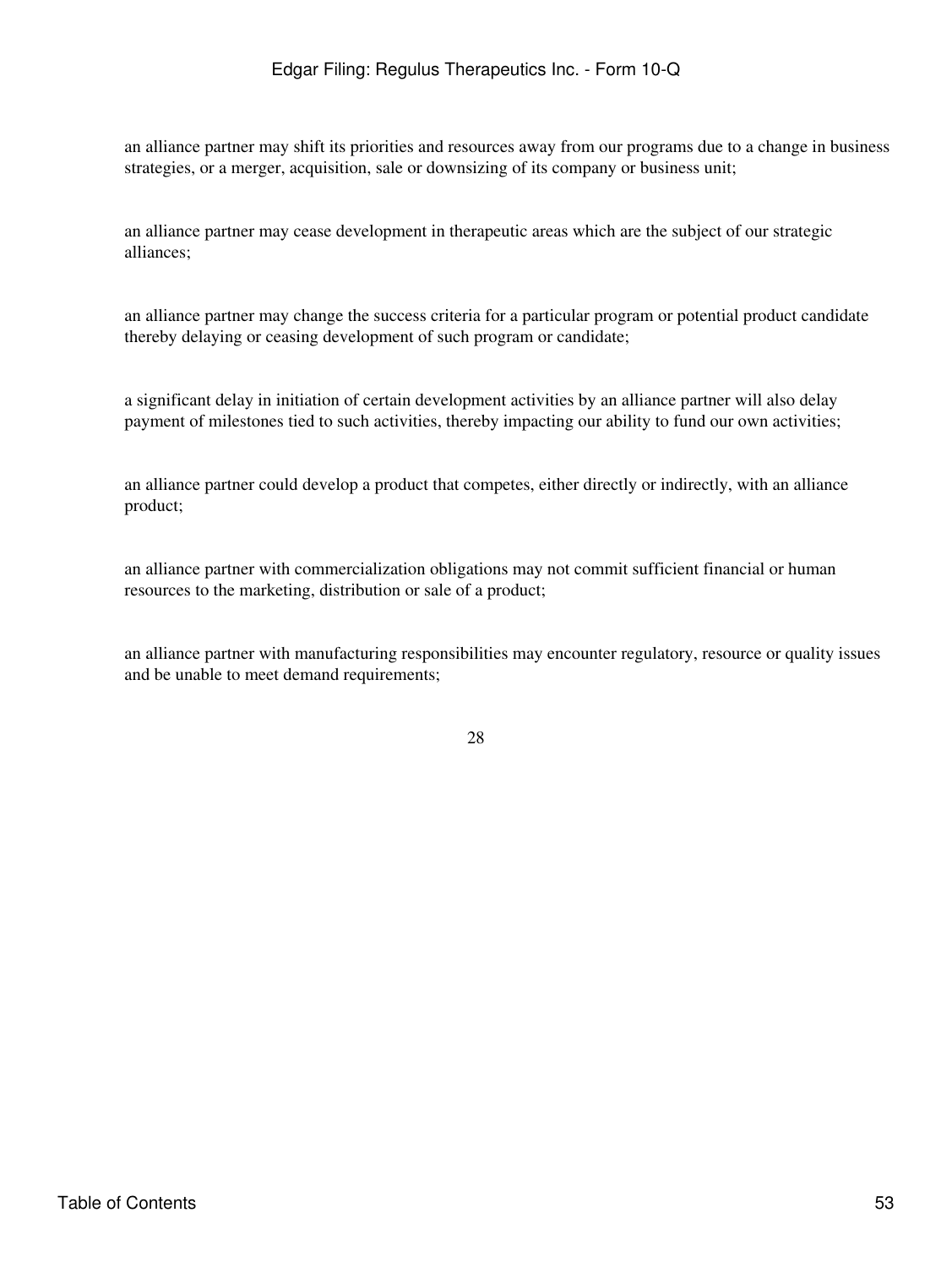an alliance partner may exercise its rights under the agreement to terminate a strategic alliance;

an alliance partner may be acquired by another company and the acquiring company may not devote sufficient resources to the collaboration, or may terminate the collaboration;

a dispute may arise between us and an alliance partner concerning the research, development or commercialization of a program or product candidate resulting in a delay in milestones, royalty payments or termination of a program and possibly resulting in costly litigation or arbitration which may divert management attention and resources; and

an alliance partner may use our proprietary information or intellectual property in such a way as to invite litigation from a third party or fail to maintain or prosecute intellectual property rights such that our rights in such property are jeopardized.

Specifically, with respect to termination rights, Sanofi may terminate the entire alliance or its current alliance target program for any or no reason upon 30 days written notice to us. The agreement with Sanofi may also be terminated by either party for material breach by the other party, including a failure to comply with such party s diligence obligations that remains uncured after 120 days. Similarly, GSK may terminate the entire alliance or any alliance target program for any or no reason upon 90 days written notice to us and the agreement may also be terminated by either party for material breach by the other party, including a failure to comply with such party s diligence obligations that remains uncured after a specified notice period. The agreement with AstraZeneca may be terminated by either party in the event of the other party s material breach which remains uncured after 40 business days following notice thereof (or 30 business days in the case of nonpayment). In addition, AstraZeneca may terminate the agreement in its entirety for any reason upon 60 business days written notice to us. Depending on the timing of any such termination, we may not be entitled to receive the option exercise fees or milestone payments, as these payments terminate with termination of the respective program or agreement.

If any of our alliance partners do not elect to pursue the development and commercialization of our *micro*RNA development candidates or if they terminate the strategic alliance, then, depending on the event:

in the case of Sanofi, under certain circumstances, we may owe Sanofi royalties with respect to product candidates covered by our agreement with Sanofi that we elect to continue to commercialize, depending upon the stage of development at which such product commercialization rights reverted back to us, or additional payments if we license such product candidates to third parties;

the development of our product candidates subject to the AstraZeneca agreement, the GSK agreement or the Sanofi agreement, as applicable, may be terminated or significantly delayed;

our cash expenditures could increase significantly if it is necessary for us to hire additional employees and allocate scarce resources to the development and commercialization of product candidates that were previously funded, or expected to be funded, by AstraZeneca, GSK or Sanofi, as applicable;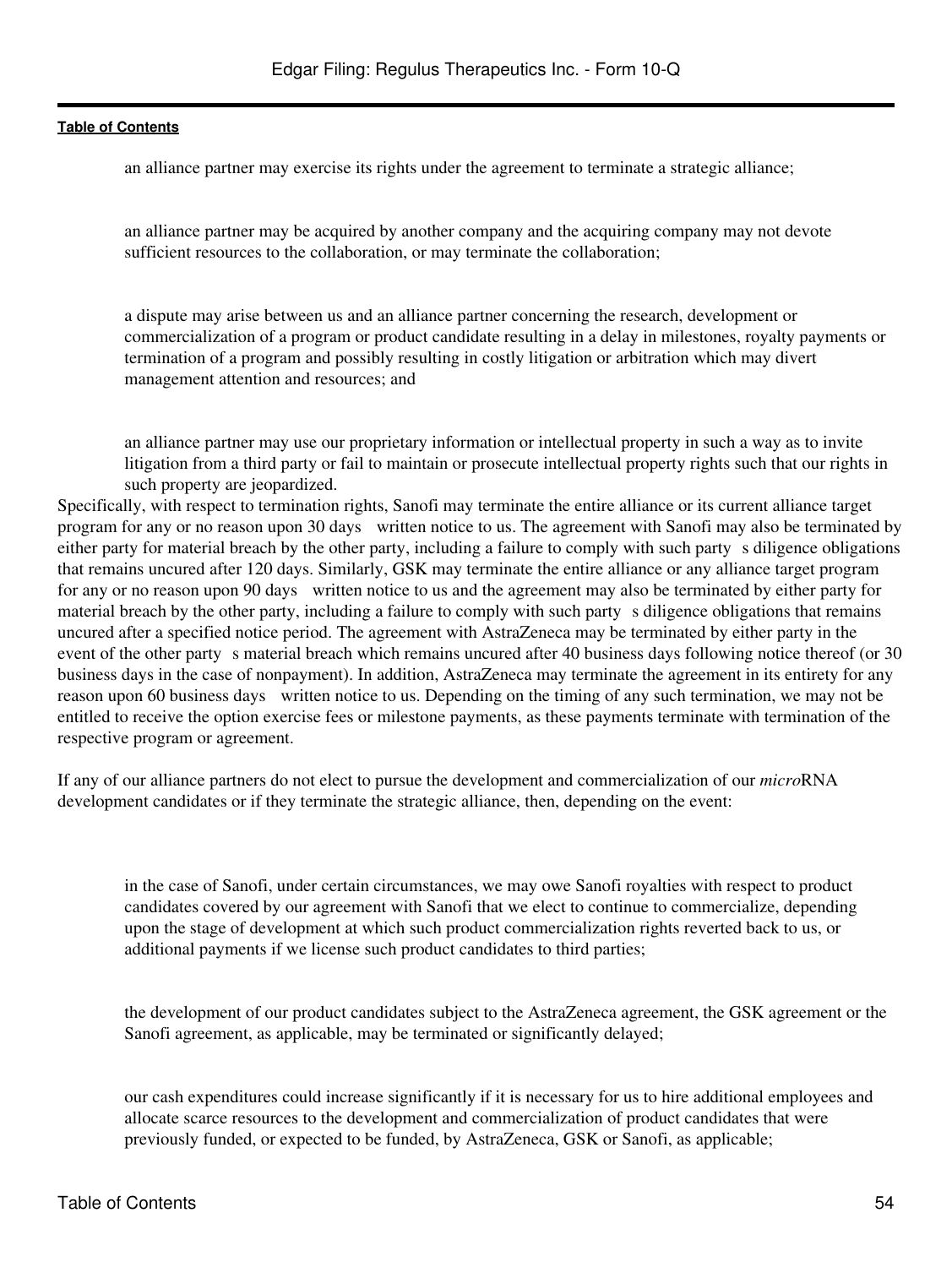we would bear all of the risks and costs related to the further development and commercialization of product candidates that were previously the subject of the AstraZeneca agreement, the GSK agreement or the Sanofi agreement, as applicable, including the reimbursement of third parties; and

in order to fund further development and commercialization, we may need to seek out and establish alternative strategic alliances with third-party partners; this may not be possible, or we may not be able to do so on terms which are acceptable to us, in which case it may be necessary for us to limit the size or scope of one or more of our programs or increase our expenditures and seek additional funding by other means. Any of these events would have a material adverse effect on our results of operations and financial condition.

### **We expect to rely on third parties to conduct some aspects of our compound formulation, research and preclinical testing, and those third parties may not perform satisfactorily, including failing to meet deadlines for the completion of such formulation, research or testing.**

We do not expect to independently conduct all aspects of our drug discovery activities, compound formulation research or preclinical testing of product candidates. We currently rely and expect to continue to rely on third parties to conduct some aspects of our preclinical testing.

Any of these third parties may terminate their engagements with us at any time. If we need to enter into alternative arrangements, it would delay our product development activities. Our reliance on these third parties for research and development activities will reduce our control over these activities but will not relieve us of our responsibilities. For example, for product candidates that we develop and commercialize on our own, we will remain responsible for ensuring that each of our IND-enabling studies and clinical trials are conducted in accordance with the study plan and protocols for the trial.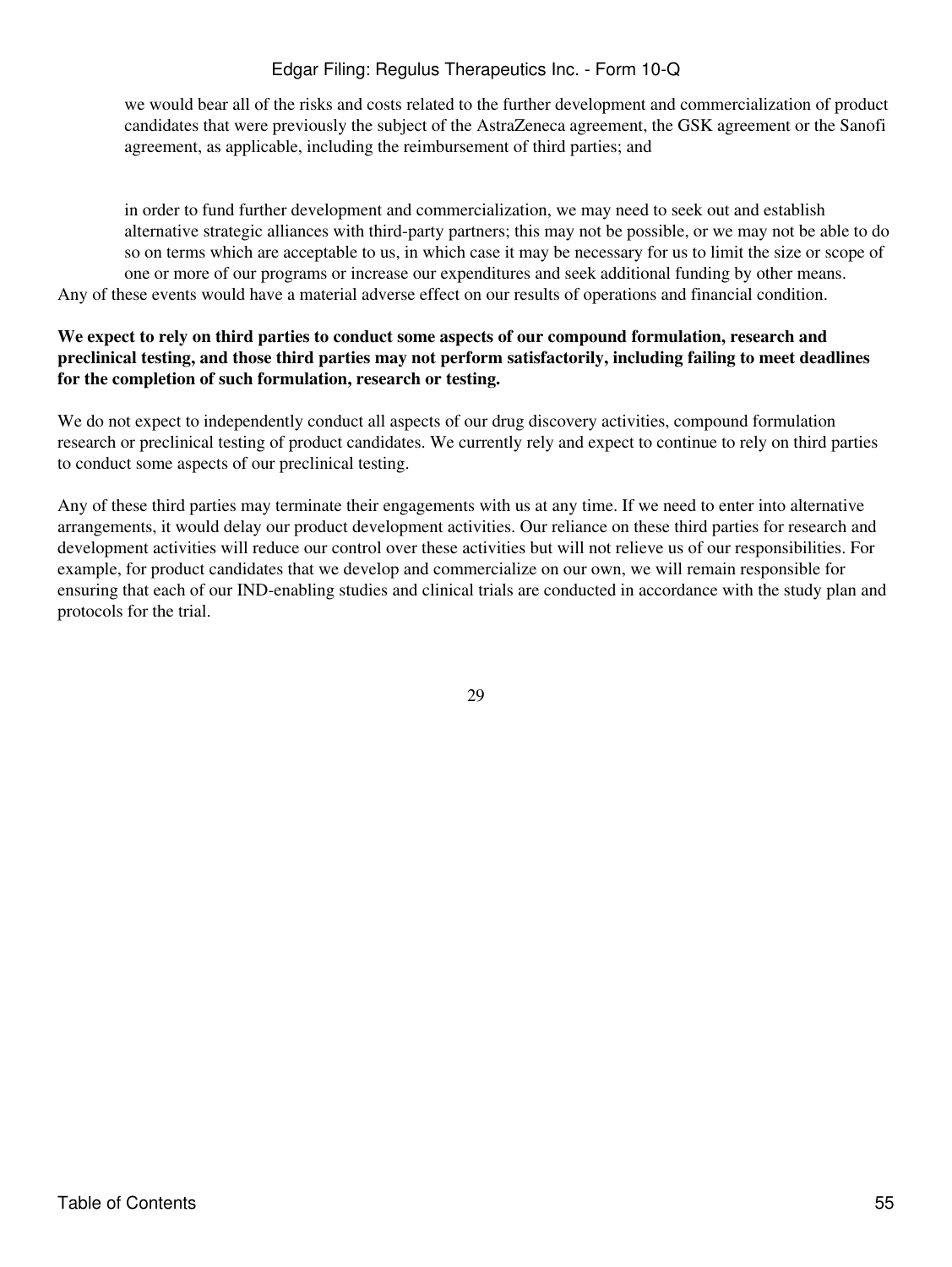If these third parties do not successfully carry out their contractual duties, meet expected deadlines or conduct our studies in accordance with regulatory requirements or our stated study plans and protocols, we will not be able to complete, or may be delayed in completing, the necessary preclinical studies to enable us or our strategic alliance partners to select viable product candidates for IND submissions and will not be able to, or may be delayed in our efforts to, successfully develop and commercialize such product candidates.

### **We intend to rely on third-party manufacturers to produce our preclinical supplies, and we intend to rely on third parties to produce clinical supplies of any product candidates that we advance into clinical trials and commercial supplies of any approved product candidates.**

Reliance on third-party manufacturers entails risks to which we would not be subject if we manufactured the product candidates ourselves, including:

the inability to meet any product specifications and quality requirements consistently;

a delay or inability to procure or expand sufficient manufacturing capacity;

manufacturing and product quality issues related to scale-up of manufacturing;

costs and validation of new equipment and facilities required for scale-up;

a failure to comply with cGMP and similar foreign standards;

the inability to negotiate manufacturing agreements with third parties under commercially reasonable terms;

termination or nonrenewal of manufacturing agreements with third parties in a manner or at a time that is costly or damaging to us;

the reliance on a limited number of sources, and in some cases, single sources for raw materials, such that if we are unable to secure a sufficient supply of these product components, we will be unable to manufacture and sell future product candidates in a timely fashion, in sufficient quantities or under acceptable terms;

the lack of qualified backup suppliers for any raw materials that are currently purchased from a single source supplier;

operations of our third-party manufacturers or suppliers could be disrupted by conditions unrelated to our business or operations, including the bankruptcy of the manufacturer or supplier;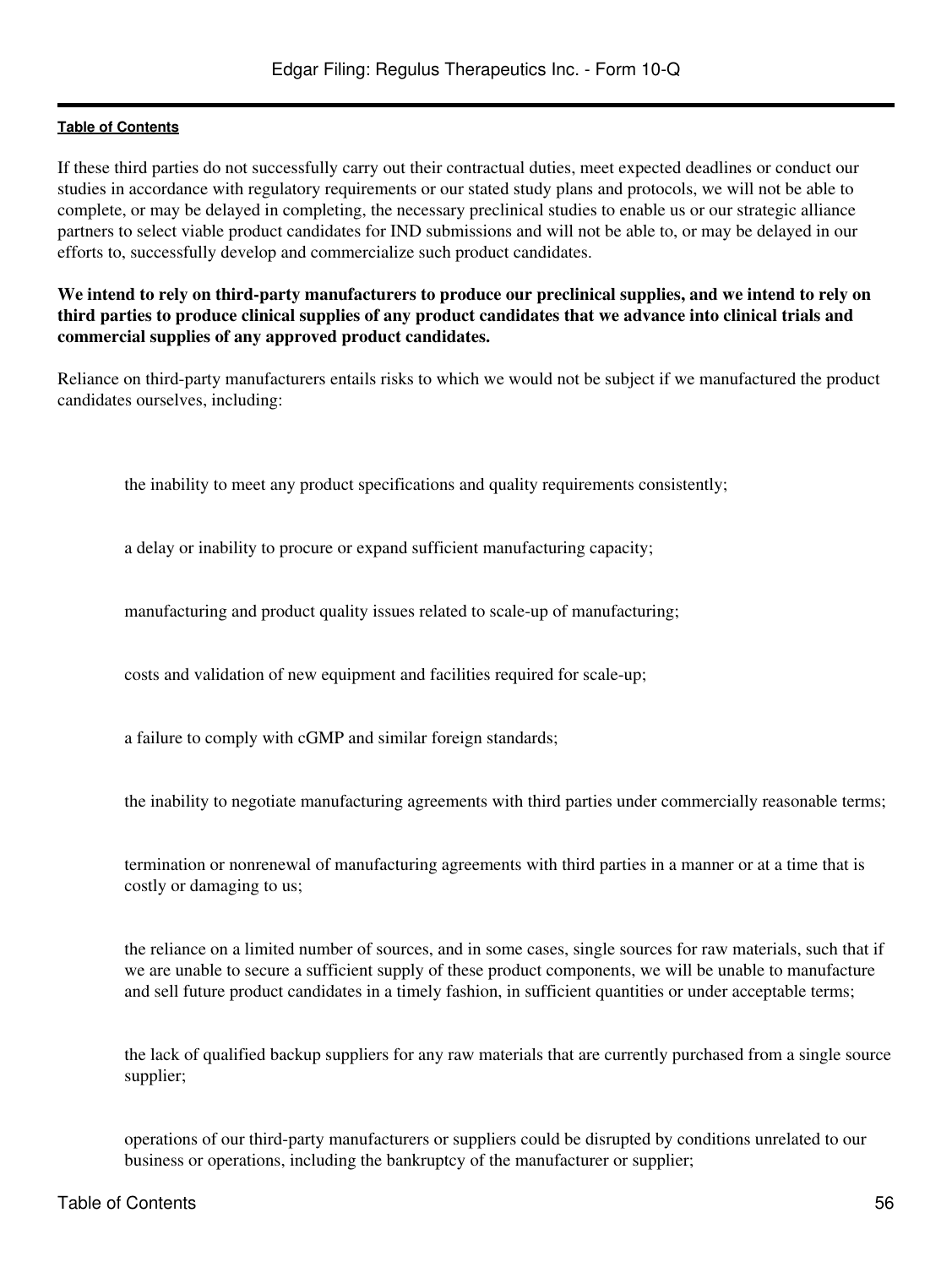carrier disruptions or increased costs that are beyond our control; and

the failure to deliver products under specified storage conditions and in a timely manner. Any of these events could lead to clinical study delays or failure to obtain regulatory approval, or impact our ability to successfully commercialize future products. Some of these events could be the basis for FDA action, including injunction, recall, seizure or total or partial suspension of production.

## **We expect to rely on limited sources of supply for the drug substance of future product candidates and any disruption in the chain of supply may cause a delay in developing and commercializing these product candidates.**

We intend to establish manufacturing relationships with a limited number of suppliers to manufacture raw materials and the drug substance of any product candidate for which we are responsible for preclinical or clinical development. Each supplier may require licenses to manufacture such components if such processes are not owned by the supplier or in the public domain. As part of any marketing approval, a manufacturer and its processes are required to be qualified by the FDA prior to commercialization. If supply from the approved vendor is interrupted, there could be a significant disruption in commercial supply. An alternative vendor would need to be qualified through an NDA supplement which could result in further delay. The FDA or other regulatory agencies outside of the United States may also require additional studies if a new supplier is relied upon for commercial production. Switching vendors may involve substantial costs and is likely to result in a delay in our desired clinical and commercial timelines.

In addition, if our alliance partners elect to pursue the development and commercialization of certain programs, we will lose control over the manufacturing of the product candidate subject to the agreement. For example, if Sanofi elects to develop and commercialize a product candidate targeting miR-21 or miR-221/222 for oncology indications or RG-012 for kidney fibrosis under its strategic alliance with us, Sanofi will be responsible for the manufacture of the product candidates for further clinical trials. Sanofi will be free to use a manufacturer of its own choosing or manufacture the product candidates in its own manufacturing facilities. In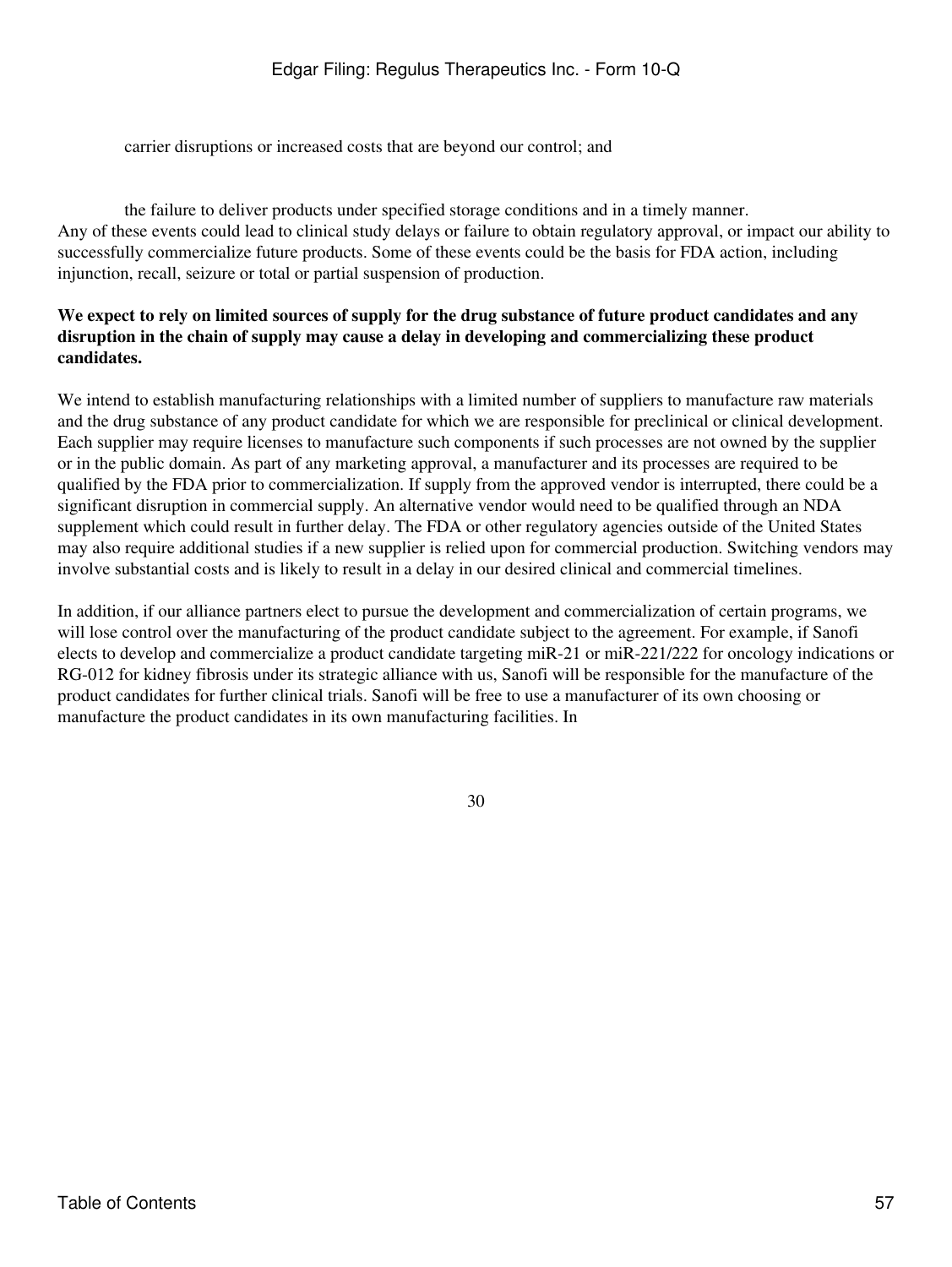such a case, we will have no control over Sanofis processes or supply chains to ensure the timely manufacture and supply of the product candidates. In addition, we will not be able to ensure that the product candidates will be manufactured under the correct conditions to permit the product candidates to be used in such clinical trials. Each of AstraZeneca and GSK will have similar obligations to manufacture product candidates which it takes into clinical trials under its strategic alliance with us and we will face similar risks as to those product candidates.

These factors could cause the delay of clinical trials, regulatory submissions, required approvals or commercialization of our future product candidates, cause us to incur higher costs and prevent us from commercializing our products successfully. Furthermore, if our suppliers fail to deliver the required commercial quantities of active pharmaceutical ingredients on a timely basis and at commercially reasonable prices, and we are unable to secure one or more replacement suppliers capable of production at a substantially equivalent cost, our clinical trials may be delayed or we could lose potential revenue.

## **Manufacturing issues may arise that could increase product and regulatory approval costs or delay commercialization.**

As we scale-up manufacturing of future product candidates and conduct required stability testing, product, packaging, equipment and process-related issues may require refinement or resolution in order to proceed with any clinical trials and obtain regulatory approval for commercial marketing. We may identify significant impurities, which could result in increased scrutiny by the regulatory agencies, delays in clinical programs and regulatory approval, increases in our operating expenses, or failure to obtain or maintain approval for future product candidates or any approved products.

### **We expect to rely on third parties to conduct, supervise and monitor our clinical trials, and if those third parties perform in an unsatisfactory manner, it may harm our business.**

If we or our strategic alliance partners commence clinical trials, we expect to rely on CROs and clinical trial sites to ensure the proper and timely conduct of our clinical trials. While we will have agreements governing their activities, we and our strategic alliance partners will have limited influence over their actual performance. We will control only certain aspects of our CROs activities. Nevertheless, we or our strategic alliance partners will be responsible for ensuring that each of our clinical trials is conducted in accordance with the applicable protocol, legal, regulatory and scientific standards and our reliance on the CROs does not relieve us of our regulatory responsibilities.

We, our alliance partners and our CROs are required to comply with the FDA s current good clinical practices, or cGCPs, for conducting, recording and reporting the results of IND-enabling studies and clinical trials to assure that data and reported results are credible and accurate and that the rights, integrity and confidentiality of clinical trial participants are protected. The FDA enforces these cGCPs through periodic inspections of trial sponsors, principal investigators and clinical trial sites. If we or our CROs fail to comply with applicable cGCPs, the clinical data generated in our future clinical trials may be deemed unreliable and the FDA may require us to perform additional clinical trials before approving any marketing applications. Upon inspection, the FDA may determine that our clinical trials did not comply with cGCPs. In addition, our future clinical trials will require a sufficiently large number of test subjects to evaluate the safety and effectiveness of a potential drug product. Accordingly, if our CROs fail to comply with these regulations or fail to recruit a sufficient number of patients, we may be required to repeat such clinical trials, which would delay the regulatory approval process.

Our CROs will not be our employees, and we will not be able to control whether or not they devote sufficient time and resources to our clinical and nonclinical programs. These CROs may also have relationships with other commercial entities, including our competitors, for whom they may also be conducting clinical trials, or other drug development activities which could harm our competitive position. If our CROs do not successfully carry out their contractual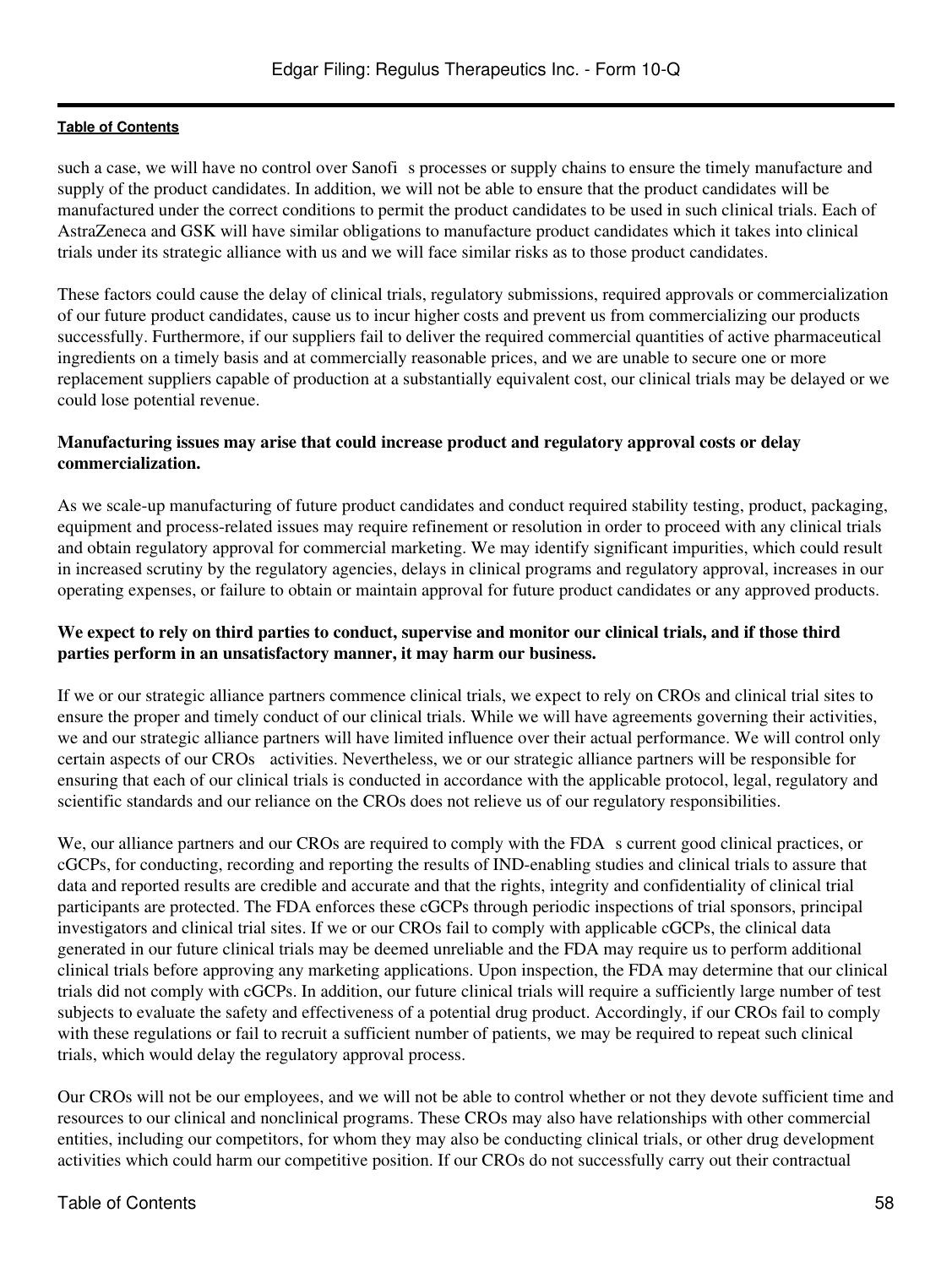duties or obligations, fail to meet expected deadlines, or if the quality or accuracy of the clinical data they obtain is compromised due to the failure to adhere to our clinical protocols or regulatory requirements, or for any other reasons, our clinical trials may be extended, delayed or terminated, and we may not be able to obtain regulatory approval for, or successfully commercialize our future product candidates. As a result, our financial results and the commercial prospects for such products and any future product candidates that we develop would be harmed, our costs could increase, and our ability to generate revenues could be delayed.

We also expect to rely on other third parties to store and distribute drug products for any clinical trials that we may conduct. Any performance failure on the part of our distributors could delay clinical development or marketing approval of our future product candidates or commercialization of our products, if approved, producing additional losses and depriving us of potential product revenue.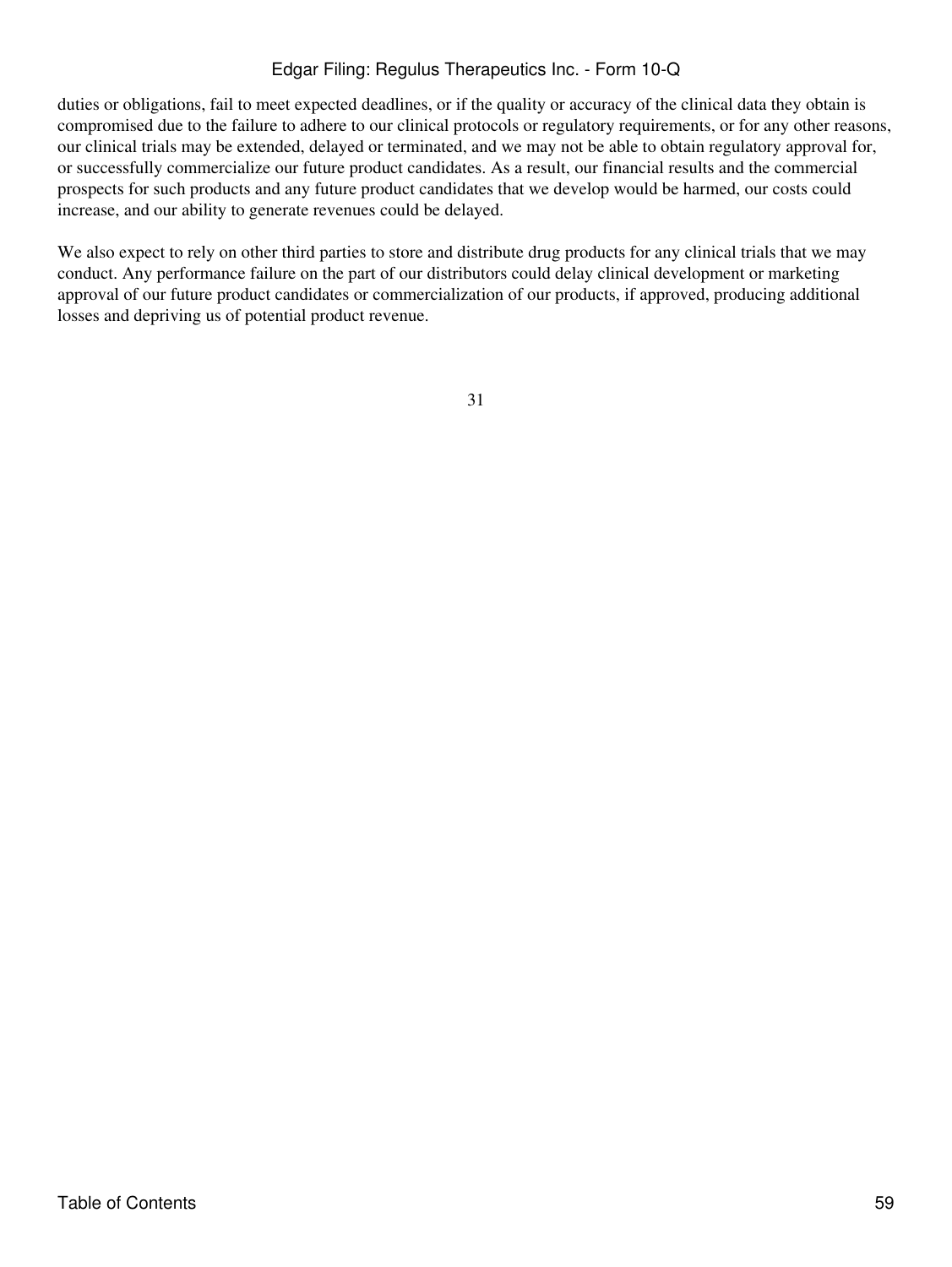### **RISKS RELATED TO OUR INTELLECTUAL PROPERTY**

#### **If we are unable to obtain or protect intellectual property rights related to our future products and product candidates, we may not be able to compete effectively in our markets.**

We rely upon a combination of patents, trade secret protection and confidentiality agreements to protect the intellectual property related to our future products and product candidates. The strength of patents in the biotechnology and pharmaceutical field involves complex legal and scientific questions and can be uncertain. The patent applications that we own or in-license may fail to result in patents with claims that cover the products in the United States or in other countries. There is no assurance that all of the potentially relevant prior art relating to our patents and patent applications has been found; such prior art can invalidate a patent or prevent a patent from issuing based on a pending patent application. Even if patents do successfully issue, third parties may challenge their validity, enforceability or scope, which may result in such patents being narrowed or invalidated. Furthermore, even if they are unchallenged, our patents and patent applications may not adequately protect our intellectual property or prevent others from designing around our claims.

If the patent applications we hold or have in-licensed with respect to our programs or product candidates fail to issue or if their breadth or strength of protection is threatened, it could dissuade companies from collaborating with us to develop product candidates, and threaten our ability to commercialize, future products. We cannot offer any assurances about which, if any, patents will issue or whether any issued patents will be found invalid and unenforceable or will be threatened by third parties. In particular, we are aware that Santaris Pharma A/S, or Santaris, has initiated reexamination of and filed oppositions to patents owned by Stanford University and licensed to us, in each case relating to miR-122, and has filed oppositions to a patent owned by us relating to miR-122 and to a patent owned by Isis relating to chemical modification of oligonucleotides. Any successful opposition to these patents or any other patents owned by or licensed to us could deprive us of rights necessary for the successful commercialization of any product candidates that we or our strategic alliance partners may develop. Since patent applications in the United States and most other countries are confidential for a period of time after filing, and some remain so until issued, we cannot be certain that we were the first to file any patent application related to a product candidate. Furthermore, in certain situations, if we and one or more third parties have filed patent applications in the United States and claiming the same subject matter, an administrative proceeding can be initiated to determine which applicant is entitled to the patent on that subject matter. In addition, patents have a limited lifespan. In the United States, the natural expiration of a patent is generally 20 years after it is filed. Various extensions may be available however the life of a patent, and the protection it affords, is limited. Once the patent life has expired for a product, we may be open to competition from generic medications. Further, if we encounter delays in regulatory approvals, the period of time during which we could market a product candidate under patent protection could be reduced.

In addition to the protection afforded by patents, we rely on trade secret protection and confidentiality agreements to protect proprietary know-how that is not patentable, processes for which patents are difficult to enforce and any other elements of our drug discovery and development processes that involve proprietary know-how, information or technology that is not covered by patents. Although each of our employees agrees to assign their inventions to us through an employee inventions agreement, and all of our employees, consultants, advisors and any third parties who have access to our proprietary know-how, information or technology to enter into confidentiality agreements, we cannot provide any assurances that all such agreements have been duly executed or that our trade secrets and other confidential proprietary information will not be disclosed or that competitors will not otherwise gain access to our trade secrets or independently develop substantially equivalent information and techniques. In addition, others may independently discover our trade secrets and proprietary information. For example, the FDA, as part of its Transparency Initiative, is currently considering whether to make additional information publicly available on a routine basis, including information that we may consider to be trade secrets or other proprietary information, and it is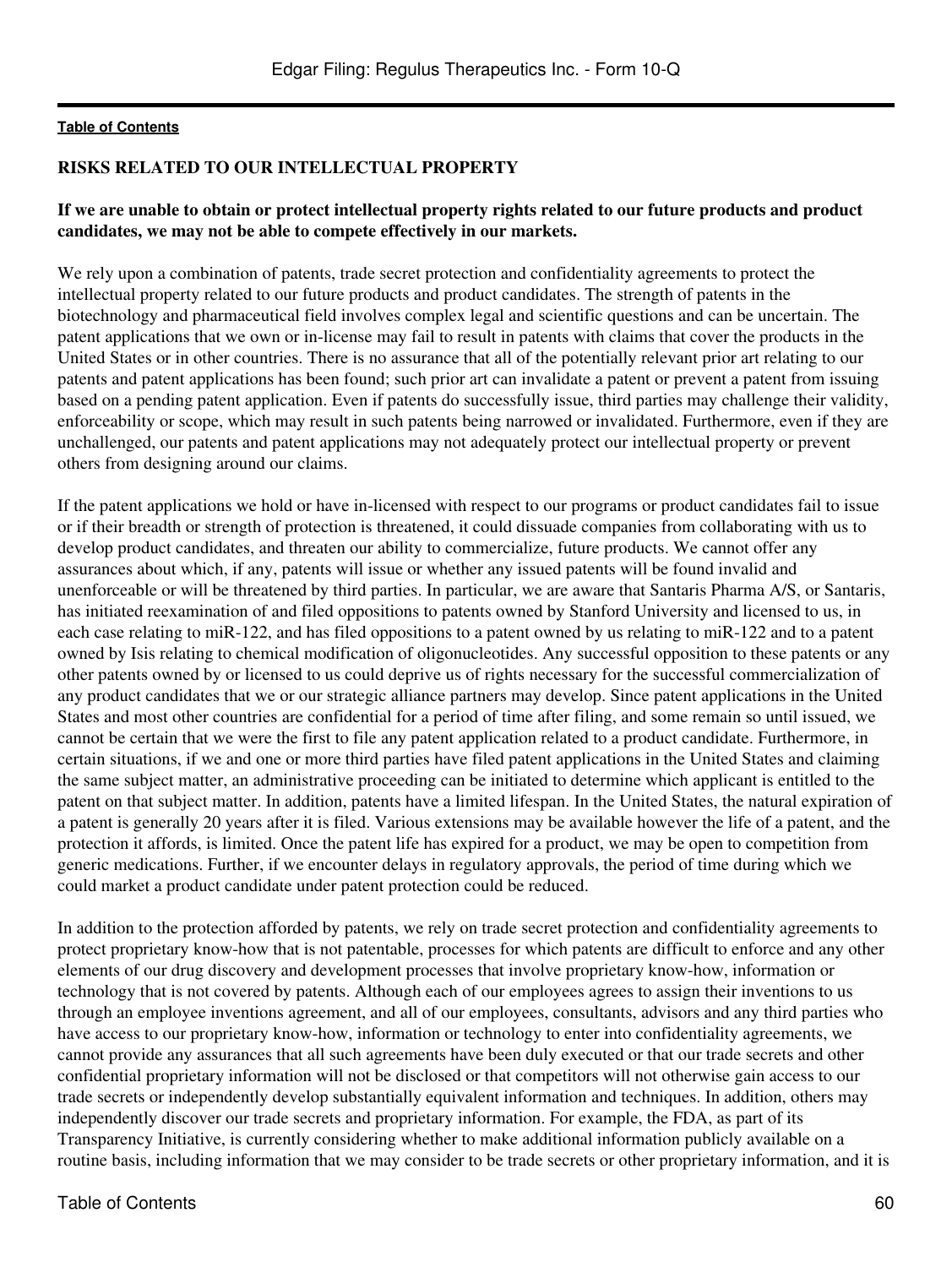not clear at the present time how the FDA s disclosure policies may change in the future, if at all.

Further, the laws of some foreign countries do not protect proprietary rights to the same extent or in the same manner as the laws of the United States. As a result, we may encounter significant problems in protecting and defending our intellectual property both in the United States and abroad. If we are unable to prevent material disclosure of the non-patented intellectual property related to our technologies to third parties, and there is no guarantee that we will have any such enforceable trade secret protection, we may not be able to establish or maintain a competitive advantage in our market, which could materially adversely affect our business, results of operations and financial condition.

## **Third-party claims of intellectual property infringement may prevent or delay our development and commercialization efforts.\***

Our commercial success depends in part on our avoiding infringement of the patents and proprietary rights of third parties. There is a substantial amount of litigation, both within and outside the United States, involving patent and other intellectual property rights in the biotechnology and pharmaceutical industries, including patent infringement lawsuits, as well as administrative proceedings including interferences, inter partes review and oppositions before the U.S. Patent and Trademark Office, or U.S. PTO, and foreign patent offices. Numerous U.S. and foreign issued patents and pending patent applications, which are owned by third parties, exist in the fields in which we and our strategic alliance partners are pursuing development candidates. For example, we are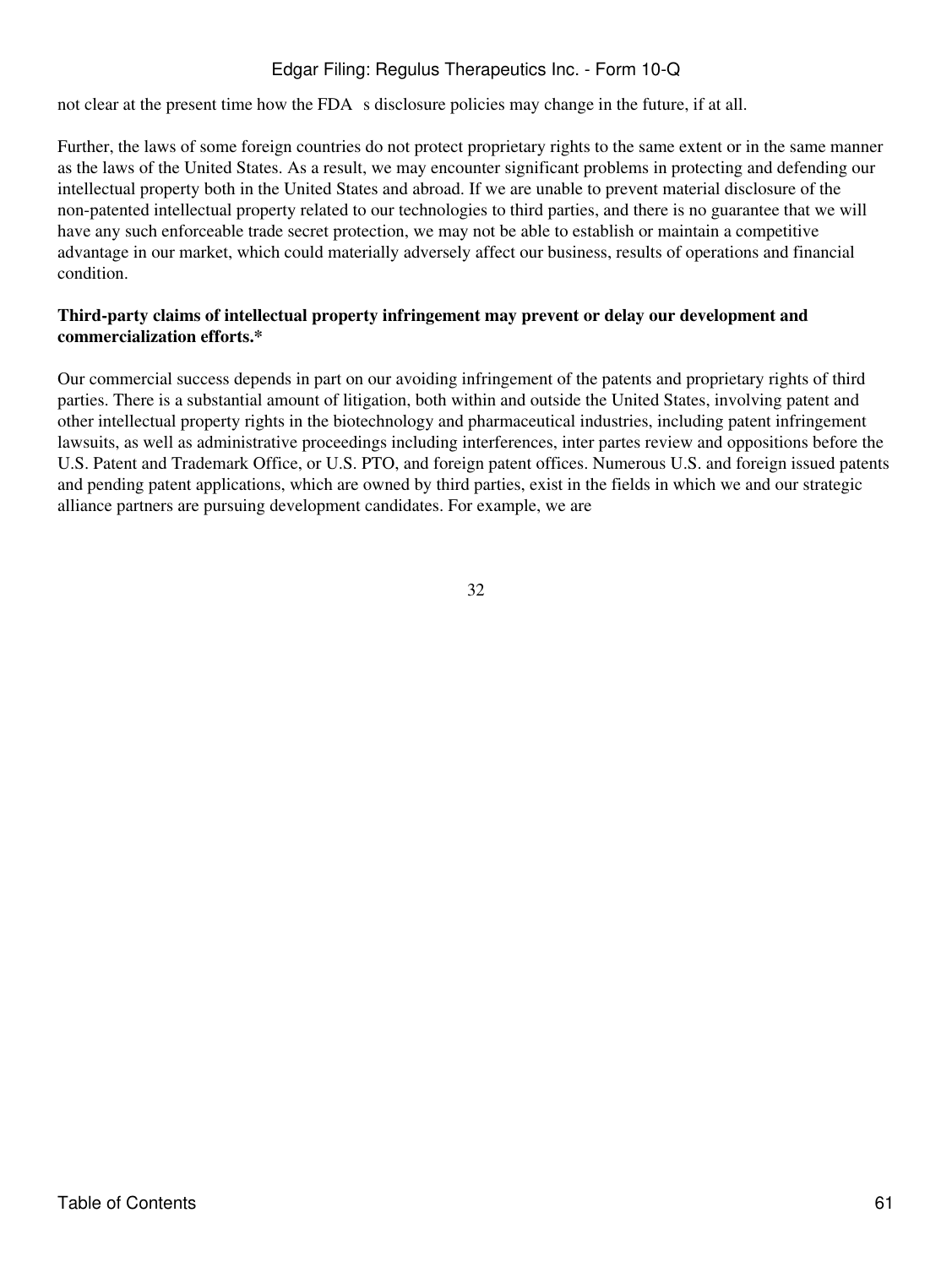aware that Santaris has patents and patent applications in the *micro*RNA therapeutics space, including patents and patent applications related to targeting *micro*RNAs, such as miR-122, for the treatment of disease. As the biotechnology and pharmaceutical industries expand and more patents are issued, the risk increases that our future product candidates may be subject to claims of infringement of the patent rights of third parties.

Third parties may assert that we are employing their proprietary technology without authorization. There may be third-party patents or patent applications with claims to materials, formulations, methods of manufacture or methods for treatment related to the use or manufacture of our future product candidates. Because patent applications can take many years to issue, there may be currently pending patent applications which may later result in patents that our future product candidates may infringe. In addition, third parties may obtain patents in the future and claim that use of our technologies infringes upon these patents. If any third-party patents were held by a court of competent jurisdiction to cover the manufacturing process of any of our future product candidates, any molecules formed during the manufacturing process or any final product itself, the holders of any such patents may be able to block our ability to commercialize such product candidate unless we obtained a license under the applicable patents, or until such patents expire. Similarly, if any third-party patents were held by a court of competent jurisdiction to cover aspects of our formulations, processes for manufacture or methods of use, including combination therapy, the holders of any such patents may be able to block our ability to develop and commercialize the applicable product candidate unless we obtained a license or until such patent expires. In either case, such a license may not be available on commercially reasonable terms or at all.

Parties making claims against us may obtain injunctive or other equitable relief, which could effectively block our ability to further develop and commercialize one or more of our future product candidates. Defense of these claims, regardless of their merit, would involve substantial litigation expense and would be a substantial diversion of employee resources from our business. In the event of a successful claim of infringement against us, we may have to pay substantial damages, including treble damages and attorneys fees for willful infringement, pay royalties, redesign our infringing products or obtain one or more licenses from third parties, which may be impossible or require substantial time and monetary expenditure.

## **If we fail to comply with our obligations in the agreements under which we license intellectual property rights from third parties or otherwise experience disruptions to our business relationships with our licensors, we could lose license rights that are important to our business.**

We are a party to a number of intellectual property license agreements that are important to our business and expect to enter into additional license agreements in the future. Our existing license agreements impose, and we expect that future license agreements will impose, various diligence, milestone payment, royalty and other obligations on us. For example, under our exclusive license agreement for Max-Planck-Innovation GmbH s proprietary technology and know-how covering *micro*RNA sequences, we are required to use commercially reasonable diligence to develop and commercialize a product and to satisfy specified payment obligations. If we fail to comply with our obligations under our agreement with Max-Planck-Innovation GmbH or our other license agreements, or we are subject to a bankruptcy, the licensor may have the right to terminate the license, in which event we, or our strategic alliance partners, would not be able to market products covered by the license. In addition, our exclusive license agreements with our founding companies, Alnylam and Isis, provide us with rights to nucleotide technologies in the field of *micro*RNA therapeutics based on oligonucleotides that modulate up-regulated *micro*RNAs. Some of these technologies, such as intellectual property relating to the chemical modification of oligonucleotides, are relevant to our product candidate development programs. If our license agreements with Alnylam or Isis are terminated, or our business relationships with either of these companies or our other licensors are disrupted by events that may include the acquisition of either company, our access to critical intellectual property rights will be materially and adversely affected.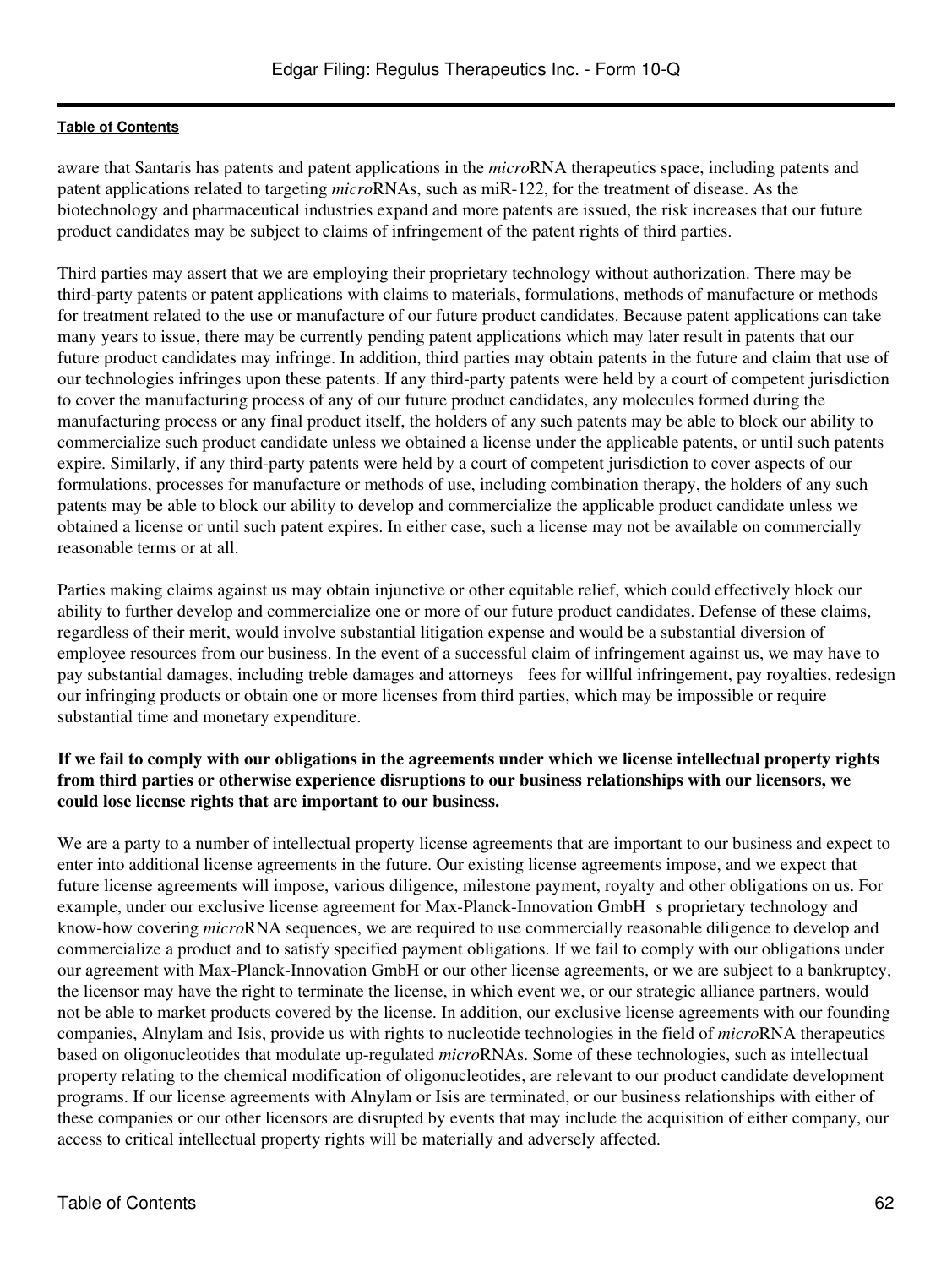We may need to obtain licenses from third parties to advance our research or allow commercialization of our future product candidates, and we have done so from time to time. We may fail to obtain any of these licenses at a reasonable cost or on reasonable terms, if at all. In that event, we would be unable to further develop and commercialize one or more of our future product candidates, which could harm our business significantly. We cannot provide any assurances that third-party patents do not exist which might be enforced against our future products, resulting in either an injunction prohibiting our sales, or, with respect to our sales, an obligation on our part to pay royalties and/or other forms of compensation to third parties.

### **We may be involved in lawsuits to protect or enforce our patents or the patents of our licensors, which could be expensive, time consuming and unsuccessful.**

Competitors may infringe our patents or the patents of our licensors. To counter infringement or unauthorized use, we may be required to file infringement claims, which can be expensive and time-consuming. In addition, in an infringement proceeding, a court may decide that a patent of ours or our licensors is not valid or is unenforceable, or may refuse to stop the other party from using the technology at issue on the grounds that our patents do not cover the technology in question. An adverse result in any litigation or defense proceedings could put one or more of our patents at risk of being invalidated or interpreted narrowly and could put our patent applications at risk of not issuing.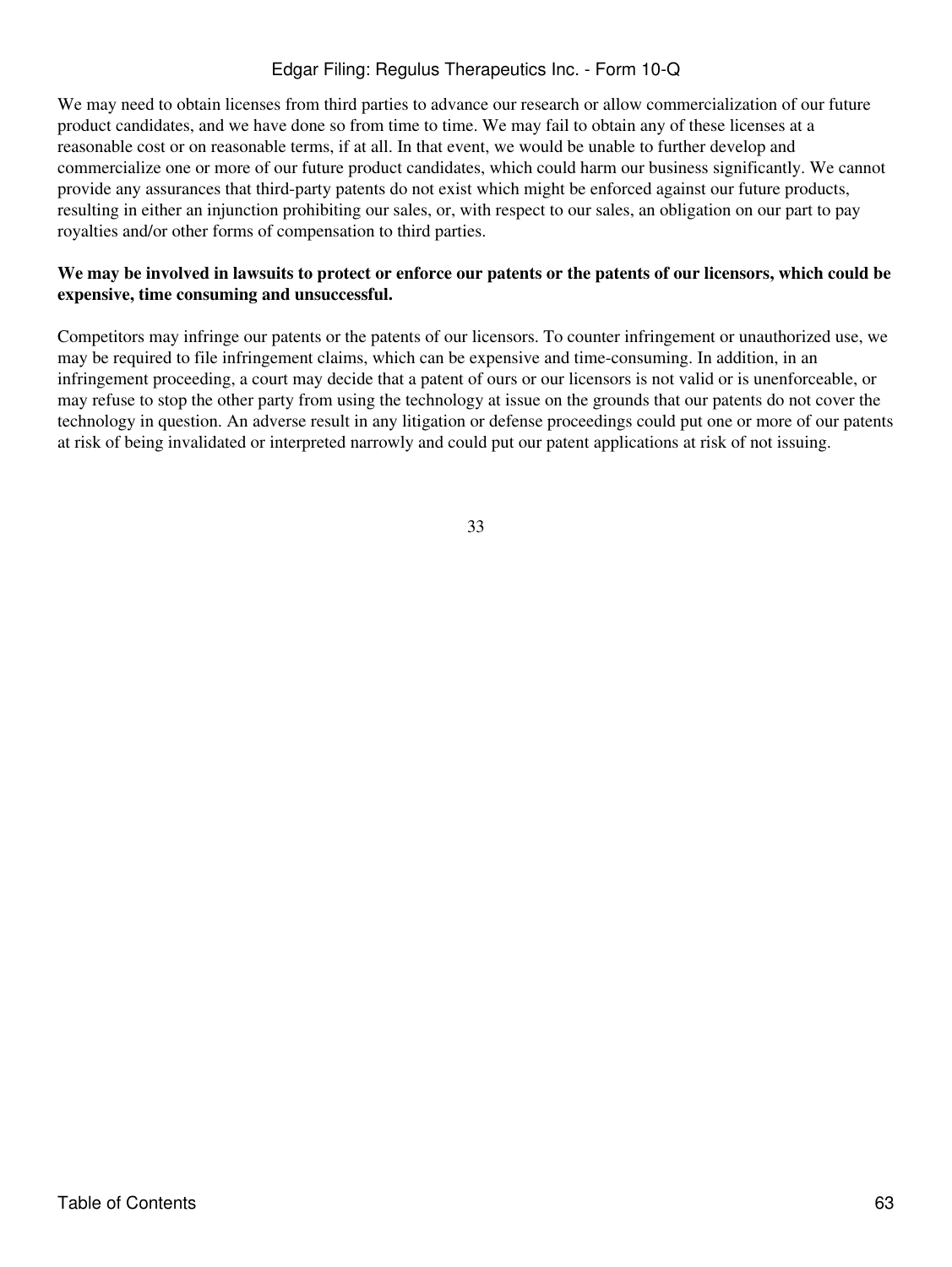Interference proceedings provoked by third parties or brought by us may be necessary to determine the priority of inventions with respect to our patents or patent applications or those of our alliance partners or licensors. An unfavorable outcome could require us to cease using the related technology or to attempt to license rights to it from the prevailing party. Our business could be harmed if the prevailing party does not offer us a license on commercially reasonable terms. Our defense of litigation or interference proceedings may fail and, even if successful, may result in substantial costs and distract our management and other employees. We may not be able to prevent, alone or with our licensors, misappropriation of our intellectual property rights, particularly in countries where the laws may not protect those rights as fully as in the United States.

Furthermore, because of the substantial amount of discovery required in connection with intellectual property litigation, there is a risk that some of our confidential information could be compromised by disclosure during this type of litigation. There could also be public announcements of the results of hearings, motions or other interim proceedings or developments. If securities analysts or investors perceive these results to be negative, it could have a material adverse effect on the price of our common stock.

## **We may be subject to claims that our employees, consultants or independent contractors have wrongfully used or disclosed confidential information of third parties.**

We employ individuals who were previously employed at other biotechnology or pharmaceutical companies. We may be subject to claims that we or our employees, consultants or independent contractors have inadvertently or otherwise used or disclosed confidential information of our employees former employers or other third parties. We may also be subject to claims that former employers or other third parties have an ownership interest in our patents. Litigation may be necessary to defend against these claims. There is no guarantee of success in defending these claims, and if we are successful, litigation could result in substantial cost and be a distraction to our management and other employees.

## **RISKS RELATED TO COMMERCIALIZATION OF PRODUCT CANDIDATES**

**The commercial success of our programs that are part of our strategic alliance agreements with Sanofi, GSK and AstraZeneca, will depend in large part on the development and marketing efforts of our alliance partners. If our alliance partners are unable or unwilling to perform in accordance with the terms of our agreements, our potential to generate future revenue from these programs would be significantly reduced and our business would be materially and adversely harmed.\***

If any of Sanofi, GSK or AstraZeneca elects to pursue the development and commercialization of any of the *micro*RNA product candidates that are subject to their respective strategic alliance agreements with us, we will have limited influence and/or control over their approaches to development and commercialization. If Sanofi, GSK, AstraZeneca or any potential future strategic alliance partners do not perform in the manner that we expect or fail to fulfill their responsibilities in a timely manner, or at all, the clinical development, regulatory approval and commercialization efforts related to product candidates we have licensed to such strategic alliance partners could be delayed or terminated. If we terminate any of our strategic alliances or any program thereunder due to a material breach by Sanofi, GSK or AstraZeneca, we have the right to assume the responsibility at our own expense for the development of the applicable *micro*RNA product candidates. Assuming sole responsibility for further development will increase our expenditures, and may mean we will need to limit the size and scope of one or more of our programs, seek additional funding and/or choose to stop work altogether on one or more of the affected product candidates. This could result in a limited potential to generate future revenue from such *micro*RNA product candidates and our business could be materially and adversely affected. Further, under certain circumstances, we may owe Sanofi, GSK or AstraZeneca, as applicable, royalties on any product candidate that we may successfully commercialize.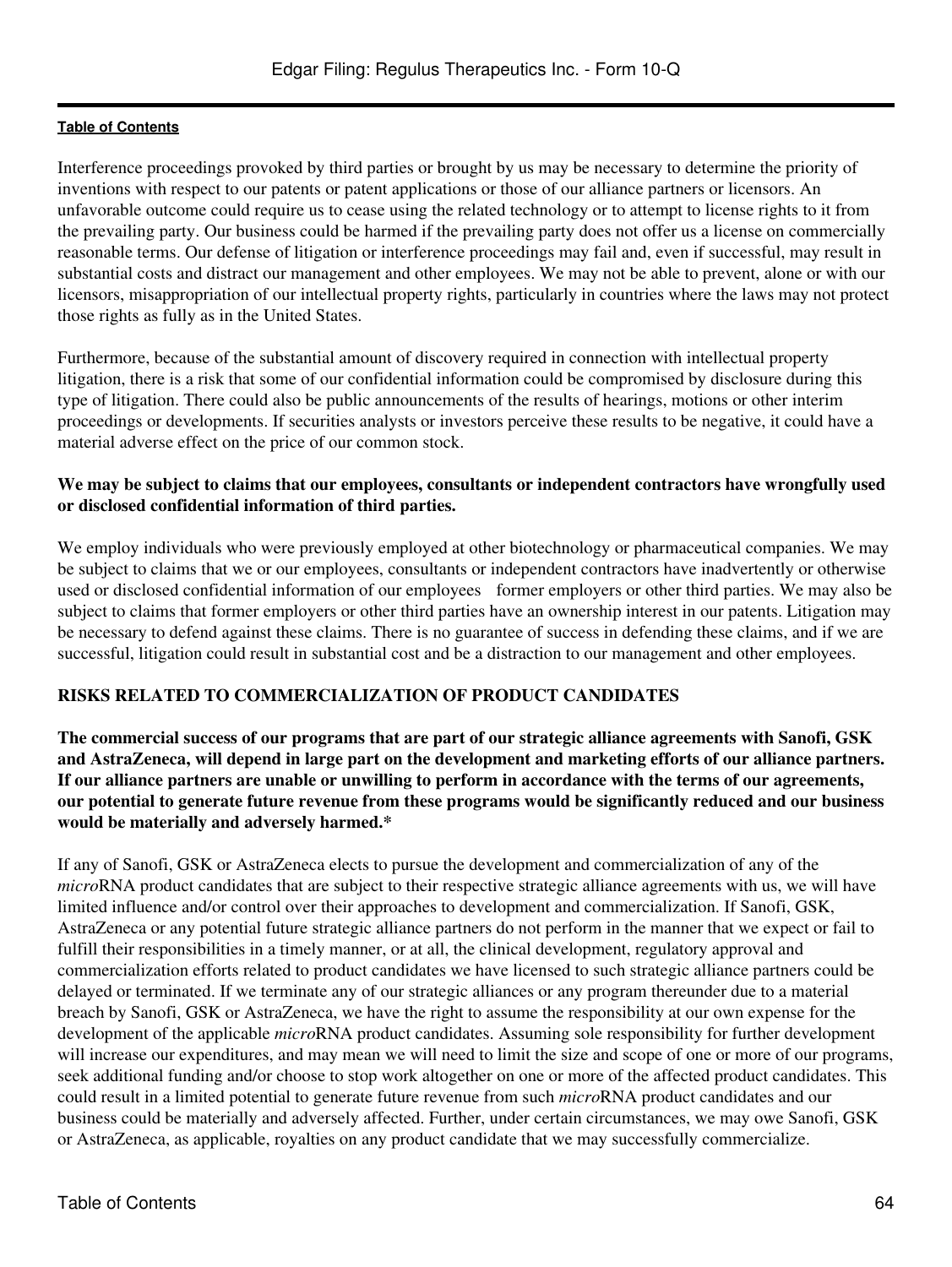## **We face significant competition from other biotechnology and pharmaceutical companies and our operating results will suffer if we fail to compete effectively.\***

The biotechnology and pharmaceutical industries are intensely competitive. We have competitors both in the United States and internationally, including major multinational pharmaceutical companies, biotechnology companies and universities and other research institutions. We are aware of several companies that are working specifically to develop *micro*RNA therapeutics including Groove Biopharma, Inc., InteRNA Technologies B.V., miRagen Therapeutics, Inc., MiReven Pty Ltd, Mirna Therapeutics, Inc., Microlin Bio, Inc. and Santaris. Our competitors may have substantially greater financial, technical and other resources, such as larger research and development staff and experienced marketing and manufacturing organizations. Additional mergers and acquisitions in the biotechnology and pharmaceutical industries may result in even more resources being concentrated in our competitors. Competition may increase further as a result of advances in the commercial applicability of technologies and greater availability of capital for investment in these industries. Our competitors may succeed in developing, acquiring or licensing on an exclusive basis, drug products that are more effective or less costly than any product candidate that we may develop.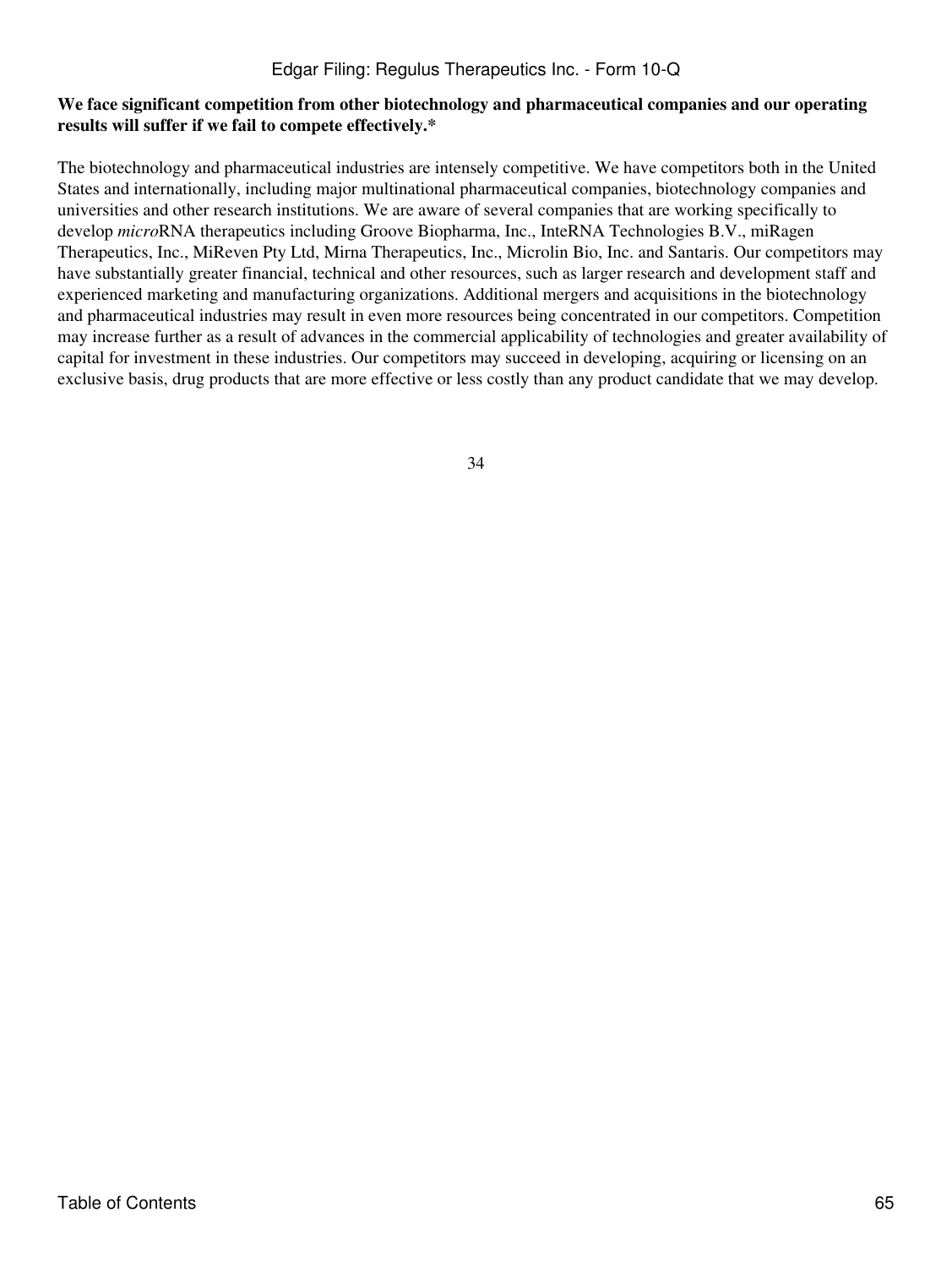Most of our programs are targeted toward indications for which there are approved products on the market or product candidates in clinical development. We will face competition from other drugs currently approved or that will be approved in the future for the same therapeutic indications. Our ability to compete successfully will depend largely on our ability to leverage our experience in drug discovery and development to:

discover and develop therapeutics that are superior to other products in the market;

attract qualified scientific, product development and commercial personnel;

obtain patent and/or other proprietary protection for our *micro*RNA product platform and future product candidates;

obtain required regulatory approvals; and

successfully collaborate with pharmaceutical companies in the discovery, development and commercialization of new therapeutics.

The availability of our competitors products could limit the demand, and the price we are able to charge, for any products that we may develop and commercialize. We will not achieve our business plan if the acceptance of any of these products is inhibited by price competition or the reluctance of physicians to switch from existing drug products to our products, or if physicians switch to other new drug products or choose to reserve our future products for use in limited circumstances. The inability to compete with existing or subsequently introduced drug products would have a material adverse impact on our business, financial condition and prospects.

Established pharmaceutical companies may invest heavily to accelerate discovery and development of novel compounds or to in-license novel compounds that could make our future product candidates less competitive. In addition, any new product that competes with an approved product must demonstrate compelling advantages in efficacy, convenience, tolerability and safety in order to overcome price competition and to be commercially successful. Accordingly, our competitors may succeed in obtaining patent protection, receiving FDA approval or discovering, developing and commercializing product candidates before we do, which would have a material adverse impact on our business.

#### **The commercial success of our product candidates will depend upon the acceptance of these product candidates by the medical community, including physicians, patients and healthcare payors.**

The degree of market acceptance of any product candidates will depend on a number of factors, including:

demonstration of clinical safety and efficacy compared to other products;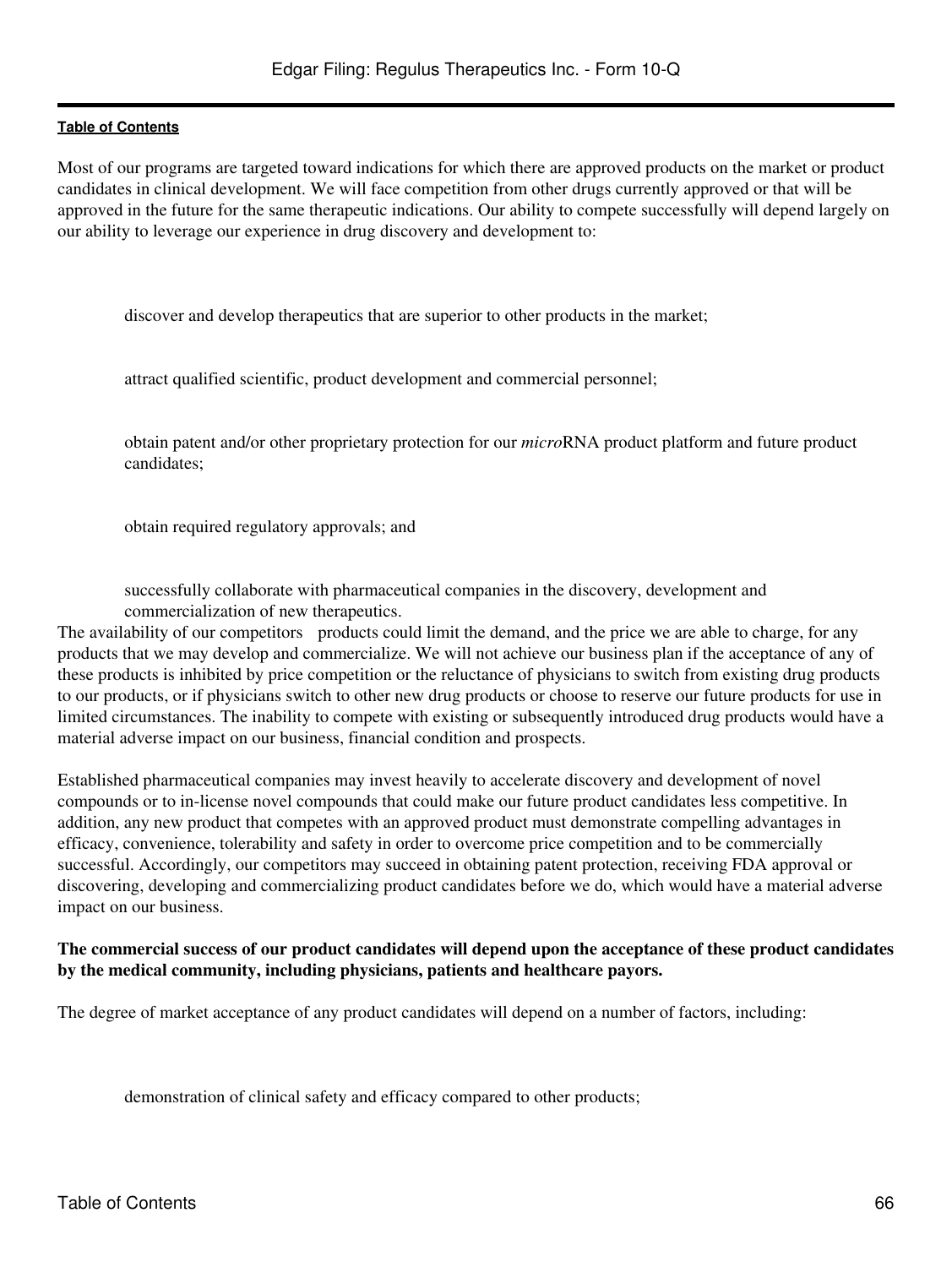the relative convenience, ease of administration and acceptance by physicians, patients and healthcare payors;

the prevalence and severity of any AEs;

limitations or warnings contained in the FDA-approved label for such products;

availability of alternative treatments;

pricing and cost-effectiveness;

the effectiveness of our or any collaborators sales and marketing strategies;

our ability to obtain hospital formulary approval;

our ability to obtain and maintain sufficient third party coverage or reimbursement; and

the willingness of patients to pay out-of-pocket in the absence of third party coverage. Unless other formulations are developed in the future, we expect our compounds to be formulated in an injectable form. Injectable medications may be disfavored by patients or their physicians in the event drugs which are easy to administer, such as oral medications, are available. If a product is approved, but does not achieve an adequate level of acceptance by physicians, patients and healthcare payors, we may not generate sufficient revenues from such product and we may not become or remain profitable.

## **If we are unable to establish sales and marketing capabilities or enter into agreements with third parties to market and sell our future product candidates, we may be unable to generate any revenues.**

We currently do not have an organization for the sales, marketing and distribution of pharmaceutical products and the cost of establishing and maintaining such an organization may exceed the cost-effectiveness of doing so. In order to market any products that may be approved, we must build our sales, marketing, managerial and other non-technical capabilities or make arrangements with third parties to perform these services. For example, we have co-promotion rights with Sanofi with respect to our miR-21 and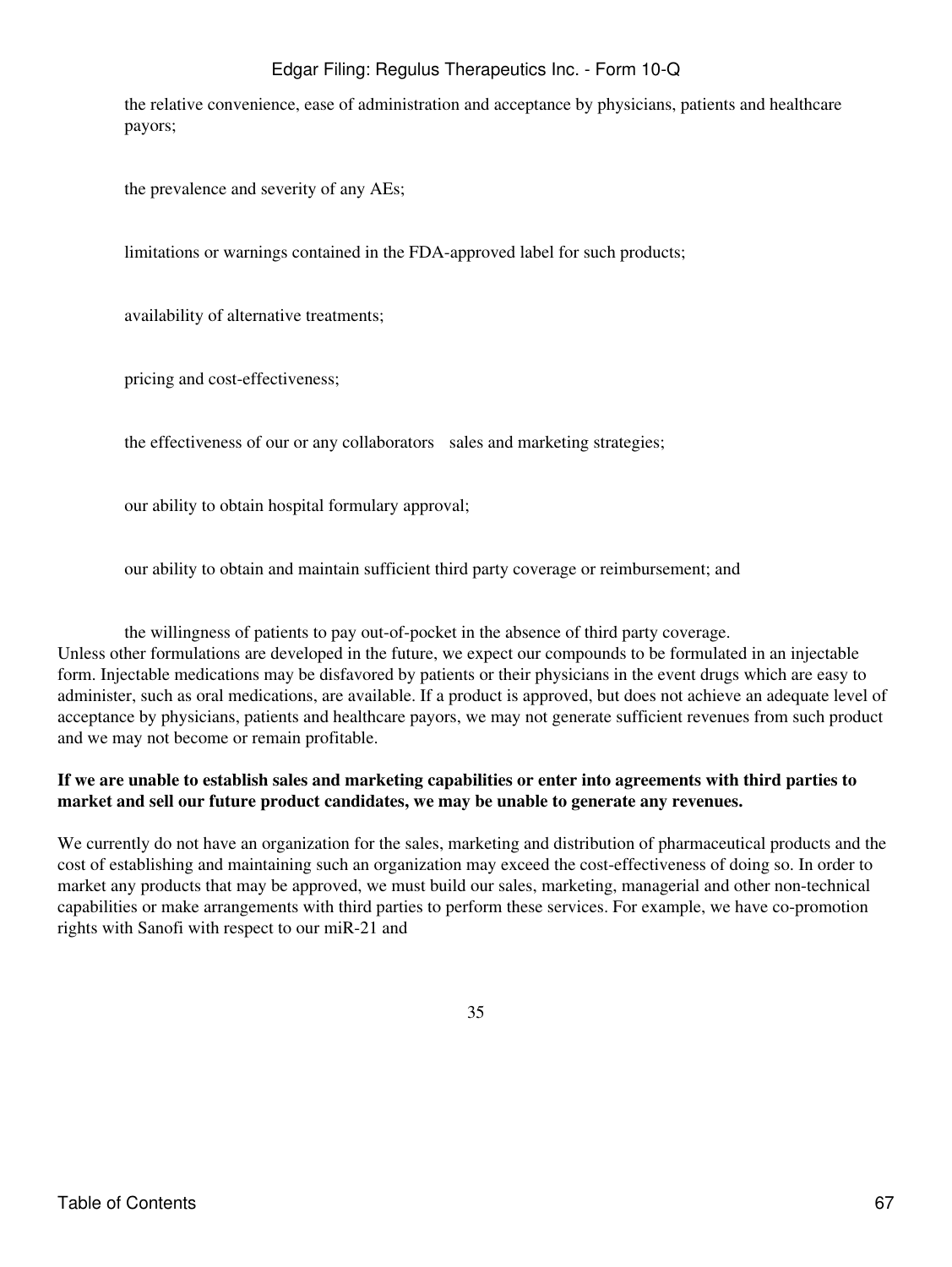miR-221/222 programs, but would need to build our sales, marketing, managerial and other non-technical capabilities in order to effectively carry out co-promotion activities with respect to any approved products that are developed through these programs. With respect to certain of our current programs that are the subject of existing strategic alliances, such as miR-122 with GSK and the metabolic and oncology programs with AstraZeneca, we intend to rely completely on our alliance partner for sales and marketing. In addition, we intend to enter into strategic alliances with third parties to commercialize other future product candidates, including in markets outside of the United States or for other large markets that are beyond our resources. Although we intend to establish a sales organization if we are able to obtain approval to market any product candidates for niche markets in the United States, we will also consider the option to enter into strategic alliances for future product candidates in the United States if commercialization requirements exceed our available resources. This will reduce the revenue generated from the sales of these products.

Our current and future strategic alliance partners, if any, may not dedicate sufficient resources to the commercialization of our future product candidates or may otherwise fail in their commercialization due to factors beyond our control. If we are unable to establish effective alliances to enable the sale of our future product candidates to healthcare professionals and in geographical regions, including the United States, that will not be covered by our own marketing and sales force, or if our potential future strategic alliance partners do not successfully commercialize the product candidates, our ability to generate revenues from product sales will be adversely affected.

If we are unable to establish adequate sales, marketing and distribution capabilities, whether independently or with third parties, we may not be able to generate sufficient product revenue and may not become profitable. We will be competing with many companies that currently have extensive and well-funded marketing and sales operations. Without an internal team or the support of a third party to perform marketing and sales functions, we may be unable to compete successfully against these more established companies.

## **If we obtain approval to commercialize any approved products outside of the United States, a variety of risks associated with international operations could materially adversely affect our business.**

Our strategic alliance agreements with Sanofi, GSK and AstraZeneca provide that our partners will be responsible for the commercialization of future product candidates, if any, from their respective programs, as applicable. If any other future product candidates that we may develop are approved for commercialization, we may also enter into agreements with third parties to market them on a worldwide basis or in more limited geographical regions. We expect that we will be subject to additional risks related to entering into international business relationships, including:

different regulatory requirements for drug approvals in foreign countries;

reduced protection for intellectual property rights;

unexpected changes in tariffs, trade barriers and regulatory requirements;

economic weakness, including inflation, or political instability in particular foreign economies and markets;

compliance with tax, employment, immigration and labor laws for employees living or traveling abroad;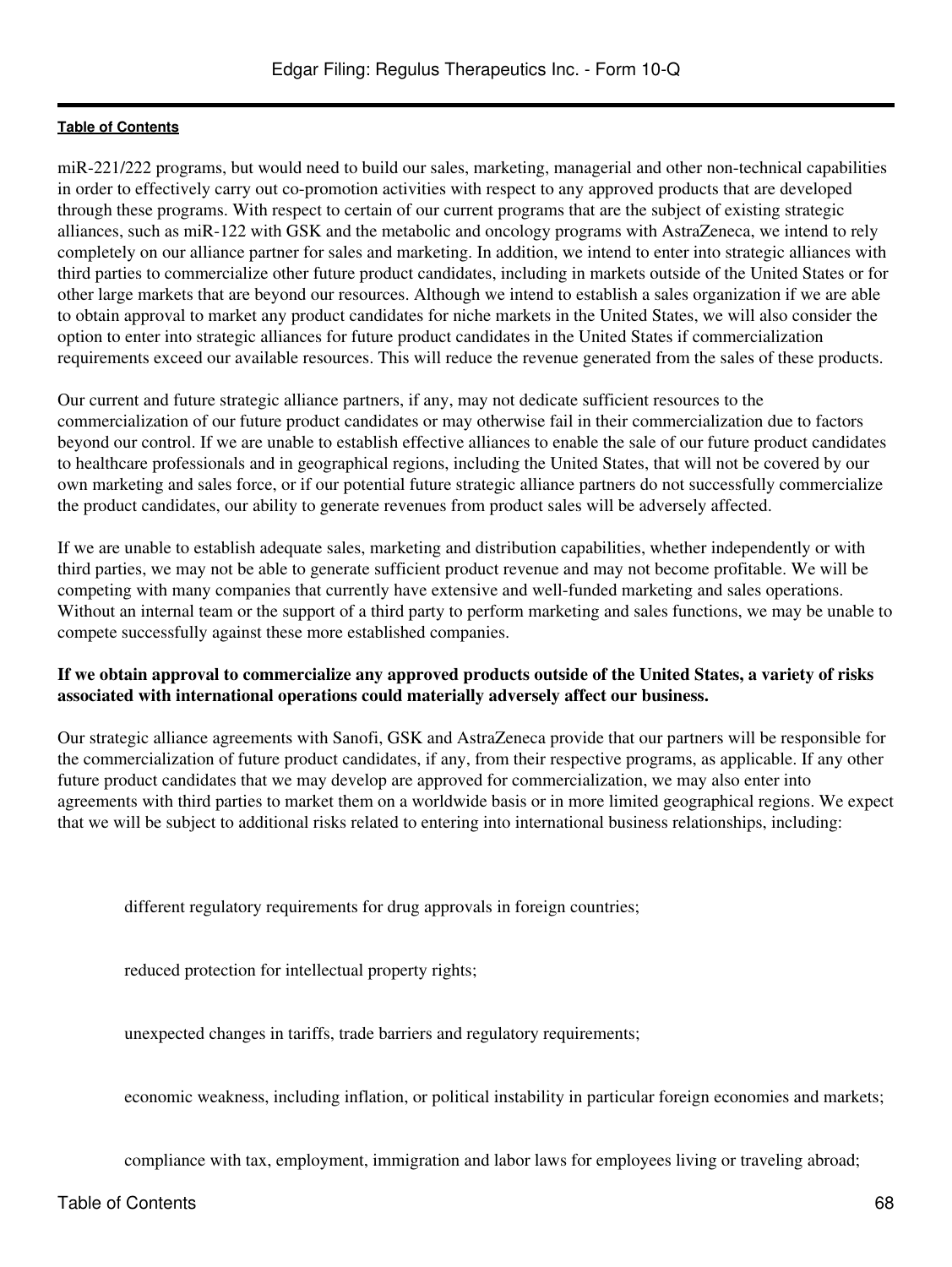foreign taxes, including withholding of payroll taxes;

foreign currency fluctuations, which could result in increased operating expenses and reduced revenues, and other obligations incident to doing business in another country;

workforce uncertainty in countries where labor unrest is more common than in the United States;

production shortages resulting from any events affecting raw material supply or manufacturing capabilities abroad; and

business interruptions resulting from geopolitical actions, including war and terrorism, or natural disasters including earthquakes, typhoons, floods and fires.

### **Coverage and adequate reimbursement may not be available for our future product candidates, which could make it difficult for us to sell products profitably.**

Market acceptance and sales of any future product candidates that we develop will depend on coverage and reimbursement policies and may be affected by future healthcare reform measures. Government authorities and third party payors, such as private health insurers, hospitals and health maintenance organizations, decide which drugs they will pay for and establish reimbursement levels. We cannot be sure that coverage and adequate reimbursement will be available for any future product candidates. Also, inadequate reimbursement amounts may reduce the demand for, or the price of, our future products. If reimbursement is not available, or is available only at limited levels, we may not be able to successfully commercialize future product candidates that we develop.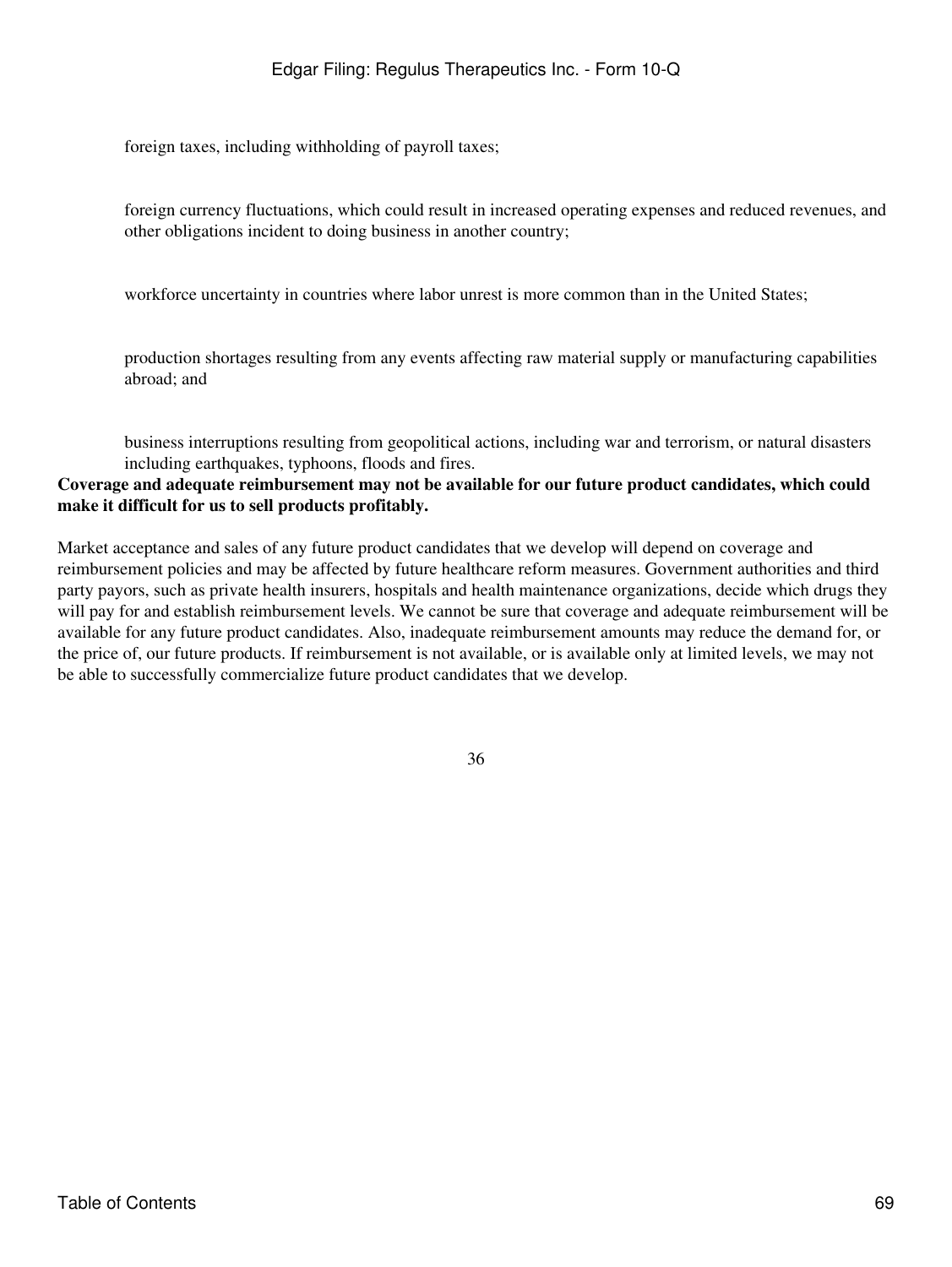In addition, we cannot be certain if and when we will obtain formulary approval to allow us to sell any products that we may develop and commercialize into our target markets. Obtaining formulary approval from hospitals and from payers can be an expensive and time consuming process. Failure to obtain timely formulary approval will limit our commercial success.

There have been a number of legislative and regulatory proposals to change the healthcare system in the United States and in some foreign jurisdictions that could affect our ability to sell products profitably. These legislative and/or regulatory changes may negatively impact the reimbursement for drug products, following approval. The availability of numerous generic treatments may also substantially reduce the likelihood of reimbursement for our future products. The potential application of user fees to generic drug products may expedite the approval of additional generic drug treatments. We expect to experience pricing pressures in connection with the sale of any products that we develop, due to the trend toward managed healthcare, the increasing influence of health maintenance organizations and additional legislative changes. If we fail to successfully secure and maintain reimbursement coverage for our future products or are significantly delayed in doing so, we will have difficulty achieving market acceptance of our future products and our business will be harmed.

In addition, in some non-U.S. jurisdictions, the proposed pricing for a drug must be approved before it may be lawfully marketed. The requirements governing drug pricing vary widely from country to country. For example, the EU provides options for its member states to restrict the range of medicinal products for which their national health insurance systems provide reimbursement and to control the prices of medicinal products for human use. A member state may approve a specific price for the medicinal product or it may instead adopt a system of direct or indirect controls on the profitability of the company placing the medicinal product on the market. There can be no assurance that any country that has price controls or reimbursement limitations for pharmaceutical products will allow favorable reimbursement and pricing arrangements for any of our products. Historically, products launched in the EU do not follow price structures of the U.S. and generally tend to be priced significantly lower.

## **RISKS RELATED TO OUR BUSINESS OPERATIONS AND INDUSTRY**

## **Our future success depends on our ability to retain key executives and to attract, retain and motivate qualified personnel.**

We are highly dependent on principal members of our executive team, the loss of whose services may adversely impact the achievement of our objectives. While we have entered into employment agreements with each of our executive officers, any of them could leave our employment at any time, as all of our employees are at will employees. Recruiting and retaining other qualified employees for our business, including scientific and technical personnel, will also be critical to our success. There is currently a shortage of skilled executives in our industry, which is likely to continue. As a result, competition for skilled personnel is intense and the turnover rate can be high. We may not be able to attract and retain personnel on acceptable terms given the competition among numerous pharmaceutical companies for individuals with similar skill sets. In addition, failure to succeed in preclinical studies and clinical trials may make it more challenging to recruit and retain qualified personnel. The inability to recruit or loss of the services of any executive or key employee might impede the progress of our research, development and commercialization objectives.

### **We may need to expand our organization and may experience difficulties in managing this growth, which could disrupt our operations.\***

As of March 31, 2014, we had 74 full-time employees. As our company matures, we expect to expand our employee base to increase our managerial, scientific and operational, commercial, financial and other resources and to hire more

## Table of Contents 70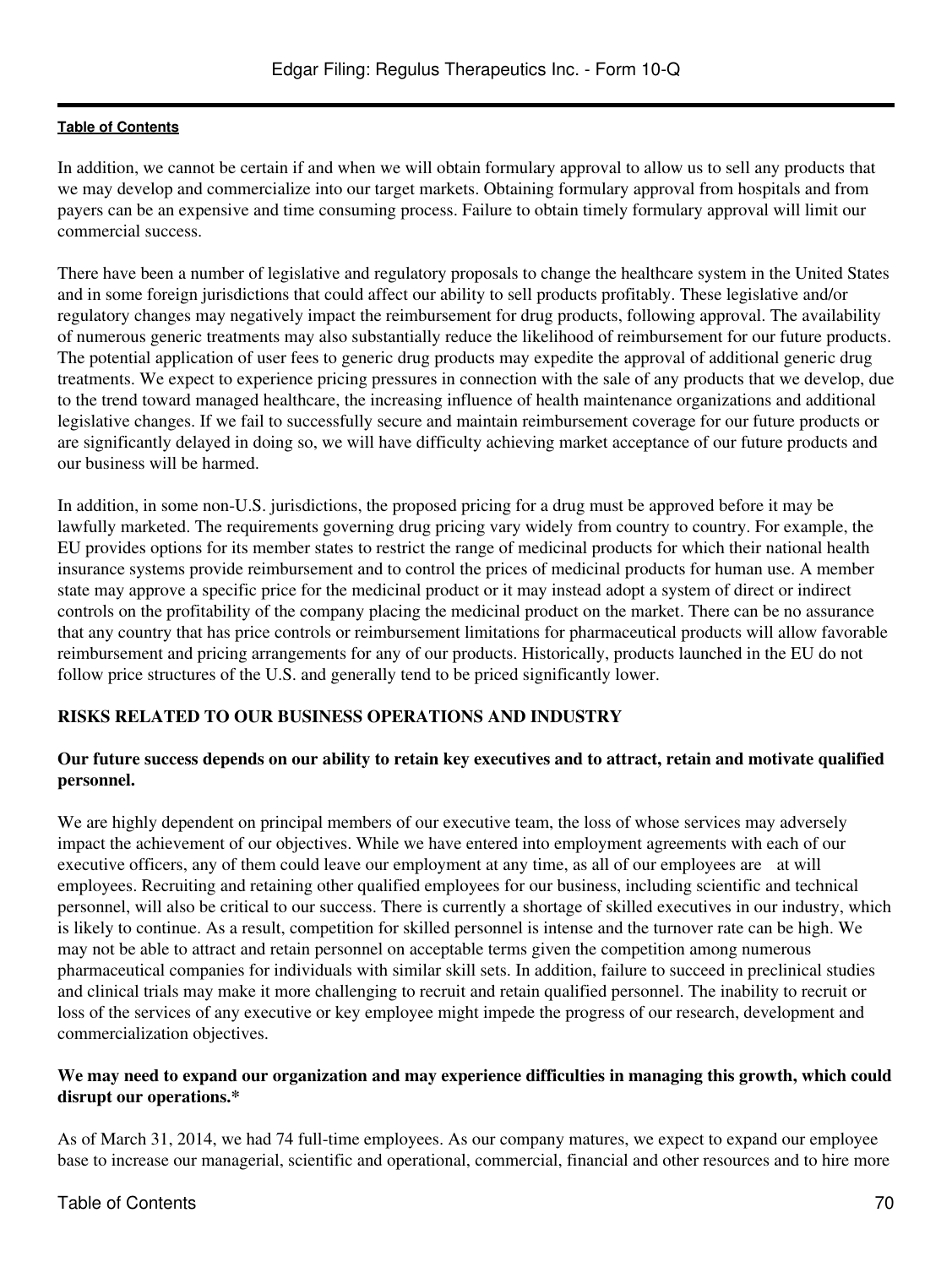consultants and contractors. Future growth would impose significant additional responsibilities on our management, including the need to identify, recruit, maintain, motivate and integrate additional employees, consultants and contractors. Also, our management may need to divert a disproportionate amount of its attention away from our day-to-day activities and devote a substantial amount of time to managing these growth activities. We may not be able to effectively manage the expansion of our operations, which may result in weaknesses in our infrastructure, give rise to operational mistakes, loss of business opportunities, loss of employees and reduced productivity among remaining employees. Our expected growth could require significant capital expenditures and may divert financial resources from other projects, such as the development of additional product candidates. If our management is unable to effectively manage our growth, our expenses may increase more than expected, our ability to generate and/or grow revenues could be reduced, and we may not be able to implement our business strategy. Our future financial performance and our ability to commercialize future product candidates and compete effectively will depend, in part, on our ability to effectively manage any future growth.

## **Our employees may engage in misconduct or other improper activities, including noncompliance with regulatory standards and requirements and insider trading.**

We are exposed to the risk of employee fraud or other misconduct. Misconduct by employees could include intentional failures to comply with the regulations of the FDA and non-U.S. regulators, provide accurate information to the FDA and non-U.S. regulators, comply with healthcare fraud and abuse laws and regulations in the United States and abroad, report financial information or data accurately or disclose unauthorized activities to us. In particular, sales, marketing and business arrangements in the healthcare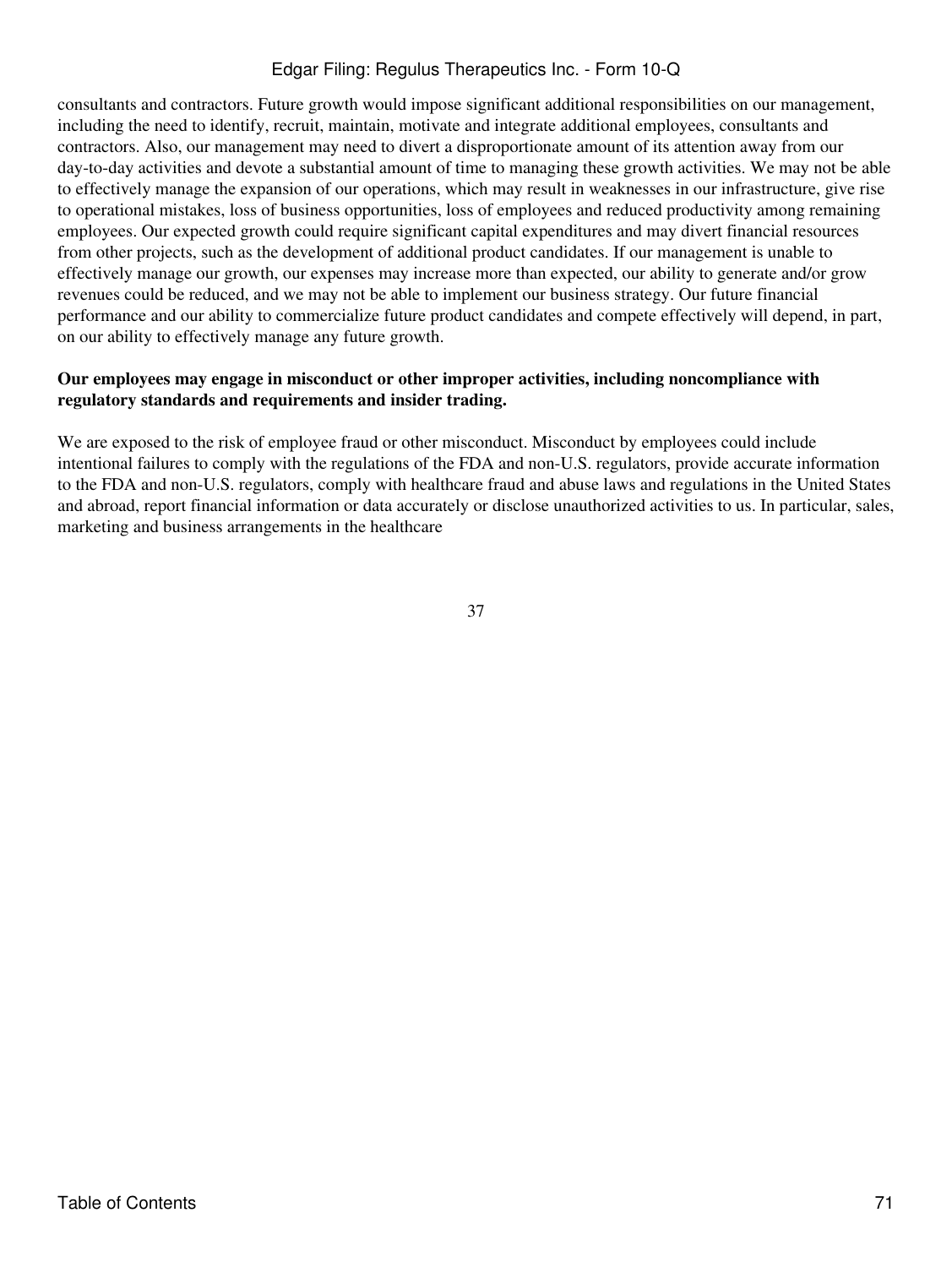industry are subject to extensive laws and regulations intended to prevent fraud, misconduct, kickbacks, self-dealing and other abusive practices. These laws and regulations may restrict or prohibit a wide range of pricing, discounting, marketing and promotion, sales commission, customer incentive programs and other business arrangements. Employee misconduct could also involve the improper use of information obtained in the course of clinical trials, which could result in regulatory sanctions and cause serious harm to our reputation. We have adopted a code of conduct, but it is not always possible to identify and deter employee misconduct, and the precautions we take to detect and prevent this activity may not be effective in controlling unknown or unmanaged risks or losses or in protecting us from governmental investigations or other actions or lawsuits stemming from a failure to comply with these laws or regulations. If any such actions are instituted against us, and we are not successful in defending ourselves or asserting our rights, those actions could have a significant impact on our business, including the imposition of significant fines or other sanctions.

## **Any future relationships with customers and third party payors may be subject, directly or indirectly, to federal and state healthcare fraud and abuse laws, false claims laws and health information privacy and security laws. If we are unable to comply, or have not fully complied, with such laws, we could face criminal sanctions, civil penalties, contractual damages, reputational harm and diminished profits and future earnings.**

If we obtain FDA approval for any of our product candidates and begin commercializing those products in the United States, our operations may be directly, or indirectly through our customers, subject to various federal and state fraud and abuse laws, including, without limitation, the federal Anti-Kickback Statute and the federal False Claims Act. These laws may impact, among other things, our proposed sales, marketing and education programs. In addition, we may be subject to patient privacy regulation by the federal government and by the U.S. states and foreign jurisdictions in which we conduct our business. The laws that may affect our ability to operate include:

the federal Anti-Kickback Statute, which prohibits, among other things, persons from knowingly and willfully soliciting, receiving, offering or paying remuneration, directly or indirectly, to induce, or in return for, either the referral of an individual, or the purchase or recommendation of an item or service for which payment may be made under a federal healthcare program, such as the Medicare and Medicaid programs;

federal civil and criminal false claims laws and civil monetary penalty laws, which prohibit, among other things, individuals or entities from knowingly presenting, or causing to be presented, claims for payment from Medicare, Medicaid, or other third party payers that are false or fraudulent;

the federal Health Insurance Portability and Accountability Act of 1996, or HIPAA, which created new federal criminal statutes that prohibit executing a scheme to defraud any healthcare benefit program and making false statements relating to healthcare matters;

HIPAA, as amended by the Health Information Technology and Clinical Health Act of 2009, or HITECH, and its implementing regulations, which imposes certain requirements relating to the privacy, security and transmission of individually identifiable health information; and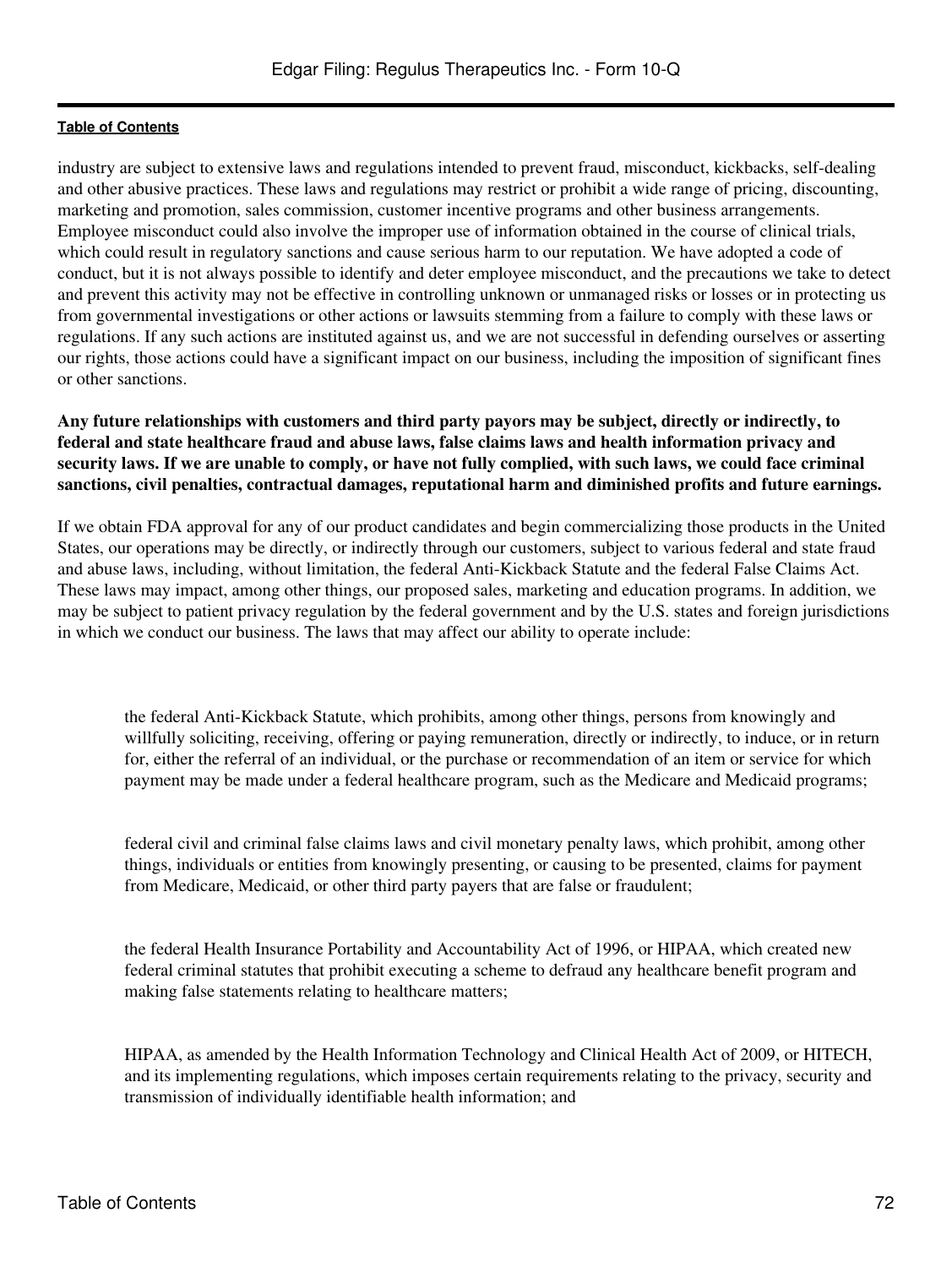state and foreign law equivalents of each of the above federal laws, such as anti-kickback and false claims laws which may apply to items or services reimbursed by any third party payer, including commercial insurers, and state and foreign laws governing the privacy and security of health information in certain circumstances, many of which differ from each other in significant ways and may not have the same effect, thus complicating compliance efforts.

If our operations are found to be in violation of any of the laws described above or any other governmental regulations that apply to us, we may be subject to penalties, including, without limitation, civil and criminal penalties, damages, fines, possible exclusion from Medicare, Medicaid and other government healthcare programs, and curtailment or restructuring of our operations, any of which could adversely affect our ability to operate our business and our results of operations.

### **We face potential product liability, and, if successful claims are brought against us, we may incur substantial liability and costs.\***

The use of our future product candidates in clinical trials and the sale of any products for which we obtain marketing approval exposes us to the risk of product liability claims. Product liability claims might be brought against us by consumers, healthcare providers, pharmaceutical companies or others selling or otherwise coming into contact with our products. Certain oligonucleotide therapeutics have shown injection site reactions and pro-inflammatory effects and may also lead to impairment of kidney or liver function. There is a risk that our future product candidates may induce similar adverse events. If we cannot successfully defend against product liability claims, we could incur substantial liability and costs. In addition, regardless of merit or eventual outcome, product liability claims may result in:

impairment of our business reputation;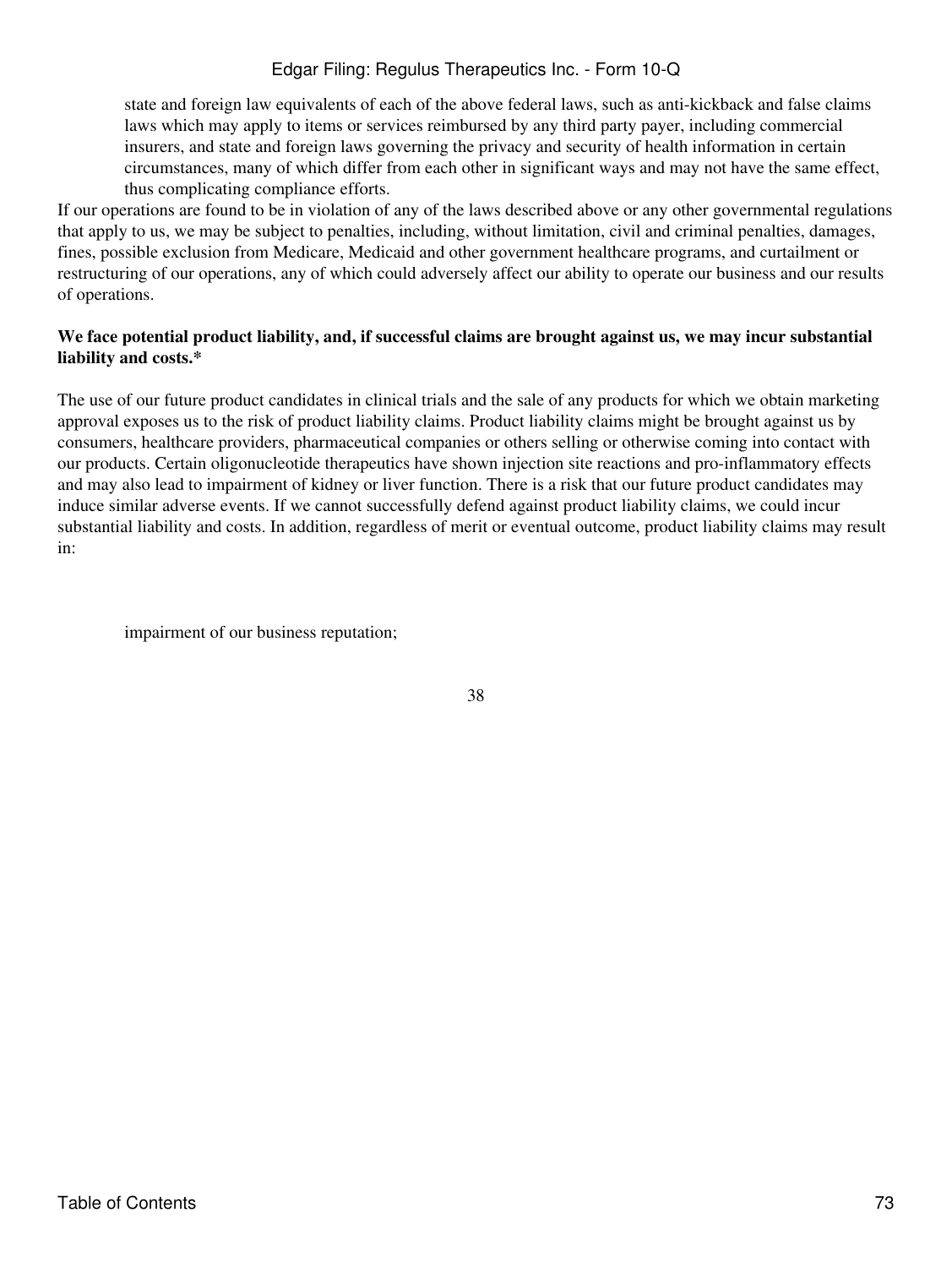withdrawal of clinical trial participants;

costs due to related litigation;

distraction of management s attention from our primary business;

substantial monetary awards to patients or other claimants;

the inability to commercialize our future product candidates; and

decreased demand for our future product candidates, if approved for commercial sale. We maintain product liability insurance relating to the use of our therapeutics in clinical trials. However, such insurance may not be sufficient to reimburse us for any expenses or losses we may suffer. Moreover, insurance coverage is becoming increasingly expensive and in the future we may not be able to maintain insurance coverage at a reasonable cost or in sufficient amounts to protect us against losses due to liability. If and when we obtain marketing approval for future product candidates, we intend to expand our insurance coverage to include the sale of commercial products; however, we may be unable to obtain product liability insurance on commercially reasonable terms or in adequate amounts. On occasion, large judgments have been awarded in class action lawsuits based on drugs that had unanticipated adverse effects. A successful product liability claim or series of claims brought against us could cause our stock price to decline and, if judgments exceed our insurance coverage, could adversely affect our results of operations and business.

## **Cyber security risks and the failure to maintain the confidentiality, integrity, and availability of our computer hardware, software, and Internet applications and related tools and functions could result in damage to our reputation and/or subject us to costs, fines or lawsuits.**

Our business requires manipulating, analyzing and storing large amounts of data. In addition, we rely on a global enterprise software system to operate and manage our business. We also maintain personally identifiable information about our employees. Our business therefore depends on the continuous, effective, reliable, and secure operation of our computer hardware, software, networks, Internet servers, and related infrastructure. To the extent that our hardware or software malfunctions or access to our data by internal research personnel is interrupted, our business could suffer. The integrity and protection of our employee and Company data is critical to our business and employees have a high expectation that we will adequately protect their personal information. The regulatory environment governing information, security and privacy laws is increasingly demanding and continues to evolve. Maintaining compliance with applicable security and privacy regulations may increase our operating costs. Although our computer and communications hardware is protected through physical and software safeguards, it is still vulnerable to fire, storm, flood, power loss, earthquakes, telecommunications failures, physical or software break-ins, software viruses, and similar events. These events could lead to the unauthorized access, disclosure and use of non-public information. The techniques used by criminal elements to attack computer systems are sophisticated, change frequently and may originate from less regulated and remote areas of the world. As a result, we may not be able to address these techniques proactively or implement adequate preventative measures. If our computer systems are compromised, we could be subject to fines, damages, litigation and enforcement actions, and we could lose trade secrets, the occurrence of which could harm our business. In addition, any sustained disruption in internet access provided by other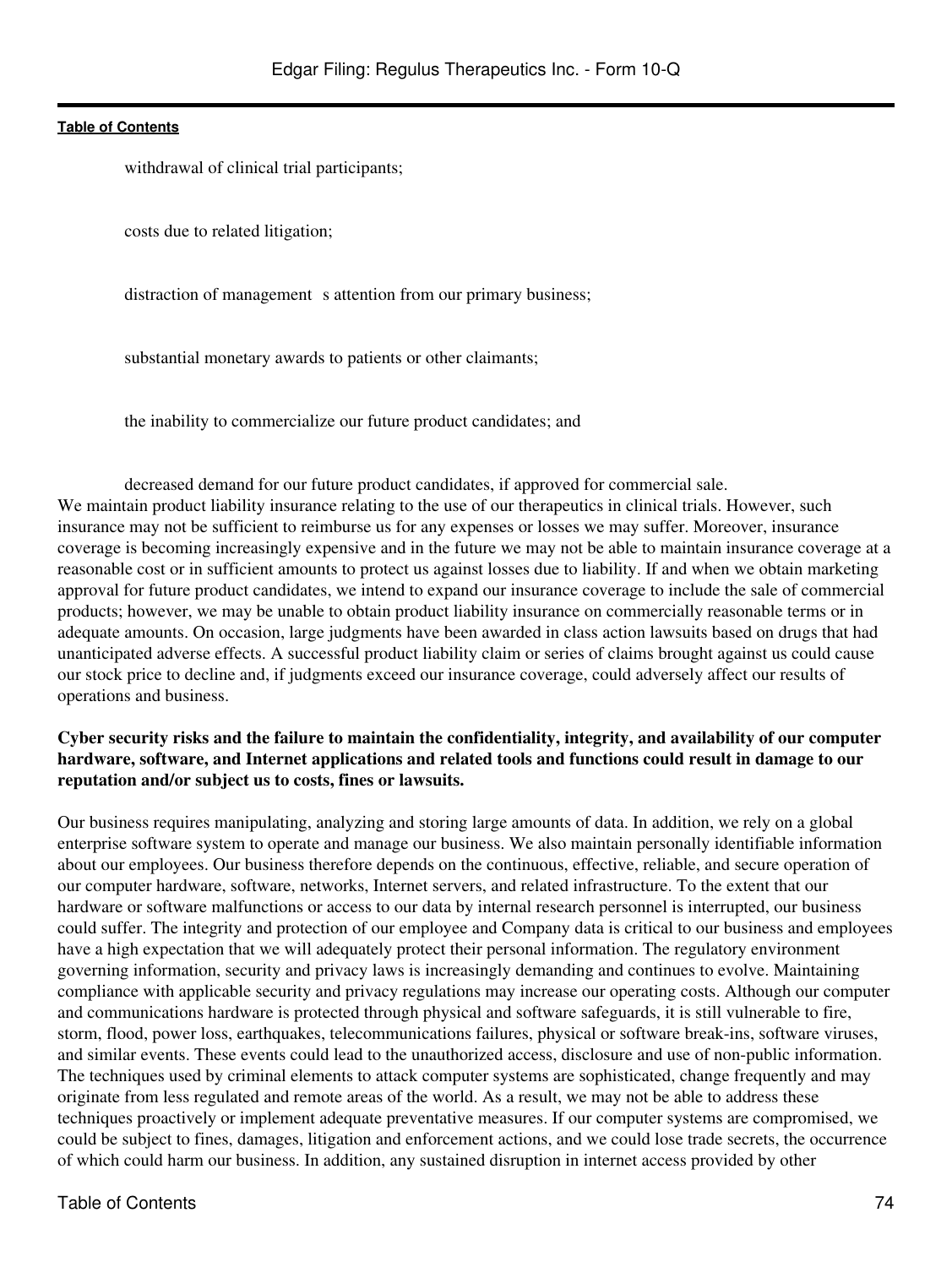companies could harm our business.

### **Business interruptions could delay us in the process of developing our future products.**

Our headquarters are located in San Diego County. We are vulnerable to natural disasters such as earthquakes and wild fires, as well as other events that could disrupt our operations. We do not carry insurance for earthquakes or other natural disasters and we may not carry sufficient business interruption insurance to compensate us for losses that may occur. Any losses or damages we incur could have a material adverse effect on our business operations.

## **RISKS RELATED TO OUR COMMON STOCK**

### **The market price of our common stock may be highly volatile.\***

Since shares of our common stock were sold in our initial public offering in October 2012 at a price of \$4.00 per share, our closing stock price as reported on The NASDAQ Global Market has ranged from \$4.15 to \$12.41, through April 25, 2014. The trading price of our common stock is likely to continue to be volatile.

Our stock price could be subject to wide fluctuations in response to a variety of factors, including the following:

adverse results or delays in preclinical testing or clinical trials;

inability to obtain additional funding;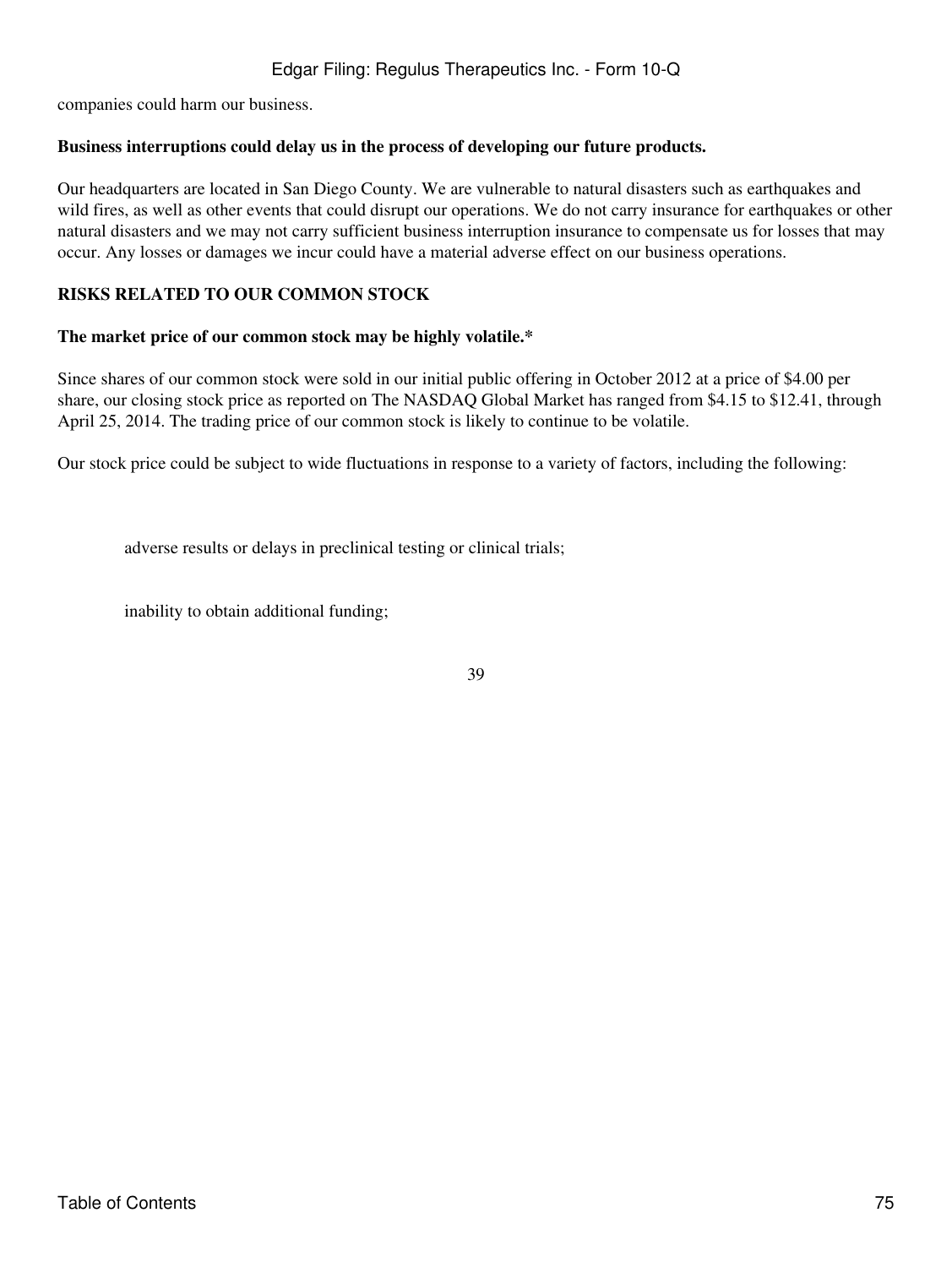any delay in filing an IND or NDA for any of our future product candidates and any adverse development or perceived adverse development with respect to the FDA s review of that IND or NDA;

failure to maintain our existing strategic alliances or enter into new alliances;

failure of our strategic alliance partners to elect to develop and commercialize product candidates under our alliance agreements or the termination of any programs under our alliance agreements;

failure by us or our licensors and strategic alliance partners to prosecute, maintain or enforce our intellectual property rights;

failure to successfully develop and commercialize our future product candidates;

changes in laws or regulations applicable to our preclinical and clinical development activities, product candidates or future products;

inability to obtain adequate product supply for our future product candidates or the inability to do so at acceptable prices;

adverse regulatory decisions;

introduction of new products, services or technologies by our competitors;

failure to meet or exceed financial projections we may provide to the public;

failure to meet or exceed the estimates and projections of the investment community;

the perception of the pharmaceutical industry by the public, legislatures, regulators and the investment community;

announcements of significant acquisitions, strategic partnerships, joint ventures or capital commitments by us, our strategic alliance partners or our competitors;

disputes or other developments relating to proprietary rights, including patents, litigation matters and our ability to obtain patent protection for our technologies;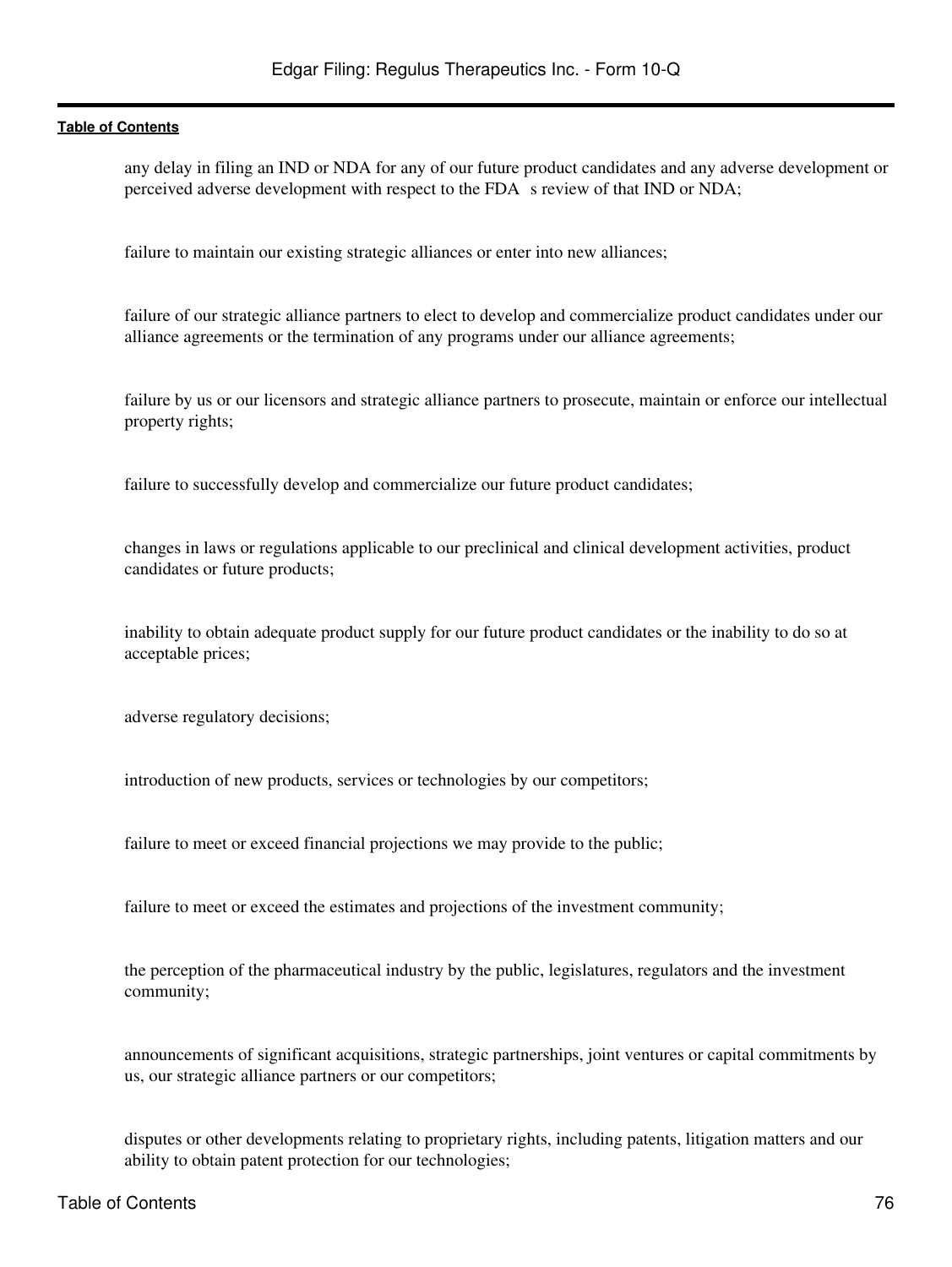additions or departures of key scientific or management personnel;

significant lawsuits, including patent or stockholder litigation;

changes in the market valuations of similar companies;

sales of our common stock by us or our stockholders in the future; and

trading volume of our common stock.

In addition, companies trading in the stock market in general, and The NASDAQ Global Market in particular, have experienced extreme price and volume fluctuations that have often been unrelated or disproportionate to the operating performance of these companies. Broad market and industry factors may negatively affect the market price of our common stock, regardless of our actual operating performance.

## **Our principal stockholders and management own a significant percentage of our stock and will be able to exert significant control over matters subject to stockholder approval.\***

As of April 25, 2014, our executive officers, directors, 5% stockholders and their affiliates beneficially owned approximately 77% of our outstanding voting stock. Therefore, these stockholders will have the ability to influence us through this ownership position. These stockholders may be able to determine all matters requiring stockholder approval. For example, these stockholders, acting together, may be able to control elections of directors, amendments of our organizational documents, or approval of any merger, sale of assets, or other major corporate transaction. This may prevent or discourage unsolicited acquisition proposals or offers for our common stock that you may believe are in your best interest as one of our stockholders.

## **We are an emerging growth company, and we cannot be certain if the reduced reporting requirements applicable to emerging growth companies will make our common stock less attractive to investors.**

We are an emerging growth company, as defined in the JOBS Act. For as long as we continue to be an emerging growth company, we may take advantage of exemptions from various reporting requirements that are applicable to other public companies that are not emerging growth companies, including not being required to comply with the auditor attestation requirements of Section 404 of the Sarbanes-Oxley Act of 2002, or the Sarbanes-Oxley Act, reduced disclosure obligations regarding executive compensation in our periodic reports and proxy statements and exemptions from the requirements of holding a nonbinding advisory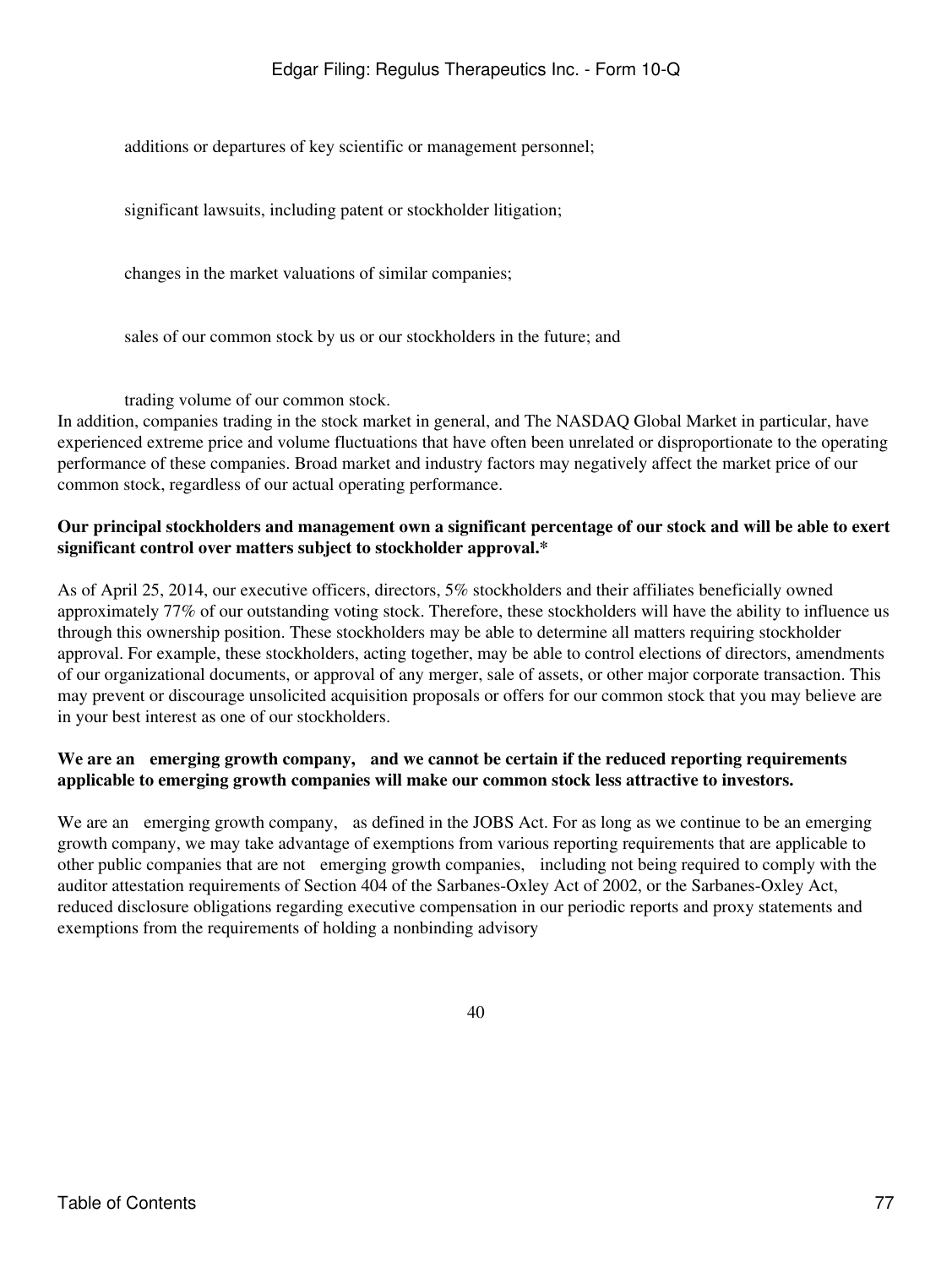vote on executive compensation and stockholder approval of any golden parachute payments not previously approved. We could be an emerging growth company through December 31, 2017, although circumstances could cause us to lose that status earlier, including if the market value of our common stock held by non-affiliates exceeds \$700.0 million as of any June 30 before that time or if we have total annual gross revenue of \$1.0 billion or more during any fiscal year before that time, in which cases we would no longer be an emerging growth company as of the following December 31 or, if we issue more than \$1.0 billion in non-convertible debt during any three year period before that time, we would cease to be an emerging growth company immediately. Even after we no longer qualify as an emerging growth company, we may still qualify as a smaller reporting company which would allow us to take advantage of many of the same exemptions from disclosure requirements including not being required to comply with the auditor attestation requirements of Section 404 of the Sarbanes-Oxley Act and reduced disclosure obligations regarding executive compensation in our periodic reports and proxy statements. We cannot predict if investors will find our common stock less attractive because we may rely on these exemptions. If some investors find our common stock less attractive as a result, there may be a less active trading market for our common stock and our stock price may be more volatile.

Under the JOBS Act, emerging growth companies can also delay adopting new or revised accounting standards until such time as those standards apply to private companies. We have irrevocably elected not to avail ourselves of this exemption from new or revised accounting standards and, therefore, will be subject to the same new or revised accounting standards as other public companies that are not emerging growth companies.

## The requirements of being a public company may strain our resources and divert management s attention.

As a public company, we have incurred, and will continue to incur, significant legal, accounting and other expenses that we did not incur as a private company. In addition, the Sarbanes-Oxley Act, as well as rules subsequently implemented by the SEC and The NASDAQ Global Market have imposed various requirements on public companies. In July 2010, the Dodd-Frank Wall Street Reform and Consumer Protection Act, or the Dodd-Frank Act, was enacted. There are significant corporate governance and executive compensation related provisions in the Dodd-Frank Act that require the SEC to adopt additional rules and regulations in these areas such as say on pay and proxy access. Recent legislation permits smaller emerging growth companies to implement many of these requirements over a longer period and up to five years from the pricing of our initial public offering. We intend to take advantage of this new legislation but cannot guarantee that we will not be required to implement these requirements sooner than budgeted or planned and thereby incur unexpected expenses. Stockholder activism, the current political environment and the current high level of government intervention and regulatory reform may lead to substantial new regulations and disclosure obligations, which may lead to additional compliance costs and impact the manner in which we operate our business in ways we cannot currently anticipate. Our management and other personnel will need to devote a substantial amount of time to these compliance initiatives. Moreover, these rules and regulations will increase our legal and financial compliance costs and will make some activities more time-consuming and costly. For example, we expect these rules and regulations to make it more difficult and more expensive for us to obtain director and officer liability insurance and we may be required to incur substantial costs to maintain our current levels of such coverage.

## **Sales of a substantial number of shares of our common stock in the public market by our existing stockholders could cause our stock price to fall.\***

If our existing stockholders sell, or indicate an intention to sell, substantial amounts of our common stock in the public market, the trading price of our common stock could decline. Certain lock-up agreements pertaining to our July 2013 public offering expired on October 14, 2013 and certain lock-up agreements pertaining to our initial public offering expired on October 4, 2013. Upon the expiration of these lock-up agreements, a substantial number of shares of common stock became eligible for sale in the public market, subject to volume limitations under Rule 144 under the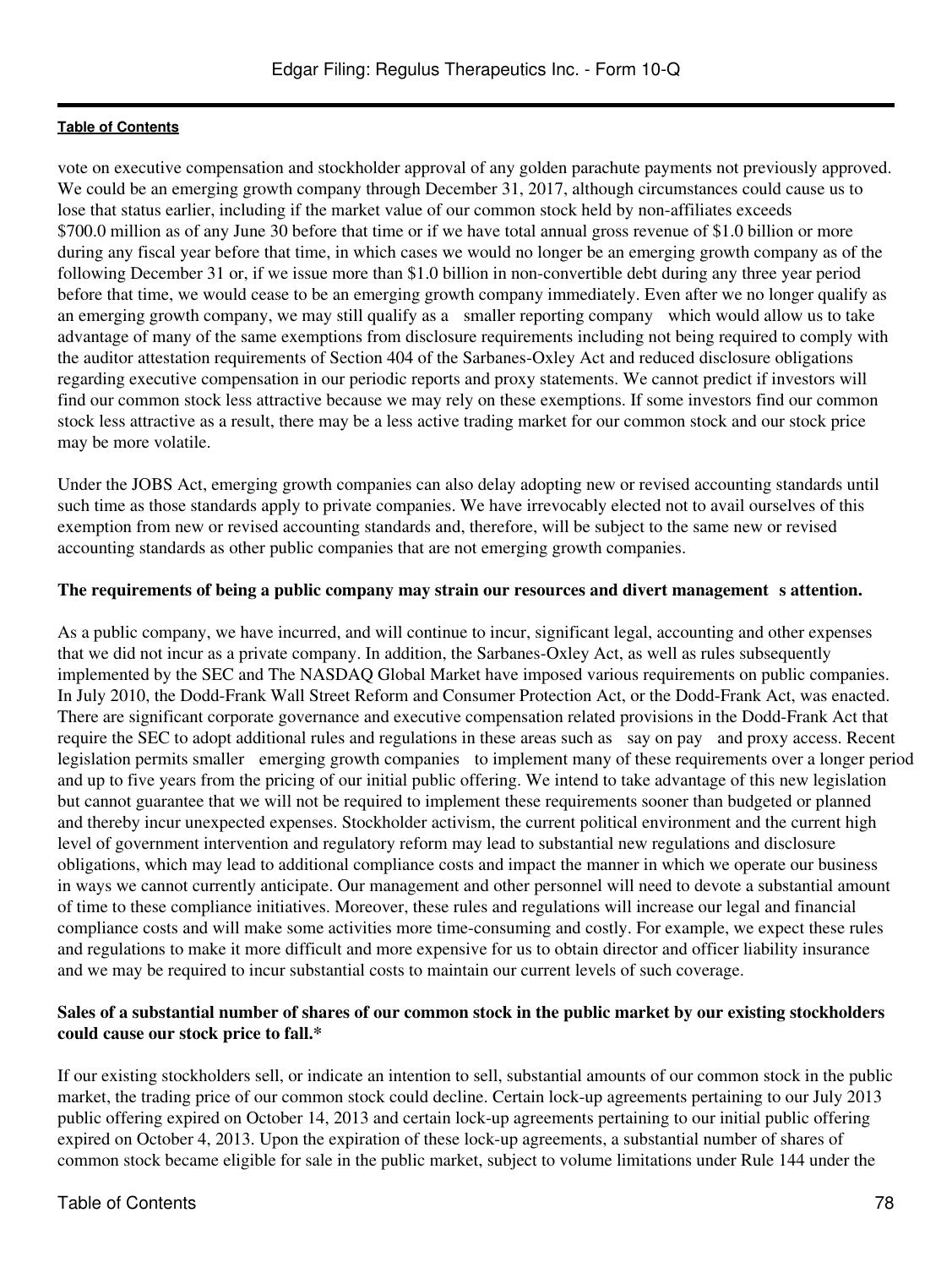Securities Act of 1933, as amended, or the Securities Act, with respect to any of these shares held by directors, executive officers and other affiliates. In connection with our private placement of 1,303,780 shares to Aventis Holdings Inc., or Aventis, an entity affiliated with Sanofi, in February 2014, Aventis has agreed that for a period of 12 months after the date on which the shares were issued, subject to specified exceptions, Aventis will not offer, sell, contract to sell, pledge or otherwise dispose of, directly or indirectly, any of the shares of our common stock issued to Aventis in the private placement. Subject to certain limitations, all of the shares issued to Aventis in the private placement will become eligible for sale upon expiration of the lock-up period. In addition, shares of common stock that are either subject to outstanding options or reserved for future issuance under our employee benefit plans are or may become eligible for sale in the public market to the extent permitted by the provisions of various vesting schedules and Rule 144 and Rule 701 under the Securities Act. If these additional shares of common stock are sold, or if it is perceived that they will be sold, in the public market, the trading price of our common stock could decline.

Certain holders of our securities are entitled to rights with respect to the registration of their shares under the Securities Act, subject to the applicable lock-up arrangement described above. Registration of these shares under the Securities Act would result in the shares becoming freely tradable without restriction under the Securities Act, except for shares held by our affiliates as defined in Rule 144 under the Securities Act. We filed a registration statement that became effective on April 16, 2014, which provides for the sale of up to 8,600,000 shares of common stock by the selling stockholders named therein. In addition, we may file additional registration statements in the future to provide for the further sale of shares of common stock by our stockholders. Any sales of securities by these stockholders could have a material adverse effect on the trading price of our common stock.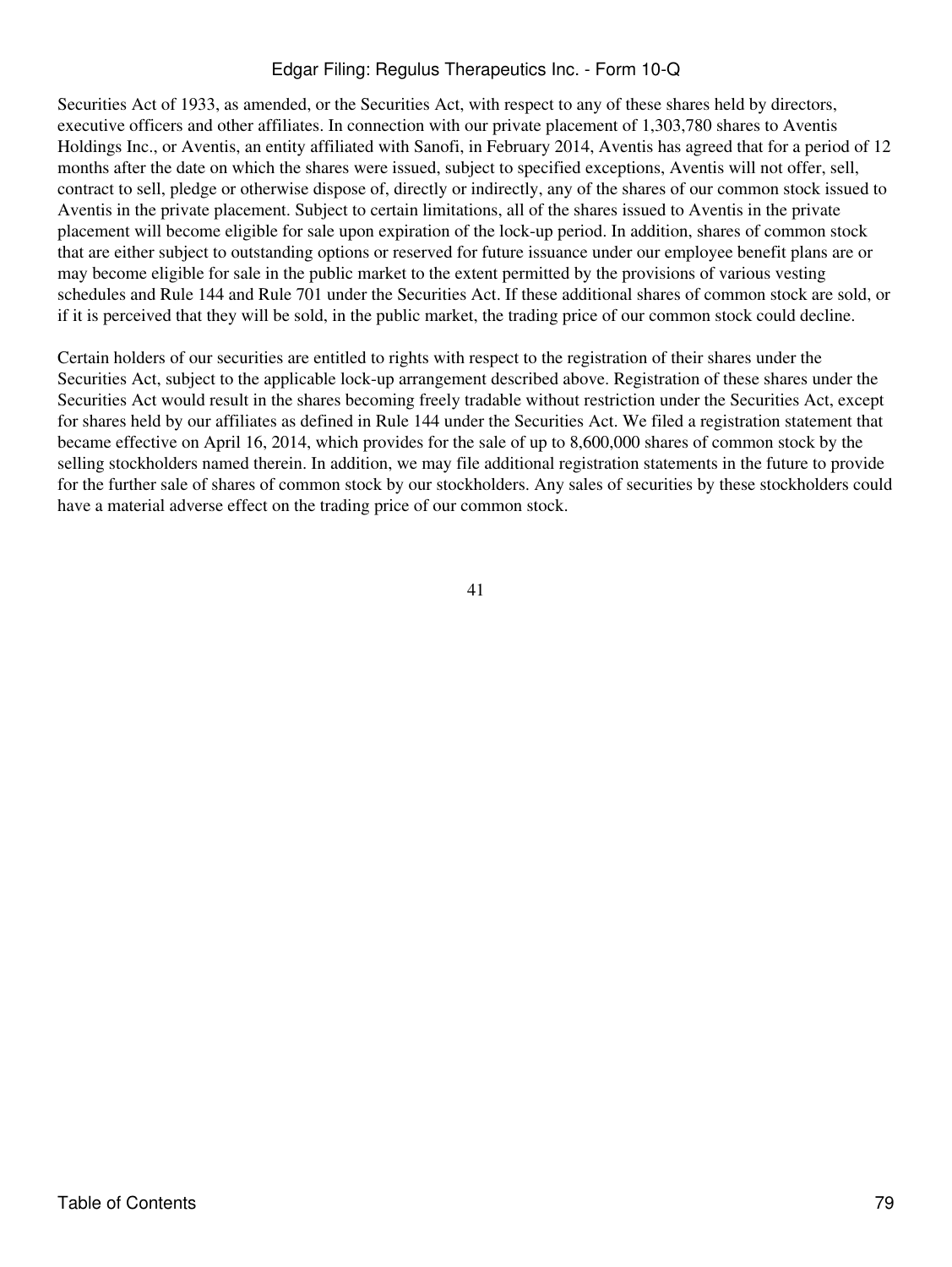## **Future sales and issuances of our common stock or rights to purchase common stock, including pursuant to our equity incentive plans, could result in additional dilution of the percentage ownership of our stockholders and could cause our stock price to fall.\***

We expect that significant additional capital will be needed in the future to continue our planned operations. To the extent we raise additional capital by issuing equity securities, our stockholders may experience substantial dilution. We may sell common stock, convertible securities or other equity securities in one or more transactions at prices and in a manner we determine from time to time. We have filed a registration statement that provides for the sale of up to \$100 million of common stock or warrants by us from time to time in one or more public offerings. The registration statement became effective on April 16, 2014. If we sell common stock, convertible securities or other equity securities in more than one transaction, investors may be materially diluted by subsequent sales. These sales may also result in material dilution to our existing stockholders, and new investors could gain rights superior to our existing stockholders. In addition, we may file additional registration statements in the future to provide for the further sale of shares of common stock by us or by selling stockholders.

Pursuant to our 2012 Plan, our management is authorized to grant stock options and other equity-based awards to our employees, directors and consultants. The number of shares available for future grant under the 2012 Plan will automatically increase each year by up to 4% of all shares of our capital stock outstanding as of December 31 of the prior calendar year, subject to the ability of our board of directors to take action to reduce the size of the increase in any given year. Currently, we plan to register the increased number of shares available for issuance under the 2012 Plan each year.

## **We could be subject to securities class action litigation.**

In the past, securities class action litigation has often been brought against a company following a decline in the market price of its securities. This risk is especially relevant for us because pharmaceutical companies have experienced significant stock price volatility in recent years. If we face such litigation, it could result in substantial costs and a diversion of management s attention and resources, which could harm our business.

### **Our ability to use our net operating loss carryforwards and certain other tax attributes may be limited.**

Under Section 382 of the Internal Revenue Code of 1986, as amended, if a corporation undergoes an ownership change, generally defined as a greater than 50% change (by value) in its equity ownership over a three year period, the corporation s ability to use its pre-change net operating loss carryforwards, or NOLs, and other pre-change tax attributes (such as research tax credits) to offset its post-change income may be limited. We believe that, with our initial public offering and other transactions that have occurred over the past three years, we may have triggered an

ownership change limitation. We may also experience ownership changes in the future as a result of subsequent shifts in our stock ownership. As a result, if we earn net taxable income, our ability to use our pre-change net operating loss carryforwards to offset U.S. federal taxable income may be subject to limitations, which could potentially result in increased future tax liability to us. In addition, at the state level, there may be periods during which the use of NOLs is suspended or otherwise limited, which could accelerate or permanently increase state taxes owed.

## **We do not intend to pay dividends on our common stock so any returns will be limited to the value of our stock.**

We have never declared or paid any cash dividends on our common stock. We currently anticipate that we will retain future earnings for the development, operation and expansion of our business and do not anticipate declaring or paying any cash dividends for the foreseeable future. Any return to stockholders will therefore be limited to the appreciation of their stock.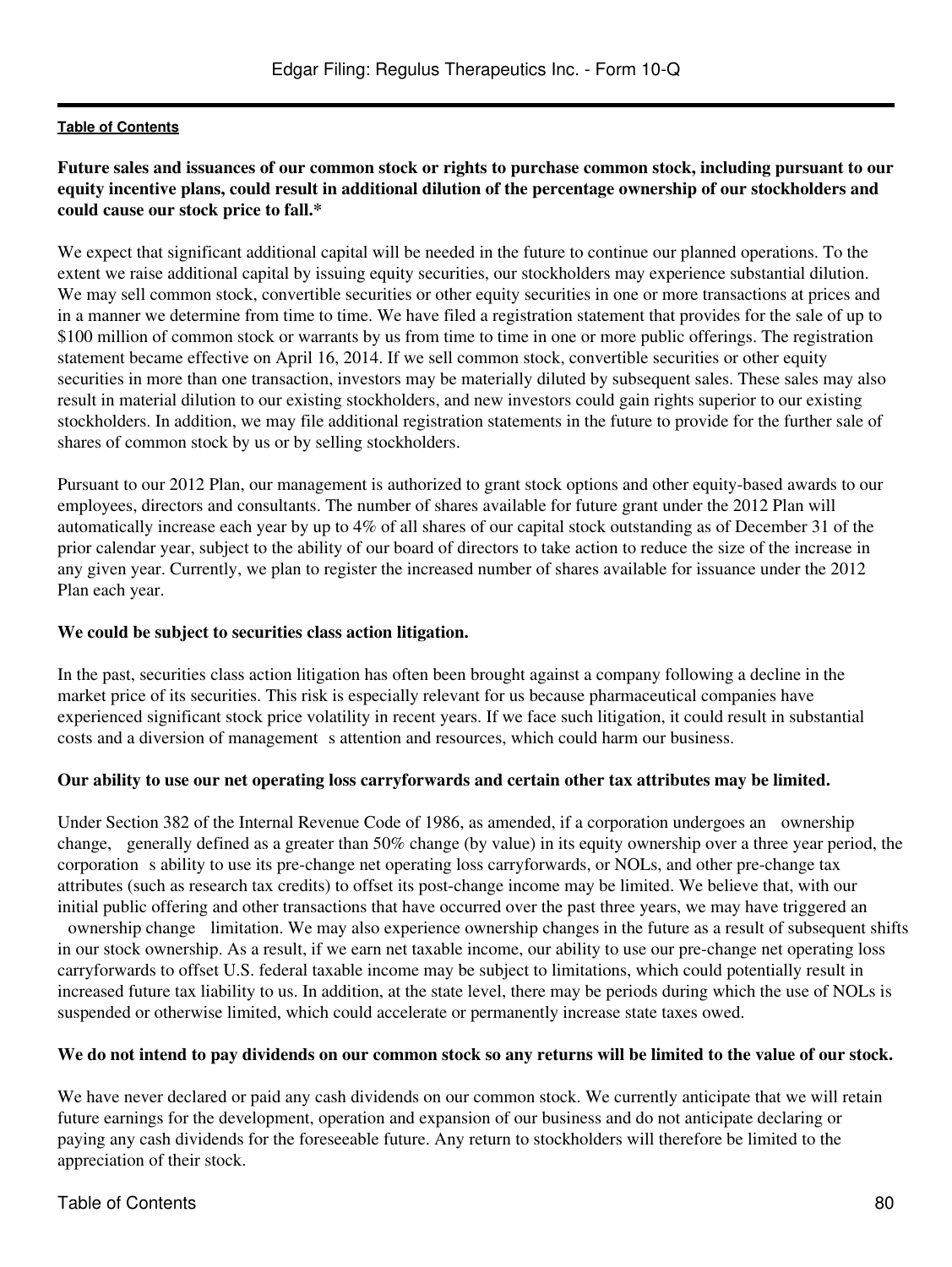**Provisions in our amended and restated certificate of incorporation and bylaws, as well as provisions of Delaware law, could make it more difficult for a third party to acquire us or increase the cost of acquiring us, even if doing so would benefit our stockholders or remove our current management.**

Some provisions of our charter documents and Delaware law may have anti-takeover effects that could discourage an acquisition of us by others, even if an acquisition would be beneficial to our stockholders and may prevent attempts by our stockholders to replace or remove our current management. These provisions include:

authorizing the issuance of blank check preferred stock, the terms of which may be established and shares of which may be issued without stockholder approval;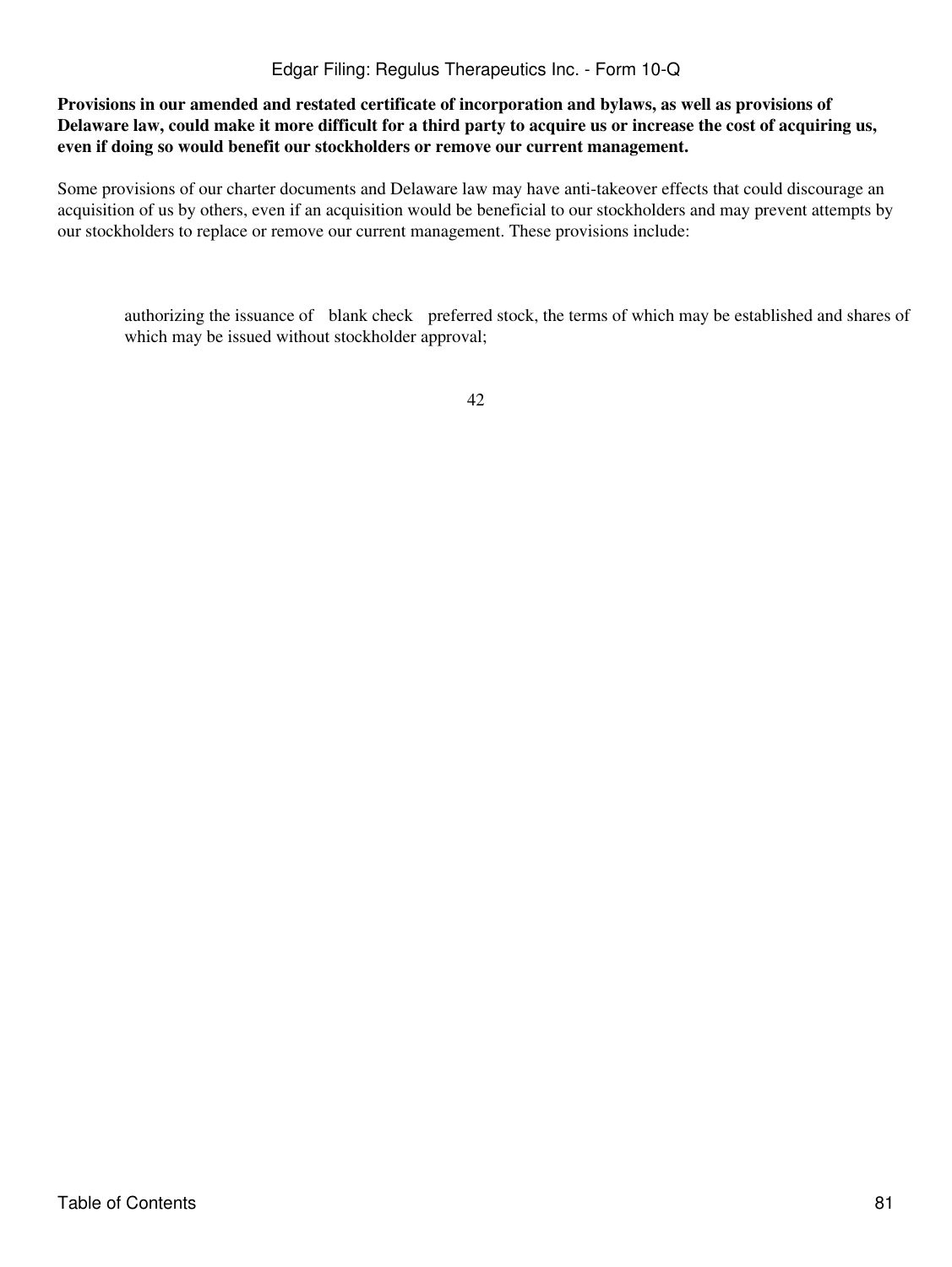limiting the removal of directors by the stockholders;

prohibiting stockholder action by written consent, thereby requiring all stockholder actions to be taken at a meeting of our stockholders;

eliminating the ability of stockholders to call a special meeting of stockholders; and

establishing advance notice requirements for nominations for election to the board of directors or for proposing matters that can be acted upon at stockholder meetings.

In addition, we are subject to Section 203 of the Delaware General Corporation Law, which generally prohibits a Delaware corporation from engaging in any of a broad range of business combinations with an interested stockholder for a period of three years following the date on which the stockholder became an interested stockholder, unless such transactions are approved by our board of directors. This provision could have the effect of delaying or preventing a change in control, whether or not it is desired by or beneficial to our stockholders. Further, other provisions of Delaware law may also discourage, delay or prevent someone from acquiring us or merging with us.

## **ITEM 2. UNREGISTERED SALES OF EQUITY SECURITIES AND USE OF PROCEEDS**

### **Recent Sales of Unregistered Securities**

None.

### **Use of Proceeds**

On October 4, 2012, we commenced our initial public offering pursuant to a registration statement on Form S-1 (File No. 333-183384) that was declared effective by the SEC on October 4, 2012 and that registered an aggregate of 12,937,500 shares of our common stock for sale to the public at a price of \$4.00 per share and an aggregate offering price of \$51.8 million. On October 10, 2012 and October 23, 2012, we sold 11,250,000 shares and 1,480,982 shares of our common stock, respectively, to the public at a price of \$4.00 per share for an aggregate gross offering price of \$50.9 million. Lazard Capital Markets, Cowen and Company and BMO Capital Markets acted as joint book-running managers for the offering, and Needham & Company and Wedbush PacGrow Life Sciences served as co-managers for the offering.

The underwriting discounts and commissions in connection with the offering totaled approximately \$3.4 million. We incurred additional costs of approximately \$2.6 million in offering expenses, which when added to the underwriting discounts and commissions paid by us, amounts to total fees and costs of approximately \$6.0 million. Thus, the net offering proceeds to us, after deducting underwriting discounts, commissions and offering costs, were approximately \$44.9 million. No offering costs were paid directly or indirectly to any of our directors or officers (or their associates) or persons owning ten percent or more of any class of our equity securities or to any other affiliates.

As of March 31, 2014, we have used approximately \$15.3 million of the net proceeds from the offering for preclinical and clinical development of our initial *micro*RNA development candidates, for the identification and validation of additional *micro*RNA targets, and for capital expenditures, working capital and other general corporate purposes, including costs and expenses associated with being a public company. We intend to use some or all of the remaining proceeds for similar uses, and we may also use a portion of the remaining net proceeds to in-license, acquire or invest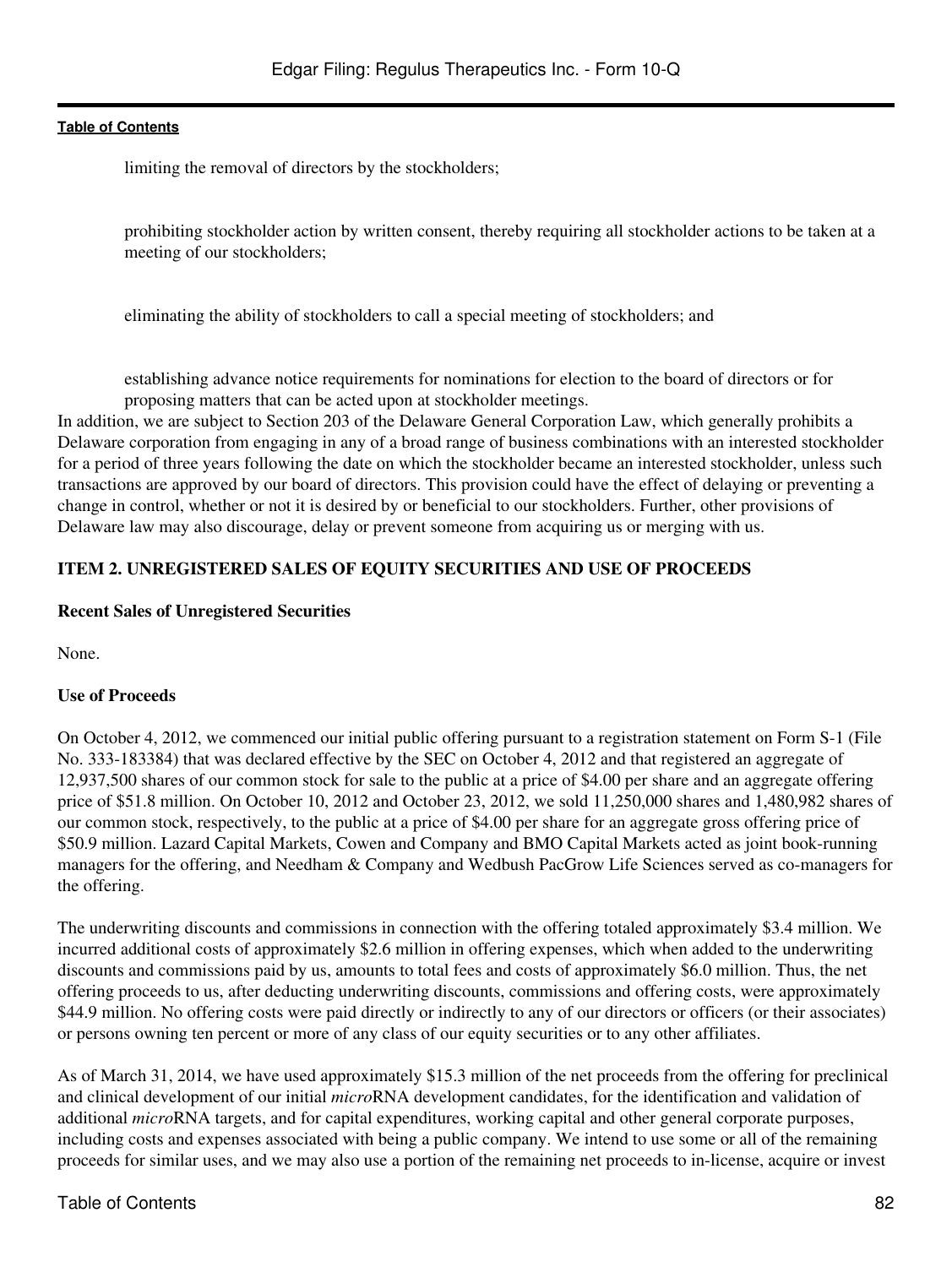in complementary *micro*RNA businesses, technologies, products or assets. We cannot specify with certainty all of the particular uses for the remaining net proceeds from our initial public offering. Accordingly, our management will continue to have broad discretion in the application of the remaining net proceeds.

## **ITEM 3. DEFAULTS UPON SENIOR SECURITIES**

None.

## **ITEM 4. MINE SAFETY DISCLOSURE**

Not applicable.

### **ITEM 5. OTHER INFORMATION**

None.

## **ITEM 6. EXHIBITS**

For a list of exhibits filed with this quarterly report on Form 10-Q, refer to the exhibit index.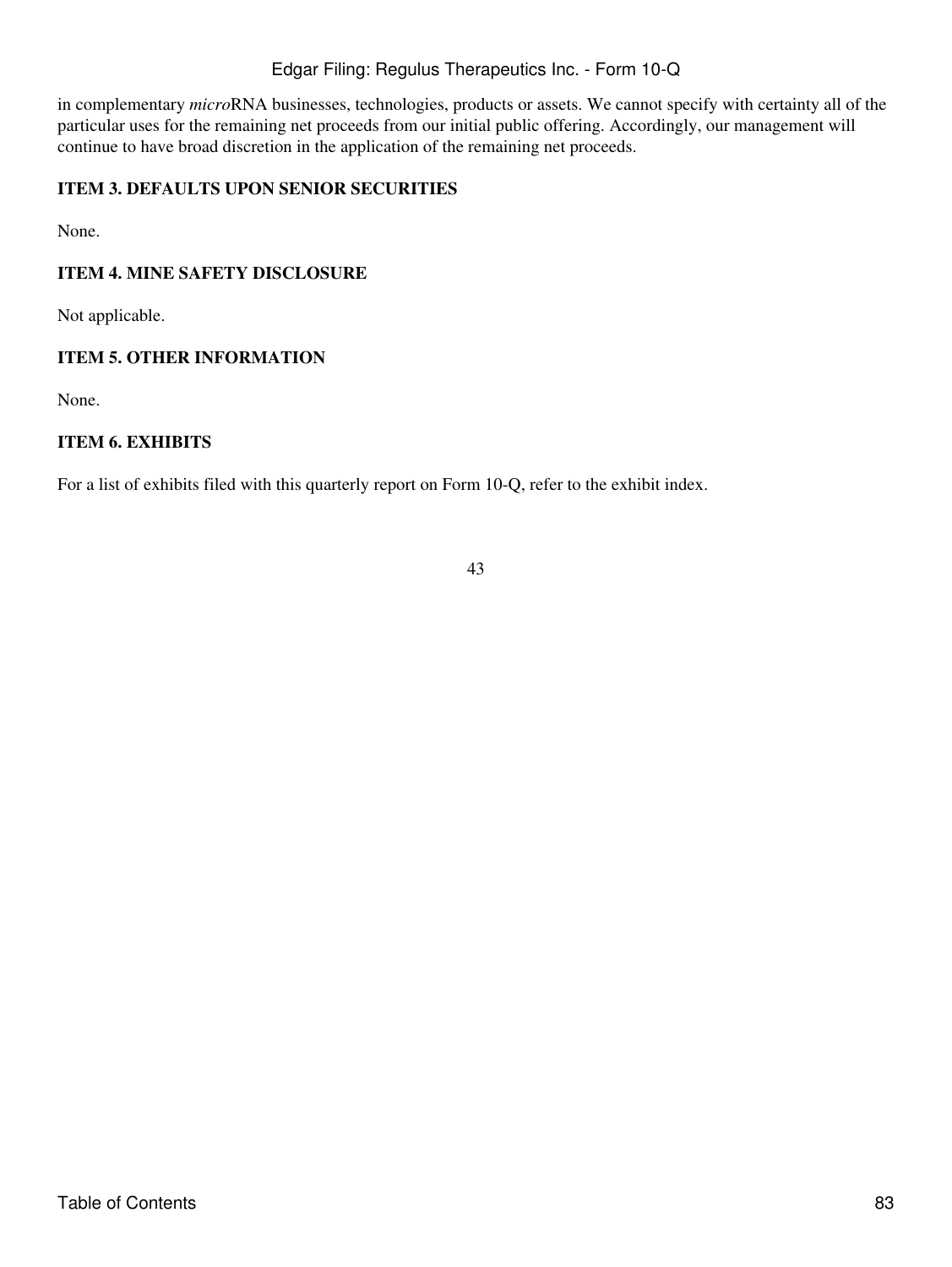## **SIGNATURES**

Pursuant to the requirements of the Securities Exchange Act of 1934, the registrant has duly caused this report to be signed on its behalf by the undersigned thereunto duly authorized.

Regulus Therapeutics Inc.

Date: May 8, 2014 By: /s/ Kleanthis G. Xanthopoulos Kleanthis G. Xanthopoulos, Ph.D. President and Chief Executive Officer (Principal Executive Officer and Principal Financial Officer)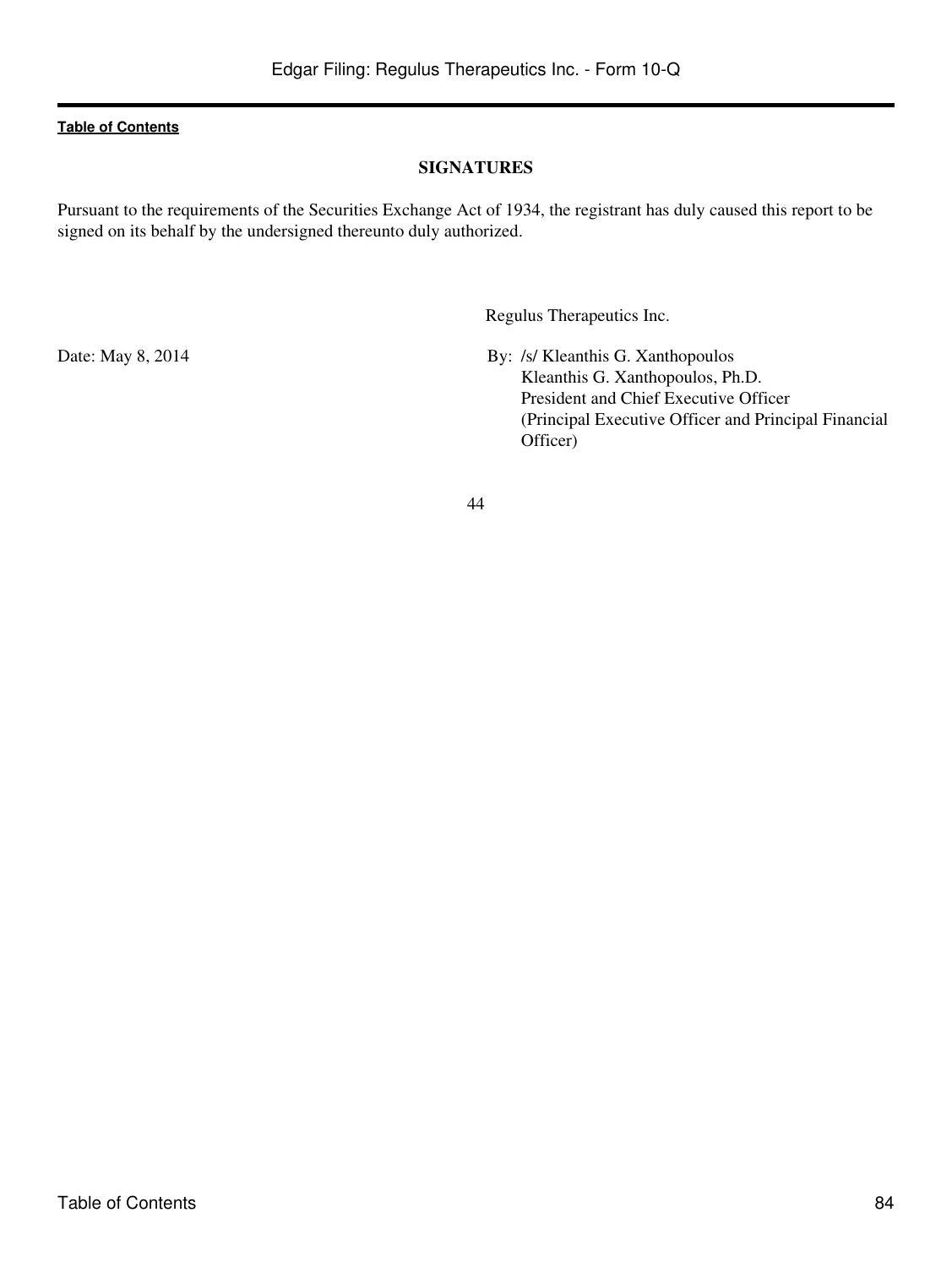## **EXHIBIT INDEX**

| <b>Exhibit</b> |                                                                                                                                                                                                                                                                      |
|----------------|----------------------------------------------------------------------------------------------------------------------------------------------------------------------------------------------------------------------------------------------------------------------|
| <b>Number</b>  | <b>Description</b>                                                                                                                                                                                                                                                   |
| 3.1            | Amended and Restated Certificate of Incorporation of the Registrant (incorporated by reference to<br>Exhibit 3.1 to the Registrant s Current Report on Form 8-K, filed with the SEC on October 11, 2012).                                                            |
| 3.2            | Amended and Restated Bylaws of the Registrant (incorporated by reference to Exhibit 3.2 to the<br>Registrant s Current Report on Form 8-K, filed with the SEC on October 11, 2012).                                                                                  |
| 4.1            | Reference is made to Exhibits 3.1 and 3.2.                                                                                                                                                                                                                           |
| 4.2            | Form of Common Stock Certificate of the Registrant (incorporated by reference to Exhibit 4.1 to the<br>Registrant s Registration Statement on Form S-1, as amended (File No. 333-183384), originally filed<br>with the SEC on August 17, 2012).                      |
| $10.1+$        | Employment Agreement between the Registrant and David Szekeres, dated February 4, 2014.                                                                                                                                                                              |
| 10.2           | Second Amended and Restated Collaboration and License Agreement dated February 4, 2014<br>between the Registrant and Sanofi (incorporated by reference to Exhibit 10.52 to the Registrant s<br>Annual Report on Form 10-K, filed with the SEC on February 28, 2014). |
| 31.1           | Certification of the Principal Executive Officer and Principal Financial Officer pursuant to<br>Rule 13a-14(a) or 15d-14(a) of the Securities Exchange Act of 1934.                                                                                                  |
| $32.1*$        | Certification of the Principal Executive Officer and Principal Financial Officer pursuant to 18 U.S.C.<br>Section 1350, as adopted pursuant to Section 906 of the Sarbanes-Oxley Act of 2002.                                                                        |
| 101.INS**      | <b>XBRL</b> Instance Document.                                                                                                                                                                                                                                       |
| 101.SCH**      | <b>XBRL Taxonomy Extension Schema Document.</b>                                                                                                                                                                                                                      |
| 101.CAL**      | XBRL Taxonomy Extension Calculation Linkbase Document.                                                                                                                                                                                                               |
| 101.DEF**      | XBRL Taxonomy Extension Definition Linkbase Document.                                                                                                                                                                                                                |
| 101.LAB**      | XBRL Taxonomy Extension Label Linkbase Document.                                                                                                                                                                                                                     |
| 101.PRE**      | XBRL Taxonomy Extension Presentation Linkbase Document.                                                                                                                                                                                                              |

+ Indicates management contract. We have requested confidential treatment for certain portions of this agreement, which have been omitted and filed separately with the SEC pursuant to Rule 24b-2 of the Securities Exchange Act of 1934, as amended.

- \* These certifications are being furnished solely to accompany this quarterly report pursuant to 18 U.S.C. Section 1350, and are not being filed for purposes of Section 18 of the Securities Exchange Act of 1934, as amended, and are not to be incorporated by reference into any filing of the Registrant, whether made before or after the date hereof, regardless of any general incorporation language in such filing.
- \*\* Pursuant to applicable securities laws and regulations, we are deemed to have complied with the reporting obligation relating to the submission of interactive data files in such exhibits and are not subject to liability under any anti-fraud provisions of the federal securities laws as long as we have made a good faith attempt to comply